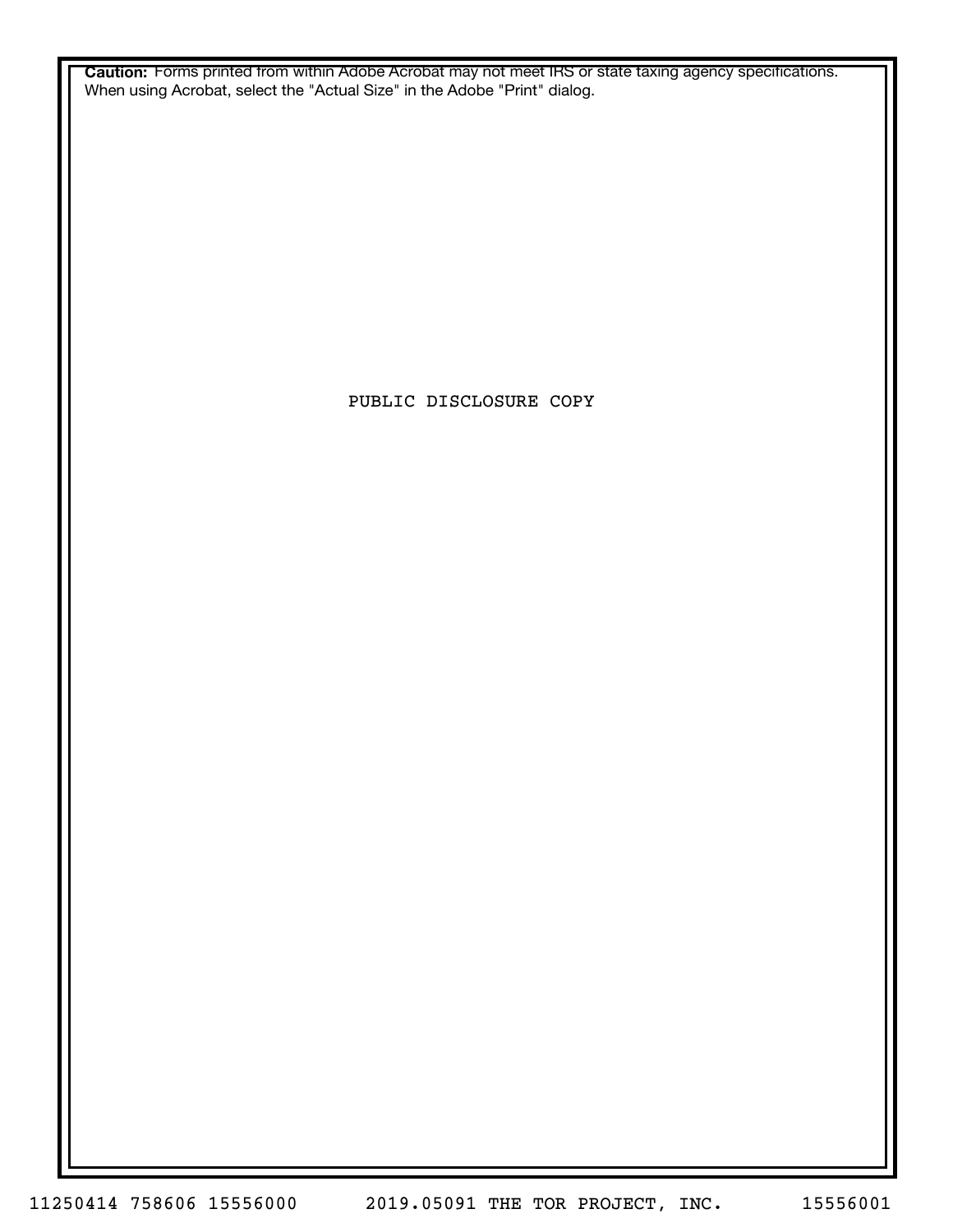|                         |                                  |                                                   | ** PUBLIC DISCLOSURE COPY **                                                                                                                                               |            |                                                              |                                                           |
|-------------------------|----------------------------------|---------------------------------------------------|----------------------------------------------------------------------------------------------------------------------------------------------------------------------------|------------|--------------------------------------------------------------|-----------------------------------------------------------|
|                         |                                  |                                                   | <b>Return of Organization Exempt From Income Tax</b>                                                                                                                       |            |                                                              | OMB No. 1545-0047                                         |
| Form                    |                                  |                                                   | Under section 501(c), 527, or 4947(a)(1) of the Internal Revenue Code (except private foundations)                                                                         |            |                                                              |                                                           |
|                         |                                  | (Rev. January 2020)<br>Department of the Treasury | Do not enter social security numbers on this form as it may be made public.                                                                                                |            |                                                              | <b>Open to Public</b>                                     |
|                         |                                  | Internal Revenue Service                          | Go to www.irs.gov/Form990 for instructions and the latest information.                                                                                                     |            |                                                              | Inspection                                                |
|                         |                                  |                                                   | A For the 2019 calendar year, or tax year beginning JUL 1, 2019                                                                                                            |            | and ending JUN 30, 2020                                      |                                                           |
|                         | <b>B</b> Check if<br>applicable: |                                                   | <b>C</b> Name of organization                                                                                                                                              |            | D Employer identification number                             |                                                           |
|                         | X Address                        |                                                   | THE TOR PROJECT, INC.                                                                                                                                                      |            |                                                              |                                                           |
|                         | Name<br>change                   |                                                   | Doing business as                                                                                                                                                          |            | $20 - 8096820$                                               |                                                           |
|                         | Ilnitial<br>return               |                                                   | Number and street (or P.O. box if mail is not delivered to street address)                                                                                                 | Room/suite | E Telephone number                                           |                                                           |
|                         | Final<br>lreturn/                |                                                   | 217 1ST AVE SOUTH                                                                                                                                                          | 4903       | $(781)$ 307-8651                                             |                                                           |
|                         | termin-<br>ated                  |                                                   | City or town, state or province, country, and ZIP or foreign postal code                                                                                                   |            | G Gross receipts \$                                          | 4,400,782.                                                |
|                         | Amended<br>Ireturn<br>Applica-   |                                                   | SEATTLE, WA<br>98194                                                                                                                                                       |            | H(a) Is this a group return                                  |                                                           |
|                         | tion<br>pending                  |                                                   | F Name and address of principal officer: I SABELA BAGUEROS<br>SAME AS C ABOVE                                                                                              |            | for subordinates?<br>H(b) Are all subordinates included? Ves | $\,$ Yes $\,$ $\rm X$ $\,$ No $\,$<br>∣No                 |
|                         |                                  |                                                   | Tax-exempt status: $X \over 301(c)(3)$<br>$501(c)$ (<br>$4947(a)(1)$ or<br>$\sqrt{\bullet}$ (insert no.)                                                                   | 527        |                                                              | If "No," attach a list. (see instructions)                |
|                         |                                  |                                                   | J Website: WWW.TORPROJECT.ORG                                                                                                                                              |            | $H(c)$ Group exemption number $\blacktriangleright$          |                                                           |
|                         |                                  |                                                   | K Form of organization: $X$ Corporation<br>Association<br>Other $\blacktriangleright$<br>Trust                                                                             |            |                                                              | L Year of formation: $2006$ M State of legal domicile: WA |
|                         | Part I                           | <b>Summary</b>                                    |                                                                                                                                                                            |            |                                                              |                                                           |
|                         | 1                                |                                                   | Briefly describe the organization's mission or most significant activities: RESEARCH, DEVELOPMENT, EDUCATION                                                               |            |                                                              |                                                           |
| Governance              |                                  |                                                   | AND ADVOCACY INTO ONLINE ANONYMITY AND PRIVACY.                                                                                                                            |            |                                                              |                                                           |
|                         | 2                                |                                                   | Check this box $\blacktriangleright$ $\Box$ if the organization discontinued its operations or disposed of more than 25% of its net assets.                                |            |                                                              |                                                           |
|                         | З                                |                                                   | Number of voting members of the governing body (Part VI, line 1a)                                                                                                          |            | 3                                                            | 7                                                         |
|                         | 4                                |                                                   |                                                                                                                                                                            |            | $\overline{\mathbf{4}}$                                      | 7                                                         |
|                         | 5                                |                                                   |                                                                                                                                                                            |            | 5                                                            | $\overline{18}$                                           |
| <b>Activities &amp;</b> | 6                                |                                                   |                                                                                                                                                                            |            | 6                                                            | 10000                                                     |
|                         |                                  |                                                   |                                                                                                                                                                            |            | 7a                                                           | Ο.<br>$\overline{0}$ .                                    |
|                         |                                  |                                                   |                                                                                                                                                                            |            | 7b                                                           |                                                           |
|                         |                                  |                                                   |                                                                                                                                                                            |            | <b>Prior Year</b><br>4,670,356.                              | <b>Current Year</b><br>4,400,175.                         |
| Revenue                 | 8                                |                                                   |                                                                                                                                                                            |            | 195,000.                                                     | $\overline{0}$ .                                          |
|                         | 9                                |                                                   | Program service revenue (Part VIII, line 2g)                                                                                                                               |            | 2,678.                                                       | 607.                                                      |
|                         | 10<br>11                         |                                                   | Other revenue (Part VIII, column (A), lines 5, 6d, 8c, 9c, 10c, and 11e)                                                                                                   |            | 0.                                                           | 0.                                                        |
|                         | 12                               |                                                   | Total revenue - add lines 8 through 11 (must equal Part VIII, column (A), line 12)                                                                                         |            | 4,868,034.                                                   | 4,400,782.                                                |
|                         | 13                               |                                                   | Grants and similar amounts paid (Part IX, column (A), lines 1-3)                                                                                                           |            | 0.                                                           | 0.                                                        |
|                         |                                  |                                                   |                                                                                                                                                                            |            | $\overline{0}$ .                                             | $\overline{0}$ .                                          |
|                         |                                  |                                                   | Salaries, other compensation, employee benefits (Part IX, column (A), lines 5-10)                                                                                          |            | 3,717,639.                                                   | 3,286,330.                                                |
| Expenses                |                                  |                                                   |                                                                                                                                                                            |            | $\overline{0}$ .                                             | σ.                                                        |
|                         |                                  |                                                   | 308,834.<br><b>b</b> Total fundraising expenses (Part IX, column (D), line 25)                                                                                             |            |                                                              |                                                           |
|                         |                                  |                                                   |                                                                                                                                                                            |            | 1,733,295.                                                   | 1,074,117.                                                |
|                         | 18                               |                                                   | Total expenses. Add lines 13-17 (must equal Part IX, column (A), line 25)                                                                                                  |            | 5,450,934.                                                   | 4,360,447.                                                |
|                         | 19                               |                                                   |                                                                                                                                                                            |            | $-582,900.$                                                  | 40,335.                                                   |
| Net Assets or           |                                  |                                                   |                                                                                                                                                                            |            | <b>Beginning of Current Year</b>                             | <b>End of Year</b>                                        |
|                         | 20                               | Total assets (Part X, line 16)                    |                                                                                                                                                                            |            | 836,494.                                                     | 1,046,925.                                                |
|                         | 21                               |                                                   | Total liabilities (Part X, line 26)                                                                                                                                        |            | 577, 533.                                                    | 656, 565.                                                 |
|                         | 22                               |                                                   |                                                                                                                                                                            |            | 258,961.                                                     | 390, 360.                                                 |
|                         | Part II                          | Signature Block                                   |                                                                                                                                                                            |            |                                                              |                                                           |
|                         |                                  |                                                   | Under penalties of perjury, I declare that I have examined this return, including accompanying schedules and statements, and to the best of my knowledge and belief, it is |            |                                                              |                                                           |
|                         |                                  |                                                   | true, correct, and complete. Declaration of preparer (other than officer) is based on all information of which preparer has any knowledge.                                 |            |                                                              |                                                           |
|                         |                                  |                                                   | Signature of officer                                                                                                                                                       |            | Date                                                         |                                                           |
| Sign                    |                                  |                                                   |                                                                                                                                                                            |            |                                                              |                                                           |
| Here                    |                                  |                                                   | ISABELA BAGUEROS, EXECUTIVE DIRECTOR                                                                                                                                       |            |                                                              |                                                           |

| Here            | ISABELA BAGUEROS,                                                                                           | EXECUTIVE DIRECTOR   |                                                                                   |  |  |  |  |  |
|-----------------|-------------------------------------------------------------------------------------------------------------|----------------------|-----------------------------------------------------------------------------------|--|--|--|--|--|
|                 | Type or print name and title                                                                                |                      |                                                                                   |  |  |  |  |  |
|                 | Print/Type preparer's name                                                                                  | Preparer's signature | Date<br>PHN<br>Check                                                              |  |  |  |  |  |
| Paid            | JOLANTA TUCK, CPA                                                                                           | JOLANTA TUCK,<br>CPA | P01340068<br>$\left[0\,4\,/\,1\,4\,/\,2\,1\right]$ $_{\rm self-emoloved}^{\rm w}$ |  |  |  |  |  |
| Preparer        | Firm's name KEVIN P MARTIN & ASSOCIATES, P.C.                                                               |                      | $\frac{1}{2}$ Firm's EIN $\frac{0.4 - 3097400}{0.000}$                            |  |  |  |  |  |
| <b>Use Only</b> | Firm's address 10 FORBES ROAD                                                                               |                      |                                                                                   |  |  |  |  |  |
|                 | BRAINTREE, MA 02184                                                                                         |                      | Phone no. (781) 380-3520                                                          |  |  |  |  |  |
|                 | ΧI<br><b>No</b><br>Yes<br>May the IRS discuss this return with the preparer shown above? (see instructions) |                      |                                                                                   |  |  |  |  |  |
|                 |                                                                                                             |                      |                                                                                   |  |  |  |  |  |

932001 01-20-20 **For Paperwork Reduction Act Notice, see the separate instructions.** LHA Form (2019)

Form **990** (2019)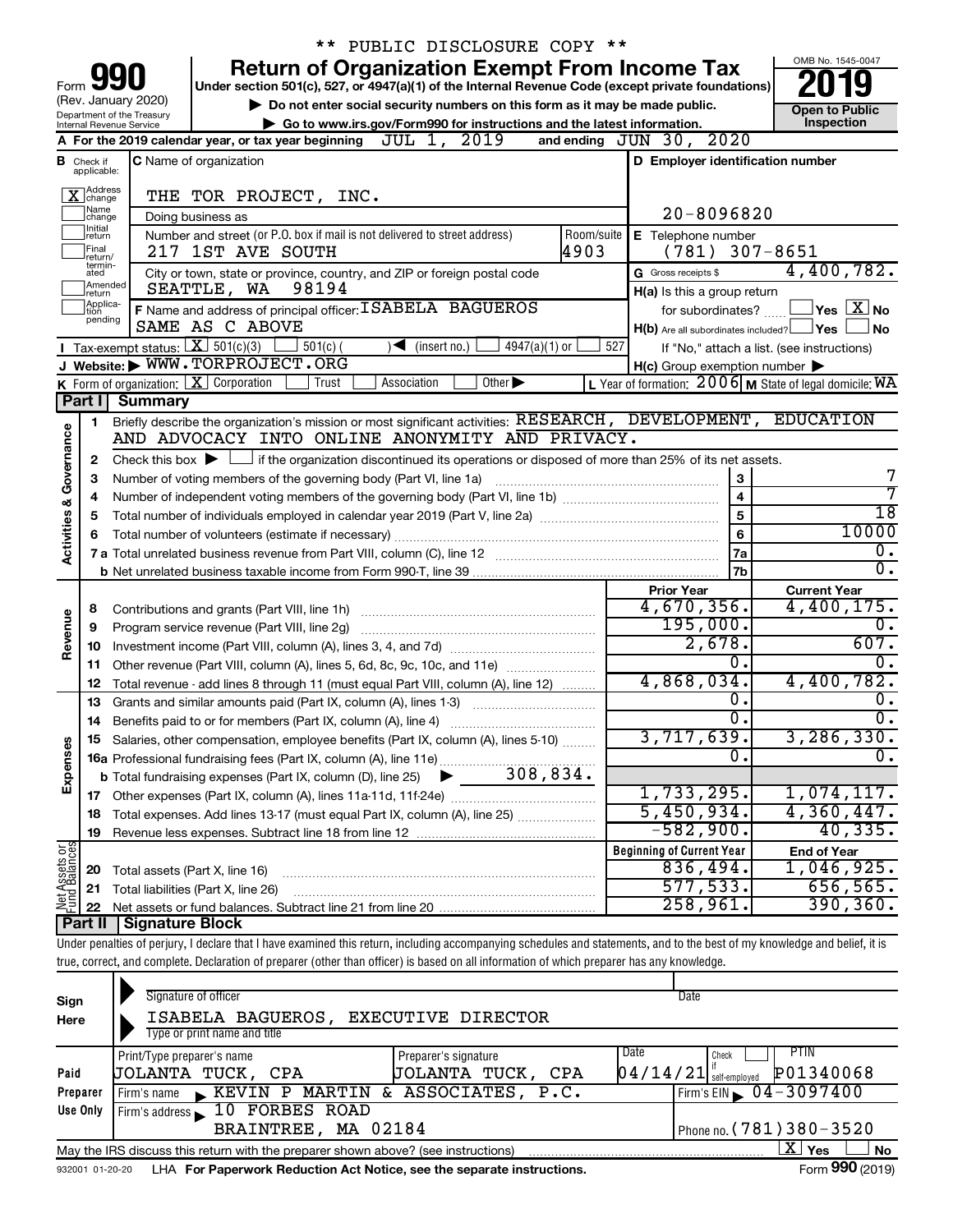| Briefly describe the organization's mission:<br>1<br>AND PRIVACY.<br>Did the organization undertake any significant program services during the year which were not listed on the<br>$\mathbf{2}$<br>If "Yes," describe these new services on Schedule O.<br>Did the organization cease conducting, or make significant changes in how it conducts, any program services?<br>3<br>If "Yes," describe these changes on Schedule O.<br>Describe the organization's program service accomplishments for each of its three largest program services, as measured by expenses.<br>4<br>Section 501(c)(3) and 501(c)(4) organizations are required to report the amount of grants and allocations to others, the total expenses, and<br>revenue, if any, for each program service reported.<br>3,898,452. including grants of \$<br>(Expenses \$<br>) (Revenue \$<br>4a<br>(Code:<br>1) TO DEVELOP, IMPROVE AND DISTRIBUTE FREE, PUBLICLY AVAILABLE TOOLS<br>AND PROGRAMS THAT PROMOTE FREE SPEECH, FREE EXPRESSION, CIVIC<br>ENGAGEMENT, AND PRIVACY RIGHTS ONLINE 2) TO CONDUCT SCIENTIFIC RESEARCH<br>REGARDING, AND TO PROMOTE THE USE OF AND KNOWLEDGE ABOUT, SUCH TOOLS,<br>PROGRAMS, AND RELATED ISSUES INTERNATIONALLY 3) TO EDUCATE THE GENERAL<br>PUBLIC INTERNATIONALLY ABOUT PRIVACY RIGHTS AND ANONYMITY ISSUES<br>CONNECTED TO INTERNET USE, AND 4) TO CARRY OUT AND CONDUCT SUCH OTHER<br>ACITIVITIES AND PROGRAMS IN FURTHERANCE OF THE FOREGOING PURPOSES AS<br>MAY BE CARRIED OUT AND CONDUCTED BY A CORPORATION TO ENABLE AND, WITH<br>THE USE OF FREE SOFTWARE, EDUCATE THE GENERAL PUBLIC ABOUT INTERNET<br>PRIVACY AND ANONYMITY 5) THE TOR PROJECT IS AN OPEN SOURCE PROJECT AND<br>BENEFITS FROM THE CONTRIBUTIONS OF MANY VOLUNTEERS. DURING THE PERIOD<br>(Code: ) (Expenses \$<br>including grants of \$ (Revenue \$)<br>4b<br>) (Revenue \$<br>4с<br>(Code: ) (Expenses \$<br>including grants of \$<br>4d Other program services (Describe on Schedule O.)<br>(Expenses \$<br>) (Revenue \$<br>including grants of \$<br>3,898,452.<br>Total program service expenses<br>4е<br>SEE SCHEDULE O FOR CONTINUATION(S)<br>932002 01-20-20 | Part III   Statement of Program Service Accomplishments             |
|-------------------------------------------------------------------------------------------------------------------------------------------------------------------------------------------------------------------------------------------------------------------------------------------------------------------------------------------------------------------------------------------------------------------------------------------------------------------------------------------------------------------------------------------------------------------------------------------------------------------------------------------------------------------------------------------------------------------------------------------------------------------------------------------------------------------------------------------------------------------------------------------------------------------------------------------------------------------------------------------------------------------------------------------------------------------------------------------------------------------------------------------------------------------------------------------------------------------------------------------------------------------------------------------------------------------------------------------------------------------------------------------------------------------------------------------------------------------------------------------------------------------------------------------------------------------------------------------------------------------------------------------------------------------------------------------------------------------------------------------------------------------------------------------------------------------------------------------------------------------------------------------------------------------------------------------------------------------------------------------------------------------------------------------------------------------------------------------------------------------------------------------------------------|---------------------------------------------------------------------|
|                                                                                                                                                                                                                                                                                                                                                                                                                                                                                                                                                                                                                                                                                                                                                                                                                                                                                                                                                                                                                                                                                                                                                                                                                                                                                                                                                                                                                                                                                                                                                                                                                                                                                                                                                                                                                                                                                                                                                                                                                                                                                                                                                             |                                                                     |
|                                                                                                                                                                                                                                                                                                                                                                                                                                                                                                                                                                                                                                                                                                                                                                                                                                                                                                                                                                                                                                                                                                                                                                                                                                                                                                                                                                                                                                                                                                                                                                                                                                                                                                                                                                                                                                                                                                                                                                                                                                                                                                                                                             |                                                                     |
|                                                                                                                                                                                                                                                                                                                                                                                                                                                                                                                                                                                                                                                                                                                                                                                                                                                                                                                                                                                                                                                                                                                                                                                                                                                                                                                                                                                                                                                                                                                                                                                                                                                                                                                                                                                                                                                                                                                                                                                                                                                                                                                                                             | RESEARCH, DEVELOPMENT, EDUCATION AND ADVOCACY INTO ONLINE ANONYMITY |
|                                                                                                                                                                                                                                                                                                                                                                                                                                                                                                                                                                                                                                                                                                                                                                                                                                                                                                                                                                                                                                                                                                                                                                                                                                                                                                                                                                                                                                                                                                                                                                                                                                                                                                                                                                                                                                                                                                                                                                                                                                                                                                                                                             |                                                                     |
|                                                                                                                                                                                                                                                                                                                                                                                                                                                                                                                                                                                                                                                                                                                                                                                                                                                                                                                                                                                                                                                                                                                                                                                                                                                                                                                                                                                                                                                                                                                                                                                                                                                                                                                                                                                                                                                                                                                                                                                                                                                                                                                                                             |                                                                     |
|                                                                                                                                                                                                                                                                                                                                                                                                                                                                                                                                                                                                                                                                                                                                                                                                                                                                                                                                                                                                                                                                                                                                                                                                                                                                                                                                                                                                                                                                                                                                                                                                                                                                                                                                                                                                                                                                                                                                                                                                                                                                                                                                                             |                                                                     |
|                                                                                                                                                                                                                                                                                                                                                                                                                                                                                                                                                                                                                                                                                                                                                                                                                                                                                                                                                                                                                                                                                                                                                                                                                                                                                                                                                                                                                                                                                                                                                                                                                                                                                                                                                                                                                                                                                                                                                                                                                                                                                                                                                             | $\Box$ Yes $[\overline{\mathrm{X}}]$ No                             |
|                                                                                                                                                                                                                                                                                                                                                                                                                                                                                                                                                                                                                                                                                                                                                                                                                                                                                                                                                                                                                                                                                                                                                                                                                                                                                                                                                                                                                                                                                                                                                                                                                                                                                                                                                                                                                                                                                                                                                                                                                                                                                                                                                             |                                                                     |
|                                                                                                                                                                                                                                                                                                                                                                                                                                                                                                                                                                                                                                                                                                                                                                                                                                                                                                                                                                                                                                                                                                                                                                                                                                                                                                                                                                                                                                                                                                                                                                                                                                                                                                                                                                                                                                                                                                                                                                                                                                                                                                                                                             | $\Box$ Yes $[\overline{\mathrm{X}}]$ No                             |
|                                                                                                                                                                                                                                                                                                                                                                                                                                                                                                                                                                                                                                                                                                                                                                                                                                                                                                                                                                                                                                                                                                                                                                                                                                                                                                                                                                                                                                                                                                                                                                                                                                                                                                                                                                                                                                                                                                                                                                                                                                                                                                                                                             |                                                                     |
|                                                                                                                                                                                                                                                                                                                                                                                                                                                                                                                                                                                                                                                                                                                                                                                                                                                                                                                                                                                                                                                                                                                                                                                                                                                                                                                                                                                                                                                                                                                                                                                                                                                                                                                                                                                                                                                                                                                                                                                                                                                                                                                                                             |                                                                     |
|                                                                                                                                                                                                                                                                                                                                                                                                                                                                                                                                                                                                                                                                                                                                                                                                                                                                                                                                                                                                                                                                                                                                                                                                                                                                                                                                                                                                                                                                                                                                                                                                                                                                                                                                                                                                                                                                                                                                                                                                                                                                                                                                                             |                                                                     |
|                                                                                                                                                                                                                                                                                                                                                                                                                                                                                                                                                                                                                                                                                                                                                                                                                                                                                                                                                                                                                                                                                                                                                                                                                                                                                                                                                                                                                                                                                                                                                                                                                                                                                                                                                                                                                                                                                                                                                                                                                                                                                                                                                             |                                                                     |
|                                                                                                                                                                                                                                                                                                                                                                                                                                                                                                                                                                                                                                                                                                                                                                                                                                                                                                                                                                                                                                                                                                                                                                                                                                                                                                                                                                                                                                                                                                                                                                                                                                                                                                                                                                                                                                                                                                                                                                                                                                                                                                                                                             |                                                                     |
|                                                                                                                                                                                                                                                                                                                                                                                                                                                                                                                                                                                                                                                                                                                                                                                                                                                                                                                                                                                                                                                                                                                                                                                                                                                                                                                                                                                                                                                                                                                                                                                                                                                                                                                                                                                                                                                                                                                                                                                                                                                                                                                                                             |                                                                     |
|                                                                                                                                                                                                                                                                                                                                                                                                                                                                                                                                                                                                                                                                                                                                                                                                                                                                                                                                                                                                                                                                                                                                                                                                                                                                                                                                                                                                                                                                                                                                                                                                                                                                                                                                                                                                                                                                                                                                                                                                                                                                                                                                                             |                                                                     |
|                                                                                                                                                                                                                                                                                                                                                                                                                                                                                                                                                                                                                                                                                                                                                                                                                                                                                                                                                                                                                                                                                                                                                                                                                                                                                                                                                                                                                                                                                                                                                                                                                                                                                                                                                                                                                                                                                                                                                                                                                                                                                                                                                             |                                                                     |
|                                                                                                                                                                                                                                                                                                                                                                                                                                                                                                                                                                                                                                                                                                                                                                                                                                                                                                                                                                                                                                                                                                                                                                                                                                                                                                                                                                                                                                                                                                                                                                                                                                                                                                                                                                                                                                                                                                                                                                                                                                                                                                                                                             |                                                                     |
|                                                                                                                                                                                                                                                                                                                                                                                                                                                                                                                                                                                                                                                                                                                                                                                                                                                                                                                                                                                                                                                                                                                                                                                                                                                                                                                                                                                                                                                                                                                                                                                                                                                                                                                                                                                                                                                                                                                                                                                                                                                                                                                                                             |                                                                     |
|                                                                                                                                                                                                                                                                                                                                                                                                                                                                                                                                                                                                                                                                                                                                                                                                                                                                                                                                                                                                                                                                                                                                                                                                                                                                                                                                                                                                                                                                                                                                                                                                                                                                                                                                                                                                                                                                                                                                                                                                                                                                                                                                                             |                                                                     |
|                                                                                                                                                                                                                                                                                                                                                                                                                                                                                                                                                                                                                                                                                                                                                                                                                                                                                                                                                                                                                                                                                                                                                                                                                                                                                                                                                                                                                                                                                                                                                                                                                                                                                                                                                                                                                                                                                                                                                                                                                                                                                                                                                             |                                                                     |
|                                                                                                                                                                                                                                                                                                                                                                                                                                                                                                                                                                                                                                                                                                                                                                                                                                                                                                                                                                                                                                                                                                                                                                                                                                                                                                                                                                                                                                                                                                                                                                                                                                                                                                                                                                                                                                                                                                                                                                                                                                                                                                                                                             |                                                                     |
|                                                                                                                                                                                                                                                                                                                                                                                                                                                                                                                                                                                                                                                                                                                                                                                                                                                                                                                                                                                                                                                                                                                                                                                                                                                                                                                                                                                                                                                                                                                                                                                                                                                                                                                                                                                                                                                                                                                                                                                                                                                                                                                                                             |                                                                     |
|                                                                                                                                                                                                                                                                                                                                                                                                                                                                                                                                                                                                                                                                                                                                                                                                                                                                                                                                                                                                                                                                                                                                                                                                                                                                                                                                                                                                                                                                                                                                                                                                                                                                                                                                                                                                                                                                                                                                                                                                                                                                                                                                                             |                                                                     |
|                                                                                                                                                                                                                                                                                                                                                                                                                                                                                                                                                                                                                                                                                                                                                                                                                                                                                                                                                                                                                                                                                                                                                                                                                                                                                                                                                                                                                                                                                                                                                                                                                                                                                                                                                                                                                                                                                                                                                                                                                                                                                                                                                             |                                                                     |
|                                                                                                                                                                                                                                                                                                                                                                                                                                                                                                                                                                                                                                                                                                                                                                                                                                                                                                                                                                                                                                                                                                                                                                                                                                                                                                                                                                                                                                                                                                                                                                                                                                                                                                                                                                                                                                                                                                                                                                                                                                                                                                                                                             |                                                                     |
|                                                                                                                                                                                                                                                                                                                                                                                                                                                                                                                                                                                                                                                                                                                                                                                                                                                                                                                                                                                                                                                                                                                                                                                                                                                                                                                                                                                                                                                                                                                                                                                                                                                                                                                                                                                                                                                                                                                                                                                                                                                                                                                                                             |                                                                     |
|                                                                                                                                                                                                                                                                                                                                                                                                                                                                                                                                                                                                                                                                                                                                                                                                                                                                                                                                                                                                                                                                                                                                                                                                                                                                                                                                                                                                                                                                                                                                                                                                                                                                                                                                                                                                                                                                                                                                                                                                                                                                                                                                                             |                                                                     |
|                                                                                                                                                                                                                                                                                                                                                                                                                                                                                                                                                                                                                                                                                                                                                                                                                                                                                                                                                                                                                                                                                                                                                                                                                                                                                                                                                                                                                                                                                                                                                                                                                                                                                                                                                                                                                                                                                                                                                                                                                                                                                                                                                             |                                                                     |
|                                                                                                                                                                                                                                                                                                                                                                                                                                                                                                                                                                                                                                                                                                                                                                                                                                                                                                                                                                                                                                                                                                                                                                                                                                                                                                                                                                                                                                                                                                                                                                                                                                                                                                                                                                                                                                                                                                                                                                                                                                                                                                                                                             |                                                                     |
|                                                                                                                                                                                                                                                                                                                                                                                                                                                                                                                                                                                                                                                                                                                                                                                                                                                                                                                                                                                                                                                                                                                                                                                                                                                                                                                                                                                                                                                                                                                                                                                                                                                                                                                                                                                                                                                                                                                                                                                                                                                                                                                                                             |                                                                     |
|                                                                                                                                                                                                                                                                                                                                                                                                                                                                                                                                                                                                                                                                                                                                                                                                                                                                                                                                                                                                                                                                                                                                                                                                                                                                                                                                                                                                                                                                                                                                                                                                                                                                                                                                                                                                                                                                                                                                                                                                                                                                                                                                                             |                                                                     |
|                                                                                                                                                                                                                                                                                                                                                                                                                                                                                                                                                                                                                                                                                                                                                                                                                                                                                                                                                                                                                                                                                                                                                                                                                                                                                                                                                                                                                                                                                                                                                                                                                                                                                                                                                                                                                                                                                                                                                                                                                                                                                                                                                             |                                                                     |
|                                                                                                                                                                                                                                                                                                                                                                                                                                                                                                                                                                                                                                                                                                                                                                                                                                                                                                                                                                                                                                                                                                                                                                                                                                                                                                                                                                                                                                                                                                                                                                                                                                                                                                                                                                                                                                                                                                                                                                                                                                                                                                                                                             |                                                                     |
|                                                                                                                                                                                                                                                                                                                                                                                                                                                                                                                                                                                                                                                                                                                                                                                                                                                                                                                                                                                                                                                                                                                                                                                                                                                                                                                                                                                                                                                                                                                                                                                                                                                                                                                                                                                                                                                                                                                                                                                                                                                                                                                                                             |                                                                     |
|                                                                                                                                                                                                                                                                                                                                                                                                                                                                                                                                                                                                                                                                                                                                                                                                                                                                                                                                                                                                                                                                                                                                                                                                                                                                                                                                                                                                                                                                                                                                                                                                                                                                                                                                                                                                                                                                                                                                                                                                                                                                                                                                                             |                                                                     |
|                                                                                                                                                                                                                                                                                                                                                                                                                                                                                                                                                                                                                                                                                                                                                                                                                                                                                                                                                                                                                                                                                                                                                                                                                                                                                                                                                                                                                                                                                                                                                                                                                                                                                                                                                                                                                                                                                                                                                                                                                                                                                                                                                             |                                                                     |
|                                                                                                                                                                                                                                                                                                                                                                                                                                                                                                                                                                                                                                                                                                                                                                                                                                                                                                                                                                                                                                                                                                                                                                                                                                                                                                                                                                                                                                                                                                                                                                                                                                                                                                                                                                                                                                                                                                                                                                                                                                                                                                                                                             |                                                                     |
|                                                                                                                                                                                                                                                                                                                                                                                                                                                                                                                                                                                                                                                                                                                                                                                                                                                                                                                                                                                                                                                                                                                                                                                                                                                                                                                                                                                                                                                                                                                                                                                                                                                                                                                                                                                                                                                                                                                                                                                                                                                                                                                                                             |                                                                     |
|                                                                                                                                                                                                                                                                                                                                                                                                                                                                                                                                                                                                                                                                                                                                                                                                                                                                                                                                                                                                                                                                                                                                                                                                                                                                                                                                                                                                                                                                                                                                                                                                                                                                                                                                                                                                                                                                                                                                                                                                                                                                                                                                                             |                                                                     |
|                                                                                                                                                                                                                                                                                                                                                                                                                                                                                                                                                                                                                                                                                                                                                                                                                                                                                                                                                                                                                                                                                                                                                                                                                                                                                                                                                                                                                                                                                                                                                                                                                                                                                                                                                                                                                                                                                                                                                                                                                                                                                                                                                             |                                                                     |
|                                                                                                                                                                                                                                                                                                                                                                                                                                                                                                                                                                                                                                                                                                                                                                                                                                                                                                                                                                                                                                                                                                                                                                                                                                                                                                                                                                                                                                                                                                                                                                                                                                                                                                                                                                                                                                                                                                                                                                                                                                                                                                                                                             |                                                                     |
|                                                                                                                                                                                                                                                                                                                                                                                                                                                                                                                                                                                                                                                                                                                                                                                                                                                                                                                                                                                                                                                                                                                                                                                                                                                                                                                                                                                                                                                                                                                                                                                                                                                                                                                                                                                                                                                                                                                                                                                                                                                                                                                                                             |                                                                     |
|                                                                                                                                                                                                                                                                                                                                                                                                                                                                                                                                                                                                                                                                                                                                                                                                                                                                                                                                                                                                                                                                                                                                                                                                                                                                                                                                                                                                                                                                                                                                                                                                                                                                                                                                                                                                                                                                                                                                                                                                                                                                                                                                                             |                                                                     |
|                                                                                                                                                                                                                                                                                                                                                                                                                                                                                                                                                                                                                                                                                                                                                                                                                                                                                                                                                                                                                                                                                                                                                                                                                                                                                                                                                                                                                                                                                                                                                                                                                                                                                                                                                                                                                                                                                                                                                                                                                                                                                                                                                             |                                                                     |
|                                                                                                                                                                                                                                                                                                                                                                                                                                                                                                                                                                                                                                                                                                                                                                                                                                                                                                                                                                                                                                                                                                                                                                                                                                                                                                                                                                                                                                                                                                                                                                                                                                                                                                                                                                                                                                                                                                                                                                                                                                                                                                                                                             |                                                                     |
|                                                                                                                                                                                                                                                                                                                                                                                                                                                                                                                                                                                                                                                                                                                                                                                                                                                                                                                                                                                                                                                                                                                                                                                                                                                                                                                                                                                                                                                                                                                                                                                                                                                                                                                                                                                                                                                                                                                                                                                                                                                                                                                                                             |                                                                     |
|                                                                                                                                                                                                                                                                                                                                                                                                                                                                                                                                                                                                                                                                                                                                                                                                                                                                                                                                                                                                                                                                                                                                                                                                                                                                                                                                                                                                                                                                                                                                                                                                                                                                                                                                                                                                                                                                                                                                                                                                                                                                                                                                                             |                                                                     |
|                                                                                                                                                                                                                                                                                                                                                                                                                                                                                                                                                                                                                                                                                                                                                                                                                                                                                                                                                                                                                                                                                                                                                                                                                                                                                                                                                                                                                                                                                                                                                                                                                                                                                                                                                                                                                                                                                                                                                                                                                                                                                                                                                             |                                                                     |
|                                                                                                                                                                                                                                                                                                                                                                                                                                                                                                                                                                                                                                                                                                                                                                                                                                                                                                                                                                                                                                                                                                                                                                                                                                                                                                                                                                                                                                                                                                                                                                                                                                                                                                                                                                                                                                                                                                                                                                                                                                                                                                                                                             | Form 990 (2019)                                                     |
|                                                                                                                                                                                                                                                                                                                                                                                                                                                                                                                                                                                                                                                                                                                                                                                                                                                                                                                                                                                                                                                                                                                                                                                                                                                                                                                                                                                                                                                                                                                                                                                                                                                                                                                                                                                                                                                                                                                                                                                                                                                                                                                                                             |                                                                     |
|                                                                                                                                                                                                                                                                                                                                                                                                                                                                                                                                                                                                                                                                                                                                                                                                                                                                                                                                                                                                                                                                                                                                                                                                                                                                                                                                                                                                                                                                                                                                                                                                                                                                                                                                                                                                                                                                                                                                                                                                                                                                                                                                                             |                                                                     |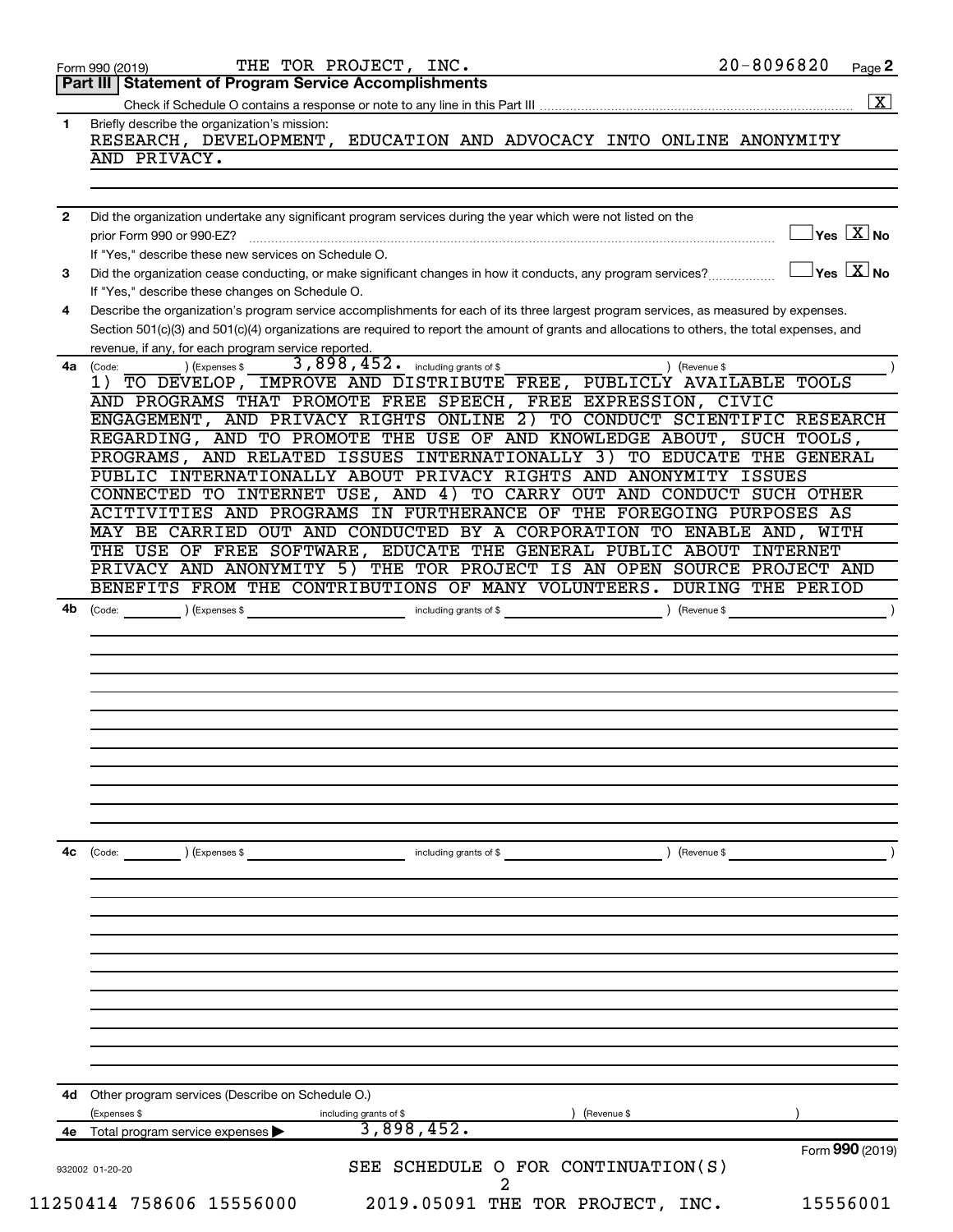|  | Form 990 (2019)<br><b>Part IV   Checklist of Required Schedules</b> |  |  |
|--|---------------------------------------------------------------------|--|--|
|  |                                                                     |  |  |

Form 990 (2019)  $\begin{array}{cccc} \text{THE} & \text{TOR} & \text{PROJECT.}} \end{array}$  MC  $\begin{array}{cccc} \text{NIC.} \end{array}$  20 – 8096820  $\begin{array}{cccc} \text{Page} & \text{P}_1 \end{array}$ 

|     |                                                                                                                                                                                                                                                   |                 | Yes                     | No                      |
|-----|---------------------------------------------------------------------------------------------------------------------------------------------------------------------------------------------------------------------------------------------------|-----------------|-------------------------|-------------------------|
| 1   | Is the organization described in section $501(c)(3)$ or $4947(a)(1)$ (other than a private foundation)?                                                                                                                                           |                 |                         |                         |
|     | If "Yes," complete Schedule A                                                                                                                                                                                                                     | 1               | х                       |                         |
| 2   |                                                                                                                                                                                                                                                   | $\mathbf{2}$    | $\overline{\textbf{x}}$ |                         |
| 3   | Did the organization engage in direct or indirect political campaign activities on behalf of or in opposition to candidates for                                                                                                                   |                 |                         |                         |
|     | public office? If "Yes," complete Schedule C, Part I                                                                                                                                                                                              | 3               |                         | x                       |
| 4   | Section 501(c)(3) organizations. Did the organization engage in lobbying activities, or have a section 501(h) election in effect                                                                                                                  |                 |                         |                         |
|     |                                                                                                                                                                                                                                                   | 4               |                         | x                       |
| 5   | Is the organization a section 501(c)(4), 501(c)(5), or 501(c)(6) organization that receives membership dues, assessments, or                                                                                                                      |                 |                         |                         |
|     |                                                                                                                                                                                                                                                   | 5               |                         | х                       |
| 6   | Did the organization maintain any donor advised funds or any similar funds or accounts for which donors have the right to                                                                                                                         |                 |                         |                         |
|     | provide advice on the distribution or investment of amounts in such funds or accounts? If "Yes," complete Schedule D, Part I                                                                                                                      | 6               |                         | х                       |
| 7   | Did the organization receive or hold a conservation easement, including easements to preserve open space,                                                                                                                                         |                 |                         |                         |
|     | the environment, historic land areas, or historic structures? If "Yes," complete Schedule D, Part II<br>.                                                                                                                                         | $\overline{7}$  |                         | x                       |
| 8   | Did the organization maintain collections of works of art, historical treasures, or other similar assets? If "Yes," complete                                                                                                                      |                 |                         |                         |
|     |                                                                                                                                                                                                                                                   | 8               |                         | x                       |
| 9   | Did the organization report an amount in Part X, line 21, for escrow or custodial account liability, serve as a custodian for                                                                                                                     |                 |                         |                         |
|     | amounts not listed in Part X; or provide credit counseling, debt management, credit repair, or debt negotiation services?                                                                                                                         |                 |                         |                         |
|     | If "Yes," complete Schedule D, Part IV [111] [12] The Company of The Schedule D, Part IV [12] Manuscript (2011                                                                                                                                    | 9               | х                       |                         |
| 10  | Did the organization, directly or through a related organization, hold assets in donor-restricted endowments                                                                                                                                      |                 |                         |                         |
|     |                                                                                                                                                                                                                                                   | 10              |                         | x                       |
| 11  | If the organization's answer to any of the following questions is "Yes," then complete Schedule D, Parts VI, VII, VIII, IX, or X                                                                                                                  |                 |                         |                         |
|     | as applicable.                                                                                                                                                                                                                                    |                 |                         |                         |
|     | a Did the organization report an amount for land, buildings, and equipment in Part X, line 10? If "Yes," complete Schedule D,                                                                                                                     |                 |                         |                         |
|     | Part VI                                                                                                                                                                                                                                           | 11a             | х                       |                         |
|     | <b>b</b> Did the organization report an amount for investments - other securities in Part X, line 12, that is 5% or more of its total                                                                                                             |                 |                         |                         |
|     |                                                                                                                                                                                                                                                   | 11b             |                         | х                       |
|     | c Did the organization report an amount for investments - program related in Part X, line 13, that is 5% or more of its total                                                                                                                     |                 |                         | х                       |
|     |                                                                                                                                                                                                                                                   | 11c             |                         |                         |
|     | d Did the organization report an amount for other assets in Part X, line 15, that is 5% or more of its total assets reported in                                                                                                                   |                 |                         | x                       |
|     |                                                                                                                                                                                                                                                   | 11d<br>11e      | $\overline{\textbf{x}}$ |                         |
|     |                                                                                                                                                                                                                                                   |                 |                         |                         |
| f   | Did the organization's separate or consolidated financial statements for the tax year include a footnote that addresses<br>the organization's liability for uncertain tax positions under FIN 48 (ASC 740)? If "Yes," complete Schedule D, Part X | 11f             |                         | х                       |
|     | 12a Did the organization obtain separate, independent audited financial statements for the tax year? If "Yes," complete                                                                                                                           |                 |                         |                         |
|     | Schedule D, Parts XI and XII                                                                                                                                                                                                                      | 12a             |                         | x                       |
|     | <b>b</b> Was the organization included in consolidated, independent audited financial statements for the tax year?                                                                                                                                |                 |                         |                         |
|     | If "Yes," and if the organization answered "No" to line 12a, then completing Schedule D, Parts XI and XII is optional <i>www.</i>                                                                                                                 | 12 <sub>b</sub> |                         | Χ                       |
| 13  |                                                                                                                                                                                                                                                   | 13              |                         | $\overline{\textbf{x}}$ |
| 14a |                                                                                                                                                                                                                                                   | 14a             | X                       |                         |
|     | <b>b</b> Did the organization have aggregate revenues or expenses of more than \$10,000 from grantmaking, fundraising, business,                                                                                                                  |                 |                         |                         |
|     | investment, and program service activities outside the United States, or aggregate foreign investments valued at \$100,000                                                                                                                        |                 |                         |                         |
|     |                                                                                                                                                                                                                                                   | 14b             | х                       |                         |
| 15  | Did the organization report on Part IX, column (A), line 3, more than \$5,000 of grants or other assistance to or for any                                                                                                                         |                 |                         |                         |
|     |                                                                                                                                                                                                                                                   | 15              |                         | х                       |
| 16  | Did the organization report on Part IX, column (A), line 3, more than \$5,000 of aggregate grants or other assistance to                                                                                                                          |                 |                         |                         |
|     |                                                                                                                                                                                                                                                   | 16              |                         | х                       |
| 17  | Did the organization report a total of more than \$15,000 of expenses for professional fundraising services on Part IX,                                                                                                                           |                 |                         |                         |
|     |                                                                                                                                                                                                                                                   | 17              |                         | х                       |
| 18  | Did the organization report more than \$15,000 total of fundraising event gross income and contributions on Part VIII, lines                                                                                                                      |                 |                         |                         |
|     |                                                                                                                                                                                                                                                   | 18              |                         | х                       |
| 19  | Did the organization report more than \$15,000 of gross income from gaming activities on Part VIII, line 9a? If "Yes,"                                                                                                                            |                 |                         |                         |
|     |                                                                                                                                                                                                                                                   | 19              |                         | х                       |
| 20a |                                                                                                                                                                                                                                                   | 20a             |                         | X                       |
|     |                                                                                                                                                                                                                                                   | 20 <sub>b</sub> |                         |                         |
| 21  | Did the organization report more than \$5,000 of grants or other assistance to any domestic organization or                                                                                                                                       |                 |                         |                         |
|     | domestic government on Part IX, column (A), line 1? If "Yes," complete Schedule I, Parts I and II                                                                                                                                                 | 21              |                         | х                       |
|     | 932003 01-20-20                                                                                                                                                                                                                                   |                 |                         | Form 990 (2019)         |

11250414 758606 15556000 2019.05091 THE TOR PROJECT, INC. 15556001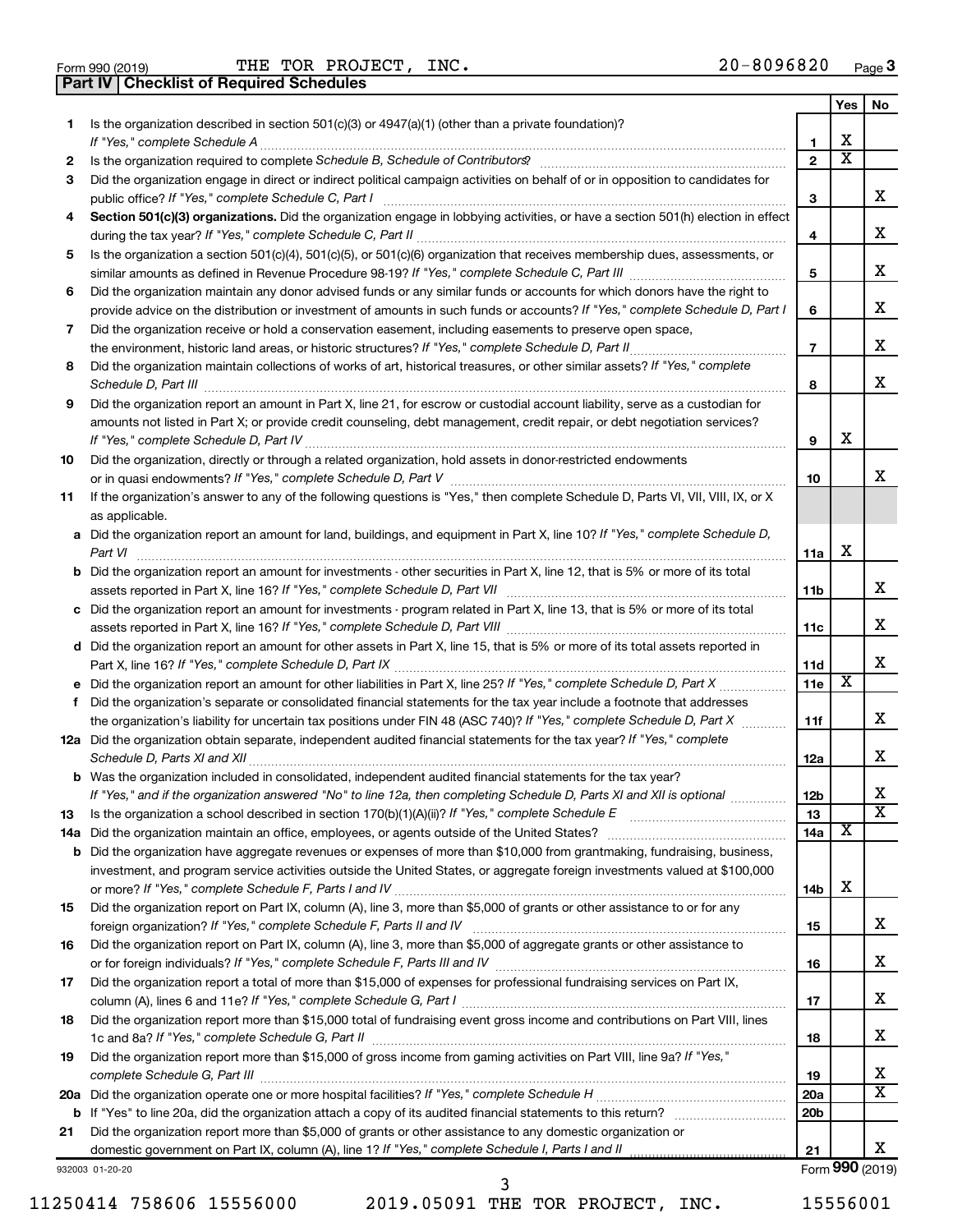Form 990 (2019)  $\begin{array}{cccc} \text{THE} & \text{TOR} & \text{PROJECT.}} \end{array}$  MC  $\begin{array}{cccc} \text{NIC.} \end{array}$  20 – 8096820  $\begin{array}{cccc} \text{Page} & \text{P}_1 \end{array}$ 

*(continued)* **Part IV Checklist of Required Schedules**

|               |                                                                                                                                     |                 | Yes | No                           |
|---------------|-------------------------------------------------------------------------------------------------------------------------------------|-----------------|-----|------------------------------|
| 22            | Did the organization report more than \$5,000 of grants or other assistance to or for domestic individuals on                       |                 |     |                              |
|               |                                                                                                                                     | 22              |     | x                            |
| 23            | Did the organization answer "Yes" to Part VII, Section A, line 3, 4, or 5 about compensation of the organization's current          |                 |     |                              |
|               | and former officers, directors, trustees, key employees, and highest compensated employees? If "Yes," complete                      |                 |     |                              |
|               | Schedule J <b>Production Construction Construction Construction Construction Construction</b>                                       | 23              | X   |                              |
|               | 24a Did the organization have a tax-exempt bond issue with an outstanding principal amount of more than \$100,000 as of the         |                 |     |                              |
|               | last day of the year, that was issued after December 31, 2002? If "Yes," answer lines 24b through 24d and complete                  |                 |     |                              |
|               |                                                                                                                                     | 24a             |     | x                            |
|               | b Did the organization invest any proceeds of tax-exempt bonds beyond a temporary period exception?                                 | 24 <sub>b</sub> |     |                              |
|               | c Did the organization maintain an escrow account other than a refunding escrow at any time during the year to defease              |                 |     |                              |
|               | d Did the organization act as an "on behalf of" issuer for bonds outstanding at any time during the year?                           | 24c<br>24d      |     |                              |
|               |                                                                                                                                     |                 |     |                              |
|               | 25a Section 501(c)(3), 501(c)(4), and 501(c)(29) organizations. Did the organization engage in an excess benefit                    | 25a             |     | x                            |
|               | <b>b</b> Is the organization aware that it engaged in an excess benefit transaction with a disqualified person in a prior year, and |                 |     |                              |
|               | that the transaction has not been reported on any of the organization's prior Forms 990 or 990-EZ? If "Yes," complete               |                 |     |                              |
|               | Schedule L, Part I                                                                                                                  | 25b             |     | x                            |
| 26            | Did the organization report any amount on Part X, line 5 or 22, for receivables from or payables to any current                     |                 |     |                              |
|               | or former officer, director, trustee, key employee, creator or founder, substantial contributor, or 35%                             |                 |     |                              |
|               |                                                                                                                                     | 26              |     | x                            |
| 27            | Did the organization provide a grant or other assistance to any current or former officer, director, trustee, key employee,         |                 |     |                              |
|               | creator or founder, substantial contributor or employee thereof, a grant selection committee member, or to a 35% controlled         |                 |     |                              |
|               | entity (including an employee thereof) or family member of any of these persons? If "Yes," complete Schedule L, Part III            | 27              |     | x                            |
| 28            | Was the organization a party to a business transaction with one of the following parties (see Schedule L, Part IV                   |                 |     |                              |
|               | instructions, for applicable filing thresholds, conditions, and exceptions):                                                        |                 |     |                              |
|               | a A current or former officer, director, trustee, key employee, creator or founder, or substantial contributor? If                  |                 |     |                              |
|               |                                                                                                                                     | 28a             |     | х                            |
|               |                                                                                                                                     | 28b             |     | $\overline{\mathbf{x}}$      |
|               | c A 35% controlled entity of one or more individuals and/or organizations described in lines 28a or 28b?If                          |                 |     |                              |
|               |                                                                                                                                     | 28c             |     | x                            |
| 29            |                                                                                                                                     | 29              | X   |                              |
| 30            | Did the organization receive contributions of art, historical treasures, or other similar assets, or qualified conservation         |                 |     |                              |
|               |                                                                                                                                     | 30              |     | X                            |
| 31            | Did the organization liquidate, terminate, or dissolve and cease operations? If "Yes," complete Schedule N, Part I                  | 31              |     | $\overline{\mathbf{x}}$      |
| 32            | Did the organization sell, exchange, dispose of, or transfer more than 25% of its net assets? If "Yes," complete                    |                 |     |                              |
|               |                                                                                                                                     | 32              |     | x                            |
| 33            | Did the organization own 100% of an entity disregarded as separate from the organization under Regulations                          |                 |     |                              |
|               |                                                                                                                                     | 33              |     | х                            |
| 34            | Was the organization related to any tax-exempt or taxable entity? If "Yes," complete Schedule R, Part II, III, or IV, and           |                 |     |                              |
|               | Part V, line 1                                                                                                                      | 34              |     | X<br>$\overline{\texttt{x}}$ |
|               |                                                                                                                                     | 35a             |     |                              |
|               | b If "Yes" to line 35a, did the organization receive any payment from or engage in any transaction with a controlled entity         | 35b             |     |                              |
| 36            | Section 501(c)(3) organizations. Did the organization make any transfers to an exempt non-charitable related organization?          |                 |     |                              |
|               |                                                                                                                                     | 36              |     | X                            |
| 37            | Did the organization conduct more than 5% of its activities through an entity that is not a related organization                    |                 |     |                              |
|               |                                                                                                                                     | 37              |     | X                            |
| 38            | Did the organization complete Schedule O and provide explanations in Schedule O for Part VI, lines 11b and 19?                      |                 |     |                              |
|               |                                                                                                                                     | 38              | X   |                              |
| <b>Part V</b> |                                                                                                                                     |                 |     |                              |
|               |                                                                                                                                     |                 |     |                              |
|               |                                                                                                                                     |                 | Yes | No.                          |
|               | 8<br>1a                                                                                                                             |                 |     |                              |
|               | 1b                                                                                                                                  |                 |     |                              |
|               | c Did the organization comply with backup withholding rules for reportable payments to vendors and reportable gaming                |                 |     |                              |
|               |                                                                                                                                     | 1c              | х   |                              |
|               | 932004 01-20-20                                                                                                                     |                 |     | Form 990 (2019)              |
|               | 4                                                                                                                                   |                 |     |                              |

11250414 758606 15556000 2019.05091 THE TOR PROJECT, INC. 15556001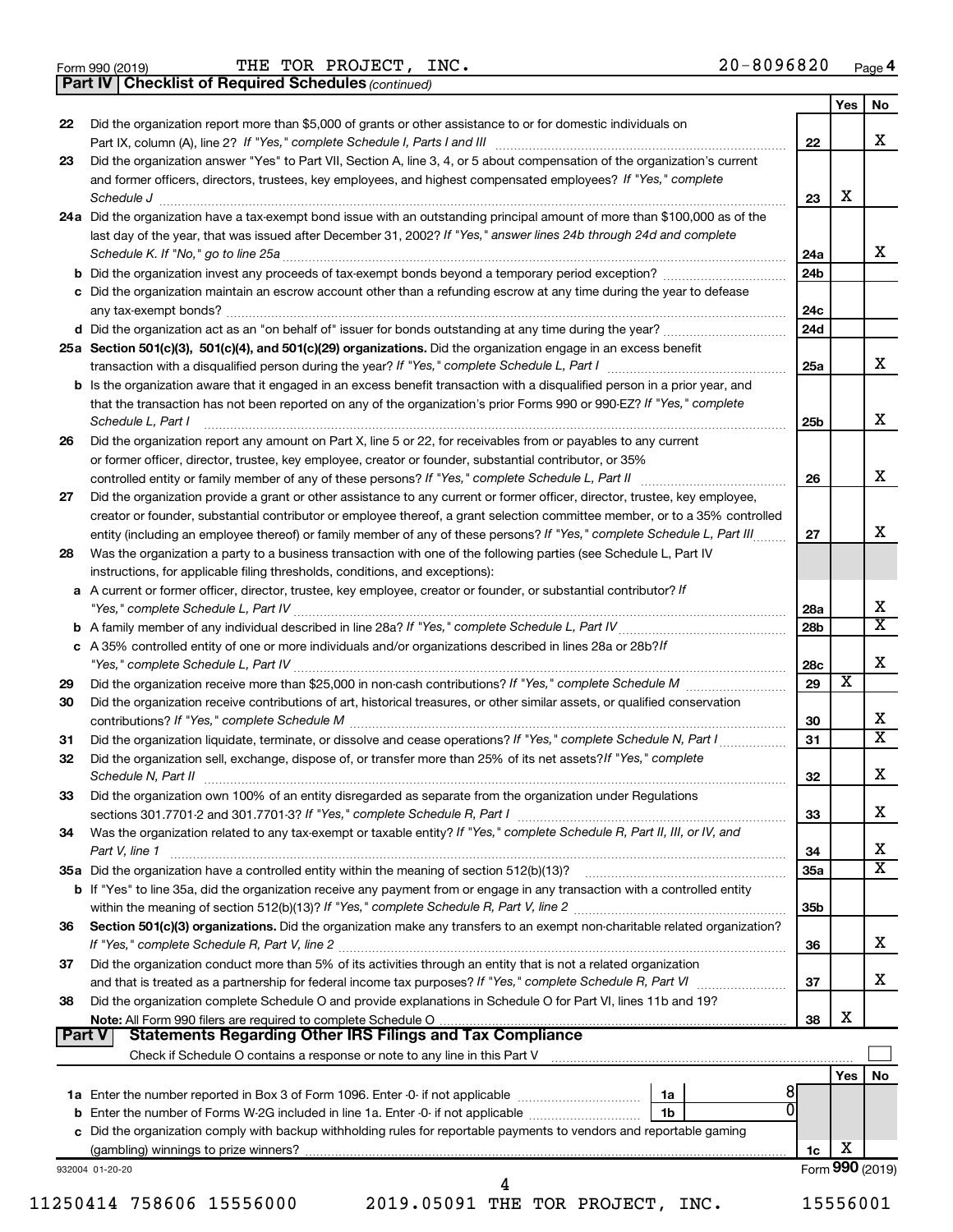|               | $20 - 8096820$<br>THE TOR PROJECT, INC.<br>Form 990 (2019)                                                                                                                                                                                       |                 |     | Page 5                       |
|---------------|--------------------------------------------------------------------------------------------------------------------------------------------------------------------------------------------------------------------------------------------------|-----------------|-----|------------------------------|
| <b>Part V</b> | Statements Regarding Other IRS Filings and Tax Compliance (continued)                                                                                                                                                                            |                 |     |                              |
|               |                                                                                                                                                                                                                                                  |                 | Yes | No                           |
|               | 2a Enter the number of employees reported on Form W-3, Transmittal of Wage and Tax Statements,                                                                                                                                                   |                 |     |                              |
|               | 18<br>filed for the calendar year ending with or within the year covered by this return [11] [11] filed for the calendar year ending with or within the year covered by this return<br>2a                                                        |                 |     |                              |
|               | <b>b</b> If at least one is reported on line 2a, did the organization file all required federal employment tax returns?                                                                                                                          | 2 <sub>b</sub>  | х   |                              |
|               | <b>Note:</b> If the sum of lines 1a and 2a is greater than 250, you may be required to e-file (see instructions)                                                                                                                                 |                 |     |                              |
|               | 3a Did the organization have unrelated business gross income of \$1,000 or more during the year?                                                                                                                                                 | 3a              |     | х                            |
|               | <b>b</b> If "Yes," has it filed a Form 990-T for this year? If "No" to line 3b, provide an explanation on Schedule O                                                                                                                             | 3 <sub>b</sub>  |     |                              |
|               | 4a At any time during the calendar year, did the organization have an interest in, or a signature or other authority over, a                                                                                                                     |                 |     |                              |
|               | financial account in a foreign country (such as a bank account, securities account, or other financial account)?                                                                                                                                 | 4a              |     | х                            |
|               | <b>b</b> If "Yes," enter the name of the foreign country $\blacktriangleright$                                                                                                                                                                   |                 |     |                              |
|               | See instructions for filing requirements for FinCEN Form 114, Report of Foreign Bank and Financial Accounts (FBAR).                                                                                                                              |                 |     |                              |
|               |                                                                                                                                                                                                                                                  | 5a              |     | х<br>$\overline{\texttt{x}}$ |
|               |                                                                                                                                                                                                                                                  | 5 <sub>b</sub>  |     |                              |
|               |                                                                                                                                                                                                                                                  | 5 <sub>c</sub>  |     |                              |
|               | 6a Does the organization have annual gross receipts that are normally greater than \$100,000, and did the organization solicit                                                                                                                   |                 |     |                              |
|               | any contributions that were not tax deductible as charitable contributions?                                                                                                                                                                      | 6a              |     | х                            |
|               | b If "Yes," did the organization include with every solicitation an express statement that such contributions or gifts                                                                                                                           |                 |     |                              |
|               | were not tax deductible?                                                                                                                                                                                                                         | 6b              |     |                              |
| 7             | Organizations that may receive deductible contributions under section 170(c).                                                                                                                                                                    |                 |     | х                            |
| а             | Did the organization receive a payment in excess of \$75 made partly as a contribution and partly for goods and services provided to the payor?                                                                                                  | 7a              |     |                              |
|               | <b>b</b> If "Yes," did the organization notify the donor of the value of the goods or services provided?                                                                                                                                         | 7b              |     |                              |
|               | c Did the organization sell, exchange, or otherwise dispose of tangible personal property for which it was required                                                                                                                              |                 |     | х                            |
|               | to file Form 8282?<br>7d                                                                                                                                                                                                                         | 7c              |     |                              |
|               |                                                                                                                                                                                                                                                  |                 |     | х                            |
|               | e Did the organization receive any funds, directly or indirectly, to pay premiums on a personal benefit contract?                                                                                                                                | 7е<br>7f        |     | $\overline{\mathbf{X}}$      |
|               | Did the organization, during the year, pay premiums, directly or indirectly, on a personal benefit contract?<br>If the organization received a contribution of qualified intellectual property, did the organization file Form 8899 as required? | 7g              |     |                              |
| g             | h If the organization received a contribution of cars, boats, airplanes, or other vehicles, did the organization file a Form 1098-C?                                                                                                             | 7h              |     |                              |
| 8             | Sponsoring organizations maintaining donor advised funds. Did a donor advised fund maintained by the                                                                                                                                             |                 |     |                              |
|               | sponsoring organization have excess business holdings at any time during the year?                                                                                                                                                               | 8               |     |                              |
| 9             | Sponsoring organizations maintaining donor advised funds.                                                                                                                                                                                        |                 |     |                              |
| а             | Did the sponsoring organization make any taxable distributions under section 4966? [11] [12] Discommand the sponsoring organization make any taxable distributions under section 4966?                                                           | 9а              |     |                              |
|               | b Did the sponsoring organization make a distribution to a donor, donor advisor, or related person? [111] [12]                                                                                                                                   | 9 <sub>b</sub>  |     |                              |
| 10            | Section 501(c)(7) organizations. Enter:                                                                                                                                                                                                          |                 |     |                              |
|               | 10a                                                                                                                                                                                                                                              |                 |     |                              |
|               | b Gross receipts, included on Form 990, Part VIII, line 12, for public use of club facilities<br>10b                                                                                                                                             |                 |     |                              |
| 11.           | Section 501(c)(12) organizations. Enter:                                                                                                                                                                                                         |                 |     |                              |
|               | 11a                                                                                                                                                                                                                                              |                 |     |                              |
|               | b Gross income from other sources (Do not net amounts due or paid to other sources against                                                                                                                                                       |                 |     |                              |
|               | 11b                                                                                                                                                                                                                                              |                 |     |                              |
|               | 12a Section 4947(a)(1) non-exempt charitable trusts. Is the organization filing Form 990 in lieu of Form 1041?                                                                                                                                   | 12a             |     |                              |
|               | <b>b</b> If "Yes," enter the amount of tax-exempt interest received or accrued during the year<br>12b                                                                                                                                            |                 |     |                              |
| 13            | Section 501(c)(29) qualified nonprofit health insurance issuers.                                                                                                                                                                                 |                 |     |                              |
|               |                                                                                                                                                                                                                                                  | 13a             |     |                              |
|               | Note: See the instructions for additional information the organization must report on Schedule O.                                                                                                                                                |                 |     |                              |
|               | <b>b</b> Enter the amount of reserves the organization is required to maintain by the states in which the                                                                                                                                        |                 |     |                              |
|               | 13 <sub>b</sub>                                                                                                                                                                                                                                  |                 |     |                              |
|               | 13 <sub>c</sub>                                                                                                                                                                                                                                  |                 |     |                              |
|               |                                                                                                                                                                                                                                                  | 14a             |     | X                            |
|               | <b>b</b> If "Yes," has it filed a Form 720 to report these payments? If "No," provide an explanation on Schedule O                                                                                                                               | 14 <sub>b</sub> |     |                              |
| 15            | Is the organization subject to the section 4960 tax on payment(s) of more than \$1,000,000 in remuneration or                                                                                                                                    |                 |     |                              |
|               |                                                                                                                                                                                                                                                  | 15              |     | х                            |
|               | If "Yes," see instructions and file Form 4720, Schedule N.                                                                                                                                                                                       |                 |     |                              |
| 16            | Is the organization an educational institution subject to the section 4968 excise tax on net investment income?<br>.                                                                                                                             | 16              |     | х                            |
|               | If "Yes," complete Form 4720, Schedule O.                                                                                                                                                                                                        |                 |     | $Form$ QQQ $(2010)$          |
|               |                                                                                                                                                                                                                                                  |                 |     |                              |

Form (2019) **990**

932005 01-20-20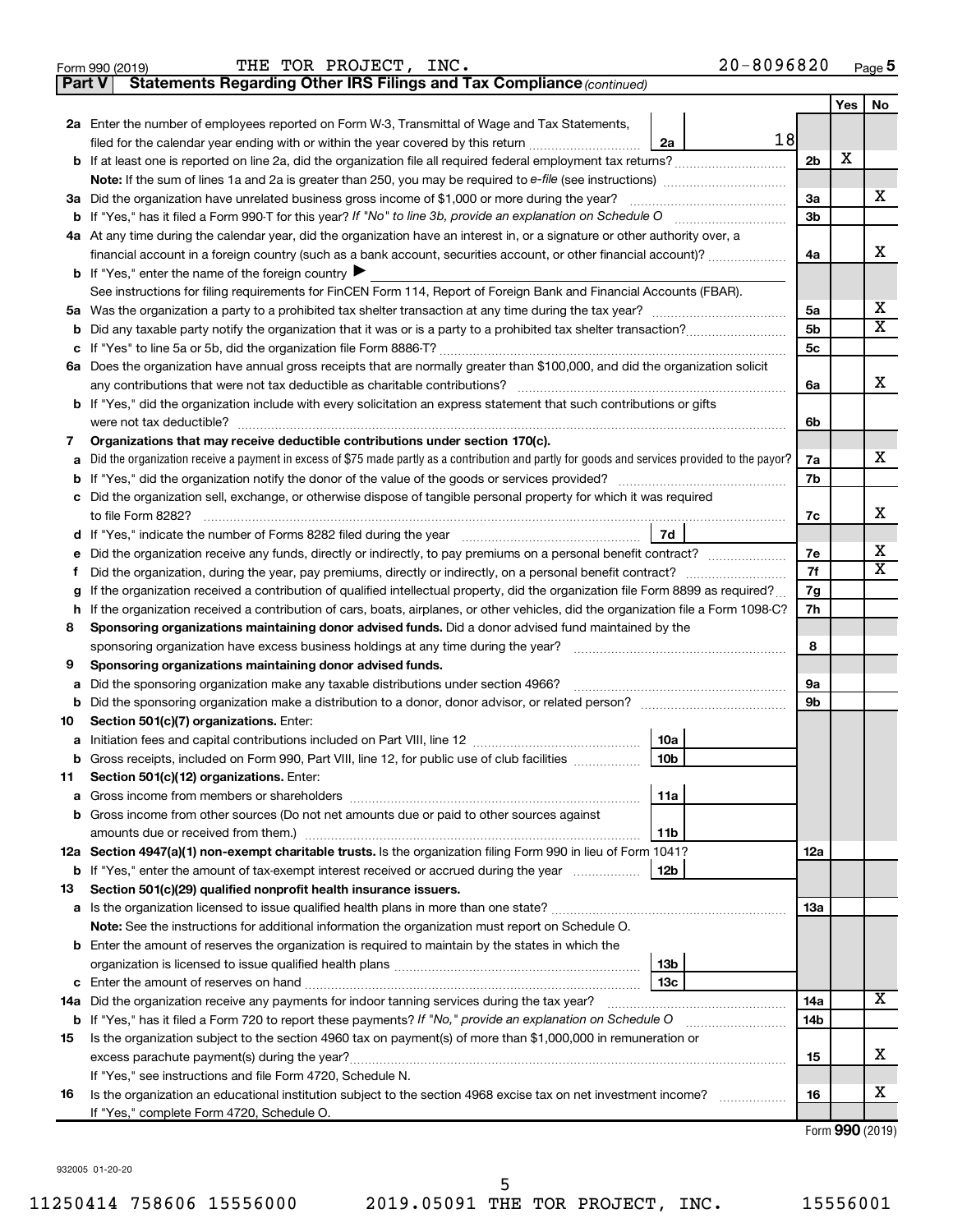| Form 990 (2019) |  |
|-----------------|--|
|-----------------|--|

| Form 990 (2019) | THE TOR PROJECT,<br>$\_$ INC . | $20 - 8096820$<br>Page |
|-----------------|--------------------------------|------------------------|
|-----------------|--------------------------------|------------------------|

| Part VI   Governance, Management, and Disclosure For each "Yes" response to lines 2 through 7b below, and for a "No" response |
|-------------------------------------------------------------------------------------------------------------------------------|
| to line 8a, 8b, or 10b below, describe the circumstances, processes, or changes on Schedule O. See instructions.              |

| <b>Yes</b><br>1a Enter the number of voting members of the governing body at the end of the tax year <i>manamer</i><br>1a<br>If there are material differences in voting rights among members of the governing body, or if the governing<br>body delegated broad authority to an executive committee or similar committee, explain on Schedule O.<br>Enter the number of voting members included on line 1a, above, who are independent<br>1b<br>b<br>Did any officer, director, trustee, or key employee have a family relationship or a business relationship with any other<br>$\mathbf{2}$<br>Did the organization delegate control over management duties customarily performed by or under the direct supervision<br>3<br>$\overline{\mathbf{4}}$<br>Did the organization make any significant changes to its governing documents since the prior Form 990 was filed?<br>4<br>5<br>5<br>6<br>6<br>Did the organization have members, stockholders, or other persons who had the power to elect or appoint one or<br>7a<br>Are any governance decisions of the organization reserved to (or subject to approval by) members, stockholders, or<br>b<br>persons other than the governing body?<br>7b<br>Did the organization contemporaneously document the meetings held or written actions undertaken during the year by the following:<br>8<br>х<br>8а<br>а<br>$\overline{\textbf{x}}$<br>8b<br>Is there any officer, director, trustee, or key employee listed in Part VII, Section A, who cannot be reached at the<br>9<br>9<br><b>Section B. Policies</b> (This Section B requests information about policies not required by the Internal Revenue Code.)<br>Yes<br>10a<br><b>b</b> If "Yes," did the organization have written policies and procedures governing the activities of such chapters, affiliates,<br>and branches to ensure their operations are consistent with the organization's exempt purposes? www.www.www.www.<br>10 <sub>b</sub><br>11a Has the organization provided a complete copy of this Form 990 to all members of its governing body before filing the form?<br>11a<br>Describe in Schedule O the process, if any, used by the organization to review this Form 990.<br>х<br>12a<br>12a<br>$\overline{\text{x}}$<br>Were officers, directors, or trustees, and key employees required to disclose annually interests that could give rise to conflicts?<br>12 <sub>b</sub><br>Did the organization regularly and consistently monitor and enforce compliance with the policy? If "Yes," describe<br>с<br>Х<br>in Schedule O how this was done manufactured and continuum and contract the state of the state of the state of<br>12c<br>$\overline{\textbf{x}}$<br>13<br>13<br>$\overline{\mathbf{X}}$<br>14<br>Did the organization have a written document retention and destruction policy? [11] manufaction model of the organization have a written document retention and destruction policy?<br>14<br>Did the process for determining compensation of the following persons include a review and approval by independent<br>15<br>persons, comparability data, and contemporaneous substantiation of the deliberation and decision?<br>х<br>15a<br>а<br>$\overline{\text{x}}$<br>15b<br>If "Yes" to line 15a or 15b, describe the process in Schedule O (see instructions).<br>16a Did the organization invest in, contribute assets to, or participate in a joint venture or similar arrangement with a<br>taxable entity during the year?<br>16a<br>b If "Yes," did the organization follow a written policy or procedure requiring the organization to evaluate its participation<br>in joint venture arrangements under applicable federal tax law, and take steps to safeguard the organization's<br>16b<br><b>Section C. Disclosure</b><br>List the states with which a copy of this Form 990 is required to be filed $\blacktriangleright\texttt{W}\texttt{A}$ , MA<br>17<br>Section 6104 requires an organization to make its Forms 1023 (1024 or 1024-A, if applicable), 990, and 990-T (Section 501(c)(3)s only) available<br>for public inspection. Indicate how you made these available. Check all that apply.<br>$\lfloor x \rfloor$ Upon request<br><b>X</b> Own website<br>Another's website<br>Other (explain on Schedule O)<br>Describe on Schedule O whether (and if so, how) the organization made its governing documents, conflict of interest policy, and financial<br>19<br>statements available to the public during the tax year.<br>State the name, address, and telephone number of the person who possesses the organization's books and records<br>20<br>ISABELA BAGUEROS - 781-307-8651<br>217 1ST AVE SOUTH #4903, SEATTLE, WA<br>98194<br>Form 990 (2019)<br>932006 01-20-20<br>6<br>11250414 758606 15556000<br>15556001<br>2019.05091 THE TOR PROJECT, INC. |    | Check if Schedule O contains a response or note to any line in this Part VI |  | $\overline{\mathbf{X}}$ |
|-------------------------------------------------------------------------------------------------------------------------------------------------------------------------------------------------------------------------------------------------------------------------------------------------------------------------------------------------------------------------------------------------------------------------------------------------------------------------------------------------------------------------------------------------------------------------------------------------------------------------------------------------------------------------------------------------------------------------------------------------------------------------------------------------------------------------------------------------------------------------------------------------------------------------------------------------------------------------------------------------------------------------------------------------------------------------------------------------------------------------------------------------------------------------------------------------------------------------------------------------------------------------------------------------------------------------------------------------------------------------------------------------------------------------------------------------------------------------------------------------------------------------------------------------------------------------------------------------------------------------------------------------------------------------------------------------------------------------------------------------------------------------------------------------------------------------------------------------------------------------------------------------------------------------------------------------------------------------------------------------------------------------------------------------------------------------------------------------------------------------------------------------------------------------------------------------------------------------------------------------------------------------------------------------------------------------------------------------------------------------------------------------------------------------------------------------------------------------------------------------------------------------------------------------------------------------------------------------------------------------------------------------------------------------------------------------------------------------------------------------------------------------------------------------------------------------------------------------------------------------------------------------------------------------------------------------------------------------------------------------------------------------------------------------------------------------------------------------------------------------------------------------------------------------------------------------------------------------------------------------------------------------------------------------------------------------------------------------------------------------------------------------------------------------------------------------------------------------------------------------------------------------------------------------------------------------------------------------------------------------------------------------------------------------------------------------------------------------------------------------------------------------------------------------------------------------------------------------------------------------------------------------------------------------------------------------------------------------------------------------------------------------------------------------------------------------------------------------------------------------------------------------------------------------------------------------------------------------------------------------------------------------------------------------------------------------------------------------------------------------------------------------------------------------------------------------------------------------------------------------------------------------------------------------------------------------------------------------------------------------------------------------------------------------------------------------------------------------------------------------------------------------------------------------------------------------------------------|----|-----------------------------------------------------------------------------|--|-------------------------|
|                                                                                                                                                                                                                                                                                                                                                                                                                                                                                                                                                                                                                                                                                                                                                                                                                                                                                                                                                                                                                                                                                                                                                                                                                                                                                                                                                                                                                                                                                                                                                                                                                                                                                                                                                                                                                                                                                                                                                                                                                                                                                                                                                                                                                                                                                                                                                                                                                                                                                                                                                                                                                                                                                                                                                                                                                                                                                                                                                                                                                                                                                                                                                                                                                                                                                                                                                                                                                                                                                                                                                                                                                                                                                                                                                                                                                                                                                                                                                                                                                                                                                                                                                                                                                                                                                                                                                                                                                                                                                                                                                                                                                                                                                                                                                                                                                                           |    | <b>Section A. Governing Body and Management</b>                             |  |                         |
|                                                                                                                                                                                                                                                                                                                                                                                                                                                                                                                                                                                                                                                                                                                                                                                                                                                                                                                                                                                                                                                                                                                                                                                                                                                                                                                                                                                                                                                                                                                                                                                                                                                                                                                                                                                                                                                                                                                                                                                                                                                                                                                                                                                                                                                                                                                                                                                                                                                                                                                                                                                                                                                                                                                                                                                                                                                                                                                                                                                                                                                                                                                                                                                                                                                                                                                                                                                                                                                                                                                                                                                                                                                                                                                                                                                                                                                                                                                                                                                                                                                                                                                                                                                                                                                                                                                                                                                                                                                                                                                                                                                                                                                                                                                                                                                                                                           |    |                                                                             |  | No                      |
|                                                                                                                                                                                                                                                                                                                                                                                                                                                                                                                                                                                                                                                                                                                                                                                                                                                                                                                                                                                                                                                                                                                                                                                                                                                                                                                                                                                                                                                                                                                                                                                                                                                                                                                                                                                                                                                                                                                                                                                                                                                                                                                                                                                                                                                                                                                                                                                                                                                                                                                                                                                                                                                                                                                                                                                                                                                                                                                                                                                                                                                                                                                                                                                                                                                                                                                                                                                                                                                                                                                                                                                                                                                                                                                                                                                                                                                                                                                                                                                                                                                                                                                                                                                                                                                                                                                                                                                                                                                                                                                                                                                                                                                                                                                                                                                                                                           |    |                                                                             |  |                         |
|                                                                                                                                                                                                                                                                                                                                                                                                                                                                                                                                                                                                                                                                                                                                                                                                                                                                                                                                                                                                                                                                                                                                                                                                                                                                                                                                                                                                                                                                                                                                                                                                                                                                                                                                                                                                                                                                                                                                                                                                                                                                                                                                                                                                                                                                                                                                                                                                                                                                                                                                                                                                                                                                                                                                                                                                                                                                                                                                                                                                                                                                                                                                                                                                                                                                                                                                                                                                                                                                                                                                                                                                                                                                                                                                                                                                                                                                                                                                                                                                                                                                                                                                                                                                                                                                                                                                                                                                                                                                                                                                                                                                                                                                                                                                                                                                                                           |    |                                                                             |  |                         |
|                                                                                                                                                                                                                                                                                                                                                                                                                                                                                                                                                                                                                                                                                                                                                                                                                                                                                                                                                                                                                                                                                                                                                                                                                                                                                                                                                                                                                                                                                                                                                                                                                                                                                                                                                                                                                                                                                                                                                                                                                                                                                                                                                                                                                                                                                                                                                                                                                                                                                                                                                                                                                                                                                                                                                                                                                                                                                                                                                                                                                                                                                                                                                                                                                                                                                                                                                                                                                                                                                                                                                                                                                                                                                                                                                                                                                                                                                                                                                                                                                                                                                                                                                                                                                                                                                                                                                                                                                                                                                                                                                                                                                                                                                                                                                                                                                                           |    |                                                                             |  |                         |
|                                                                                                                                                                                                                                                                                                                                                                                                                                                                                                                                                                                                                                                                                                                                                                                                                                                                                                                                                                                                                                                                                                                                                                                                                                                                                                                                                                                                                                                                                                                                                                                                                                                                                                                                                                                                                                                                                                                                                                                                                                                                                                                                                                                                                                                                                                                                                                                                                                                                                                                                                                                                                                                                                                                                                                                                                                                                                                                                                                                                                                                                                                                                                                                                                                                                                                                                                                                                                                                                                                                                                                                                                                                                                                                                                                                                                                                                                                                                                                                                                                                                                                                                                                                                                                                                                                                                                                                                                                                                                                                                                                                                                                                                                                                                                                                                                                           |    |                                                                             |  |                         |
|                                                                                                                                                                                                                                                                                                                                                                                                                                                                                                                                                                                                                                                                                                                                                                                                                                                                                                                                                                                                                                                                                                                                                                                                                                                                                                                                                                                                                                                                                                                                                                                                                                                                                                                                                                                                                                                                                                                                                                                                                                                                                                                                                                                                                                                                                                                                                                                                                                                                                                                                                                                                                                                                                                                                                                                                                                                                                                                                                                                                                                                                                                                                                                                                                                                                                                                                                                                                                                                                                                                                                                                                                                                                                                                                                                                                                                                                                                                                                                                                                                                                                                                                                                                                                                                                                                                                                                                                                                                                                                                                                                                                                                                                                                                                                                                                                                           | 2  |                                                                             |  |                         |
|                                                                                                                                                                                                                                                                                                                                                                                                                                                                                                                                                                                                                                                                                                                                                                                                                                                                                                                                                                                                                                                                                                                                                                                                                                                                                                                                                                                                                                                                                                                                                                                                                                                                                                                                                                                                                                                                                                                                                                                                                                                                                                                                                                                                                                                                                                                                                                                                                                                                                                                                                                                                                                                                                                                                                                                                                                                                                                                                                                                                                                                                                                                                                                                                                                                                                                                                                                                                                                                                                                                                                                                                                                                                                                                                                                                                                                                                                                                                                                                                                                                                                                                                                                                                                                                                                                                                                                                                                                                                                                                                                                                                                                                                                                                                                                                                                                           |    |                                                                             |  | х                       |
|                                                                                                                                                                                                                                                                                                                                                                                                                                                                                                                                                                                                                                                                                                                                                                                                                                                                                                                                                                                                                                                                                                                                                                                                                                                                                                                                                                                                                                                                                                                                                                                                                                                                                                                                                                                                                                                                                                                                                                                                                                                                                                                                                                                                                                                                                                                                                                                                                                                                                                                                                                                                                                                                                                                                                                                                                                                                                                                                                                                                                                                                                                                                                                                                                                                                                                                                                                                                                                                                                                                                                                                                                                                                                                                                                                                                                                                                                                                                                                                                                                                                                                                                                                                                                                                                                                                                                                                                                                                                                                                                                                                                                                                                                                                                                                                                                                           | 3  |                                                                             |  |                         |
|                                                                                                                                                                                                                                                                                                                                                                                                                                                                                                                                                                                                                                                                                                                                                                                                                                                                                                                                                                                                                                                                                                                                                                                                                                                                                                                                                                                                                                                                                                                                                                                                                                                                                                                                                                                                                                                                                                                                                                                                                                                                                                                                                                                                                                                                                                                                                                                                                                                                                                                                                                                                                                                                                                                                                                                                                                                                                                                                                                                                                                                                                                                                                                                                                                                                                                                                                                                                                                                                                                                                                                                                                                                                                                                                                                                                                                                                                                                                                                                                                                                                                                                                                                                                                                                                                                                                                                                                                                                                                                                                                                                                                                                                                                                                                                                                                                           |    |                                                                             |  | х                       |
|                                                                                                                                                                                                                                                                                                                                                                                                                                                                                                                                                                                                                                                                                                                                                                                                                                                                                                                                                                                                                                                                                                                                                                                                                                                                                                                                                                                                                                                                                                                                                                                                                                                                                                                                                                                                                                                                                                                                                                                                                                                                                                                                                                                                                                                                                                                                                                                                                                                                                                                                                                                                                                                                                                                                                                                                                                                                                                                                                                                                                                                                                                                                                                                                                                                                                                                                                                                                                                                                                                                                                                                                                                                                                                                                                                                                                                                                                                                                                                                                                                                                                                                                                                                                                                                                                                                                                                                                                                                                                                                                                                                                                                                                                                                                                                                                                                           |    |                                                                             |  | $\overline{\textbf{x}}$ |
|                                                                                                                                                                                                                                                                                                                                                                                                                                                                                                                                                                                                                                                                                                                                                                                                                                                                                                                                                                                                                                                                                                                                                                                                                                                                                                                                                                                                                                                                                                                                                                                                                                                                                                                                                                                                                                                                                                                                                                                                                                                                                                                                                                                                                                                                                                                                                                                                                                                                                                                                                                                                                                                                                                                                                                                                                                                                                                                                                                                                                                                                                                                                                                                                                                                                                                                                                                                                                                                                                                                                                                                                                                                                                                                                                                                                                                                                                                                                                                                                                                                                                                                                                                                                                                                                                                                                                                                                                                                                                                                                                                                                                                                                                                                                                                                                                                           |    |                                                                             |  | $\overline{\mathbf{x}}$ |
|                                                                                                                                                                                                                                                                                                                                                                                                                                                                                                                                                                                                                                                                                                                                                                                                                                                                                                                                                                                                                                                                                                                                                                                                                                                                                                                                                                                                                                                                                                                                                                                                                                                                                                                                                                                                                                                                                                                                                                                                                                                                                                                                                                                                                                                                                                                                                                                                                                                                                                                                                                                                                                                                                                                                                                                                                                                                                                                                                                                                                                                                                                                                                                                                                                                                                                                                                                                                                                                                                                                                                                                                                                                                                                                                                                                                                                                                                                                                                                                                                                                                                                                                                                                                                                                                                                                                                                                                                                                                                                                                                                                                                                                                                                                                                                                                                                           |    |                                                                             |  | $\overline{\textbf{x}}$ |
|                                                                                                                                                                                                                                                                                                                                                                                                                                                                                                                                                                                                                                                                                                                                                                                                                                                                                                                                                                                                                                                                                                                                                                                                                                                                                                                                                                                                                                                                                                                                                                                                                                                                                                                                                                                                                                                                                                                                                                                                                                                                                                                                                                                                                                                                                                                                                                                                                                                                                                                                                                                                                                                                                                                                                                                                                                                                                                                                                                                                                                                                                                                                                                                                                                                                                                                                                                                                                                                                                                                                                                                                                                                                                                                                                                                                                                                                                                                                                                                                                                                                                                                                                                                                                                                                                                                                                                                                                                                                                                                                                                                                                                                                                                                                                                                                                                           | 7a |                                                                             |  |                         |
|                                                                                                                                                                                                                                                                                                                                                                                                                                                                                                                                                                                                                                                                                                                                                                                                                                                                                                                                                                                                                                                                                                                                                                                                                                                                                                                                                                                                                                                                                                                                                                                                                                                                                                                                                                                                                                                                                                                                                                                                                                                                                                                                                                                                                                                                                                                                                                                                                                                                                                                                                                                                                                                                                                                                                                                                                                                                                                                                                                                                                                                                                                                                                                                                                                                                                                                                                                                                                                                                                                                                                                                                                                                                                                                                                                                                                                                                                                                                                                                                                                                                                                                                                                                                                                                                                                                                                                                                                                                                                                                                                                                                                                                                                                                                                                                                                                           |    |                                                                             |  | X                       |
|                                                                                                                                                                                                                                                                                                                                                                                                                                                                                                                                                                                                                                                                                                                                                                                                                                                                                                                                                                                                                                                                                                                                                                                                                                                                                                                                                                                                                                                                                                                                                                                                                                                                                                                                                                                                                                                                                                                                                                                                                                                                                                                                                                                                                                                                                                                                                                                                                                                                                                                                                                                                                                                                                                                                                                                                                                                                                                                                                                                                                                                                                                                                                                                                                                                                                                                                                                                                                                                                                                                                                                                                                                                                                                                                                                                                                                                                                                                                                                                                                                                                                                                                                                                                                                                                                                                                                                                                                                                                                                                                                                                                                                                                                                                                                                                                                                           |    |                                                                             |  |                         |
|                                                                                                                                                                                                                                                                                                                                                                                                                                                                                                                                                                                                                                                                                                                                                                                                                                                                                                                                                                                                                                                                                                                                                                                                                                                                                                                                                                                                                                                                                                                                                                                                                                                                                                                                                                                                                                                                                                                                                                                                                                                                                                                                                                                                                                                                                                                                                                                                                                                                                                                                                                                                                                                                                                                                                                                                                                                                                                                                                                                                                                                                                                                                                                                                                                                                                                                                                                                                                                                                                                                                                                                                                                                                                                                                                                                                                                                                                                                                                                                                                                                                                                                                                                                                                                                                                                                                                                                                                                                                                                                                                                                                                                                                                                                                                                                                                                           |    |                                                                             |  | x                       |
|                                                                                                                                                                                                                                                                                                                                                                                                                                                                                                                                                                                                                                                                                                                                                                                                                                                                                                                                                                                                                                                                                                                                                                                                                                                                                                                                                                                                                                                                                                                                                                                                                                                                                                                                                                                                                                                                                                                                                                                                                                                                                                                                                                                                                                                                                                                                                                                                                                                                                                                                                                                                                                                                                                                                                                                                                                                                                                                                                                                                                                                                                                                                                                                                                                                                                                                                                                                                                                                                                                                                                                                                                                                                                                                                                                                                                                                                                                                                                                                                                                                                                                                                                                                                                                                                                                                                                                                                                                                                                                                                                                                                                                                                                                                                                                                                                                           |    |                                                                             |  |                         |
|                                                                                                                                                                                                                                                                                                                                                                                                                                                                                                                                                                                                                                                                                                                                                                                                                                                                                                                                                                                                                                                                                                                                                                                                                                                                                                                                                                                                                                                                                                                                                                                                                                                                                                                                                                                                                                                                                                                                                                                                                                                                                                                                                                                                                                                                                                                                                                                                                                                                                                                                                                                                                                                                                                                                                                                                                                                                                                                                                                                                                                                                                                                                                                                                                                                                                                                                                                                                                                                                                                                                                                                                                                                                                                                                                                                                                                                                                                                                                                                                                                                                                                                                                                                                                                                                                                                                                                                                                                                                                                                                                                                                                                                                                                                                                                                                                                           |    |                                                                             |  |                         |
|                                                                                                                                                                                                                                                                                                                                                                                                                                                                                                                                                                                                                                                                                                                                                                                                                                                                                                                                                                                                                                                                                                                                                                                                                                                                                                                                                                                                                                                                                                                                                                                                                                                                                                                                                                                                                                                                                                                                                                                                                                                                                                                                                                                                                                                                                                                                                                                                                                                                                                                                                                                                                                                                                                                                                                                                                                                                                                                                                                                                                                                                                                                                                                                                                                                                                                                                                                                                                                                                                                                                                                                                                                                                                                                                                                                                                                                                                                                                                                                                                                                                                                                                                                                                                                                                                                                                                                                                                                                                                                                                                                                                                                                                                                                                                                                                                                           |    |                                                                             |  |                         |
|                                                                                                                                                                                                                                                                                                                                                                                                                                                                                                                                                                                                                                                                                                                                                                                                                                                                                                                                                                                                                                                                                                                                                                                                                                                                                                                                                                                                                                                                                                                                                                                                                                                                                                                                                                                                                                                                                                                                                                                                                                                                                                                                                                                                                                                                                                                                                                                                                                                                                                                                                                                                                                                                                                                                                                                                                                                                                                                                                                                                                                                                                                                                                                                                                                                                                                                                                                                                                                                                                                                                                                                                                                                                                                                                                                                                                                                                                                                                                                                                                                                                                                                                                                                                                                                                                                                                                                                                                                                                                                                                                                                                                                                                                                                                                                                                                                           |    |                                                                             |  |                         |
|                                                                                                                                                                                                                                                                                                                                                                                                                                                                                                                                                                                                                                                                                                                                                                                                                                                                                                                                                                                                                                                                                                                                                                                                                                                                                                                                                                                                                                                                                                                                                                                                                                                                                                                                                                                                                                                                                                                                                                                                                                                                                                                                                                                                                                                                                                                                                                                                                                                                                                                                                                                                                                                                                                                                                                                                                                                                                                                                                                                                                                                                                                                                                                                                                                                                                                                                                                                                                                                                                                                                                                                                                                                                                                                                                                                                                                                                                                                                                                                                                                                                                                                                                                                                                                                                                                                                                                                                                                                                                                                                                                                                                                                                                                                                                                                                                                           |    |                                                                             |  |                         |
|                                                                                                                                                                                                                                                                                                                                                                                                                                                                                                                                                                                                                                                                                                                                                                                                                                                                                                                                                                                                                                                                                                                                                                                                                                                                                                                                                                                                                                                                                                                                                                                                                                                                                                                                                                                                                                                                                                                                                                                                                                                                                                                                                                                                                                                                                                                                                                                                                                                                                                                                                                                                                                                                                                                                                                                                                                                                                                                                                                                                                                                                                                                                                                                                                                                                                                                                                                                                                                                                                                                                                                                                                                                                                                                                                                                                                                                                                                                                                                                                                                                                                                                                                                                                                                                                                                                                                                                                                                                                                                                                                                                                                                                                                                                                                                                                                                           |    |                                                                             |  |                         |
|                                                                                                                                                                                                                                                                                                                                                                                                                                                                                                                                                                                                                                                                                                                                                                                                                                                                                                                                                                                                                                                                                                                                                                                                                                                                                                                                                                                                                                                                                                                                                                                                                                                                                                                                                                                                                                                                                                                                                                                                                                                                                                                                                                                                                                                                                                                                                                                                                                                                                                                                                                                                                                                                                                                                                                                                                                                                                                                                                                                                                                                                                                                                                                                                                                                                                                                                                                                                                                                                                                                                                                                                                                                                                                                                                                                                                                                                                                                                                                                                                                                                                                                                                                                                                                                                                                                                                                                                                                                                                                                                                                                                                                                                                                                                                                                                                                           |    |                                                                             |  | No                      |
|                                                                                                                                                                                                                                                                                                                                                                                                                                                                                                                                                                                                                                                                                                                                                                                                                                                                                                                                                                                                                                                                                                                                                                                                                                                                                                                                                                                                                                                                                                                                                                                                                                                                                                                                                                                                                                                                                                                                                                                                                                                                                                                                                                                                                                                                                                                                                                                                                                                                                                                                                                                                                                                                                                                                                                                                                                                                                                                                                                                                                                                                                                                                                                                                                                                                                                                                                                                                                                                                                                                                                                                                                                                                                                                                                                                                                                                                                                                                                                                                                                                                                                                                                                                                                                                                                                                                                                                                                                                                                                                                                                                                                                                                                                                                                                                                                                           |    |                                                                             |  |                         |
|                                                                                                                                                                                                                                                                                                                                                                                                                                                                                                                                                                                                                                                                                                                                                                                                                                                                                                                                                                                                                                                                                                                                                                                                                                                                                                                                                                                                                                                                                                                                                                                                                                                                                                                                                                                                                                                                                                                                                                                                                                                                                                                                                                                                                                                                                                                                                                                                                                                                                                                                                                                                                                                                                                                                                                                                                                                                                                                                                                                                                                                                                                                                                                                                                                                                                                                                                                                                                                                                                                                                                                                                                                                                                                                                                                                                                                                                                                                                                                                                                                                                                                                                                                                                                                                                                                                                                                                                                                                                                                                                                                                                                                                                                                                                                                                                                                           |    |                                                                             |  |                         |
|                                                                                                                                                                                                                                                                                                                                                                                                                                                                                                                                                                                                                                                                                                                                                                                                                                                                                                                                                                                                                                                                                                                                                                                                                                                                                                                                                                                                                                                                                                                                                                                                                                                                                                                                                                                                                                                                                                                                                                                                                                                                                                                                                                                                                                                                                                                                                                                                                                                                                                                                                                                                                                                                                                                                                                                                                                                                                                                                                                                                                                                                                                                                                                                                                                                                                                                                                                                                                                                                                                                                                                                                                                                                                                                                                                                                                                                                                                                                                                                                                                                                                                                                                                                                                                                                                                                                                                                                                                                                                                                                                                                                                                                                                                                                                                                                                                           |    |                                                                             |  |                         |
|                                                                                                                                                                                                                                                                                                                                                                                                                                                                                                                                                                                                                                                                                                                                                                                                                                                                                                                                                                                                                                                                                                                                                                                                                                                                                                                                                                                                                                                                                                                                                                                                                                                                                                                                                                                                                                                                                                                                                                                                                                                                                                                                                                                                                                                                                                                                                                                                                                                                                                                                                                                                                                                                                                                                                                                                                                                                                                                                                                                                                                                                                                                                                                                                                                                                                                                                                                                                                                                                                                                                                                                                                                                                                                                                                                                                                                                                                                                                                                                                                                                                                                                                                                                                                                                                                                                                                                                                                                                                                                                                                                                                                                                                                                                                                                                                                                           |    |                                                                             |  |                         |
|                                                                                                                                                                                                                                                                                                                                                                                                                                                                                                                                                                                                                                                                                                                                                                                                                                                                                                                                                                                                                                                                                                                                                                                                                                                                                                                                                                                                                                                                                                                                                                                                                                                                                                                                                                                                                                                                                                                                                                                                                                                                                                                                                                                                                                                                                                                                                                                                                                                                                                                                                                                                                                                                                                                                                                                                                                                                                                                                                                                                                                                                                                                                                                                                                                                                                                                                                                                                                                                                                                                                                                                                                                                                                                                                                                                                                                                                                                                                                                                                                                                                                                                                                                                                                                                                                                                                                                                                                                                                                                                                                                                                                                                                                                                                                                                                                                           |    |                                                                             |  |                         |
|                                                                                                                                                                                                                                                                                                                                                                                                                                                                                                                                                                                                                                                                                                                                                                                                                                                                                                                                                                                                                                                                                                                                                                                                                                                                                                                                                                                                                                                                                                                                                                                                                                                                                                                                                                                                                                                                                                                                                                                                                                                                                                                                                                                                                                                                                                                                                                                                                                                                                                                                                                                                                                                                                                                                                                                                                                                                                                                                                                                                                                                                                                                                                                                                                                                                                                                                                                                                                                                                                                                                                                                                                                                                                                                                                                                                                                                                                                                                                                                                                                                                                                                                                                                                                                                                                                                                                                                                                                                                                                                                                                                                                                                                                                                                                                                                                                           |    |                                                                             |  |                         |
|                                                                                                                                                                                                                                                                                                                                                                                                                                                                                                                                                                                                                                                                                                                                                                                                                                                                                                                                                                                                                                                                                                                                                                                                                                                                                                                                                                                                                                                                                                                                                                                                                                                                                                                                                                                                                                                                                                                                                                                                                                                                                                                                                                                                                                                                                                                                                                                                                                                                                                                                                                                                                                                                                                                                                                                                                                                                                                                                                                                                                                                                                                                                                                                                                                                                                                                                                                                                                                                                                                                                                                                                                                                                                                                                                                                                                                                                                                                                                                                                                                                                                                                                                                                                                                                                                                                                                                                                                                                                                                                                                                                                                                                                                                                                                                                                                                           |    |                                                                             |  |                         |
|                                                                                                                                                                                                                                                                                                                                                                                                                                                                                                                                                                                                                                                                                                                                                                                                                                                                                                                                                                                                                                                                                                                                                                                                                                                                                                                                                                                                                                                                                                                                                                                                                                                                                                                                                                                                                                                                                                                                                                                                                                                                                                                                                                                                                                                                                                                                                                                                                                                                                                                                                                                                                                                                                                                                                                                                                                                                                                                                                                                                                                                                                                                                                                                                                                                                                                                                                                                                                                                                                                                                                                                                                                                                                                                                                                                                                                                                                                                                                                                                                                                                                                                                                                                                                                                                                                                                                                                                                                                                                                                                                                                                                                                                                                                                                                                                                                           |    |                                                                             |  |                         |
|                                                                                                                                                                                                                                                                                                                                                                                                                                                                                                                                                                                                                                                                                                                                                                                                                                                                                                                                                                                                                                                                                                                                                                                                                                                                                                                                                                                                                                                                                                                                                                                                                                                                                                                                                                                                                                                                                                                                                                                                                                                                                                                                                                                                                                                                                                                                                                                                                                                                                                                                                                                                                                                                                                                                                                                                                                                                                                                                                                                                                                                                                                                                                                                                                                                                                                                                                                                                                                                                                                                                                                                                                                                                                                                                                                                                                                                                                                                                                                                                                                                                                                                                                                                                                                                                                                                                                                                                                                                                                                                                                                                                                                                                                                                                                                                                                                           |    |                                                                             |  |                         |
|                                                                                                                                                                                                                                                                                                                                                                                                                                                                                                                                                                                                                                                                                                                                                                                                                                                                                                                                                                                                                                                                                                                                                                                                                                                                                                                                                                                                                                                                                                                                                                                                                                                                                                                                                                                                                                                                                                                                                                                                                                                                                                                                                                                                                                                                                                                                                                                                                                                                                                                                                                                                                                                                                                                                                                                                                                                                                                                                                                                                                                                                                                                                                                                                                                                                                                                                                                                                                                                                                                                                                                                                                                                                                                                                                                                                                                                                                                                                                                                                                                                                                                                                                                                                                                                                                                                                                                                                                                                                                                                                                                                                                                                                                                                                                                                                                                           |    |                                                                             |  |                         |
|                                                                                                                                                                                                                                                                                                                                                                                                                                                                                                                                                                                                                                                                                                                                                                                                                                                                                                                                                                                                                                                                                                                                                                                                                                                                                                                                                                                                                                                                                                                                                                                                                                                                                                                                                                                                                                                                                                                                                                                                                                                                                                                                                                                                                                                                                                                                                                                                                                                                                                                                                                                                                                                                                                                                                                                                                                                                                                                                                                                                                                                                                                                                                                                                                                                                                                                                                                                                                                                                                                                                                                                                                                                                                                                                                                                                                                                                                                                                                                                                                                                                                                                                                                                                                                                                                                                                                                                                                                                                                                                                                                                                                                                                                                                                                                                                                                           |    |                                                                             |  |                         |
|                                                                                                                                                                                                                                                                                                                                                                                                                                                                                                                                                                                                                                                                                                                                                                                                                                                                                                                                                                                                                                                                                                                                                                                                                                                                                                                                                                                                                                                                                                                                                                                                                                                                                                                                                                                                                                                                                                                                                                                                                                                                                                                                                                                                                                                                                                                                                                                                                                                                                                                                                                                                                                                                                                                                                                                                                                                                                                                                                                                                                                                                                                                                                                                                                                                                                                                                                                                                                                                                                                                                                                                                                                                                                                                                                                                                                                                                                                                                                                                                                                                                                                                                                                                                                                                                                                                                                                                                                                                                                                                                                                                                                                                                                                                                                                                                                                           |    |                                                                             |  |                         |
|                                                                                                                                                                                                                                                                                                                                                                                                                                                                                                                                                                                                                                                                                                                                                                                                                                                                                                                                                                                                                                                                                                                                                                                                                                                                                                                                                                                                                                                                                                                                                                                                                                                                                                                                                                                                                                                                                                                                                                                                                                                                                                                                                                                                                                                                                                                                                                                                                                                                                                                                                                                                                                                                                                                                                                                                                                                                                                                                                                                                                                                                                                                                                                                                                                                                                                                                                                                                                                                                                                                                                                                                                                                                                                                                                                                                                                                                                                                                                                                                                                                                                                                                                                                                                                                                                                                                                                                                                                                                                                                                                                                                                                                                                                                                                                                                                                           |    |                                                                             |  |                         |
|                                                                                                                                                                                                                                                                                                                                                                                                                                                                                                                                                                                                                                                                                                                                                                                                                                                                                                                                                                                                                                                                                                                                                                                                                                                                                                                                                                                                                                                                                                                                                                                                                                                                                                                                                                                                                                                                                                                                                                                                                                                                                                                                                                                                                                                                                                                                                                                                                                                                                                                                                                                                                                                                                                                                                                                                                                                                                                                                                                                                                                                                                                                                                                                                                                                                                                                                                                                                                                                                                                                                                                                                                                                                                                                                                                                                                                                                                                                                                                                                                                                                                                                                                                                                                                                                                                                                                                                                                                                                                                                                                                                                                                                                                                                                                                                                                                           |    |                                                                             |  |                         |
|                                                                                                                                                                                                                                                                                                                                                                                                                                                                                                                                                                                                                                                                                                                                                                                                                                                                                                                                                                                                                                                                                                                                                                                                                                                                                                                                                                                                                                                                                                                                                                                                                                                                                                                                                                                                                                                                                                                                                                                                                                                                                                                                                                                                                                                                                                                                                                                                                                                                                                                                                                                                                                                                                                                                                                                                                                                                                                                                                                                                                                                                                                                                                                                                                                                                                                                                                                                                                                                                                                                                                                                                                                                                                                                                                                                                                                                                                                                                                                                                                                                                                                                                                                                                                                                                                                                                                                                                                                                                                                                                                                                                                                                                                                                                                                                                                                           |    |                                                                             |  |                         |
|                                                                                                                                                                                                                                                                                                                                                                                                                                                                                                                                                                                                                                                                                                                                                                                                                                                                                                                                                                                                                                                                                                                                                                                                                                                                                                                                                                                                                                                                                                                                                                                                                                                                                                                                                                                                                                                                                                                                                                                                                                                                                                                                                                                                                                                                                                                                                                                                                                                                                                                                                                                                                                                                                                                                                                                                                                                                                                                                                                                                                                                                                                                                                                                                                                                                                                                                                                                                                                                                                                                                                                                                                                                                                                                                                                                                                                                                                                                                                                                                                                                                                                                                                                                                                                                                                                                                                                                                                                                                                                                                                                                                                                                                                                                                                                                                                                           |    |                                                                             |  |                         |
|                                                                                                                                                                                                                                                                                                                                                                                                                                                                                                                                                                                                                                                                                                                                                                                                                                                                                                                                                                                                                                                                                                                                                                                                                                                                                                                                                                                                                                                                                                                                                                                                                                                                                                                                                                                                                                                                                                                                                                                                                                                                                                                                                                                                                                                                                                                                                                                                                                                                                                                                                                                                                                                                                                                                                                                                                                                                                                                                                                                                                                                                                                                                                                                                                                                                                                                                                                                                                                                                                                                                                                                                                                                                                                                                                                                                                                                                                                                                                                                                                                                                                                                                                                                                                                                                                                                                                                                                                                                                                                                                                                                                                                                                                                                                                                                                                                           |    |                                                                             |  |                         |
|                                                                                                                                                                                                                                                                                                                                                                                                                                                                                                                                                                                                                                                                                                                                                                                                                                                                                                                                                                                                                                                                                                                                                                                                                                                                                                                                                                                                                                                                                                                                                                                                                                                                                                                                                                                                                                                                                                                                                                                                                                                                                                                                                                                                                                                                                                                                                                                                                                                                                                                                                                                                                                                                                                                                                                                                                                                                                                                                                                                                                                                                                                                                                                                                                                                                                                                                                                                                                                                                                                                                                                                                                                                                                                                                                                                                                                                                                                                                                                                                                                                                                                                                                                                                                                                                                                                                                                                                                                                                                                                                                                                                                                                                                                                                                                                                                                           |    |                                                                             |  |                         |
|                                                                                                                                                                                                                                                                                                                                                                                                                                                                                                                                                                                                                                                                                                                                                                                                                                                                                                                                                                                                                                                                                                                                                                                                                                                                                                                                                                                                                                                                                                                                                                                                                                                                                                                                                                                                                                                                                                                                                                                                                                                                                                                                                                                                                                                                                                                                                                                                                                                                                                                                                                                                                                                                                                                                                                                                                                                                                                                                                                                                                                                                                                                                                                                                                                                                                                                                                                                                                                                                                                                                                                                                                                                                                                                                                                                                                                                                                                                                                                                                                                                                                                                                                                                                                                                                                                                                                                                                                                                                                                                                                                                                                                                                                                                                                                                                                                           |    |                                                                             |  | X                       |
|                                                                                                                                                                                                                                                                                                                                                                                                                                                                                                                                                                                                                                                                                                                                                                                                                                                                                                                                                                                                                                                                                                                                                                                                                                                                                                                                                                                                                                                                                                                                                                                                                                                                                                                                                                                                                                                                                                                                                                                                                                                                                                                                                                                                                                                                                                                                                                                                                                                                                                                                                                                                                                                                                                                                                                                                                                                                                                                                                                                                                                                                                                                                                                                                                                                                                                                                                                                                                                                                                                                                                                                                                                                                                                                                                                                                                                                                                                                                                                                                                                                                                                                                                                                                                                                                                                                                                                                                                                                                                                                                                                                                                                                                                                                                                                                                                                           |    |                                                                             |  |                         |
|                                                                                                                                                                                                                                                                                                                                                                                                                                                                                                                                                                                                                                                                                                                                                                                                                                                                                                                                                                                                                                                                                                                                                                                                                                                                                                                                                                                                                                                                                                                                                                                                                                                                                                                                                                                                                                                                                                                                                                                                                                                                                                                                                                                                                                                                                                                                                                                                                                                                                                                                                                                                                                                                                                                                                                                                                                                                                                                                                                                                                                                                                                                                                                                                                                                                                                                                                                                                                                                                                                                                                                                                                                                                                                                                                                                                                                                                                                                                                                                                                                                                                                                                                                                                                                                                                                                                                                                                                                                                                                                                                                                                                                                                                                                                                                                                                                           |    |                                                                             |  |                         |
|                                                                                                                                                                                                                                                                                                                                                                                                                                                                                                                                                                                                                                                                                                                                                                                                                                                                                                                                                                                                                                                                                                                                                                                                                                                                                                                                                                                                                                                                                                                                                                                                                                                                                                                                                                                                                                                                                                                                                                                                                                                                                                                                                                                                                                                                                                                                                                                                                                                                                                                                                                                                                                                                                                                                                                                                                                                                                                                                                                                                                                                                                                                                                                                                                                                                                                                                                                                                                                                                                                                                                                                                                                                                                                                                                                                                                                                                                                                                                                                                                                                                                                                                                                                                                                                                                                                                                                                                                                                                                                                                                                                                                                                                                                                                                                                                                                           |    |                                                                             |  |                         |
|                                                                                                                                                                                                                                                                                                                                                                                                                                                                                                                                                                                                                                                                                                                                                                                                                                                                                                                                                                                                                                                                                                                                                                                                                                                                                                                                                                                                                                                                                                                                                                                                                                                                                                                                                                                                                                                                                                                                                                                                                                                                                                                                                                                                                                                                                                                                                                                                                                                                                                                                                                                                                                                                                                                                                                                                                                                                                                                                                                                                                                                                                                                                                                                                                                                                                                                                                                                                                                                                                                                                                                                                                                                                                                                                                                                                                                                                                                                                                                                                                                                                                                                                                                                                                                                                                                                                                                                                                                                                                                                                                                                                                                                                                                                                                                                                                                           |    |                                                                             |  |                         |
|                                                                                                                                                                                                                                                                                                                                                                                                                                                                                                                                                                                                                                                                                                                                                                                                                                                                                                                                                                                                                                                                                                                                                                                                                                                                                                                                                                                                                                                                                                                                                                                                                                                                                                                                                                                                                                                                                                                                                                                                                                                                                                                                                                                                                                                                                                                                                                                                                                                                                                                                                                                                                                                                                                                                                                                                                                                                                                                                                                                                                                                                                                                                                                                                                                                                                                                                                                                                                                                                                                                                                                                                                                                                                                                                                                                                                                                                                                                                                                                                                                                                                                                                                                                                                                                                                                                                                                                                                                                                                                                                                                                                                                                                                                                                                                                                                                           |    |                                                                             |  |                         |
|                                                                                                                                                                                                                                                                                                                                                                                                                                                                                                                                                                                                                                                                                                                                                                                                                                                                                                                                                                                                                                                                                                                                                                                                                                                                                                                                                                                                                                                                                                                                                                                                                                                                                                                                                                                                                                                                                                                                                                                                                                                                                                                                                                                                                                                                                                                                                                                                                                                                                                                                                                                                                                                                                                                                                                                                                                                                                                                                                                                                                                                                                                                                                                                                                                                                                                                                                                                                                                                                                                                                                                                                                                                                                                                                                                                                                                                                                                                                                                                                                                                                                                                                                                                                                                                                                                                                                                                                                                                                                                                                                                                                                                                                                                                                                                                                                                           | 18 |                                                                             |  |                         |
|                                                                                                                                                                                                                                                                                                                                                                                                                                                                                                                                                                                                                                                                                                                                                                                                                                                                                                                                                                                                                                                                                                                                                                                                                                                                                                                                                                                                                                                                                                                                                                                                                                                                                                                                                                                                                                                                                                                                                                                                                                                                                                                                                                                                                                                                                                                                                                                                                                                                                                                                                                                                                                                                                                                                                                                                                                                                                                                                                                                                                                                                                                                                                                                                                                                                                                                                                                                                                                                                                                                                                                                                                                                                                                                                                                                                                                                                                                                                                                                                                                                                                                                                                                                                                                                                                                                                                                                                                                                                                                                                                                                                                                                                                                                                                                                                                                           |    |                                                                             |  |                         |
|                                                                                                                                                                                                                                                                                                                                                                                                                                                                                                                                                                                                                                                                                                                                                                                                                                                                                                                                                                                                                                                                                                                                                                                                                                                                                                                                                                                                                                                                                                                                                                                                                                                                                                                                                                                                                                                                                                                                                                                                                                                                                                                                                                                                                                                                                                                                                                                                                                                                                                                                                                                                                                                                                                                                                                                                                                                                                                                                                                                                                                                                                                                                                                                                                                                                                                                                                                                                                                                                                                                                                                                                                                                                                                                                                                                                                                                                                                                                                                                                                                                                                                                                                                                                                                                                                                                                                                                                                                                                                                                                                                                                                                                                                                                                                                                                                                           |    |                                                                             |  |                         |
|                                                                                                                                                                                                                                                                                                                                                                                                                                                                                                                                                                                                                                                                                                                                                                                                                                                                                                                                                                                                                                                                                                                                                                                                                                                                                                                                                                                                                                                                                                                                                                                                                                                                                                                                                                                                                                                                                                                                                                                                                                                                                                                                                                                                                                                                                                                                                                                                                                                                                                                                                                                                                                                                                                                                                                                                                                                                                                                                                                                                                                                                                                                                                                                                                                                                                                                                                                                                                                                                                                                                                                                                                                                                                                                                                                                                                                                                                                                                                                                                                                                                                                                                                                                                                                                                                                                                                                                                                                                                                                                                                                                                                                                                                                                                                                                                                                           |    |                                                                             |  |                         |
|                                                                                                                                                                                                                                                                                                                                                                                                                                                                                                                                                                                                                                                                                                                                                                                                                                                                                                                                                                                                                                                                                                                                                                                                                                                                                                                                                                                                                                                                                                                                                                                                                                                                                                                                                                                                                                                                                                                                                                                                                                                                                                                                                                                                                                                                                                                                                                                                                                                                                                                                                                                                                                                                                                                                                                                                                                                                                                                                                                                                                                                                                                                                                                                                                                                                                                                                                                                                                                                                                                                                                                                                                                                                                                                                                                                                                                                                                                                                                                                                                                                                                                                                                                                                                                                                                                                                                                                                                                                                                                                                                                                                                                                                                                                                                                                                                                           |    |                                                                             |  |                         |
|                                                                                                                                                                                                                                                                                                                                                                                                                                                                                                                                                                                                                                                                                                                                                                                                                                                                                                                                                                                                                                                                                                                                                                                                                                                                                                                                                                                                                                                                                                                                                                                                                                                                                                                                                                                                                                                                                                                                                                                                                                                                                                                                                                                                                                                                                                                                                                                                                                                                                                                                                                                                                                                                                                                                                                                                                                                                                                                                                                                                                                                                                                                                                                                                                                                                                                                                                                                                                                                                                                                                                                                                                                                                                                                                                                                                                                                                                                                                                                                                                                                                                                                                                                                                                                                                                                                                                                                                                                                                                                                                                                                                                                                                                                                                                                                                                                           |    |                                                                             |  |                         |
|                                                                                                                                                                                                                                                                                                                                                                                                                                                                                                                                                                                                                                                                                                                                                                                                                                                                                                                                                                                                                                                                                                                                                                                                                                                                                                                                                                                                                                                                                                                                                                                                                                                                                                                                                                                                                                                                                                                                                                                                                                                                                                                                                                                                                                                                                                                                                                                                                                                                                                                                                                                                                                                                                                                                                                                                                                                                                                                                                                                                                                                                                                                                                                                                                                                                                                                                                                                                                                                                                                                                                                                                                                                                                                                                                                                                                                                                                                                                                                                                                                                                                                                                                                                                                                                                                                                                                                                                                                                                                                                                                                                                                                                                                                                                                                                                                                           |    |                                                                             |  |                         |
|                                                                                                                                                                                                                                                                                                                                                                                                                                                                                                                                                                                                                                                                                                                                                                                                                                                                                                                                                                                                                                                                                                                                                                                                                                                                                                                                                                                                                                                                                                                                                                                                                                                                                                                                                                                                                                                                                                                                                                                                                                                                                                                                                                                                                                                                                                                                                                                                                                                                                                                                                                                                                                                                                                                                                                                                                                                                                                                                                                                                                                                                                                                                                                                                                                                                                                                                                                                                                                                                                                                                                                                                                                                                                                                                                                                                                                                                                                                                                                                                                                                                                                                                                                                                                                                                                                                                                                                                                                                                                                                                                                                                                                                                                                                                                                                                                                           |    |                                                                             |  |                         |
|                                                                                                                                                                                                                                                                                                                                                                                                                                                                                                                                                                                                                                                                                                                                                                                                                                                                                                                                                                                                                                                                                                                                                                                                                                                                                                                                                                                                                                                                                                                                                                                                                                                                                                                                                                                                                                                                                                                                                                                                                                                                                                                                                                                                                                                                                                                                                                                                                                                                                                                                                                                                                                                                                                                                                                                                                                                                                                                                                                                                                                                                                                                                                                                                                                                                                                                                                                                                                                                                                                                                                                                                                                                                                                                                                                                                                                                                                                                                                                                                                                                                                                                                                                                                                                                                                                                                                                                                                                                                                                                                                                                                                                                                                                                                                                                                                                           |    |                                                                             |  |                         |
|                                                                                                                                                                                                                                                                                                                                                                                                                                                                                                                                                                                                                                                                                                                                                                                                                                                                                                                                                                                                                                                                                                                                                                                                                                                                                                                                                                                                                                                                                                                                                                                                                                                                                                                                                                                                                                                                                                                                                                                                                                                                                                                                                                                                                                                                                                                                                                                                                                                                                                                                                                                                                                                                                                                                                                                                                                                                                                                                                                                                                                                                                                                                                                                                                                                                                                                                                                                                                                                                                                                                                                                                                                                                                                                                                                                                                                                                                                                                                                                                                                                                                                                                                                                                                                                                                                                                                                                                                                                                                                                                                                                                                                                                                                                                                                                                                                           |    |                                                                             |  |                         |
|                                                                                                                                                                                                                                                                                                                                                                                                                                                                                                                                                                                                                                                                                                                                                                                                                                                                                                                                                                                                                                                                                                                                                                                                                                                                                                                                                                                                                                                                                                                                                                                                                                                                                                                                                                                                                                                                                                                                                                                                                                                                                                                                                                                                                                                                                                                                                                                                                                                                                                                                                                                                                                                                                                                                                                                                                                                                                                                                                                                                                                                                                                                                                                                                                                                                                                                                                                                                                                                                                                                                                                                                                                                                                                                                                                                                                                                                                                                                                                                                                                                                                                                                                                                                                                                                                                                                                                                                                                                                                                                                                                                                                                                                                                                                                                                                                                           |    |                                                                             |  |                         |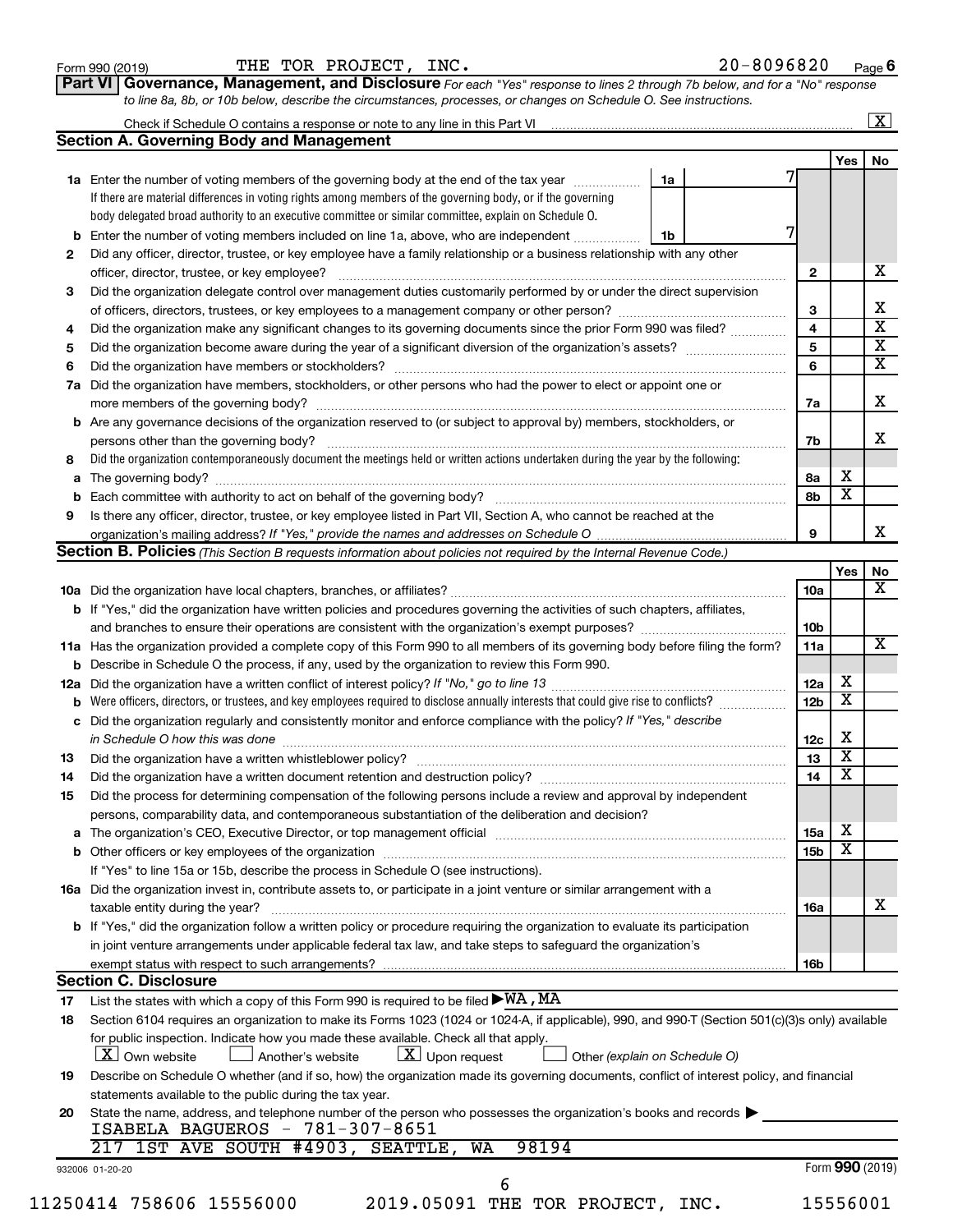$\Box$ 

| Part VII Compensation of Officers, Directors, Trustees, Key Employees, Highest Compensated |  |  |
|--------------------------------------------------------------------------------------------|--|--|
| <b>Employees, and Independent Contractors</b>                                              |  |  |

Check if Schedule O contains a response or note to any line in this Part VII

**Section A. Officers, Directors, Trustees, Key Employees, and Highest Compensated Employees**

**1a**  Complete this table for all persons required to be listed. Report compensation for the calendar year ending with or within the organization's tax year.  $\bullet$  List all of the organization's current officers, directors, trustees (whether individuals or organizations), regardless of amount of compensation.

Enter -0- in columns (D), (E), and (F) if no compensation was paid.

**•** List all of the organization's current key employees, if any. See instructions for definition of "key employee."

• List the organization's five *current* highest compensated employees (other than an officer, director, trustee, or key employee) who received reportable compensation (Box 5 of Form W-2 and/or Box 7 of Form 1099-MISC) of more than \$100,000 from the organization and any related organizations.

 $\bullet$  List all of the organization's former officers, key employees, and highest compensated employees who received more than \$100,000 of reportable compensation from the organization and any related organizations.

**•** List all of the organization's former directors or trustees that received, in the capacity as a former director or trustee of the organization, more than \$10,000 of reportable compensation from the organization and any related organizations.

See instructions for the order in which to list the persons above.

Check this box if neither the organization nor any related organization compensated any current officer, director, or trustee.  $\Box$ 

| (A)                     | (C)<br>(B)           |                                         |                                                                  |             |              |                                   | (D)    | (F)                             |                 |                          |
|-------------------------|----------------------|-----------------------------------------|------------------------------------------------------------------|-------------|--------------|-----------------------------------|--------|---------------------------------|-----------------|--------------------------|
| Name and title          | Average              | Position<br>(do not check more than one |                                                                  |             |              |                                   |        | Reportable                      | Reportable      | Estimated                |
|                         | hours per            |                                         | box, unless person is both an<br>officer and a director/trustee) |             |              |                                   |        | compensation                    | compensation    | amount of                |
|                         | week                 |                                         |                                                                  |             |              |                                   |        | from                            | from related    | other                    |
|                         | (list any            |                                         |                                                                  |             |              |                                   |        | the                             | organizations   | compensation             |
|                         | hours for<br>related |                                         |                                                                  |             |              |                                   |        | organization<br>(W-2/1099-MISC) | (W-2/1099-MISC) | from the<br>organization |
|                         | organizations        |                                         |                                                                  |             |              |                                   |        |                                 |                 | and related              |
|                         | below                |                                         |                                                                  |             |              |                                   |        |                                 |                 | organizations            |
|                         | line)                | Individual trustee or director          | Institutional trustee                                            | Officer     | Key employee | Highest compensated<br>  employee | Former |                                 |                 |                          |
| NICK MATHEWSON<br>(1)   | 40.00                |                                         |                                                                  |             |              |                                   |        |                                 |                 |                          |
| VICE-PRESIDENT          | 0.00                 |                                         |                                                                  | $\mathbf x$ |              |                                   |        | 124,125.                        | 0.              | 28,285.                  |
| (2)<br>ROGER DINGLEDINE | 40.00                |                                         |                                                                  |             |              |                                   |        |                                 |                 |                          |
| PRESIDENT               | 0.00                 |                                         |                                                                  | X           |              |                                   |        | 124,125.                        | $\mathbf 0$ .   | 15,379.                  |
| (3)<br>ISABELA BAGUEROS | 40.00                |                                         |                                                                  |             |              |                                   |        |                                 |                 |                          |
| EXECUTIVE DIRECTOR      | 0.00                 |                                         |                                                                  | $\mathbf X$ |              |                                   |        | 120,000.                        | $\mathbf 0$ .   | 10,601.                  |
| (4)<br>MIKE PERRY       | 40.00                |                                         |                                                                  |             |              |                                   |        |                                 |                 |                          |
| <b>DEVELOPER</b>        | 0.00                 |                                         |                                                                  |             |              | X                                 |        | 112,500.                        | $\mathbf 0$ .   | 14,747.                  |
| BRITTON S ISBELL<br>(5) | 40.00                |                                         |                                                                  |             |              |                                   |        |                                 |                 |                          |
| <b>DEVELOPER</b>        | 0.00                 |                                         |                                                                  |             |              | $\mathbf x$                       |        | 108,000.                        | $\mathbf 0$ .   | 10,712.                  |
| (6)<br><b>TAYLOR YU</b> | 40.00                |                                         |                                                                  |             |              |                                   |        |                                 |                 |                          |
| <b>DEVELOPER</b>        | 0.00                 |                                         |                                                                  |             |              | $\rm X$                           |        | 102,239.                        | $\mathbf 0$ .   | 14,445.                  |
| SUSAN ABT<br>(7)        | 40.00                |                                         |                                                                  |             |              |                                   |        |                                 |                 |                          |
| CHIEF FINANCIAL OFFICER | 0.00                 |                                         |                                                                  | $\mathbf X$ |              |                                   |        | 94,144.                         | $\mathbf 0$ .   | 14,952.                  |
| (8)<br>MATT BLAZE       | 3.00                 |                                         |                                                                  |             |              |                                   |        |                                 |                 |                          |
| CHAIRMAN                | 0.00                 | $\mathbf x$                             |                                                                  | X           |              |                                   |        | 0.                              | $\mathbf 0$ .   | $\mathbf 0$ .            |
| (9)<br>CINDY COHN       | 3.00                 |                                         |                                                                  |             |              |                                   |        |                                 |                 |                          |
| TREASURER               | 0.00                 | $\mathbf X$                             |                                                                  | $\mathbf X$ |              |                                   |        | $\mathbf 0$ .                   | $\mathbf 0$ .   | $\boldsymbol{0}$ .       |
| (10) GABRIELLA COLEMAN  | 3.00                 |                                         |                                                                  |             |              |                                   |        |                                 |                 |                          |
| <b>CLERK</b>            | 0.00                 | $\mathbf x$                             |                                                                  | X           |              |                                   |        | $\mathbf 0$ .                   | $\mathbf 0$ .   | $\mathbf 0$ .            |
| (11) NIGHAT DAD         | 2.00                 |                                         |                                                                  |             |              |                                   |        |                                 |                 |                          |
| <b>DIRECTOR</b>         | 0.00                 | $\mathbf X$                             |                                                                  |             |              |                                   |        | $\mathbf 0$ .                   | $\mathbf 0$ .   | $\boldsymbol{0}$ .       |
| (12) JULIUS MITTENZWEI  | 2.00                 |                                         |                                                                  |             |              |                                   |        |                                 |                 |                          |
| <b>DIRECTOR</b>         | 0.00                 | X                                       |                                                                  |             |              |                                   |        | $\mathbf 0$ .                   | $\mathbf 0$ .   | $\mathbf 0$ .            |
| (13) MEGAN PRICE        | 2.00                 |                                         |                                                                  |             |              |                                   |        |                                 |                 |                          |
| DIRECTOR (UNITL 8/19)   | 0.00                 | $\mathbf X$                             |                                                                  |             |              |                                   |        | $\mathbf 0$ .                   | $\mathbf 0$ .   | $\boldsymbol{0}$ .       |
| (14) RAMY RAOOF         | 2.00                 |                                         |                                                                  |             |              |                                   |        |                                 |                 |                          |
| <b>DIRECTOR</b>         | 0.00                 | $\mathbf x$                             |                                                                  |             |              |                                   |        | $\mathbf 0$ .                   | $\mathbf 0$ .   | $\mathbf 0$ .            |
| (15) BRUCE SCHNEIER     | 2.00                 |                                         |                                                                  |             |              |                                   |        |                                 |                 |                          |
| <b>DIRECTOR</b>         | 0.00x                |                                         |                                                                  |             |              |                                   |        | $\mathbf 0$ .                   | $\mathbf 0$ .   | $\mathbf 0$ .            |
| (16) SHARI STEELE       | 2.00                 |                                         |                                                                  |             |              |                                   |        |                                 |                 |                          |
| DIRECTOR (UNTIL 3/20)   | 0.00                 | $\mathbf X$                             |                                                                  |             |              |                                   |        | $\mathbf 0$ .                   | $\mathbf 0$ .   | 0.                       |
|                         |                      |                                         |                                                                  |             |              |                                   |        |                                 |                 |                          |
|                         |                      |                                         |                                                                  |             |              |                                   |        |                                 |                 |                          |

932007 01-20-20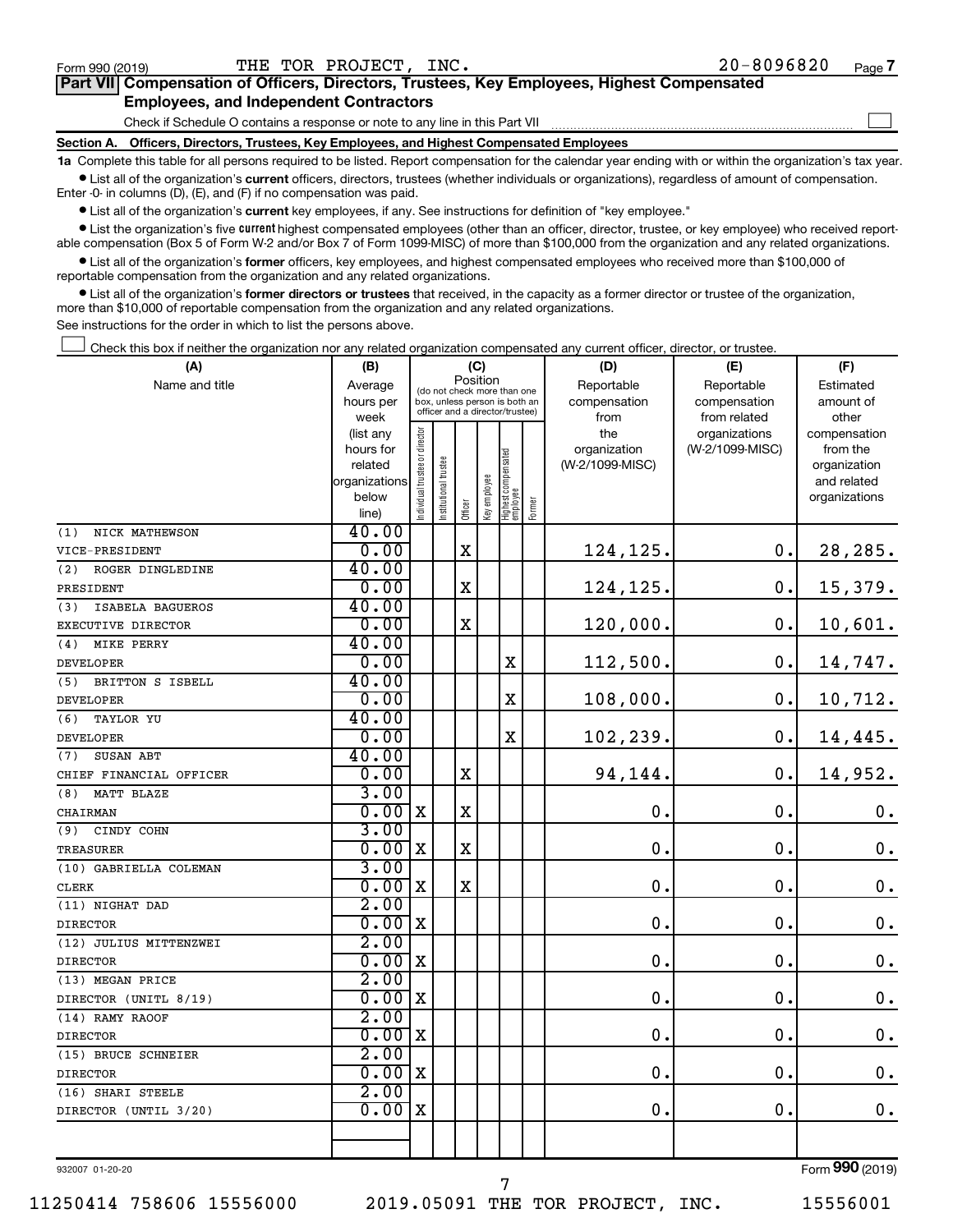| Form 990 (2019)                                                                                                                                                                                                                                                         | THE TOR PROJECT, INC.                                                |                                                                                                 |                       |         |                 |                                   |        |                                           | $20 - 8096820$                                    |                                                 |                     |                                                                          | Page 8   |
|-------------------------------------------------------------------------------------------------------------------------------------------------------------------------------------------------------------------------------------------------------------------------|----------------------------------------------------------------------|-------------------------------------------------------------------------------------------------|-----------------------|---------|-----------------|-----------------------------------|--------|-------------------------------------------|---------------------------------------------------|-------------------------------------------------|---------------------|--------------------------------------------------------------------------|----------|
| <b>Part VII</b><br>Section A. Officers, Directors, Trustees, Key Employees, and Highest Compensated Employees (continued)                                                                                                                                               |                                                                      |                                                                                                 |                       |         |                 |                                   |        |                                           |                                                   |                                                 |                     |                                                                          |          |
| (A)<br>Name and title                                                                                                                                                                                                                                                   | (B)<br>Average<br>hours per<br>week                                  | (do not check more than one<br>box, unless person is both an<br>officer and a director/trustee) |                       |         | (C)<br>Position |                                   |        | (D)<br>Reportable<br>compensation<br>from | (E)<br>Reportable<br>compensation<br>from related |                                                 |                     | (F)<br>Estimated<br>amount of<br>other                                   |          |
|                                                                                                                                                                                                                                                                         | (list any<br>hours for<br>related<br>organizations<br>below<br>line) | Individual trustee or director                                                                  | Institutional trustee | Officer | Key employee    | Highest compensated<br>  employee | Former | the<br>organization<br>(W-2/1099-MISC)    | organizations<br>(W-2/1099-MISC)                  |                                                 |                     | compensation<br>from the<br>organization<br>and related<br>organizations |          |
|                                                                                                                                                                                                                                                                         |                                                                      |                                                                                                 |                       |         |                 |                                   |        |                                           |                                                   |                                                 |                     |                                                                          |          |
|                                                                                                                                                                                                                                                                         |                                                                      |                                                                                                 |                       |         |                 |                                   |        |                                           |                                                   |                                                 |                     |                                                                          |          |
|                                                                                                                                                                                                                                                                         |                                                                      |                                                                                                 |                       |         |                 |                                   |        |                                           |                                                   |                                                 |                     |                                                                          |          |
|                                                                                                                                                                                                                                                                         |                                                                      |                                                                                                 |                       |         |                 |                                   |        |                                           |                                                   |                                                 |                     |                                                                          |          |
|                                                                                                                                                                                                                                                                         |                                                                      |                                                                                                 |                       |         |                 |                                   |        |                                           |                                                   |                                                 |                     |                                                                          |          |
|                                                                                                                                                                                                                                                                         |                                                                      |                                                                                                 |                       |         |                 |                                   |        |                                           |                                                   |                                                 |                     |                                                                          |          |
|                                                                                                                                                                                                                                                                         |                                                                      |                                                                                                 |                       |         |                 |                                   |        |                                           |                                                   |                                                 |                     |                                                                          |          |
|                                                                                                                                                                                                                                                                         |                                                                      |                                                                                                 |                       |         |                 |                                   |        |                                           |                                                   |                                                 |                     |                                                                          |          |
|                                                                                                                                                                                                                                                                         |                                                                      |                                                                                                 |                       |         |                 |                                   |        |                                           |                                                   |                                                 |                     |                                                                          |          |
| 1b Subtotal                                                                                                                                                                                                                                                             |                                                                      |                                                                                                 |                       |         |                 |                                   |        | 785, 133.<br>$\overline{0}$ .             |                                                   | $\overline{0}$ .<br>$\overline{\mathfrak{o}}$ . |                     | 109, 121.                                                                | 0.       |
| Total number of individuals (including but not limited to those listed above) who received more than \$100,000 of reportable<br>2                                                                                                                                       |                                                                      |                                                                                                 |                       |         |                 |                                   |        | 785, 133.                                 |                                                   | $\overline{0}$ .                                |                     | 109, 121.                                                                |          |
| compensation from the organization $\blacktriangleright$                                                                                                                                                                                                                |                                                                      |                                                                                                 |                       |         |                 |                                   |        |                                           |                                                   |                                                 |                     | Yes                                                                      | 6<br>No. |
| Did the organization list any former officer, director, trustee, key employee, or highest compensated employee on<br>3<br>line 1a? If "Yes," complete Schedule J for such individual [11] manufacture manufacture 1a? If "Yes," complete Schedule J for such individual |                                                                      |                                                                                                 |                       |         |                 |                                   |        |                                           |                                                   |                                                 | 3                   |                                                                          | x        |
| For any individual listed on line 1a, is the sum of reportable compensation and other compensation from the organization<br>and related organizations greater than \$150,000? If "Yes," complete Schedule J for such individual                                         |                                                                      |                                                                                                 |                       |         |                 |                                   |        |                                           |                                                   |                                                 | 4                   | х                                                                        |          |
| Did any person listed on line 1a receive or accrue compensation from any unrelated organization or individual for services<br>5<br>rendered to the organization? If "Yes," complete Schedule J for such person                                                          |                                                                      |                                                                                                 |                       |         |                 |                                   |        |                                           |                                                   |                                                 | 5                   |                                                                          | x        |
| <b>Section B. Independent Contractors</b>                                                                                                                                                                                                                               |                                                                      |                                                                                                 |                       |         |                 |                                   |        |                                           |                                                   |                                                 |                     |                                                                          |          |
| Complete this table for your five highest compensated independent contractors that received more than \$100,000 of compensation from<br>1<br>the organization. Report compensation for the calendar year ending with or within the organization's tax year.             |                                                                      |                                                                                                 |                       |         |                 |                                   |        |                                           |                                                   |                                                 |                     |                                                                          |          |
| (A)<br>Name and business address                                                                                                                                                                                                                                        |                                                                      |                                                                                                 |                       |         |                 |                                   |        | (B)<br>Description of services            |                                                   |                                                 | (C)<br>Compensation |                                                                          |          |
| PEARL CRESCENT LLC<br>1ST AVE S, #4903, SEATTLE, WA 98194<br>217                                                                                                                                                                                                        |                                                                      |                                                                                                 |                       |         |                 |                                   |        | DEVELOPER                                 |                                                   |                                                 |                     | 115, 175.                                                                |          |
|                                                                                                                                                                                                                                                                         |                                                                      |                                                                                                 |                       |         |                 |                                   |        |                                           |                                                   |                                                 |                     |                                                                          |          |
|                                                                                                                                                                                                                                                                         |                                                                      |                                                                                                 |                       |         |                 |                                   |        |                                           |                                                   |                                                 |                     |                                                                          |          |
|                                                                                                                                                                                                                                                                         |                                                                      |                                                                                                 |                       |         |                 |                                   |        |                                           |                                                   |                                                 |                     |                                                                          |          |
|                                                                                                                                                                                                                                                                         |                                                                      |                                                                                                 |                       |         |                 |                                   |        |                                           |                                                   |                                                 |                     |                                                                          |          |
| Total number of independent contractors (including but not limited to those listed above) who received more than<br>$\mathbf{2}$<br>\$100,000 of compensation from the organization                                                                                     |                                                                      |                                                                                                 |                       |         |                 | 1                                 |        |                                           |                                                   |                                                 |                     |                                                                          |          |
|                                                                                                                                                                                                                                                                         |                                                                      |                                                                                                 |                       |         |                 |                                   |        |                                           |                                                   |                                                 | Form 990 (2019)     |                                                                          |          |

932008 01-20-20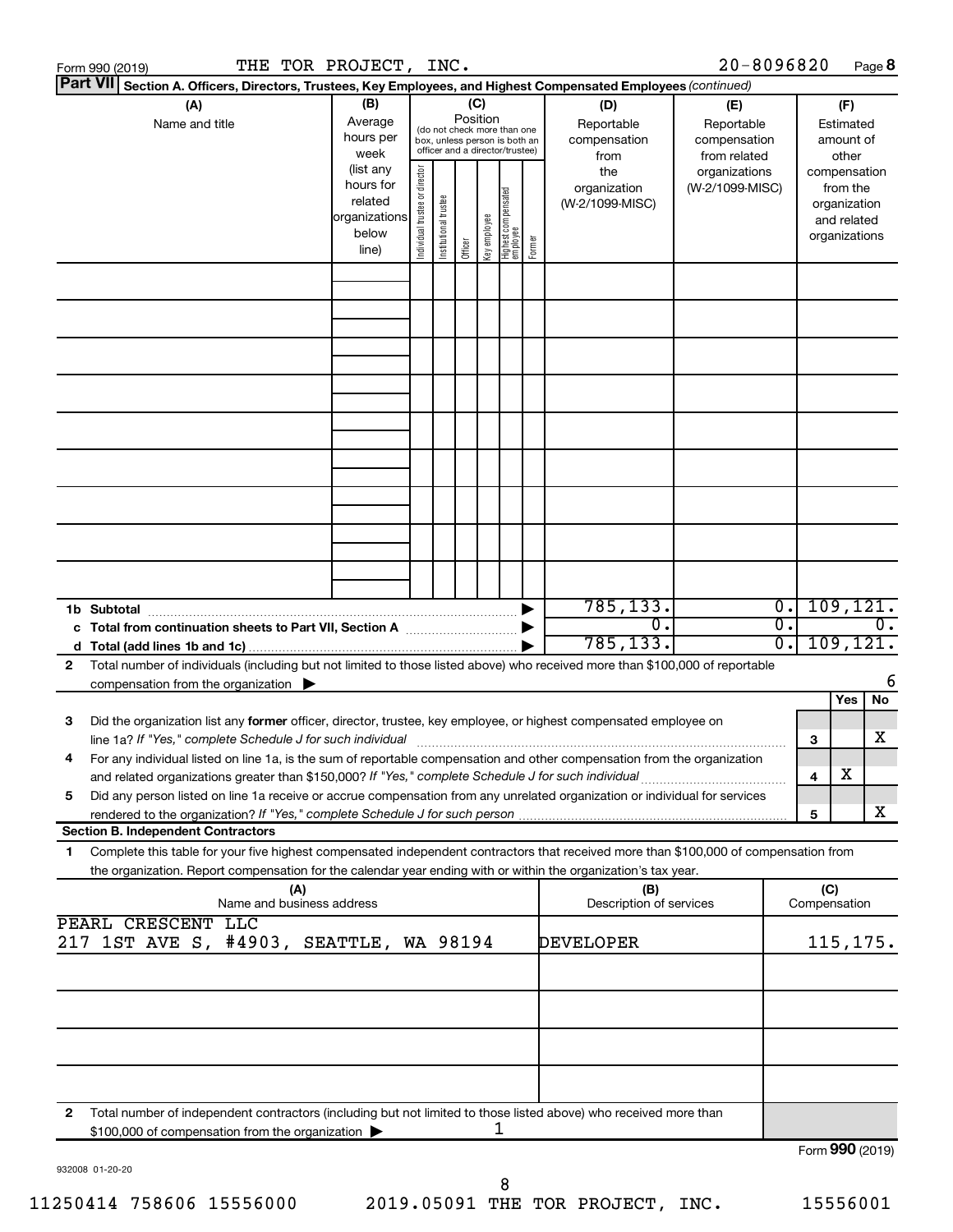|                                                           | <b>Part VIII</b>             | <b>Statement of Revenue</b>                                                                                                                                                                                                                                                         |                                                             |                                                              |                              |                                                               |                             |                                                                 |
|-----------------------------------------------------------|------------------------------|-------------------------------------------------------------------------------------------------------------------------------------------------------------------------------------------------------------------------------------------------------------------------------------|-------------------------------------------------------------|--------------------------------------------------------------|------------------------------|---------------------------------------------------------------|-----------------------------|-----------------------------------------------------------------|
|                                                           |                              |                                                                                                                                                                                                                                                                                     |                                                             |                                                              |                              |                                                               |                             |                                                                 |
|                                                           |                              |                                                                                                                                                                                                                                                                                     |                                                             |                                                              | (A)<br>Total revenue         | (B)<br>Related or exempt<br>function revenue business revenue | $\overline{C}$<br>Unrelated | (D)<br>Revenue excluded<br>from tax under<br>sections 512 - 514 |
| Contributions, Gifts, Grants<br>and Other Similar Amounts |                              | 1 a Federated campaigns<br><b>b</b> Membership dues<br>c Fundraising events<br>d Related organizations<br>Government grants (contributions)<br>f All other contributions, gifts, grants, and<br>similar amounts not included above<br>Noncash contributions included in lines 1a-1f | 1a<br>1b<br>1c<br>1d<br>1e<br>1f<br>$1g$ \$                 | 2,372,145.<br>2,028,030.<br>202,597.<br><b>Business Code</b> | $\overline{\bf }$ 4,400,175. |                                                               |                             |                                                                 |
| Program Service<br>Revenue                                | 2a<br>b<br>с<br>d<br>е<br>f. | the control of the control of the control of the control of the control of<br>the control of the control of the control of the control of the control of<br>All other program service revenue                                                                                       | the control of the control of the control of the control of | ▶                                                            |                              |                                                               |                             |                                                                 |
|                                                           | 3<br>4<br>5                  | Investment income (including dividends, interest, and<br>Income from investment of tax-exempt bond proceeds                                                                                                                                                                         |                                                             |                                                              | 607.                         |                                                               |                             | 607.                                                            |
|                                                           | c                            | 6 a Gross rents<br>.<br><b>b</b> Less: rental expenses<br>Rental income or (loss)<br><b>d</b> Net rental income or (loss)<br>7 a Gross amount from sales of<br>assets other than inventory                                                                                          | (i) Real<br> 6a<br>6b<br>6с<br>(i) Securities<br>7a         | (ii) Personal<br>(ii) Other                                  |                              |                                                               |                             |                                                                 |
| Revenue<br>$\tilde{\epsilon}$                             |                              | <b>b</b> Less: cost or other basis<br>and sales expenses<br>c Gain or (loss)<br>8 a Gross income from fundraising events (not<br>including \$                                                                                                                                       | 7b<br> 7c<br>0f                                             | ▶                                                            |                              |                                                               |                             |                                                                 |
|                                                           |                              | contributions reported on line 1c). See<br><b>b</b> Less: direct expenses <b>constants</b> b<br>c Net income or (loss) from fundraising events<br>9 a Gross income from gaming activities. See                                                                                      |                                                             | l 8b<br>.                                                    |                              |                                                               |                             |                                                                 |
|                                                           |                              | c Net income or (loss) from gaming activities<br>10 a Gross sales of inventory, less returns<br><b>b</b> Less: cost of goods sold                                                                                                                                                   |                                                             | 9 <sub>b</sub><br><b>HOb</b>                                 |                              |                                                               |                             |                                                                 |
| Miscellaneous<br>Revenue                                  | 11 a<br>b<br>с               | c Net income or (loss) from sales of inventory<br>the contract of the contract of the contract of the contract of                                                                                                                                                                   | <u> 1989 - Johann Barbara, martxa alemaniar a</u>           | <b>Business Code</b>                                         |                              |                                                               |                             |                                                                 |
|                                                           | 12<br>932009 01-20-20        |                                                                                                                                                                                                                                                                                     |                                                             | $\blacktriangleright$                                        | 4,400,782.                   | 0.                                                            | 0.                          | 607.<br>Form 990 (2019)                                         |

Form 990 (2019)  $\begin{array}{cccc} \text{THE} & \text{TOR} & \text{PROJECT.} & \text{INC.} \end{array}$  and  $\begin{array}{cccc} 20-8096820 & \text{Page.} \end{array}$ 

20-8096820 Page 9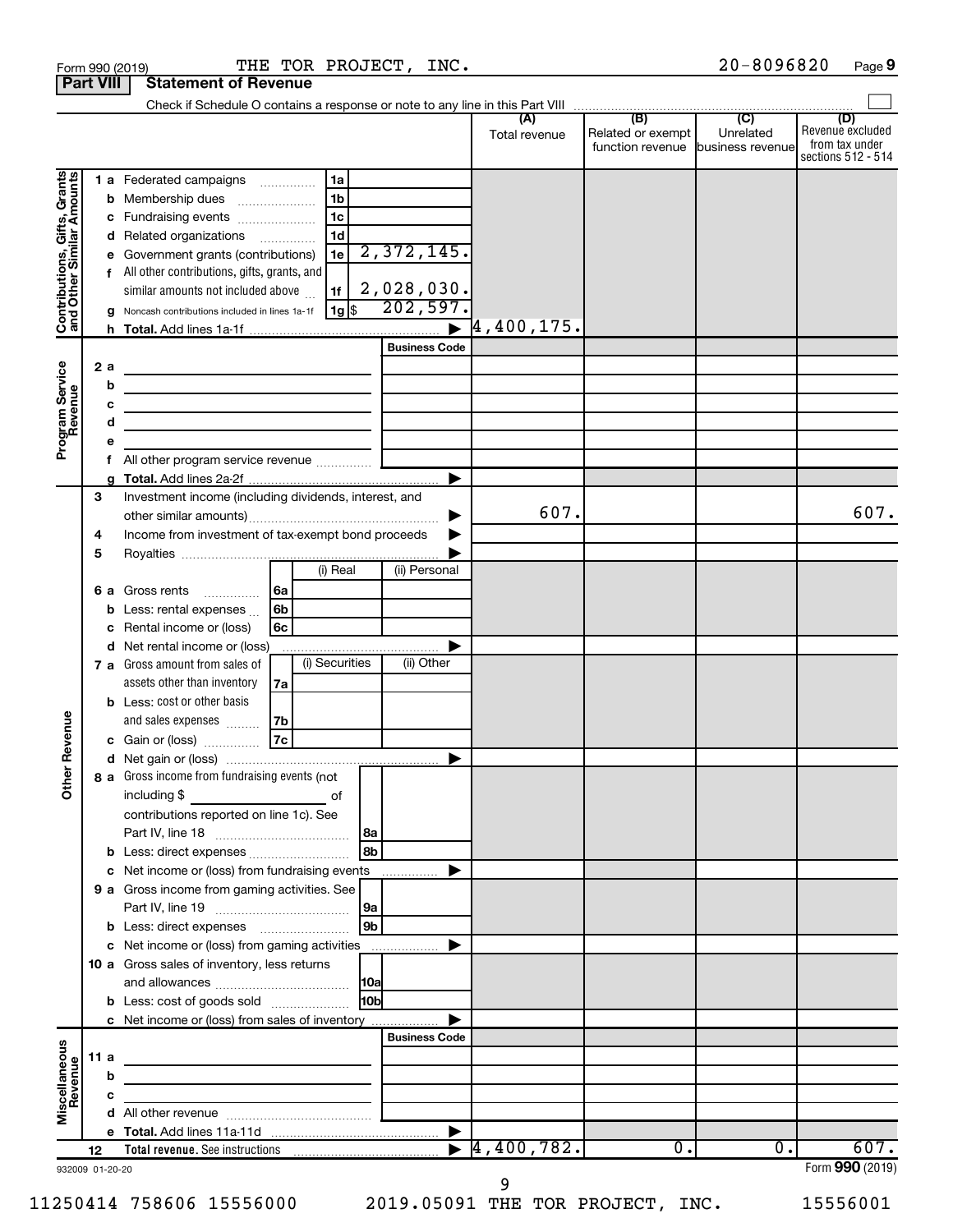| Form 990 (2019 |  |  |
|----------------|--|--|
|                |  |  |

 $\frac{1}{20}$ Form 990 (2019) THE TOR PROJECT, INC.  $\frac{1}{20}$  and  $\frac{1}{20}$   $\frac{1}{20}$   $\frac{1}{20}$   $\frac{1}{20}$ THE TOR PROJECT, INC.

| <b>Part IX Statement of Functional Expenses</b>                                                                            |
|----------------------------------------------------------------------------------------------------------------------------|
| Section 501(c)(3) and 501(c)(4) organizations must complete all columns. All other organizations must complete column (A). |
| Check if Schedule O contains a response or note to any line in this Part IX                                                |

|          |                                                                                                    |                       |                                    |                                           | $\mathbf{X}$                   |
|----------|----------------------------------------------------------------------------------------------------|-----------------------|------------------------------------|-------------------------------------------|--------------------------------|
|          | Do not include amounts reported on lines 6b,<br>7b, 8b, 9b, and 10b of Part VIII.                  | (A)<br>Total expenses | (B)<br>Program service<br>expenses | (C)<br>Management and<br>general expenses | (D)<br>Fundraising<br>expenses |
| 1.       | Grants and other assistance to domestic organizations                                              |                       |                                    |                                           |                                |
|          | and domestic governments. See Part IV, line 21                                                     |                       |                                    |                                           |                                |
| 2        | Grants and other assistance to domestic                                                            |                       |                                    |                                           |                                |
|          | individuals. See Part IV, line 22                                                                  |                       |                                    |                                           |                                |
| 3        | Grants and other assistance to foreign                                                             |                       |                                    |                                           |                                |
|          | organizations, foreign governments, and foreign                                                    |                       |                                    |                                           |                                |
|          | individuals. See Part IV, lines 15 and 16                                                          |                       |                                    |                                           |                                |
| 4        | Benefits paid to or for members                                                                    |                       |                                    |                                           |                                |
| 5        | Compensation of current officers, directors,                                                       |                       |                                    |                                           |                                |
|          | trustees, and key employees                                                                        | 439, 114.             | 397,490.                           | 15,041.                                   | 26,583.                        |
| 6        | Compensation not included above to disqualified                                                    |                       |                                    |                                           |                                |
|          | persons (as defined under section 4958(f)(1)) and                                                  |                       |                                    |                                           |                                |
|          | persons described in section 4958(c)(3)(B)                                                         |                       |                                    |                                           |                                |
| 7        | Other salaries and wages                                                                           | 2,375,441.            | 2,150,274.                         | 81,366.                                   | 143,801.                       |
| 8        | Pension plan accruals and contributions (include                                                   |                       |                                    |                                           |                                |
|          | section 401(k) and 403(b) employer contributions)                                                  | 38,083.               | 34,473.                            | 1,305.                                    | 2,305.                         |
| 9        | Other employee benefits                                                                            | 165,959.<br>267,733.  | 150, 227.<br>242, 354.             | 5,685.<br>9,171.                          | 10,047.<br>16,208.             |
| 10       |                                                                                                    |                       |                                    |                                           |                                |
| 11       | Fees for services (nonemployees):                                                                  |                       |                                    |                                           |                                |
| a        |                                                                                                    | 1,144.                | 763.                               | 73.                                       | 308.                           |
| b        |                                                                                                    | 53,500.               | 35,665.                            | 3,435.                                    | 14,400.                        |
| c        |                                                                                                    |                       |                                    |                                           |                                |
| d        |                                                                                                    |                       |                                    |                                           |                                |
| е        | Professional fundraising services. See Part IV, line 17                                            |                       |                                    |                                           |                                |
| f        | Investment management fees                                                                         |                       |                                    |                                           |                                |
|          | g Other. (If line 11g amount exceeds 10% of line 25,                                               | 678,297.              | 647,719.                           | 5,888.                                    | 24,690.                        |
|          | column (A) amount, list line 11g expenses on Sch O.)                                               |                       |                                    |                                           |                                |
| 12<br>13 |                                                                                                    | 78,767.               | 38,072.                            | 11,789.                                   | 28,906.                        |
| 14       |                                                                                                    | 50,903.               | 43,199.                            | 5,788.                                    | 1,916.                         |
| 15       |                                                                                                    |                       |                                    |                                           |                                |
| 16       |                                                                                                    | 26, 200.              | 21, 353.                           | 3,669.                                    | 1,178.                         |
| 17       | Travel                                                                                             | 52,086.               | 52,086.                            |                                           |                                |
| 18       | Payments of travel or entertainment expenses                                                       |                       |                                    |                                           |                                |
|          | for any federal, state, or local public officials                                                  |                       |                                    |                                           |                                |
| 19       | Conferences, conventions, and meetings                                                             | 37,965.               | 26,992.                            | $\overline{22}$ .                         | 10,951.                        |
| 20       | Interest                                                                                           |                       |                                    |                                           |                                |
| 21       |                                                                                                    |                       |                                    |                                           |                                |
| 22       | Depreciation, depletion, and amortization                                                          | 45,647.               | 37,202.                            | 6,392.                                    | 2,053.                         |
| 23       | Insurance                                                                                          | 25, 256.              | 20,583.                            | 3,537.                                    | 1,136.                         |
| 24       | Other expenses. Itemize expenses not covered<br>above (List miscellaneous expenses on line 24e. If |                       |                                    |                                           |                                |
|          | line 24e amount exceeds 10% of line 25, column (A)                                                 |                       |                                    |                                           |                                |
|          | amount, list line 24e expenses on Schedule O.)<br>FUNDRAISING MATERIALS                            | 24, 352.              |                                    |                                           | 24, 352.                       |
| a        | A                                                                                                  |                       |                                    |                                           |                                |
| b        | the control of the control of the control of the                                                   |                       |                                    |                                           |                                |
| c        |                                                                                                    |                       |                                    |                                           |                                |
| d        |                                                                                                    |                       |                                    |                                           |                                |
|          | e All other expenses<br>Total functional expenses. Add lines 1 through 24e                         | 4,360,447.            | 3,898,452.                         | 153, 161.                                 | 308, 834.                      |
| 25<br>26 | Joint costs. Complete this line only if the organization                                           |                       |                                    |                                           |                                |
|          | reported in column (B) joint costs from a combined                                                 |                       |                                    |                                           |                                |
|          | educational campaign and fundraising solicitation.                                                 |                       |                                    |                                           |                                |
|          | Check here $\blacktriangleright$<br>if following SOP 98-2 (ASC 958-720)                            |                       |                                    |                                           |                                |
|          | 932010 01-20-20                                                                                    |                       |                                    |                                           | Form 990 (2019)                |

11250414 758606 15556000 2019.05091 THE TOR PROJECT, INC. 15556001

10

Form (2019) **990**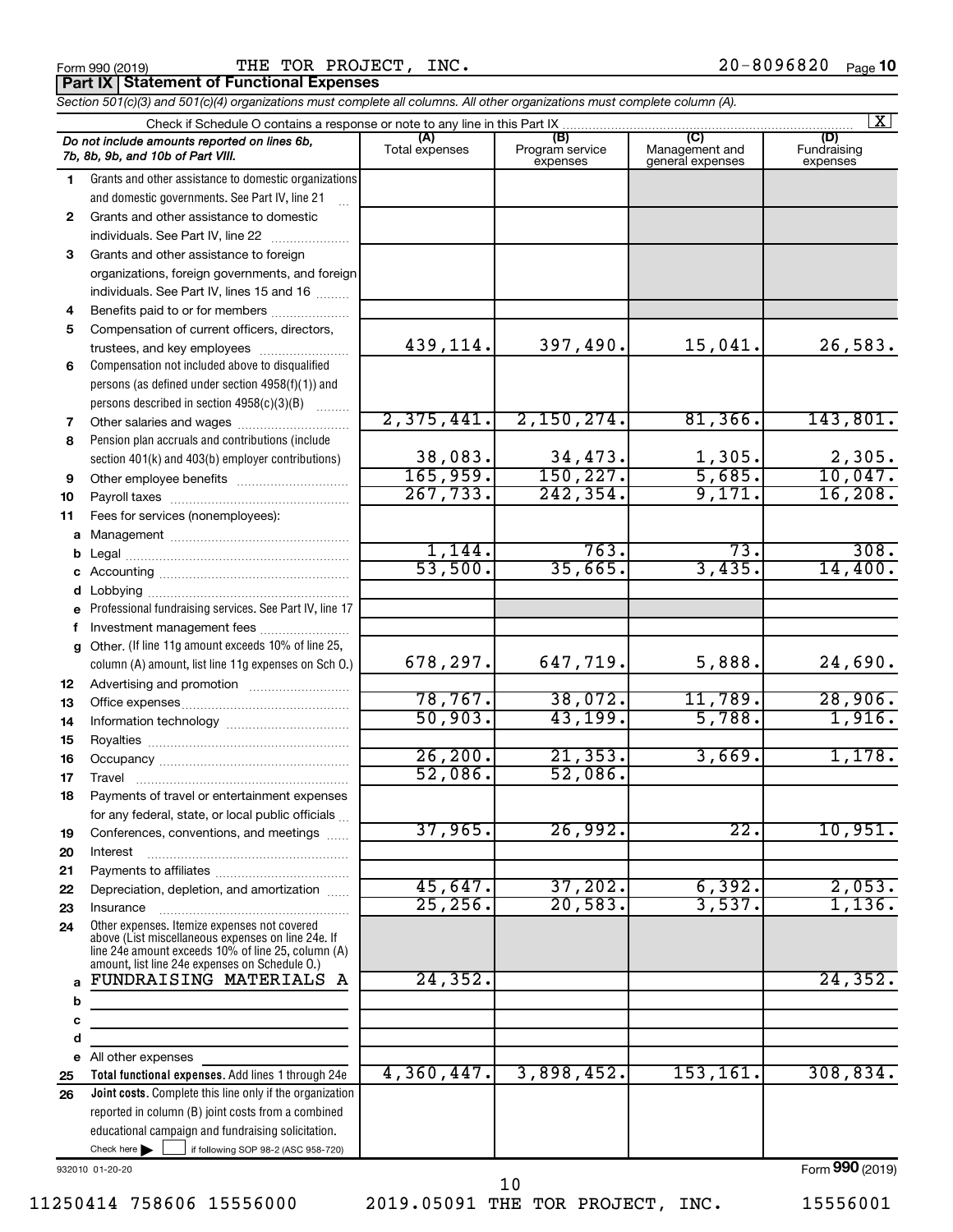÷

Form 990 (2019)  $\begin{array}{cccc} \text{THE} & \text{TOR} & \text{PROJECT.}} \end{array}$  THE TOR PROJECT, INC.  $20-8096820$  Page 20-8096820 Page 11

|                             | Part X | <b>Balance Sheet</b>                                                                                                                                                                                                           |           |                           |                          |                 |                    |
|-----------------------------|--------|--------------------------------------------------------------------------------------------------------------------------------------------------------------------------------------------------------------------------------|-----------|---------------------------|--------------------------|-----------------|--------------------|
|                             |        |                                                                                                                                                                                                                                |           |                           |                          |                 |                    |
|                             |        |                                                                                                                                                                                                                                |           |                           | (A)<br>Beginning of year |                 | (B)<br>End of year |
|                             | 1      |                                                                                                                                                                                                                                |           |                           | 209,783.                 | 1               | 535,709.           |
|                             | 2      |                                                                                                                                                                                                                                |           |                           | 170, 217.                | $\mathbf 2$     | 143, 275.          |
|                             | З      |                                                                                                                                                                                                                                |           | 173, 196.                 | 3                        | 219,458.        |                    |
|                             | 4      |                                                                                                                                                                                                                                |           |                           | 4                        |                 |                    |
|                             | 5      | Loans and other receivables from any current or former officer, director,                                                                                                                                                      |           |                           |                          |                 |                    |
|                             |        | trustee, key employee, creator or founder, substantial contributor, or 35%                                                                                                                                                     |           |                           |                          |                 |                    |
|                             |        | controlled entity or family member of any of these persons [                                                                                                                                                                   |           | 5                         |                          |                 |                    |
|                             | 6      | Loans and other receivables from other disqualified persons (as defined                                                                                                                                                        |           |                           |                          |                 |                    |
|                             |        | under section 4958(f)(1)), and persons described in section 4958(c)(3)(B)                                                                                                                                                      |           |                           |                          | 6               |                    |
|                             | 7      |                                                                                                                                                                                                                                |           |                           |                          | 7               |                    |
| Assets                      | 8      |                                                                                                                                                                                                                                |           |                           | 8                        |                 |                    |
|                             | 9      | Prepaid expenses and deferred charges [11] [11] Prepaid expenses and deferred charges [11] [11] American contract experiment and the Prepaid expension of Prepaid experiment and the Prepaid experiment and the Prepaid experi |           |                           | 5,595.                   | 9               | 7,738.             |
|                             |        | <b>10a</b> Land, buildings, and equipment: cost or other                                                                                                                                                                       |           |                           |                          |                 |                    |
|                             |        | basis. Complete Part VI of Schedule D  10a                                                                                                                                                                                     |           | $\frac{242,053}{101,308}$ |                          |                 |                    |
|                             |        |                                                                                                                                                                                                                                |           |                           | 186,392.                 | 10 <sub>c</sub> | 140,745.           |
|                             | 11     |                                                                                                                                                                                                                                |           |                           | 11                       |                 |                    |
|                             | 12     |                                                                                                                                                                                                                                |           |                           | 12                       |                 |                    |
|                             | 13     |                                                                                                                                                                                                                                |           | 13                        |                          |                 |                    |
|                             | 14     |                                                                                                                                                                                                                                |           |                           |                          | 14              |                    |
|                             | 15     |                                                                                                                                                                                                                                |           |                           | 91,311.                  | 15              | 0.                 |
|                             | 16     |                                                                                                                                                                                                                                |           |                           | 836,494.                 | 16              | 1,046,925.         |
|                             | 17     |                                                                                                                                                                                                                                | 390, 407. | 17                        | 145,066.                 |                 |                    |
|                             | 18     |                                                                                                                                                                                                                                |           |                           |                          | 18              |                    |
|                             | 19     |                                                                                                                                                                                                                                |           |                           | 95,815.                  | 19              | 130, 519.          |
|                             | 20     |                                                                                                                                                                                                                                |           |                           |                          | 20              |                    |
|                             | 21     | Escrow or custodial account liability. Complete Part IV of Schedule D                                                                                                                                                          |           |                           | 91,311.                  | 21              | $\overline{0}$ .   |
|                             | 22     | Loans and other payables to any current or former officer, director,                                                                                                                                                           |           |                           |                          |                 |                    |
|                             |        | trustee, key employee, creator or founder, substantial contributor, or 35%                                                                                                                                                     |           |                           |                          |                 |                    |
| Liabilities                 |        | controlled entity or family member of any of these persons                                                                                                                                                                     |           |                           |                          | 22              |                    |
|                             | 23     | Secured mortgages and notes payable to unrelated third parties                                                                                                                                                                 |           |                           |                          | 23              |                    |
|                             | 24     | Unsecured notes and loans payable to unrelated third parties                                                                                                                                                                   |           |                           |                          | 24              |                    |
|                             | 25     | Other liabilities (including federal income tax, payables to related third                                                                                                                                                     |           |                           |                          |                 |                    |
|                             |        | parties, and other liabilities not included on lines 17-24). Complete Part X                                                                                                                                                   |           |                           | 0.                       |                 | 380,980.           |
|                             | 26     | of Schedule D<br>Total liabilities. Add lines 17 through 25                                                                                                                                                                    |           |                           | 577,533.                 | 25<br>26        | 656,565.           |
|                             |        | Organizations that follow FASB ASC 958, check here $\blacktriangleright \lfloor \underline{X} \rfloor$                                                                                                                         |           |                           |                          |                 |                    |
|                             |        | and complete lines 27, 28, 32, and 33.                                                                                                                                                                                         |           |                           |                          |                 |                    |
|                             | 27     |                                                                                                                                                                                                                                |           |                           | 240,961.                 | 27              | 331,950.           |
|                             | 28     |                                                                                                                                                                                                                                |           |                           | 18,000.                  | 28              | 58,410.            |
|                             |        | Organizations that do not follow FASB ASC 958, check here $\blacktriangleright$                                                                                                                                                |           |                           |                          |                 |                    |
|                             |        | and complete lines 29 through 33.                                                                                                                                                                                              |           |                           |                          |                 |                    |
|                             | 29     |                                                                                                                                                                                                                                |           |                           |                          | 29              |                    |
|                             | 30     | Paid-in or capital surplus, or land, building, or equipment fund                                                                                                                                                               |           |                           |                          | 30              |                    |
|                             | 31     | Retained earnings, endowment, accumulated income, or other funds                                                                                                                                                               |           |                           |                          | 31              |                    |
| Net Assets or Fund Balances | 32     |                                                                                                                                                                                                                                |           |                           | 258,961.                 | 32              | 390, 360.          |
|                             | 33     |                                                                                                                                                                                                                                |           |                           | 836,494.                 | 33              | 1,046,925.         |
|                             |        |                                                                                                                                                                                                                                |           |                           |                          |                 |                    |

Form (2019) **990**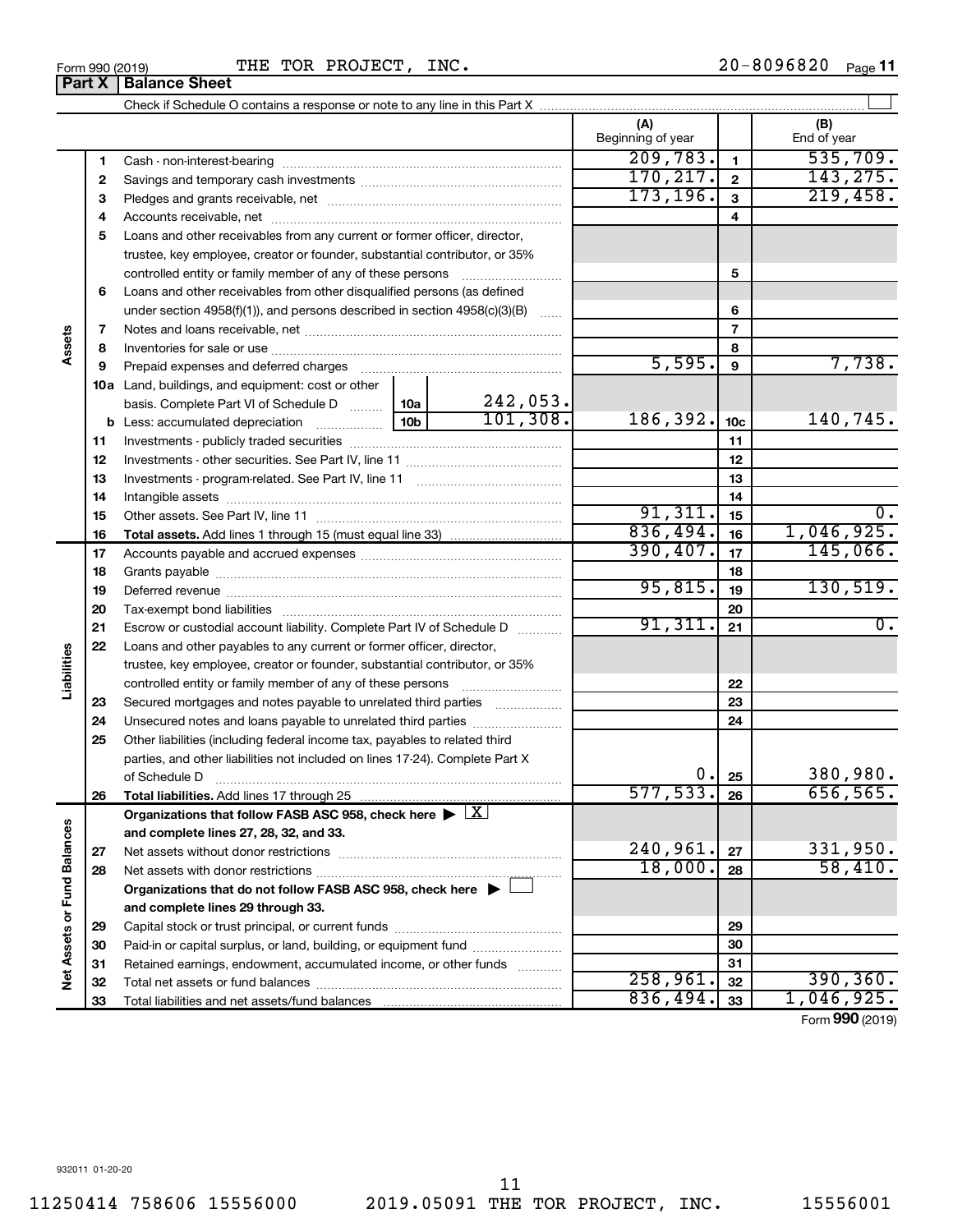|    | THE TOR PROJECT, INC.<br>Form 990 (2019)                                                                                                                                                                                       | $20 - 8096820$          |                |            | Page 12    |  |
|----|--------------------------------------------------------------------------------------------------------------------------------------------------------------------------------------------------------------------------------|-------------------------|----------------|------------|------------|--|
|    | Part XI<br><b>Reconciliation of Net Assets</b>                                                                                                                                                                                 |                         |                |            |            |  |
|    |                                                                                                                                                                                                                                |                         |                |            | $\sqrt{X}$ |  |
|    |                                                                                                                                                                                                                                |                         |                |            |            |  |
| 1  |                                                                                                                                                                                                                                | $\blacksquare$          | 4,400,782.     |            |            |  |
| 2  |                                                                                                                                                                                                                                | $\mathbf{2}$            | 4,360,447.     |            |            |  |
| з  | Revenue less expenses. Subtract line 2 from line 1                                                                                                                                                                             | 3                       |                |            | 40,335.    |  |
| 4  |                                                                                                                                                                                                                                | $\overline{\mathbf{4}}$ |                |            | 258,961.   |  |
| 5  |                                                                                                                                                                                                                                | 5                       |                |            |            |  |
| 6  |                                                                                                                                                                                                                                | 6                       |                |            |            |  |
| 7  | Investment expenses www.communication.com/www.communication.com/www.communication.com/www.com                                                                                                                                  | $\overline{7}$          |                |            |            |  |
| 8  | Prior period adjustments material contents and content and content and content and content and content and content and content and content and content and content and content and content and content and content and content | 8                       |                |            | 91,311.    |  |
| 9  | Other changes in net assets or fund balances (explain on Schedule O)                                                                                                                                                           | 9                       |                |            | $-247.$    |  |
| 10 | Net assets or fund balances at end of year. Combine lines 3 through 9 (must equal Part X, line 32,                                                                                                                             |                         |                |            |            |  |
|    |                                                                                                                                                                                                                                | 10                      |                |            | 390,360.   |  |
|    | Part XII Financial Statements and Reporting                                                                                                                                                                                    |                         |                |            |            |  |
|    |                                                                                                                                                                                                                                |                         |                |            |            |  |
|    |                                                                                                                                                                                                                                |                         |                | <b>Yes</b> | No         |  |
| 1  | Accounting method used to prepare the Form 990: $\Box$ Cash $\Box X$ Accrual<br><b>Durier</b>                                                                                                                                  |                         |                |            |            |  |
|    | If the organization changed its method of accounting from a prior year or checked "Other," explain in Schedule O.                                                                                                              |                         |                |            |            |  |
|    |                                                                                                                                                                                                                                |                         |                |            |            |  |
|    | If "Yes," check a box below to indicate whether the financial statements for the year were compiled or reviewed on a                                                                                                           |                         |                |            |            |  |
|    | separate basis, consolidated basis, or both:                                                                                                                                                                                   |                         |                |            |            |  |
|    | Both consolidated and separate basis<br>Separate basis<br>Consolidated basis                                                                                                                                                   |                         |                | х          |            |  |
|    |                                                                                                                                                                                                                                |                         | 2 <sub>b</sub> |            |            |  |
|    | If "Yes," check a box below to indicate whether the financial statements for the year were audited on a separate basis,                                                                                                        |                         |                |            |            |  |
|    | consolidated basis, or both:                                                                                                                                                                                                   |                         |                |            |            |  |
|    | $ \mathbf{X} $ Separate basis<br><b>Consolidated basis</b><br>Both consolidated and separate basis                                                                                                                             |                         |                |            |            |  |
|    | c If "Yes" to line 2a or 2b, does the organization have a committee that assumes responsibility for oversight of the audit,                                                                                                    |                         | 2c             |            | х          |  |
|    | review, or compilation of its financial statements and selection of an independent accountant?                                                                                                                                 |                         |                |            |            |  |
|    | If the organization changed either its oversight process or selection process during the tax year, explain on Schedule O.                                                                                                      |                         |                |            |            |  |
|    | 3a As a result of a federal award, was the organization required to undergo an audit or audits as set forth in the Single Audit                                                                                                |                         | За             | x          |            |  |
|    | b If "Yes," did the organization undergo the required audit or audits? If the organization did not undergo the required audit                                                                                                  |                         |                |            |            |  |
|    |                                                                                                                                                                                                                                |                         | 3b             | х          |            |  |
|    |                                                                                                                                                                                                                                |                         |                |            |            |  |

Form (2019) **990**

932012 01-20-20

11250414 758606 15556000 2019.05091 THE TOR PROJECT, INC. 15556001 12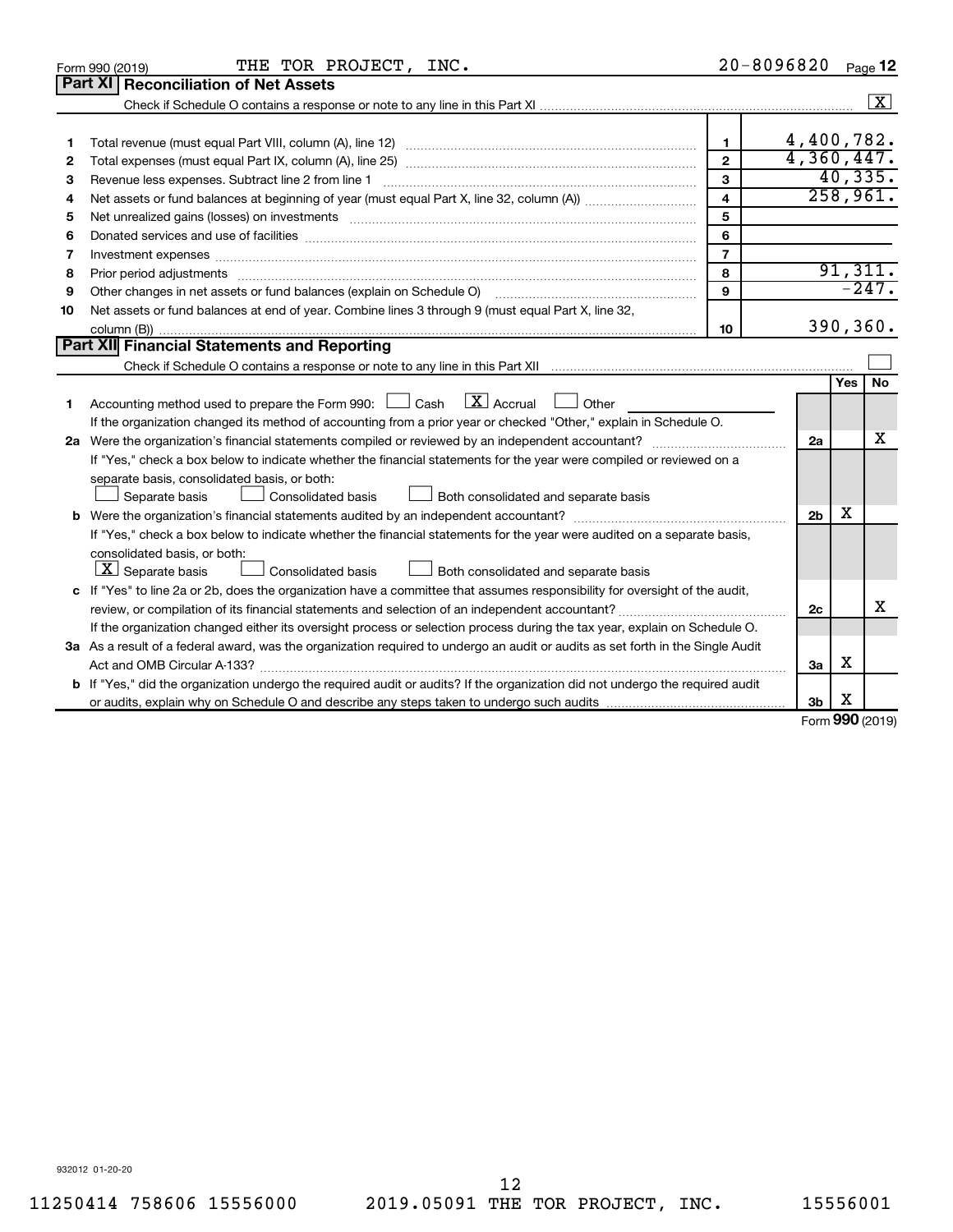**SCHEDULE A**

Department of the Treasury

| (Form 990 or 990-EZ) |  |  |  |  |
|----------------------|--|--|--|--|
|----------------------|--|--|--|--|

# **Public Charity Status and Public Support**

**(Form 990 or 990-EZ) Complete if the organization is a section 501(c)(3) organization or a section**

**4947(a)(1) nonexempt charitable trust. | Attach to Form 990 or Form 990-EZ.** 

|  | $\blacksquare$                                                                               |  |
|--|----------------------------------------------------------------------------------------------|--|
|  | $\blacktriangleright$ Go to www.irs.gov/Form990 for instructions and the latest information. |  |

| <b>Open to Public</b><br>Inspection |  |  |  |  |  |  |
|-------------------------------------|--|--|--|--|--|--|
|                                     |  |  |  |  |  |  |

OMB No. 1545-0047

|                |                     | Internal Revenue Service                                                                                                                                                   |  |                                                                        | ᇭ ល ៲ ៴៲ ៲៲៲ ៴៴៴ ៴៲ ៲ ៴៲ ៲៲៲ ៴៴៴<br>$\triangleright$ Go to www.irs.gov/Form990 for instructions and the latest information.                                                                                                      |     |                                                                |                            |  | Inspection                            |
|----------------|---------------------|----------------------------------------------------------------------------------------------------------------------------------------------------------------------------|--|------------------------------------------------------------------------|----------------------------------------------------------------------------------------------------------------------------------------------------------------------------------------------------------------------------------|-----|----------------------------------------------------------------|----------------------------|--|---------------------------------------|
|                |                     | Name of the organization                                                                                                                                                   |  |                                                                        |                                                                                                                                                                                                                                  |     |                                                                |                            |  | <b>Employer identification number</b> |
|                |                     |                                                                                                                                                                            |  | THE TOR PROJECT, INC.                                                  |                                                                                                                                                                                                                                  |     |                                                                |                            |  | $20 - 8096820$                        |
| Part I         |                     |                                                                                                                                                                            |  |                                                                        | Reason for Public Charity Status (All organizations must complete this part.) See instructions.                                                                                                                                  |     |                                                                |                            |  |                                       |
|                |                     |                                                                                                                                                                            |  |                                                                        | The organization is not a private foundation because it is: (For lines 1 through 12, check only one box.)                                                                                                                        |     |                                                                |                            |  |                                       |
| 1.             |                     |                                                                                                                                                                            |  |                                                                        | A church, convention of churches, or association of churches described in section 170(b)(1)(A)(i).                                                                                                                               |     |                                                                |                            |  |                                       |
| 2              |                     |                                                                                                                                                                            |  |                                                                        | A school described in section 170(b)(1)(A)(ii). (Attach Schedule E (Form 990 or 990-EZ).)                                                                                                                                        |     |                                                                |                            |  |                                       |
| 3              |                     |                                                                                                                                                                            |  |                                                                        | A hospital or a cooperative hospital service organization described in section 170(b)(1)(A)(iii).                                                                                                                                |     |                                                                |                            |  |                                       |
| 4              |                     |                                                                                                                                                                            |  |                                                                        | A medical research organization operated in conjunction with a hospital described in section 170(b)(1)(A)(iii). Enter the hospital's name,                                                                                       |     |                                                                |                            |  |                                       |
|                |                     | city, and state:                                                                                                                                                           |  |                                                                        |                                                                                                                                                                                                                                  |     |                                                                |                            |  |                                       |
| 5              |                     | An organization operated for the benefit of a college or university owned or operated by a governmental unit described in<br>section 170(b)(1)(A)(iv). (Complete Part II.) |  |                                                                        |                                                                                                                                                                                                                                  |     |                                                                |                            |  |                                       |
| 6              |                     |                                                                                                                                                                            |  |                                                                        | A federal, state, or local government or governmental unit described in section 170(b)(1)(A)(v).                                                                                                                                 |     |                                                                |                            |  |                                       |
| $\overline{7}$ | $\lfloor x \rfloor$ |                                                                                                                                                                            |  |                                                                        | An organization that normally receives a substantial part of its support from a governmental unit or from the general public described in                                                                                        |     |                                                                |                            |  |                                       |
|                |                     |                                                                                                                                                                            |  | section 170(b)(1)(A)(vi). (Complete Part II.)                          |                                                                                                                                                                                                                                  |     |                                                                |                            |  |                                       |
| 8              |                     |                                                                                                                                                                            |  |                                                                        | A community trust described in section 170(b)(1)(A)(vi). (Complete Part II.)                                                                                                                                                     |     |                                                                |                            |  |                                       |
| 9              |                     |                                                                                                                                                                            |  |                                                                        | An agricultural research organization described in section 170(b)(1)(A)(ix) operated in conjunction with a land-grant college                                                                                                    |     |                                                                |                            |  |                                       |
|                |                     |                                                                                                                                                                            |  |                                                                        | or university or a non-land-grant college of agriculture (see instructions). Enter the name, city, and state of the college or                                                                                                   |     |                                                                |                            |  |                                       |
|                |                     | university:                                                                                                                                                                |  |                                                                        |                                                                                                                                                                                                                                  |     |                                                                |                            |  |                                       |
| 10             |                     |                                                                                                                                                                            |  |                                                                        | An organization that normally receives: (1) more than 33 1/3% of its support from contributions, membership fees, and gross receipts from                                                                                        |     |                                                                |                            |  |                                       |
|                |                     |                                                                                                                                                                            |  |                                                                        | activities related to its exempt functions - subject to certain exceptions, and (2) no more than 33 1/3% of its support from gross investment                                                                                    |     |                                                                |                            |  |                                       |
|                |                     |                                                                                                                                                                            |  |                                                                        | income and unrelated business taxable income (less section 511 tax) from businesses acquired by the organization after June 30, 1975.                                                                                            |     |                                                                |                            |  |                                       |
|                |                     |                                                                                                                                                                            |  | See section 509(a)(2). (Complete Part III.)                            |                                                                                                                                                                                                                                  |     |                                                                |                            |  |                                       |
| 11             |                     | An organization organized and operated exclusively to test for public safety. See section 509(a)(4).                                                                       |  |                                                                        |                                                                                                                                                                                                                                  |     |                                                                |                            |  |                                       |
| 12             |                     |                                                                                                                                                                            |  |                                                                        | An organization organized and operated exclusively for the benefit of, to perform the functions of, or to carry out the purposes of one or                                                                                       |     |                                                                |                            |  |                                       |
|                |                     |                                                                                                                                                                            |  |                                                                        | more publicly supported organizations described in section 509(a)(1) or section 509(a)(2). See section 509(a)(3). Check the box in                                                                                               |     |                                                                |                            |  |                                       |
|                |                     |                                                                                                                                                                            |  |                                                                        | lines 12a through 12d that describes the type of supporting organization and complete lines 12e, 12f, and 12g.                                                                                                                   |     |                                                                |                            |  |                                       |
| а              |                     |                                                                                                                                                                            |  |                                                                        | Type I. A supporting organization operated, supervised, or controlled by its supported organization(s), typically by giving                                                                                                      |     |                                                                |                            |  |                                       |
|                |                     |                                                                                                                                                                            |  |                                                                        | the supported organization(s) the power to regularly appoint or elect a majority of the directors or trustees of the supporting                                                                                                  |     |                                                                |                            |  |                                       |
|                |                     |                                                                                                                                                                            |  | organization. You must complete Part IV, Sections A and B.             |                                                                                                                                                                                                                                  |     |                                                                |                            |  |                                       |
| b              |                     |                                                                                                                                                                            |  |                                                                        | Type II. A supporting organization supervised or controlled in connection with its supported organization(s), by having                                                                                                          |     |                                                                |                            |  |                                       |
|                |                     |                                                                                                                                                                            |  |                                                                        | control or management of the supporting organization vested in the same persons that control or manage the supported                                                                                                             |     |                                                                |                            |  |                                       |
|                |                     |                                                                                                                                                                            |  |                                                                        | organization(s). You must complete Part IV, Sections A and C.                                                                                                                                                                    |     |                                                                |                            |  |                                       |
| с              |                     |                                                                                                                                                                            |  |                                                                        | Type III functionally integrated. A supporting organization operated in connection with, and functionally integrated with,<br>its supported organization(s) (see instructions). You must complete Part IV, Sections A, D, and E. |     |                                                                |                            |  |                                       |
| d              |                     |                                                                                                                                                                            |  |                                                                        | Type III non-functionally integrated. A supporting organization operated in connection with its supported organization(s)                                                                                                        |     |                                                                |                            |  |                                       |
|                |                     |                                                                                                                                                                            |  |                                                                        | that is not functionally integrated. The organization generally must satisfy a distribution requirement and an attentiveness                                                                                                     |     |                                                                |                            |  |                                       |
|                |                     |                                                                                                                                                                            |  |                                                                        | requirement (see instructions). You must complete Part IV, Sections A and D, and Part V.                                                                                                                                         |     |                                                                |                            |  |                                       |
| е              |                     |                                                                                                                                                                            |  |                                                                        | Check this box if the organization received a written determination from the IRS that it is a Type I, Type II, Type III                                                                                                          |     |                                                                |                            |  |                                       |
|                |                     |                                                                                                                                                                            |  |                                                                        | functionally integrated, or Type III non-functionally integrated supporting organization.                                                                                                                                        |     |                                                                |                            |  |                                       |
|                |                     |                                                                                                                                                                            |  |                                                                        |                                                                                                                                                                                                                                  |     |                                                                |                            |  |                                       |
| g              |                     |                                                                                                                                                                            |  | Provide the following information about the supported organization(s). |                                                                                                                                                                                                                                  |     |                                                                |                            |  |                                       |
|                |                     | (i) Name of supported                                                                                                                                                      |  | (ii) EIN                                                               | (iii) Type of organization<br>(described on lines 1-10                                                                                                                                                                           |     | (iv) Is the organization listed<br>in your governing document? | (v) Amount of monetary     |  | (vi) Amount of other                  |
|                |                     | organization                                                                                                                                                               |  |                                                                        | above (see instructions))                                                                                                                                                                                                        | Yes | No                                                             | support (see instructions) |  | support (see instructions)            |
|                |                     |                                                                                                                                                                            |  |                                                                        |                                                                                                                                                                                                                                  |     |                                                                |                            |  |                                       |
|                |                     |                                                                                                                                                                            |  |                                                                        |                                                                                                                                                                                                                                  |     |                                                                |                            |  |                                       |
|                |                     |                                                                                                                                                                            |  |                                                                        |                                                                                                                                                                                                                                  |     |                                                                |                            |  |                                       |
|                |                     |                                                                                                                                                                            |  |                                                                        |                                                                                                                                                                                                                                  |     |                                                                |                            |  |                                       |
|                |                     |                                                                                                                                                                            |  |                                                                        |                                                                                                                                                                                                                                  |     |                                                                |                            |  |                                       |
|                |                     |                                                                                                                                                                            |  |                                                                        |                                                                                                                                                                                                                                  |     |                                                                |                            |  |                                       |
|                |                     |                                                                                                                                                                            |  |                                                                        |                                                                                                                                                                                                                                  |     |                                                                |                            |  |                                       |
| Total          |                     |                                                                                                                                                                            |  |                                                                        |                                                                                                                                                                                                                                  |     |                                                                |                            |  |                                       |

LHA For Paperwork Reduction Act Notice, see the Instructions for Form 990 or 990-EZ. 932021 09-25-19 Schedule A (Form 990 or 990-EZ) 2019 13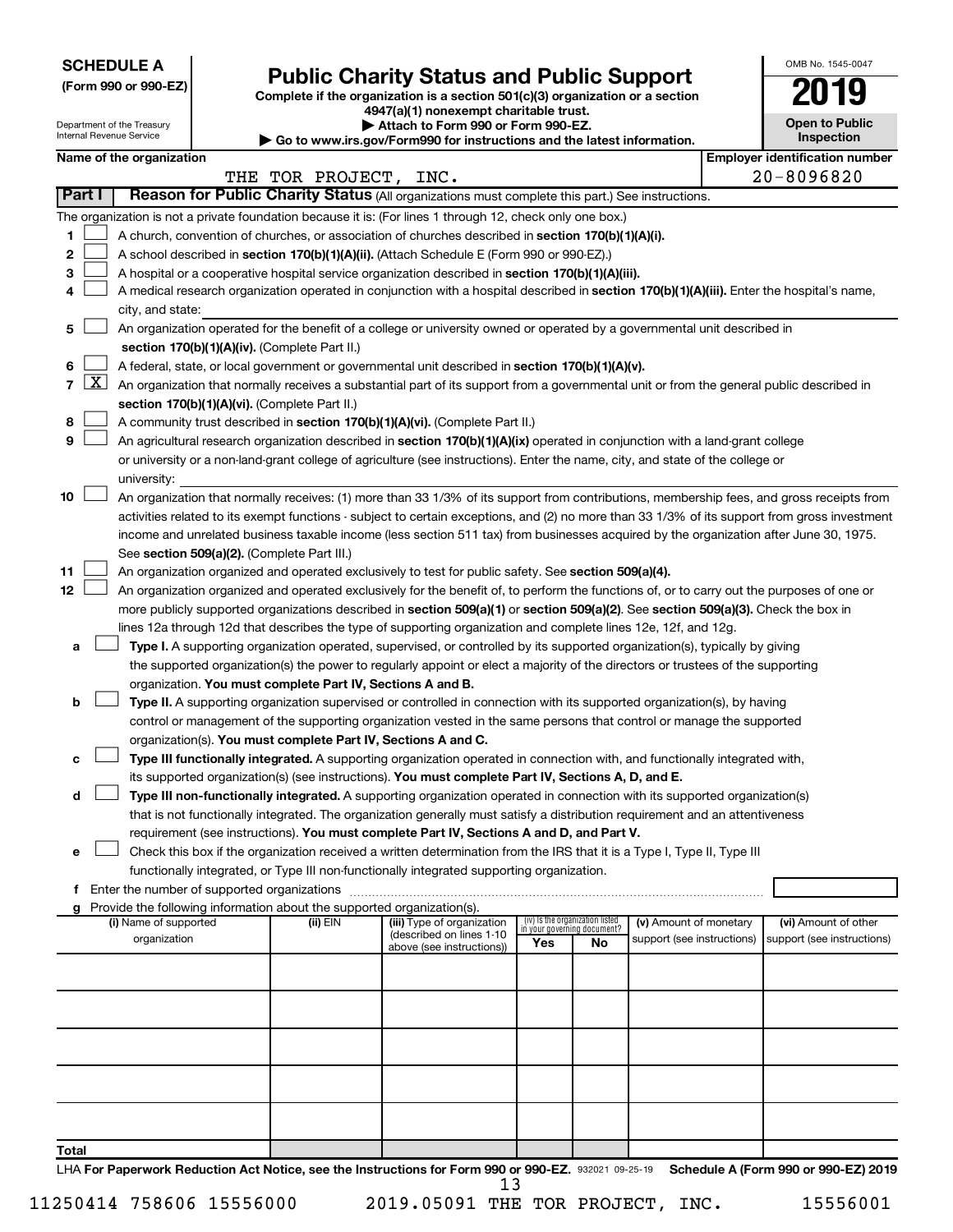#### Schedule A (Form 990 or 990-EZ) 2019 THE TOR PROJECT, INC.  $20-8096820$  Page

20-8096820 Page 2

(Complete only if you checked the box on line 5, 7, or 8 of Part I or if the organization failed to qualify under Part III. If the organization **Part II Support Schedule for Organizations Described in Sections 170(b)(1)(A)(iv) and 170(b)(1)(A)(vi)**

fails to qualify under the tests listed below, please complete Part III.)

|     | <b>Section A. Public Support</b>                                                                                                                                                                                               |           |            |            |            |            |                            |  |
|-----|--------------------------------------------------------------------------------------------------------------------------------------------------------------------------------------------------------------------------------|-----------|------------|------------|------------|------------|----------------------------|--|
|     | Calendar year (or fiscal year beginning in)                                                                                                                                                                                    | (a) 2015  | (b) 2016   | $(c)$ 2017 | $(d)$ 2018 | (e) 2019   | (f) Total                  |  |
|     | 1 Gifts, grants, contributions, and                                                                                                                                                                                            |           |            |            |            |            |                            |  |
|     | membership fees received. (Do not                                                                                                                                                                                              |           |            |            |            |            |                            |  |
|     | include any "unusual grants.")                                                                                                                                                                                                 | 411,296.  | 2,684,850. | 1,291,128. | 4,670,356. | 4,400,175. | 13, 457, 805.              |  |
|     | 2 Tax revenues levied for the organ-                                                                                                                                                                                           |           |            |            |            |            |                            |  |
|     | ization's benefit and either paid to                                                                                                                                                                                           |           |            |            |            |            |                            |  |
|     | or expended on its behalf                                                                                                                                                                                                      |           |            |            |            |            |                            |  |
|     | 3 The value of services or facilities                                                                                                                                                                                          |           |            |            |            |            |                            |  |
|     | furnished by a governmental unit to                                                                                                                                                                                            |           |            |            |            |            |                            |  |
|     | the organization without charge                                                                                                                                                                                                |           |            |            |            |            |                            |  |
|     | 4 Total. Add lines 1 through 3                                                                                                                                                                                                 | 411, 296. | 2,684,850. | 1,291,128  | 4,670,356. | 4,400,175. | 13,457,805.                |  |
| 5.  | The portion of total contributions                                                                                                                                                                                             |           |            |            |            |            |                            |  |
|     | by each person (other than a                                                                                                                                                                                                   |           |            |            |            |            |                            |  |
|     | governmental unit or publicly                                                                                                                                                                                                  |           |            |            |            |            |                            |  |
|     | supported organization) included                                                                                                                                                                                               |           |            |            |            |            |                            |  |
|     | on line 1 that exceeds 2% of the                                                                                                                                                                                               |           |            |            |            |            |                            |  |
|     | amount shown on line 11,                                                                                                                                                                                                       |           |            |            |            |            |                            |  |
|     | column (f)                                                                                                                                                                                                                     |           |            |            |            |            | 646,704.                   |  |
|     | 6 Public support. Subtract line 5 from line 4.                                                                                                                                                                                 |           |            |            |            |            | 12,811,101.                |  |
|     | <b>Section B. Total Support</b>                                                                                                                                                                                                |           |            |            |            |            |                            |  |
|     | Calendar year (or fiscal year beginning in)                                                                                                                                                                                    | (a) 2015  | (b) 2016   | $(c)$ 2017 | $(d)$ 2018 | (e) 2019   | (f) Total                  |  |
|     | 7 Amounts from line 4                                                                                                                                                                                                          | 411,296.  | 2,684,850  | 1,291,128  | 4,670,356  | 4,400,175. | 13, 457, 805.              |  |
| 8   | Gross income from interest,                                                                                                                                                                                                    |           |            |            |            |            |                            |  |
|     | dividends, payments received on                                                                                                                                                                                                |           |            |            |            |            |                            |  |
|     | securities loans, rents, royalties,                                                                                                                                                                                            |           |            |            |            |            |                            |  |
|     | and income from similar sources                                                                                                                                                                                                | 2,455.    |            | 8,068.     | 2,678.     | 607.       | 13,808.                    |  |
|     | <b>9</b> Net income from unrelated business                                                                                                                                                                                    |           |            |            |            |            |                            |  |
|     | activities, whether or not the                                                                                                                                                                                                 |           |            |            |            |            |                            |  |
|     | business is regularly carried on                                                                                                                                                                                               |           |            |            |            |            |                            |  |
|     | 10 Other income. Do not include gain                                                                                                                                                                                           |           |            |            |            |            |                            |  |
|     | or loss from the sale of capital                                                                                                                                                                                               |           |            |            |            |            |                            |  |
|     | assets (Explain in Part VI.)                                                                                                                                                                                                   |           |            |            |            |            |                            |  |
|     | <b>11 Total support.</b> Add lines 7 through 10                                                                                                                                                                                |           |            |            |            |            | 13, 471, 613.              |  |
|     | <b>12</b> Gross receipts from related activities, etc. (see instructions)                                                                                                                                                      |           |            |            |            | 12         | $\overline{4}$ , 880, 176. |  |
|     | 13 First five years. If the Form 990 is for the organization's first, second, third, fourth, or fifth tax year as a section 501(c)(3)                                                                                          |           |            |            |            |            |                            |  |
|     | organization, check this box and stop here<br><b>Section C. Computation of Public Support Percentage</b>                                                                                                                       |           |            |            |            |            |                            |  |
|     |                                                                                                                                                                                                                                |           |            |            |            | 14         | 95.10                      |  |
|     | 14 Public support percentage for 2019 (line 6, column (f) divided by line 11, column (f) <i>mummumumum</i>                                                                                                                     |           |            |            |            | 15         | %<br>75.26<br>$\%$         |  |
|     | 16a 33 1/3% support test - 2019. If the organization did not check the box on line 13, and line 14 is 33 1/3% or more, check this box and                                                                                      |           |            |            |            |            |                            |  |
|     | stop here. The organization qualifies as a publicly supported organization [11] manuscription manuscription manuscription manuscription manuscription manuscription and the state of the state of the state of the state of th |           |            |            |            |            | $\mathbf{X}$               |  |
|     | b 33 1/3% support test - 2018. If the organization did not check a box on line 13 or 16a, and line 15 is 33 1/3% or more, check this box                                                                                       |           |            |            |            |            |                            |  |
|     | and stop here. The organization qualifies as a publicly supported organization [11] content to the content of the content of the content of the content of the content of the content of the content of the content of the con |           |            |            |            |            |                            |  |
|     | 17a 10% -facts-and-circumstances test - 2019. If the organization did not check a box on line 13, 16a, or 16b, and line 14 is 10% or more,                                                                                     |           |            |            |            |            |                            |  |
|     | and if the organization meets the "facts-and-circumstances" test, check this box and stop here. Explain in Part VI how the organization                                                                                        |           |            |            |            |            |                            |  |
|     | meets the "facts-and-circumstances" test. The organization qualifies as a publicly supported organization <i>manumumumum</i>                                                                                                   |           |            |            |            |            |                            |  |
|     | b 10% -facts-and-circumstances test - 2018. If the organization did not check a box on line 13, 16a, 16b, or 17a, and line 15 is 10% or                                                                                        |           |            |            |            |            |                            |  |
|     | more, and if the organization meets the "facts-and-circumstances" test, check this box and stop here. Explain in Part VI how the                                                                                               |           |            |            |            |            |                            |  |
|     | organization meets the "facts-and-circumstances" test. The organization qualifies as a publicly supported organization                                                                                                         |           |            |            |            |            |                            |  |
| 18. |                                                                                                                                                                                                                                |           |            |            |            |            |                            |  |
|     | Private foundation. If the organization did not check a box on line 13, 16a, 16b, 17a, or 17b, check this box and see instructions<br>Schedule A (Form 990 or 990-EZ) 2019                                                     |           |            |            |            |            |                            |  |

932022 09-25-19

11250414 758606 15556000 2019.05091 THE TOR PROJECT, INC. 15556001 14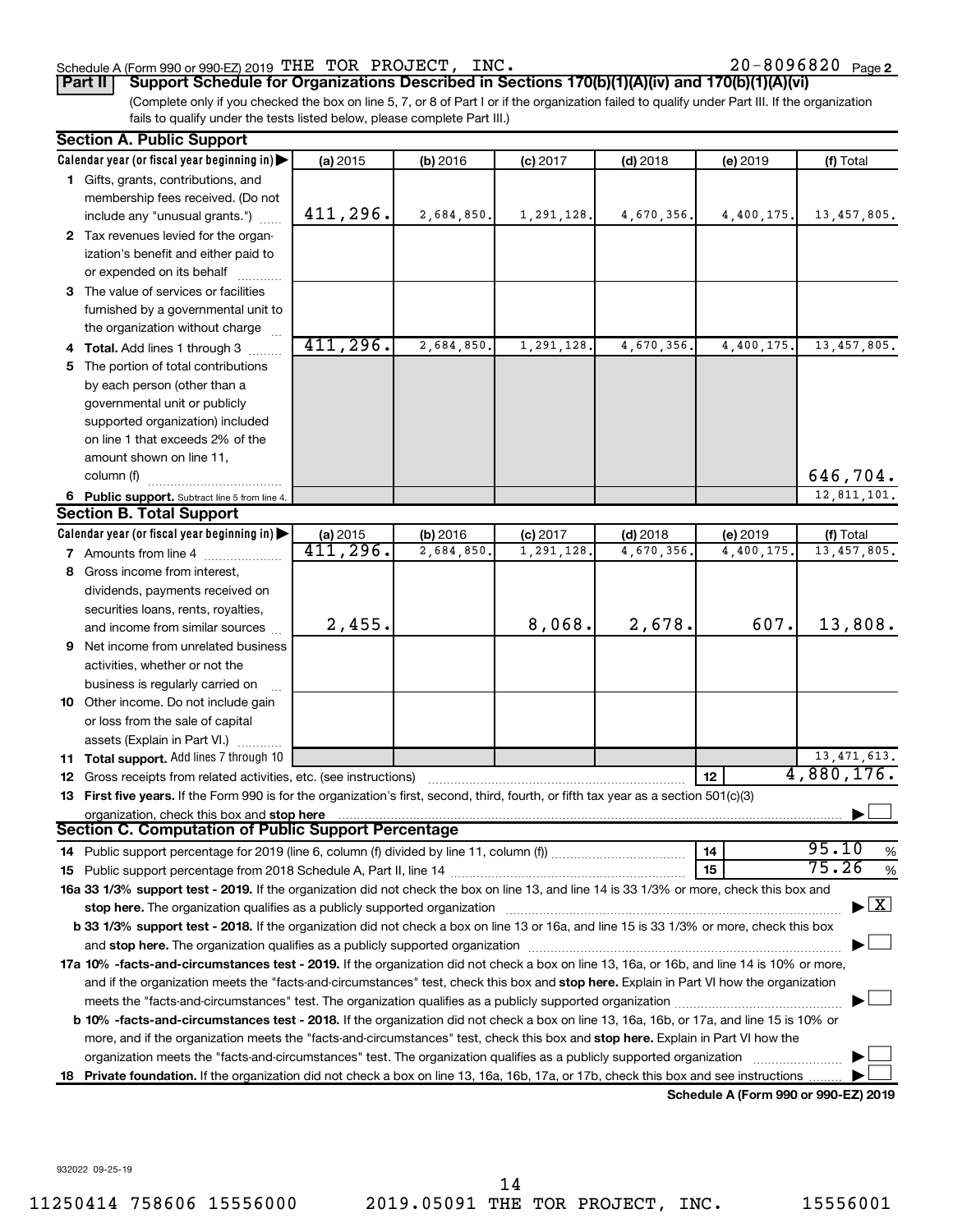## Schedule A (Form 990 or 990-EZ) 2019 THE TOR PROJECT, INC.  $20-8096820$  Page

(Complete only if you checked the box on line 10 of Part I or if the organization failed to qualify under Part II. If the organization fails to qualify under the tests listed below, please complete Part II.)

|                                        | Calendar year (or fiscal year beginning in)                                                                                                                                                                                                                                     | (a) 2015 | (b) 2016                         | $(c)$ 2017 | $(d)$ 2018 |    | (e) 2019 | (f) Total                            |   |
|----------------------------------------|---------------------------------------------------------------------------------------------------------------------------------------------------------------------------------------------------------------------------------------------------------------------------------|----------|----------------------------------|------------|------------|----|----------|--------------------------------------|---|
|                                        | 1 Gifts, grants, contributions, and                                                                                                                                                                                                                                             |          |                                  |            |            |    |          |                                      |   |
|                                        | membership fees received. (Do not                                                                                                                                                                                                                                               |          |                                  |            |            |    |          |                                      |   |
|                                        | include any "unusual grants.")                                                                                                                                                                                                                                                  |          |                                  |            |            |    |          |                                      |   |
|                                        | 2 Gross receipts from admissions,<br>merchandise sold or services per-<br>formed, or facilities furnished in<br>any activity that is related to the<br>organization's tax-exempt purpose                                                                                        |          |                                  |            |            |    |          |                                      |   |
| 3.                                     | Gross receipts from activities that                                                                                                                                                                                                                                             |          |                                  |            |            |    |          |                                      |   |
|                                        | are not an unrelated trade or bus-                                                                                                                                                                                                                                              |          |                                  |            |            |    |          |                                      |   |
| iness under section 513                |                                                                                                                                                                                                                                                                                 |          |                                  |            |            |    |          |                                      |   |
| 4                                      | Tax revenues levied for the organ-                                                                                                                                                                                                                                              |          |                                  |            |            |    |          |                                      |   |
|                                        | ization's benefit and either paid to<br>or expended on its behalf<br>.                                                                                                                                                                                                          |          |                                  |            |            |    |          |                                      |   |
| 5.                                     | The value of services or facilities                                                                                                                                                                                                                                             |          |                                  |            |            |    |          |                                      |   |
|                                        | furnished by a governmental unit to<br>the organization without charge                                                                                                                                                                                                          |          |                                  |            |            |    |          |                                      |   |
| 6                                      | Total. Add lines 1 through 5                                                                                                                                                                                                                                                    |          |                                  |            |            |    |          |                                      |   |
|                                        | 7a Amounts included on lines 1, 2, and                                                                                                                                                                                                                                          |          |                                  |            |            |    |          |                                      |   |
|                                        | 3 received from disqualified persons                                                                                                                                                                                                                                            |          |                                  |            |            |    |          |                                      |   |
|                                        | <b>b</b> Amounts included on lines 2 and 3 received                                                                                                                                                                                                                             |          |                                  |            |            |    |          |                                      |   |
|                                        | from other than disqualified persons that<br>exceed the greater of \$5,000 or 1% of the<br>amount on line 13 for the year                                                                                                                                                       |          |                                  |            |            |    |          |                                      |   |
|                                        | c Add lines 7a and 7b                                                                                                                                                                                                                                                           |          |                                  |            |            |    |          |                                      |   |
|                                        | 8 Public support. (Subtract line 7c from line 6.)                                                                                                                                                                                                                               |          |                                  |            |            |    |          |                                      |   |
|                                        | <b>Section B. Total Support</b>                                                                                                                                                                                                                                                 |          |                                  |            |            |    |          |                                      |   |
|                                        | Calendar year (or fiscal year beginning in)                                                                                                                                                                                                                                     | (a) 2015 | (b) 2016                         | $(c)$ 2017 | $(d)$ 2018 |    | (e) 2019 | (f) Total                            |   |
|                                        | 9 Amounts from line 6                                                                                                                                                                                                                                                           |          |                                  |            |            |    |          |                                      |   |
| <b>10a</b> Gross income from interest, | dividends, payments received on<br>securities loans, rents, royalties,<br>and income from similar sources                                                                                                                                                                       |          |                                  |            |            |    |          |                                      |   |
|                                        | <b>b</b> Unrelated business taxable income                                                                                                                                                                                                                                      |          |                                  |            |            |    |          |                                      |   |
|                                        | (less section 511 taxes) from businesses<br>acquired after June 30, 1975                                                                                                                                                                                                        |          |                                  |            |            |    |          |                                      |   |
|                                        | c Add lines 10a and 10b                                                                                                                                                                                                                                                         |          |                                  |            |            |    |          |                                      |   |
| 11<br>regularly carried on             | Net income from unrelated business<br>activities not included in line 10b.<br>whether or not the business is                                                                                                                                                                    |          |                                  |            |            |    |          |                                      |   |
|                                        | <b>12</b> Other income. Do not include gain<br>or loss from the sale of capital<br>assets (Explain in Part VI.)                                                                                                                                                                 |          |                                  |            |            |    |          |                                      |   |
|                                        | <b>13</b> Total support. (Add lines 9, 10c, 11, and 12.)                                                                                                                                                                                                                        |          |                                  |            |            |    |          |                                      |   |
|                                        | 14 First five years. If the Form 990 is for the organization's first, second, third, fourth, or fifth tax year as a section 501(c)(3) organization,                                                                                                                             |          |                                  |            |            |    |          |                                      |   |
|                                        | check this box and stop here <i>macuum macuum macuum macuum macuum macuum macuum macuum macuum</i>                                                                                                                                                                              |          |                                  |            |            |    |          |                                      |   |
|                                        | Section C. Computation of Public Support Percentage                                                                                                                                                                                                                             |          |                                  |            |            |    |          |                                      |   |
|                                        |                                                                                                                                                                                                                                                                                 |          |                                  |            |            | 15 |          |                                      | % |
|                                        |                                                                                                                                                                                                                                                                                 |          |                                  |            |            | 16 |          |                                      | % |
|                                        | Section D. Computation of Investment Income Percentage                                                                                                                                                                                                                          |          |                                  |            |            |    |          |                                      |   |
|                                        |                                                                                                                                                                                                                                                                                 |          |                                  |            |            | 17 |          |                                      | % |
|                                        |                                                                                                                                                                                                                                                                                 |          |                                  |            |            | 18 |          |                                      | % |
|                                        | 19a 33 1/3% support tests - 2019. If the organization did not check the box on line 14, and line 15 is more than 33 1/3%, and line 17 is not                                                                                                                                    |          |                                  |            |            |    |          |                                      |   |
|                                        | more than 33 1/3%, check this box and stop here. The organization qualifies as a publicly supported organization                                                                                                                                                                |          |                                  |            |            |    |          |                                      |   |
|                                        | <b>b 33 1/3% support tests - 2018.</b> If the organization did not check a box on line 14 or line 19a, and line 16 is more than 33 1/3%, and<br>line 18 is not more than 33 1/3%, check this box and stop here. The organization qualifies as a publicly supported organization |          |                                  |            |            |    |          |                                      |   |
|                                        |                                                                                                                                                                                                                                                                                 |          |                                  |            |            |    |          |                                      |   |
|                                        |                                                                                                                                                                                                                                                                                 |          |                                  |            |            |    |          |                                      |   |
| 932023 09-25-19                        |                                                                                                                                                                                                                                                                                 |          |                                  | 15         |            |    |          | Schedule A (Form 990 or 990-EZ) 2019 |   |
|                                        | 11250414 758606 15556000                                                                                                                                                                                                                                                        |          | 2019.05091 THE TOR PROJECT, INC. |            |            |    |          | 15556001                             |   |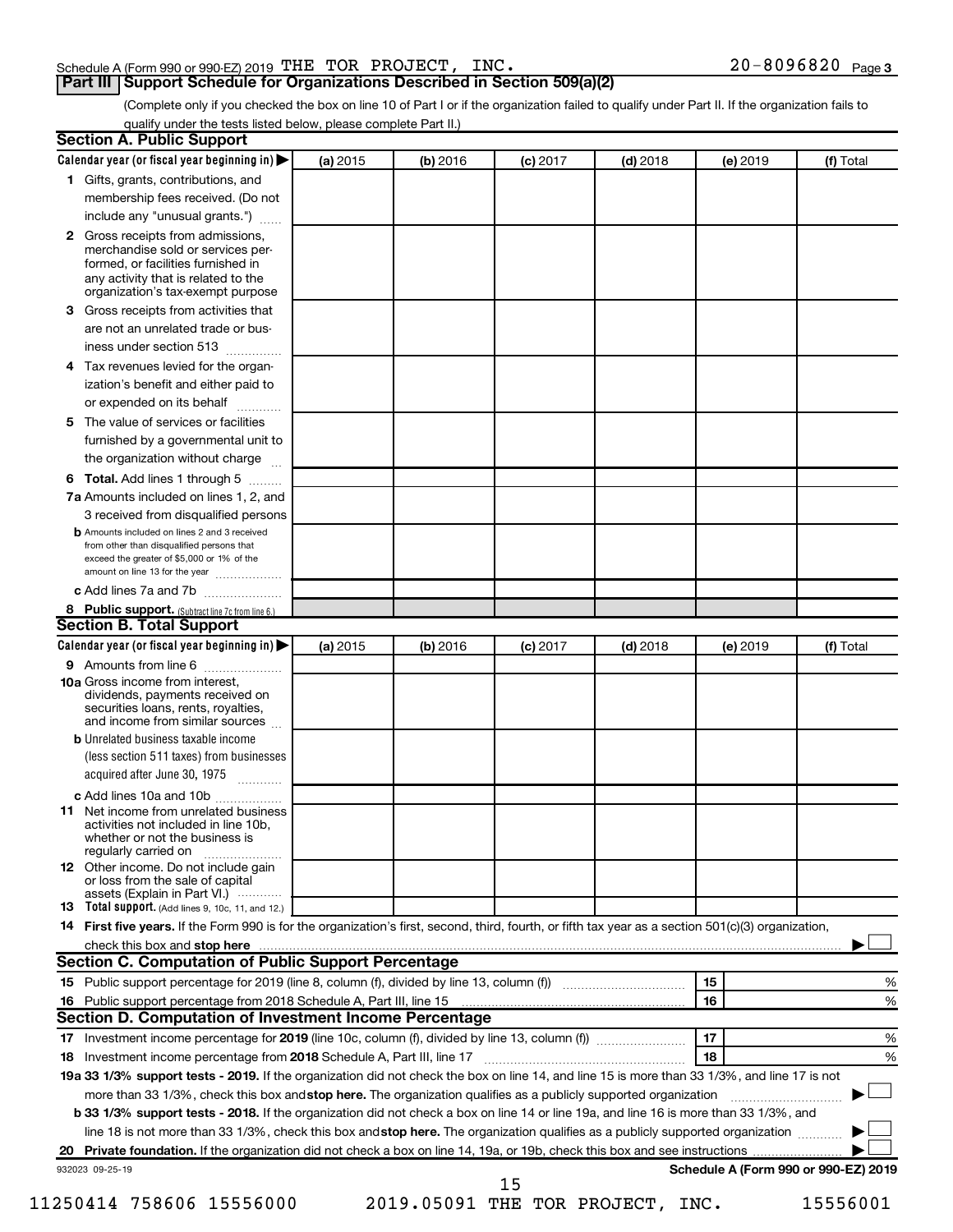**1**

**2**

**3a**

**3b**

**3c**

**4a**

**4b**

**4c**

**5a**

**5b 5c**

**6**

**7**

**8**

**9a**

**9b**

**9c**

**10a**

**10b**

**Yes No**

## **Part IV Supporting Organizations**

(Complete only if you checked a box in line 12 on Part I. If you checked 12a of Part I, complete Sections A and B. If you checked 12b of Part I, complete Sections A and C. If you checked 12c of Part I, complete Sections A, D, and E. If you checked 12d of Part I, complete Sections A and D, and complete Part V.)

### **Section A. All Supporting Organizations**

- **1** Are all of the organization's supported organizations listed by name in the organization's governing documents? If "No," describe in Part VI how the supported organizations are designated. If designated by *class or purpose, describe the designation. If historic and continuing relationship, explain.*
- **2** Did the organization have any supported organization that does not have an IRS determination of status under section 509(a)(1) or (2)? If "Yes," explain in Part **VI** how the organization determined that the supported *organization was described in section 509(a)(1) or (2).*
- **3a** Did the organization have a supported organization described in section 501(c)(4), (5), or (6)? If "Yes," answer *(b) and (c) below.*
- **b** Did the organization confirm that each supported organization qualified under section 501(c)(4), (5), or (6) and satisfied the public support tests under section 509(a)(2)? If "Yes," describe in Part VI when and how the *organization made the determination.*
- **c** Did the organization ensure that all support to such organizations was used exclusively for section 170(c)(2)(B) purposes? If "Yes," explain in Part VI what controls the organization put in place to ensure such use.
- **4 a** *If* Was any supported organization not organized in the United States ("foreign supported organization")? *"Yes," and if you checked 12a or 12b in Part I, answer (b) and (c) below.*
- **b** Did the organization have ultimate control and discretion in deciding whether to make grants to the foreign supported organization? If "Yes," describe in Part VI how the organization had such control and discretion *despite being controlled or supervised by or in connection with its supported organizations.*
- **c** Did the organization support any foreign supported organization that does not have an IRS determination under sections 501(c)(3) and 509(a)(1) or (2)? If "Yes," explain in Part VI what controls the organization used *to ensure that all support to the foreign supported organization was used exclusively for section 170(c)(2)(B) purposes.*
- **5a** Did the organization add, substitute, or remove any supported organizations during the tax year? If "Yes," answer (b) and (c) below (if applicable). Also, provide detail in **Part VI,** including (i) the names and EIN *numbers of the supported organizations added, substituted, or removed; (ii) the reasons for each such action; (iii) the authority under the organization's organizing document authorizing such action; and (iv) how the action was accomplished (such as by amendment to the organizing document).*
- **b Type I or Type II only.** Was any added or substituted supported organization part of a class already designated in the organization's organizing document?
- **c Substitutions only.**  Was the substitution the result of an event beyond the organization's control?
- **6** Did the organization provide support (whether in the form of grants or the provision of services or facilities) to **Part VI.** support or benefit one or more of the filing organization's supported organizations? If "Yes," provide detail in anyone other than (i) its supported organizations, (ii) individuals that are part of the charitable class benefited by one or more of its supported organizations, or (iii) other supporting organizations that also
- **7** Did the organization provide a grant, loan, compensation, or other similar payment to a substantial contributor regard to a substantial contributor? If "Yes," complete Part I of Schedule L (Form 990 or 990-EZ). (as defined in section 4958(c)(3)(C)), a family member of a substantial contributor, or a 35% controlled entity with
- **8** Did the organization make a loan to a disqualified person (as defined in section 4958) not described in line 7? *If "Yes," complete Part I of Schedule L (Form 990 or 990-EZ).*
- **9 a** Was the organization controlled directly or indirectly at any time during the tax year by one or more in section 509(a)(1) or (2))? If "Yes," provide detail in **Part VI.** disqualified persons as defined in section 4946 (other than foundation managers and organizations described
- **b** Did one or more disqualified persons (as defined in line 9a) hold a controlling interest in any entity in which the supporting organization had an interest? If "Yes," provide detail in Part VI.
- **c** Did a disqualified person (as defined in line 9a) have an ownership interest in, or derive any personal benefit from, assets in which the supporting organization also had an interest? If "Yes," provide detail in Part VI.
- **10 a** Was the organization subject to the excess business holdings rules of section 4943 because of section supporting organizations)? If "Yes," answer 10b below. 4943(f) (regarding certain Type II supporting organizations, and all Type III non-functionally integrated
	- **b** Did the organization have any excess business holdings in the tax year? (Use Schedule C, Form 4720, to *determine whether the organization had excess business holdings.)*

932024 09-25-19

**Schedule A (Form 990 or 990-EZ) 2019**

11250414 758606 15556000 2019.05091 THE TOR PROJECT, INC. 15556001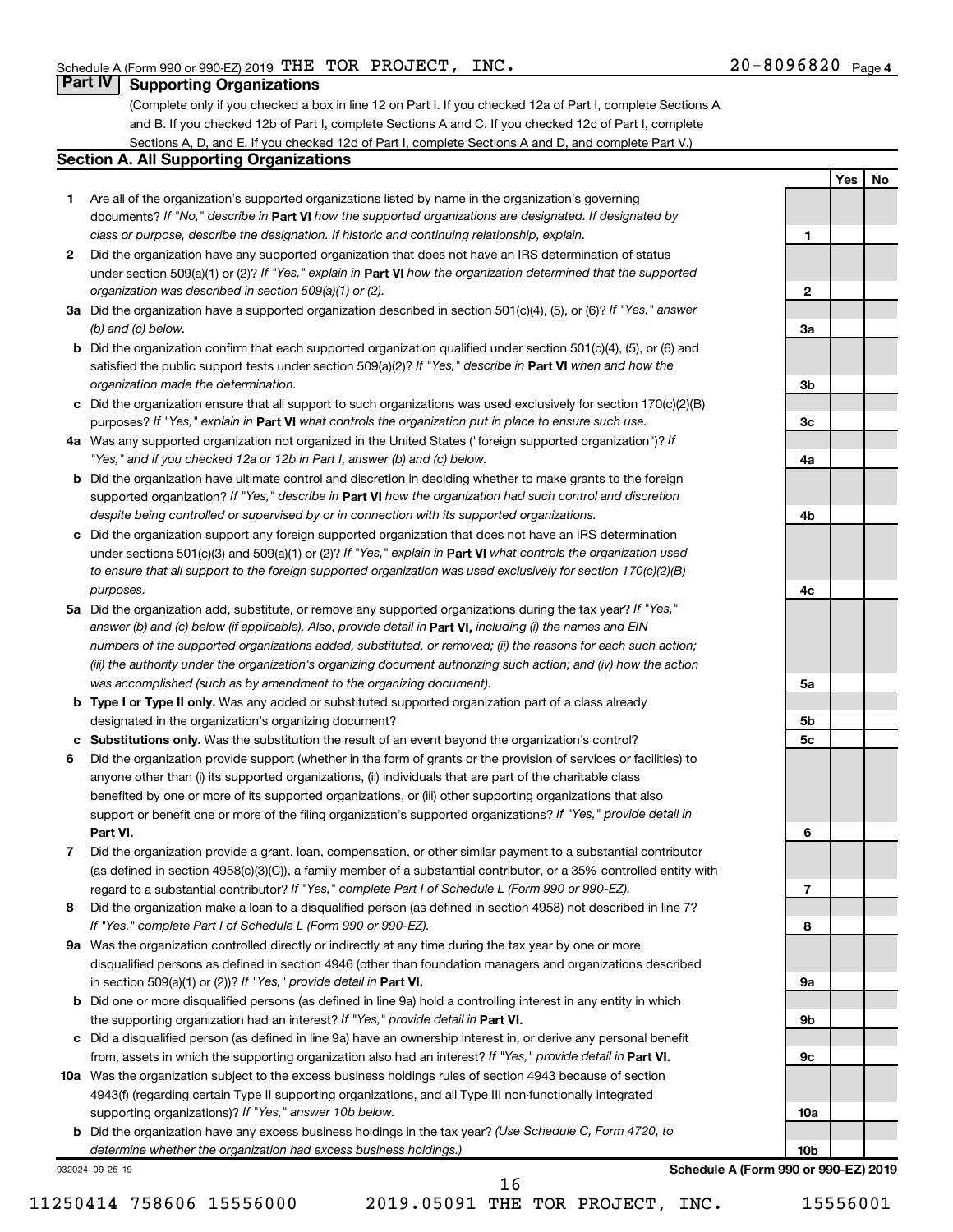|    | <b>Part IV</b>  | <b>Supporting Organizations (continued)</b>                                                                                     |                 |     |    |
|----|-----------------|---------------------------------------------------------------------------------------------------------------------------------|-----------------|-----|----|
|    |                 |                                                                                                                                 |                 | Yes | No |
| 11 |                 | Has the organization accepted a gift or contribution from any of the following persons?                                         |                 |     |    |
| а  |                 | A person who directly or indirectly controls, either alone or together with persons described in (b) and (c)                    |                 |     |    |
|    |                 | below, the governing body of a supported organization?                                                                          | 11a             |     |    |
|    |                 | <b>b</b> A family member of a person described in (a) above?                                                                    | 11 <sub>b</sub> |     |    |
|    |                 | c A 35% controlled entity of a person described in (a) or (b) above? If "Yes" to a, b, or c, provide detail in Part VI.         | 11c             |     |    |
|    |                 | <b>Section B. Type I Supporting Organizations</b>                                                                               |                 |     |    |
|    |                 |                                                                                                                                 |                 | Yes | No |
| 1. |                 | Did the directors, trustees, or membership of one or more supported organizations have the power to                             |                 |     |    |
|    |                 | regularly appoint or elect at least a majority of the organization's directors or trustees at all times during the              |                 |     |    |
|    |                 |                                                                                                                                 |                 |     |    |
|    |                 | tax year? If "No," describe in Part VI how the supported organization(s) effectively operated, supervised, or                   |                 |     |    |
|    |                 | controlled the organization's activities. If the organization had more than one supported organization,                         |                 |     |    |
|    |                 | describe how the powers to appoint and/or remove directors or trustees were allocated among the supported                       |                 |     |    |
|    |                 | organizations and what conditions or restrictions, if any, applied to such powers during the tax year.                          | 1               |     |    |
| 2  |                 | Did the organization operate for the benefit of any supported organization other than the supported                             |                 |     |    |
|    |                 | organization(s) that operated, supervised, or controlled the supporting organization? If "Yes," explain in                      |                 |     |    |
|    |                 | Part VI how providing such benefit carried out the purposes of the supported organization(s) that operated,                     |                 |     |    |
|    |                 | supervised, or controlled the supporting organization.                                                                          | 2               |     |    |
|    |                 | <b>Section C. Type II Supporting Organizations</b>                                                                              |                 |     |    |
|    |                 |                                                                                                                                 |                 | Yes | No |
| 1. |                 | Were a majority of the organization's directors or trustees during the tax year also a majority of the directors                |                 |     |    |
|    |                 | or trustees of each of the organization's supported organization(s)? If "No," describe in Part VI how control                   |                 |     |    |
|    |                 | or management of the supporting organization was vested in the same persons that controlled or managed                          |                 |     |    |
|    |                 | the supported organization(s).                                                                                                  | 1               |     |    |
|    |                 | <b>Section D. All Type III Supporting Organizations</b>                                                                         |                 |     |    |
|    |                 |                                                                                                                                 |                 | Yes | No |
| 1  |                 | Did the organization provide to each of its supported organizations, by the last day of the fifth month of the                  |                 |     |    |
|    |                 | organization's tax year, (i) a written notice describing the type and amount of support provided during the prior tax           |                 |     |    |
|    |                 | year, (ii) a copy of the Form 990 that was most recently filed as of the date of notification, and (iii) copies of the          |                 |     |    |
|    |                 | organization's governing documents in effect on the date of notification, to the extent not previously provided?                | 1               |     |    |
| 2  |                 | Were any of the organization's officers, directors, or trustees either (i) appointed or elected by the supported                |                 |     |    |
|    |                 | organization(s) or (ii) serving on the governing body of a supported organization? If "No," explain in Part VI how              |                 |     |    |
|    |                 | the organization maintained a close and continuous working relationship with the supported organization(s).                     | 2               |     |    |
| 3  |                 | By reason of the relationship described in (2), did the organization's supported organizations have a                           |                 |     |    |
|    |                 | significant voice in the organization's investment policies and in directing the use of the organization's                      |                 |     |    |
|    |                 | income or assets at all times during the tax year? If "Yes," describe in Part VI the role the organization's                    |                 |     |    |
|    |                 | supported organizations played in this regard.                                                                                  | з               |     |    |
|    |                 | Section E. Type III Functionally Integrated Supporting Organizations                                                            |                 |     |    |
| 1  |                 | Check the box next to the method that the organization used to satisfy the Integral Part Test during the yealsee instructions). |                 |     |    |
| a  |                 | The organization satisfied the Activities Test. Complete line 2 below.                                                          |                 |     |    |
| b  |                 | The organization is the parent of each of its supported organizations. Complete line 3 below.                                   |                 |     |    |
| c  |                 | The organization supported a governmental entity. Describe in Part VI how you supported a government entity (see instructions). |                 |     |    |
| 2  |                 | Activities Test. Answer (a) and (b) below.                                                                                      |                 | Yes | No |
|    |                 | Did substantially all of the organization's activities during the tax year directly further the exempt purposes of              |                 |     |    |
| а  |                 | the supported organization(s) to which the organization was responsive? If "Yes," then in Part VI identify                      |                 |     |    |
|    |                 | those supported organizations and explain how these activities directly furthered their exempt purposes,                        |                 |     |    |
|    |                 |                                                                                                                                 |                 |     |    |
|    |                 | how the organization was responsive to those supported organizations, and how the organization determined                       |                 |     |    |
|    |                 | that these activities constituted substantially all of its activities.                                                          | 2a              |     |    |
| b  |                 | Did the activities described in (a) constitute activities that, but for the organization's involvement, one or more             |                 |     |    |
|    |                 | of the organization's supported organization(s) would have been engaged in? If "Yes," explain in Part VI the                    |                 |     |    |
|    |                 | reasons for the organization's position that its supported organization(s) would have engaged in these                          |                 |     |    |
|    |                 | activities but for the organization's involvement.                                                                              | 2b              |     |    |
| з  |                 | Parent of Supported Organizations. Answer (a) and (b) below.                                                                    |                 |     |    |
| а  |                 | Did the organization have the power to regularly appoint or elect a majority of the officers, directors, or                     |                 |     |    |
|    |                 | trustees of each of the supported organizations? Provide details in Part VI.                                                    | За              |     |    |
|    |                 | <b>b</b> Did the organization exercise a substantial degree of direction over the policies, programs, and activities of each    |                 |     |    |
|    |                 | of its supported organizations? If "Yes," describe in Part VI the role played by the organization in this regard.               | 3b              |     |    |
|    | 932025 09-25-19 | Schedule A (Form 990 or 990-EZ) 2019                                                                                            |                 |     |    |
|    |                 | 17                                                                                                                              |                 |     |    |

<sup>11250414 758606 15556000 2019.05091</sup> THE TOR PROJECT, INC. 15556001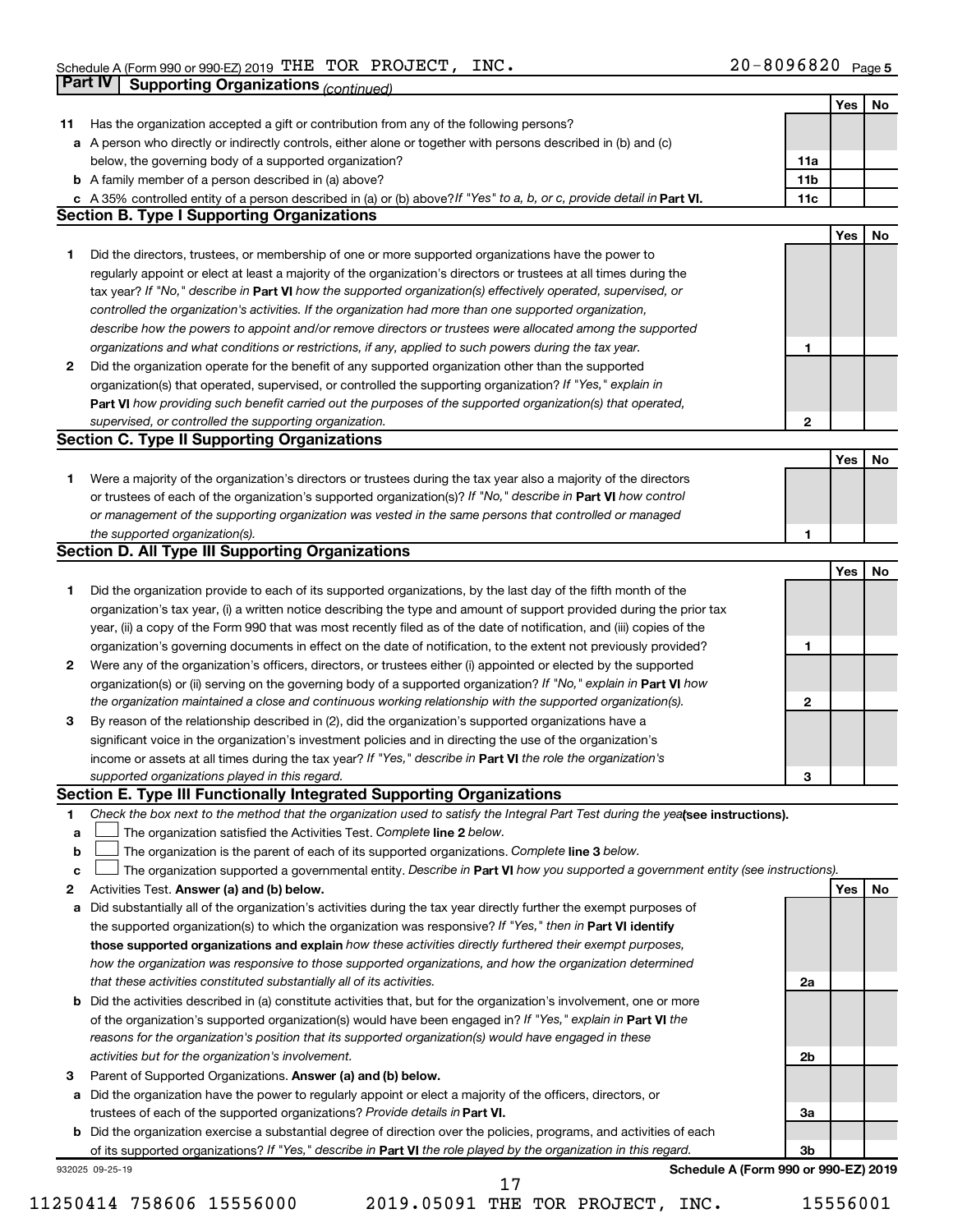### Schedule A (Form 990 or 990-EZ) 2019 THE TOR PROJECT, INC.  $20-8096820$  Page **Part V Type III Non-Functionally Integrated 509(a)(3) Supporting Organizations**

1 **Letter See instructions.** All Check here if the organization satisfied the Integral Part Test as a qualifying trust on Nov. 20, 1970 (explain in Part VI). See instructions. All other Type III non-functionally integrated supporting organizations must complete Sections A through E.

|                | Section A - Adjusted Net Income                                              |                | (A) Prior Year | (B) Current Year<br>(optional) |
|----------------|------------------------------------------------------------------------------|----------------|----------------|--------------------------------|
| 1              | Net short-term capital gain                                                  | 1              |                |                                |
| $\overline{2}$ | Recoveries of prior-year distributions                                       | $\overline{2}$ |                |                                |
| 3              | Other gross income (see instructions)                                        | 3              |                |                                |
| 4              | Add lines 1 through 3.                                                       | 4              |                |                                |
| 5              | Depreciation and depletion                                                   | 5              |                |                                |
| 6              | Portion of operating expenses paid or incurred for production or             |                |                |                                |
|                | collection of gross income or for management, conservation, or               |                |                |                                |
|                | maintenance of property held for production of income (see instructions)     | 6              |                |                                |
| 7              | Other expenses (see instructions)                                            | $\overline{7}$ |                |                                |
| 8              | Adjusted Net Income (subtract lines 5, 6, and 7 from line 4)                 | 8              |                |                                |
|                | <b>Section B - Minimum Asset Amount</b>                                      |                | (A) Prior Year | (B) Current Year<br>(optional) |
| 1              | Aggregate fair market value of all non-exempt-use assets (see                |                |                |                                |
|                | instructions for short tax year or assets held for part of year):            |                |                |                                |
|                | a Average monthly value of securities                                        | 1a             |                |                                |
|                | <b>b</b> Average monthly cash balances                                       | 1 <sub>b</sub> |                |                                |
|                | c Fair market value of other non-exempt-use assets                           | 1c             |                |                                |
|                | d Total (add lines 1a, 1b, and 1c)                                           | 1 <sub>d</sub> |                |                                |
|                | e Discount claimed for blockage or other                                     |                |                |                                |
|                | factors (explain in detail in <b>Part VI</b> ):                              |                |                |                                |
| 2              | Acquisition indebtedness applicable to non-exempt-use assets                 | $\mathbf{2}$   |                |                                |
| 3              | Subtract line 2 from line 1d.                                                | 3              |                |                                |
| 4              | Cash deemed held for exempt use. Enter 1-1/2% of line 3 (for greater amount, |                |                |                                |
|                | see instructions).                                                           | 4              |                |                                |
| 5              | Net value of non-exempt-use assets (subtract line 4 from line 3)             | 5              |                |                                |
| 6              | Multiply line 5 by .035.                                                     | 6              |                |                                |
| 7              | Recoveries of prior-year distributions                                       | $\overline{7}$ |                |                                |
| 8              | Minimum Asset Amount (add line 7 to line 6)                                  | 8              |                |                                |
|                | <b>Section C - Distributable Amount</b>                                      |                |                | <b>Current Year</b>            |
| 1              | Adjusted net income for prior year (from Section A, line 8, Column A)        | 1              |                |                                |
| 2              | Enter 85% of line 1.                                                         | $\mathbf{2}$   |                |                                |
| З              | Minimum asset amount for prior year (from Section B, line 8, Column A)       | 3              |                |                                |
| 4              | Enter greater of line 2 or line 3.                                           | 4              |                |                                |
| 5              | Income tax imposed in prior year                                             | 5              |                |                                |
| 6              | <b>Distributable Amount.</b> Subtract line 5 from line 4, unless subject to  |                |                |                                |
|                | emergency temporary reduction (see instructions).                            | 6              |                |                                |
|                |                                                                              |                |                |                                |

**7** Check here if the current year is the organization's first as a non-functionally integrated Type III supporting organization (see † instructions).

**Schedule A (Form 990 or 990-EZ) 2019**

932026 09-25-19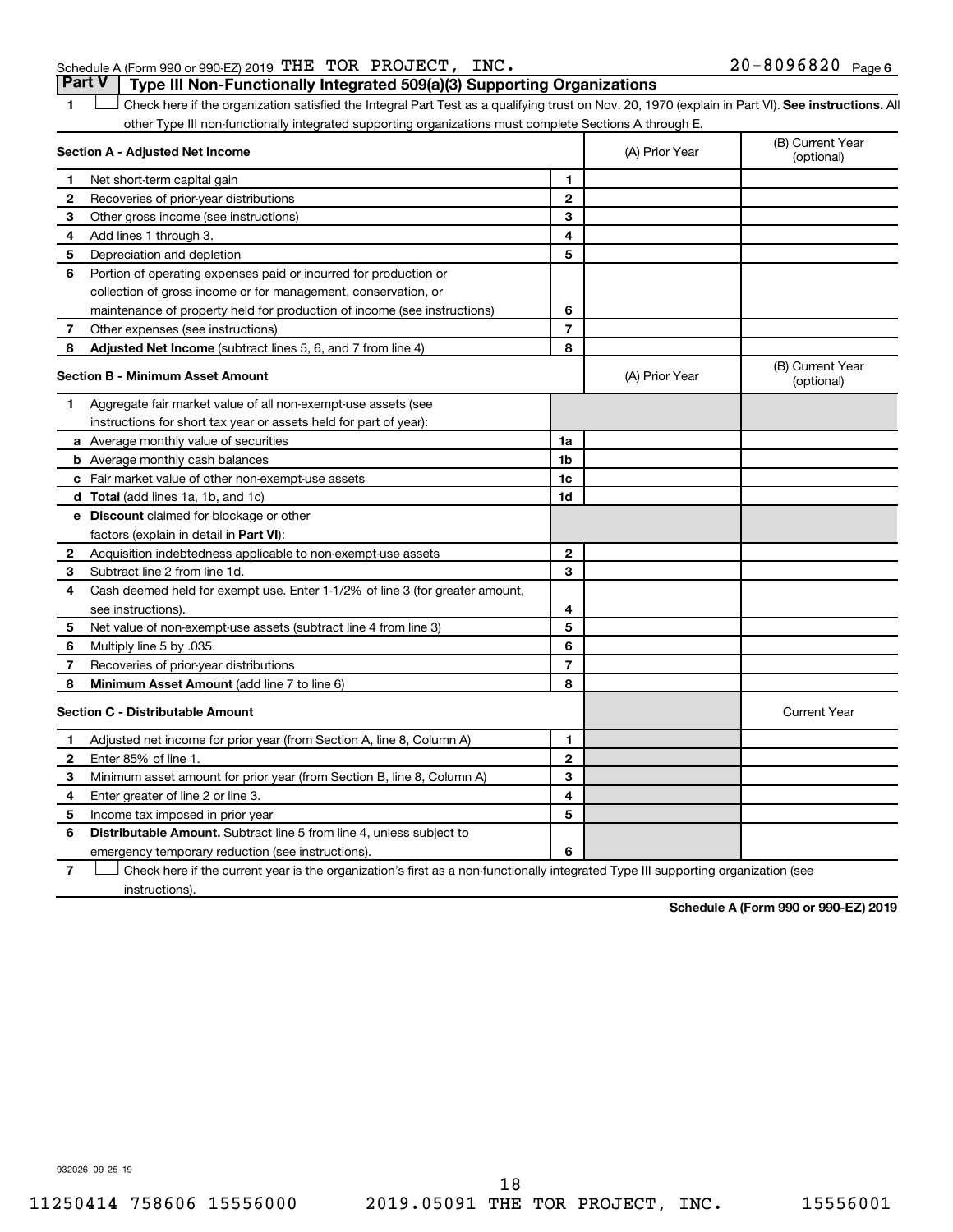| <b>Part V</b> | Type III Non-Functionally Integrated 509(a)(3) Supporting Organizations (continued)        |                             |                                       |                                                |
|---------------|--------------------------------------------------------------------------------------------|-----------------------------|---------------------------------------|------------------------------------------------|
|               | <b>Section D - Distributions</b>                                                           |                             |                                       | <b>Current Year</b>                            |
| 1             | Amounts paid to supported organizations to accomplish exempt purposes                      |                             |                                       |                                                |
| $\mathbf{2}$  | Amounts paid to perform activity that directly furthers exempt purposes of supported       |                             |                                       |                                                |
|               | organizations, in excess of income from activity                                           |                             |                                       |                                                |
| 3             | Administrative expenses paid to accomplish exempt purposes of supported organizations      |                             |                                       |                                                |
| 4             | Amounts paid to acquire exempt-use assets                                                  |                             |                                       |                                                |
| 5             | Qualified set-aside amounts (prior IRS approval required)                                  |                             |                                       |                                                |
| 6             | Other distributions (describe in Part VI). See instructions.                               |                             |                                       |                                                |
| 7             | Total annual distributions. Add lines 1 through 6.                                         |                             |                                       |                                                |
| 8             | Distributions to attentive supported organizations to which the organization is responsive |                             |                                       |                                                |
|               | (provide details in Part VI). See instructions.                                            |                             |                                       |                                                |
| 9             | Distributable amount for 2019 from Section C, line 6                                       |                             |                                       |                                                |
| 10            | Line 8 amount divided by line 9 amount                                                     |                             |                                       |                                                |
|               |                                                                                            | (i)                         | (ii)                                  | (iii)                                          |
|               | <b>Section E - Distribution Allocations (see instructions)</b>                             | <b>Excess Distributions</b> | <b>Underdistributions</b><br>Pre-2019 | <b>Distributable</b><br><b>Amount for 2019</b> |
| 1             | Distributable amount for 2019 from Section C, line 6                                       |                             |                                       |                                                |
| $\mathbf{2}$  | Underdistributions, if any, for years prior to 2019 (reason-                               |                             |                                       |                                                |
|               | able cause required- explain in Part VI). See instructions.                                |                             |                                       |                                                |
| 3             | Excess distributions carryover, if any, to 2019                                            |                             |                                       |                                                |
|               | a From 2014                                                                                |                             |                                       |                                                |
|               | <b>b</b> From 2015                                                                         |                             |                                       |                                                |
|               | c From 2016                                                                                |                             |                                       |                                                |
|               | <b>d</b> From 2017                                                                         |                             |                                       |                                                |
|               | e From 2018                                                                                |                             |                                       |                                                |
|               | f Total of lines 3a through e                                                              |                             |                                       |                                                |
|               | <b>g</b> Applied to underdistributions of prior years                                      |                             |                                       |                                                |
|               | h Applied to 2019 distributable amount                                                     |                             |                                       |                                                |
| Ť.            | Carryover from 2014 not applied (see instructions)                                         |                             |                                       |                                                |
|               | Remainder. Subtract lines 3g, 3h, and 3i from 3f.                                          |                             |                                       |                                                |
| 4             | Distributions for 2019 from Section D,                                                     |                             |                                       |                                                |
|               | line $7:$                                                                                  |                             |                                       |                                                |
|               | a Applied to underdistributions of prior years                                             |                             |                                       |                                                |
|               | <b>b</b> Applied to 2019 distributable amount                                              |                             |                                       |                                                |
| с             | Remainder. Subtract lines 4a and 4b from 4.                                                |                             |                                       |                                                |
| 5             | Remaining underdistributions for years prior to 2019, if                                   |                             |                                       |                                                |
|               | any. Subtract lines 3g and 4a from line 2. For result greater                              |                             |                                       |                                                |
|               | than zero, explain in Part VI. See instructions.                                           |                             |                                       |                                                |
| 6             | Remaining underdistributions for 2019. Subtract lines 3h                                   |                             |                                       |                                                |
|               | and 4b from line 1. For result greater than zero, explain in                               |                             |                                       |                                                |
|               | <b>Part VI.</b> See instructions.                                                          |                             |                                       |                                                |
| $\mathbf{7}$  | Excess distributions carryover to 2020. Add lines 3j                                       |                             |                                       |                                                |
|               | and 4c.                                                                                    |                             |                                       |                                                |
| 8             | Breakdown of line 7:                                                                       |                             |                                       |                                                |
|               | a Excess from 2015                                                                         |                             |                                       |                                                |
|               | <b>b</b> Excess from 2016                                                                  |                             |                                       |                                                |
|               | c Excess from 2017                                                                         |                             |                                       |                                                |
|               | d Excess from 2018                                                                         |                             |                                       |                                                |
|               | e Excess from 2019                                                                         |                             |                                       |                                                |

**Schedule A (Form 990 or 990-EZ) 2019**

932027 09-25-19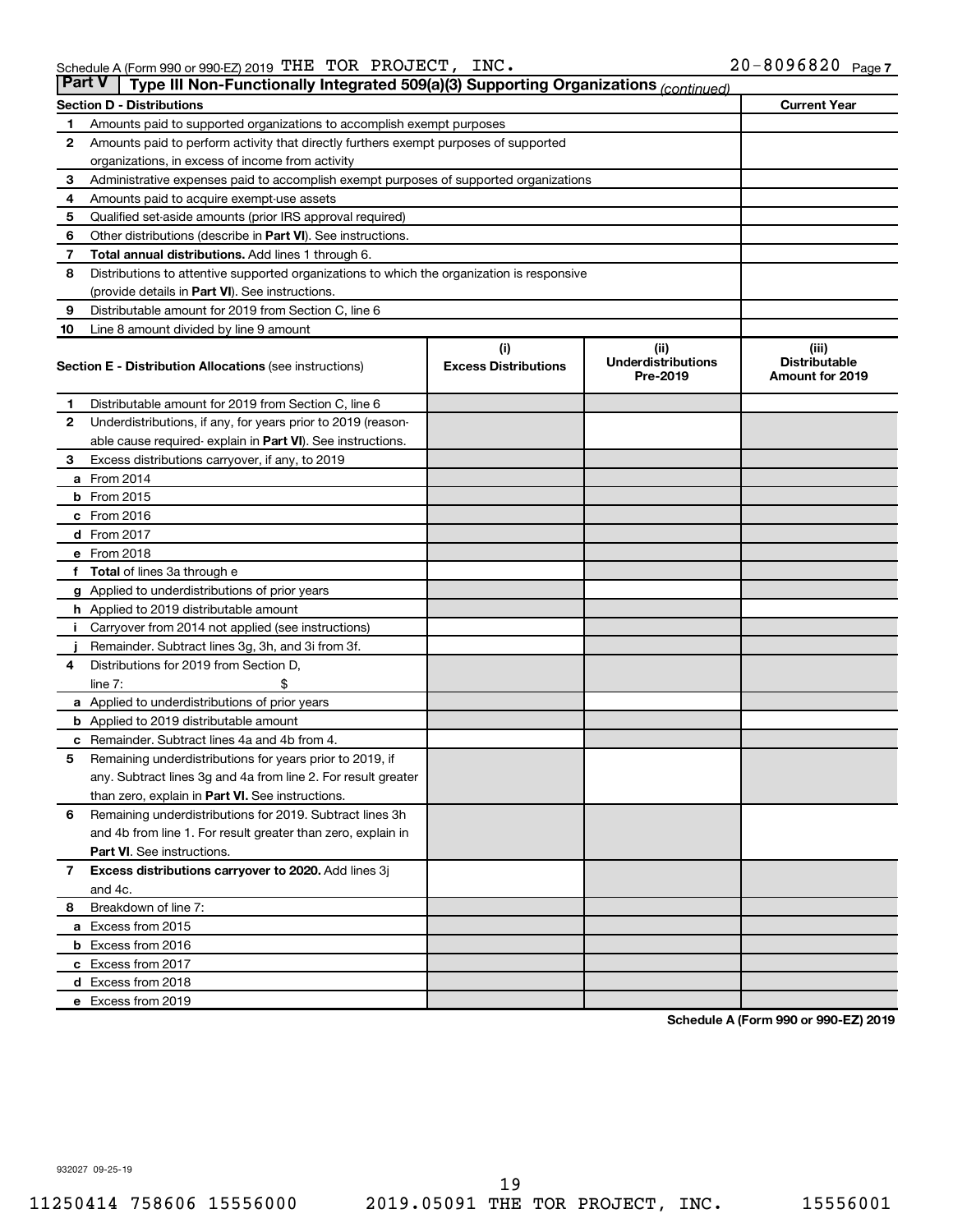Part VI | Supplemental Information. Provide the explanations required by Part II, line 10; Part II, line 17a or 17b; Part III, line 12; Part IV, Section A, lines 1, 2, 3b, 3c, 4b, 4c, 5a, 6, 9a, 9b, 9c, 11a, 11b, and 11c; Part IV, Section B, lines 1 and 2; Part IV, Section C, line 1; Part IV, Section D, lines 2 and 3; Part IV, Section E, lines 1c, 2a, 2b, 3a, and 3b; Part V, line 1; Part V, Section B, line 1e; Part V, Section D, lines 5, 6, and 8; and Part V, Section E, lines 2, 5, and 6. Also complete this part for any additional information. (See instructions.)

PART II, SHORT YEAR EXPLANATION:

THE ORGANIZATION CHANGED IT'S FISCAL YEAR END. AS A RESULT THE AMOUNTS

PRESENTED IN SCHEDULE A, PART II ARE FOR THE FOLLOWING PERIODS:

2019 COLUMN = 7/1/19 THROUGH 6/30/20

2018 COLUMN = 7/1/18 THROUGH 6/30/19

2017 COLUMN = SHORT PERIOD 1/1/18 THROUGH 6/30/18

2016 COLUMN - 1/1/17 THROUGH 12/31/17

2015 COLUMN - 1/1/16 THROUGH 12/31/16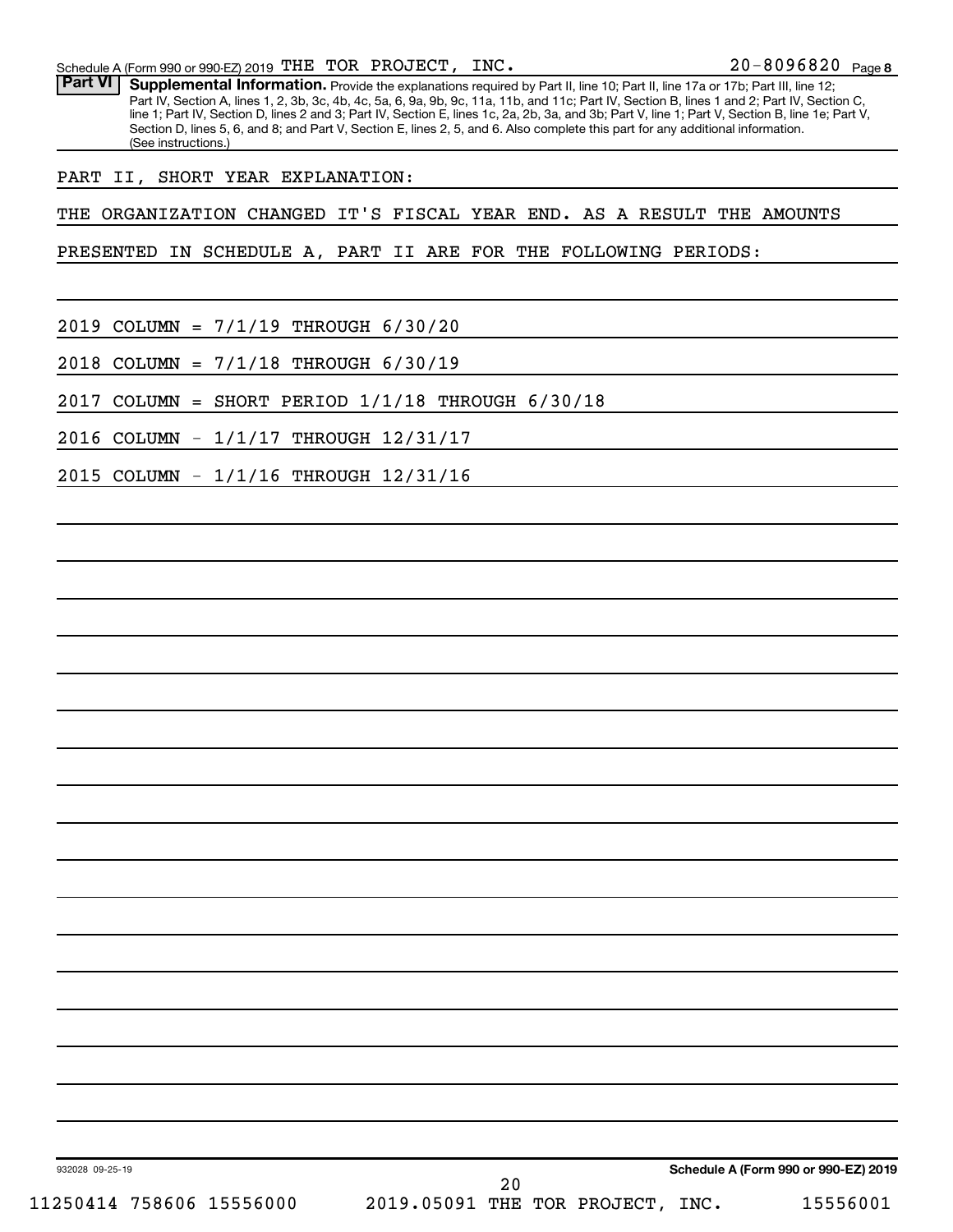Department of the Treasury Internal Revenue Service **(Form 990, 990-EZ,**

Name of the organization

# **Schedule B Schedule of Contributors**

**or 990-PF) | Attach to Form 990, Form 990-EZ, or Form 990-PF. | Go to www.irs.gov/Form990 for the latest information.** OMB No. 1545-0047

**2019**

**Employer identification number**

| $0 - 8096820$ |  |
|---------------|--|
|---------------|--|

|  | THE TOR PROJECT, INC. | 20-8096820 |
|--|-----------------------|------------|
|  |                       |            |

| <b>Organization type (check one):</b> |                                                                           |  |  |  |
|---------------------------------------|---------------------------------------------------------------------------|--|--|--|
| Filers of:                            | Section:                                                                  |  |  |  |
| Form 990 or 990-EZ                    | $ \mathbf{X} $ 501(c)( 3) (enter number) organization                     |  |  |  |
|                                       | 4947(a)(1) nonexempt charitable trust not treated as a private foundation |  |  |  |
|                                       | 527 political organization                                                |  |  |  |
| Form 990-PF                           | 501(c)(3) exempt private foundation                                       |  |  |  |
|                                       | 4947(a)(1) nonexempt charitable trust treated as a private foundation     |  |  |  |
|                                       | 501(c)(3) taxable private foundation                                      |  |  |  |

Check if your organization is covered by the General Rule or a Special Rule. **Note:**  Only a section 501(c)(7), (8), or (10) organization can check boxes for both the General Rule and a Special Rule. See instructions.

#### **General Rule**

 $\Box$ 

For an organization filing Form 990, 990-EZ, or 990-PF that received, during the year, contributions totaling \$5,000 or more (in money or property) from any one contributor. Complete Parts I and II. See instructions for determining a contributor's total contributions.

#### **Special Rules**

any one contributor, during the year, total contributions of the greater of (1) \$5,000; or (2) 2% of the amount on (i) Form 990, Part VIII, line 1h;  $\boxed{\text{X}}$  For an organization described in section 501(c)(3) filing Form 990 or 990-EZ that met the 33 1/3% support test of the regulations under sections 509(a)(1) and 170(b)(1)(A)(vi), that checked Schedule A (Form 990 or 990-EZ), Part II, line 13, 16a, or 16b, and that received from or (ii) Form 990-EZ, line 1. Complete Parts I and II.

year, total contributions of more than \$1,000 *exclusively* for religious, charitable, scientific, literary, or educational purposes, or for the For an organization described in section 501(c)(7), (8), or (10) filing Form 990 or 990-EZ that received from any one contributor, during the prevention of cruelty to children or animals. Complete Parts I, II, and III.  $\Box$ 

purpose. Don't complete any of the parts unless the General Rule applies to this organization because it received nonexclusively year, contributions exclusively for religious, charitable, etc., purposes, but no such contributions totaled more than \$1,000. If this box is checked, enter here the total contributions that were received during the year for an exclusively religious, charitable, etc., For an organization described in section 501(c)(7), (8), or (10) filing Form 990 or 990-EZ that received from any one contributor, during the religious, charitable, etc., contributions totaling \$5,000 or more during the year  $~\ldots\ldots\ldots\ldots\ldots\ldots\ldots\ldots\blacktriangleright~$ \$  $\Box$ 

**Caution:**  An organization that isn't covered by the General Rule and/or the Special Rules doesn't file Schedule B (Form 990, 990-EZ, or 990-PF),  **must** but it answer "No" on Part IV, line 2, of its Form 990; or check the box on line H of its Form 990-EZ or on its Form 990-PF, Part I, line 2, to certify that it doesn't meet the filing requirements of Schedule B (Form 990, 990-EZ, or 990-PF).

**For Paperwork Reduction Act Notice, see the instructions for Form 990, 990-EZ, or 990-PF. Schedule B (Form 990, 990-EZ, or 990-PF) (2019)** LHA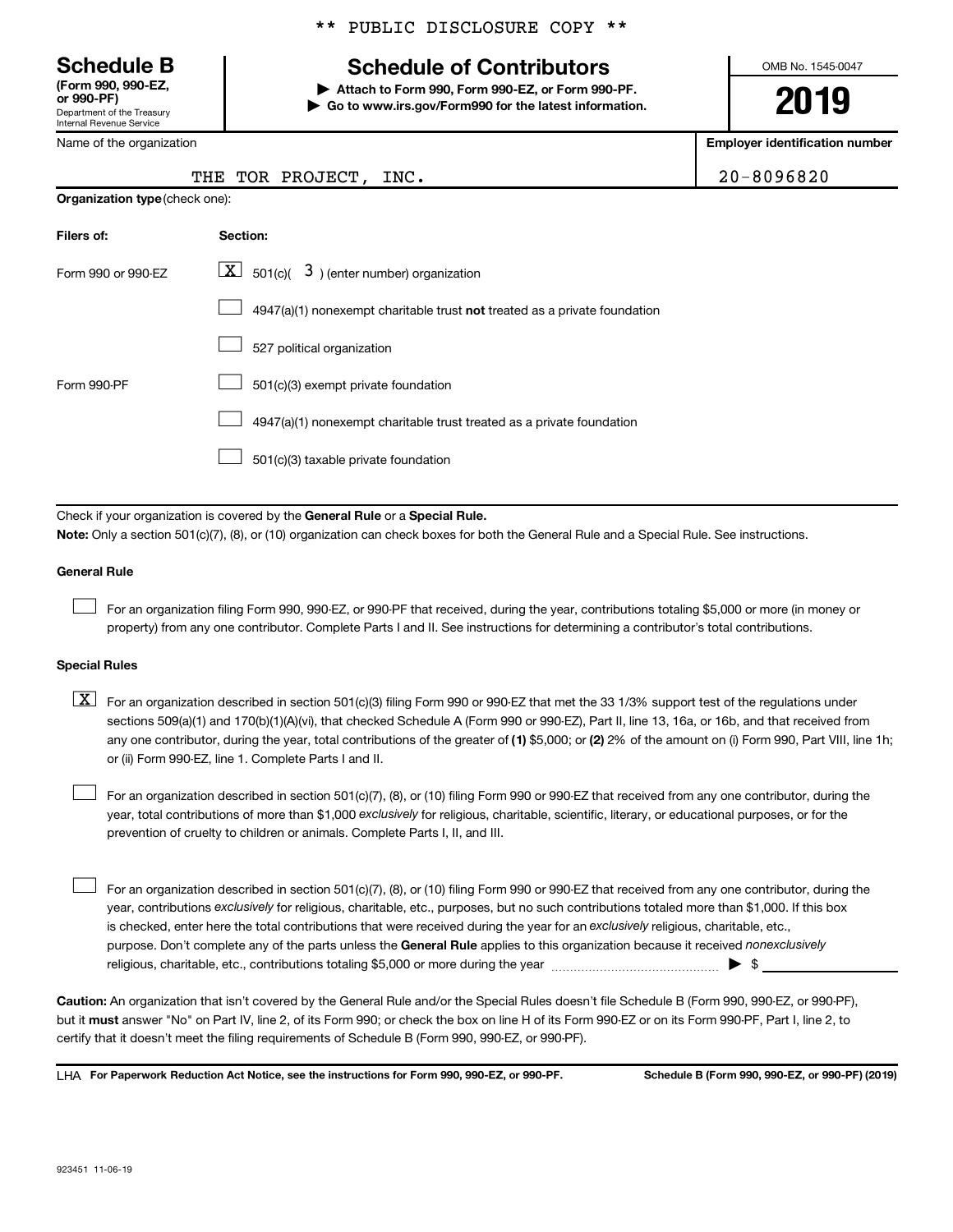Name of organization

## THE TOR PROJECT, INC. 20-8096820

| (a)              | (b)                               | (c)                               | (d)                                                                                                       |
|------------------|-----------------------------------|-----------------------------------|-----------------------------------------------------------------------------------------------------------|
| No.              | Name, address, and ZIP + 4        | <b>Total contributions</b>        | Type of contribution                                                                                      |
| 1                |                                   | 232,500.<br>\$                    | $\overline{\text{X}}$<br>Person<br>Payroll<br>Noncash<br>(Complete Part II for<br>noncash contributions.) |
| (a)<br>No.       | (b)<br>Name, address, and ZIP + 4 | (c)<br><b>Total contributions</b> | (d)<br>Type of contribution                                                                               |
| $\boldsymbol{2}$ |                                   | 752,154.<br>\$                    | x<br>Person<br>Payroll<br>Noncash<br>(Complete Part II for<br>noncash contributions.)                     |
| (a)<br>No.       | (b)<br>Name, address, and ZIP + 4 | (c)<br><b>Total contributions</b> | (d)<br>Type of contribution                                                                               |
| 3                |                                   | 98,727.<br>\$                     | x<br>Person<br>Pavroll<br>Noncash<br>(Complete Part II for<br>noncash contributions.)                     |
| (a)<br>No.       | (b)<br>Name, address, and ZIP + 4 | (c)<br><b>Total contributions</b> | (d)<br>Type of contribution                                                                               |
| 4                |                                   | 284,697.<br>\$                    | X<br>Person<br>Payroll<br>Noncash<br>(Complete Part II for<br>noncash contributions.)                     |
| (a)<br>No.       | (b)<br>Name, address, and ZIP + 4 | (c)<br><b>Total contributions</b> | (d)<br>Type of contribution                                                                               |
| 5                |                                   | 101,549.<br>\$                    | $\overline{\text{X}}$<br>Person<br>Payroll<br>Noncash<br>(Complete Part II for<br>noncash contributions.) |
| (a)<br>No.       | (b)<br>Name, address, and ZIP + 4 | (c)<br><b>Total contributions</b> | (d)<br>Type of contribution                                                                               |
| 6                |                                   | 392,008.<br>\$                    | $\overline{\text{X}}$<br>Person<br>Payroll<br>Noncash<br>(Complete Part II for<br>noncash contributions.) |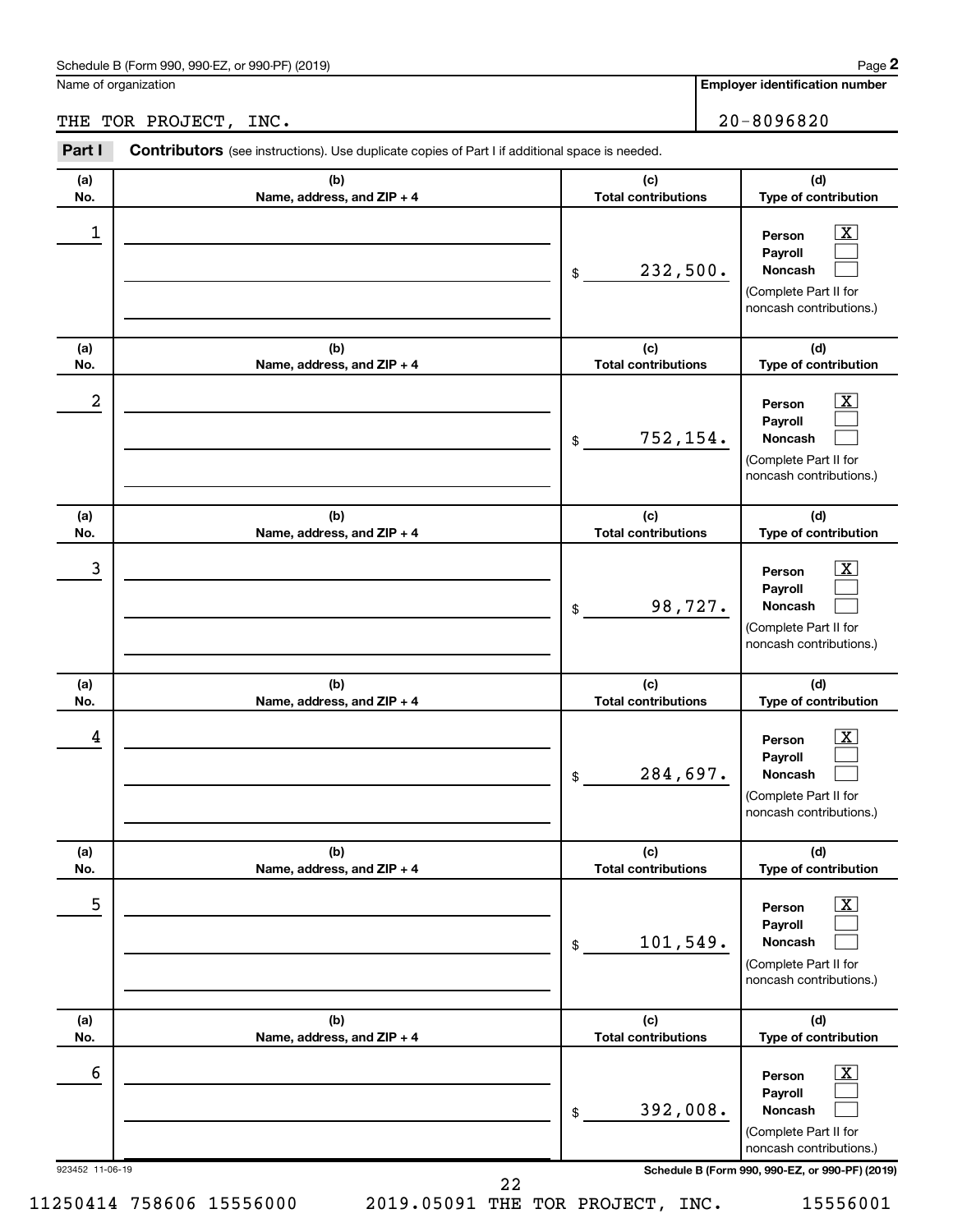Name of organization

THE TOR PROJECT, INC. 20-8096820

| Part I          | <b>Contributors</b> (see instructions). Use duplicate copies of Part I if additional space is needed. |                                   |                                                                                                             |
|-----------------|-------------------------------------------------------------------------------------------------------|-----------------------------------|-------------------------------------------------------------------------------------------------------------|
| (a)<br>No.      | (b)<br>Name, address, and ZIP + 4                                                                     | (c)<br><b>Total contributions</b> | (d)<br>Type of contribution                                                                                 |
| 7               |                                                                                                       | 270,000.<br>\$                    | $\overline{\mathbf{X}}$<br>Person<br>Payroll<br>Noncash<br>(Complete Part II for<br>noncash contributions.) |
| (a)<br>No.      | (b)<br>Name, address, and ZIP + 4                                                                     | (c)<br><b>Total contributions</b> | (d)<br>Type of contribution                                                                                 |
| 8               |                                                                                                       | 908,744.<br>\$                    | $\boxed{\mathbf{X}}$<br>Person<br>Payroll<br>Noncash<br>(Complete Part II for<br>noncash contributions.)    |
| (a)<br>No.      | (b)<br>Name, address, and ZIP + 4                                                                     | (c)<br><b>Total contributions</b> | (d)<br>Type of contribution                                                                                 |
|                 |                                                                                                       | \$                                | Person<br>Payroll<br>Noncash<br>(Complete Part II for<br>noncash contributions.)                            |
| (a)<br>No.      | (b)<br>Name, address, and ZIP + 4                                                                     | (c)<br><b>Total contributions</b> | (d)<br>Type of contribution                                                                                 |
|                 |                                                                                                       | \$                                | Person<br>Payroll<br>Noncash<br>(Complete Part II for<br>noncash contributions.)                            |
| (a)<br>No.      | (b)<br>Name, address, and ZIP + 4                                                                     | (c)<br><b>Total contributions</b> | (d)<br>Type of contribution                                                                                 |
|                 |                                                                                                       | \$                                | Person<br>Payroll<br>Noncash<br>(Complete Part II for<br>noncash contributions.)                            |
| (a)<br>No.      | (b)<br>Name, address, and ZIP + 4                                                                     | (c)<br><b>Total contributions</b> | (d)<br>Type of contribution                                                                                 |
|                 |                                                                                                       | \$                                | Person<br>Payroll<br>Noncash<br>(Complete Part II for<br>noncash contributions.)                            |
| 923452 11-06-19 |                                                                                                       | 23                                | Schedule B (Form 990, 990-EZ, or 990-PF) (2019)                                                             |

11250414 758606 15556000 2019.05091 THE TOR PROJECT, INC. 15556001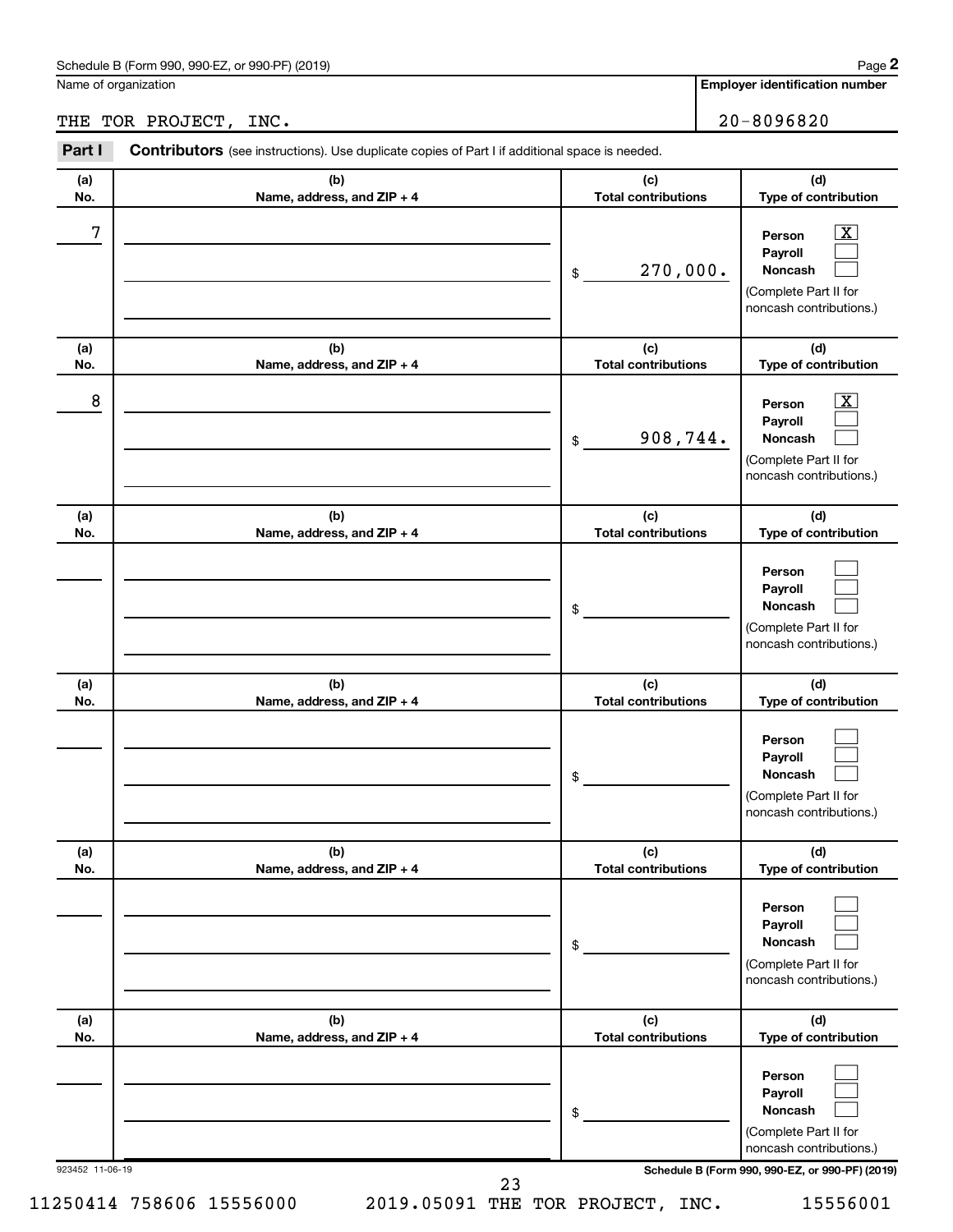Name of organization

**Employer identification number**

## THE TOR PROJECT, INC. 20-8096820

Part II Noncash Property (see instructions). Use duplicate copies of Part II if additional space is needed.

| No.<br>from<br>Part I        | (b)<br>Description of noncash property given | (c)<br>FMV (or estimate)<br>(See instructions.) | (d)<br>Date received |
|------------------------------|----------------------------------------------|-------------------------------------------------|----------------------|
|                              |                                              | $\mathfrak{S}$                                  |                      |
| (a)<br>No.<br>from<br>Part I | (b)<br>Description of noncash property given | (c)<br>FMV (or estimate)<br>(See instructions.) | (d)<br>Date received |
|                              |                                              | $\sim$                                          |                      |
| (a)<br>No.<br>from<br>Part I | (b)<br>Description of noncash property given | (c)<br>FMV (or estimate)<br>(See instructions.) | (d)<br>Date received |
|                              |                                              | $\frac{1}{2}$                                   |                      |
| (a)<br>No.<br>from<br>Part I | (b)<br>Description of noncash property given | (c)<br>FMV (or estimate)<br>(See instructions.) | (d)<br>Date received |
|                              |                                              | \$                                              |                      |
| (a)<br>No.<br>from<br>Part I | (b)<br>Description of noncash property given | (c)<br>FMV (or estimate)<br>(See instructions.) | (d)<br>Date received |
|                              |                                              | \$                                              |                      |
| (a)<br>No.<br>from<br>Part I | (b)<br>Description of noncash property given | (c)<br>FMV (or estimate)<br>(See instructions.) | (d)<br>Date received |
|                              |                                              | \$                                              |                      |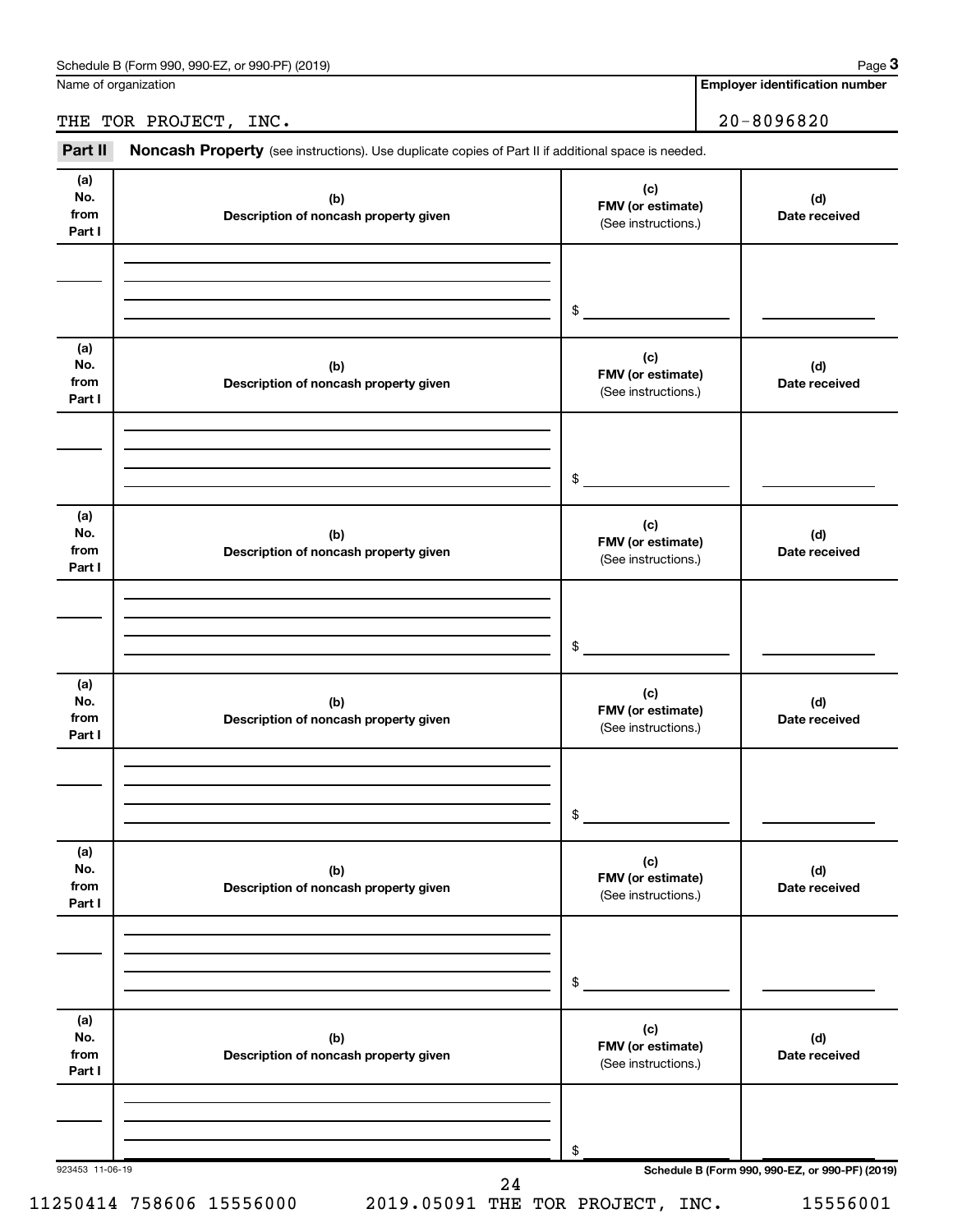**4**

| Name of organization        |                                                                                                                                                                                                                                                                                                                                                                                                                                                                                                             |                      |  | <b>Employer identification number</b>           |  |
|-----------------------------|-------------------------------------------------------------------------------------------------------------------------------------------------------------------------------------------------------------------------------------------------------------------------------------------------------------------------------------------------------------------------------------------------------------------------------------------------------------------------------------------------------------|----------------------|--|-------------------------------------------------|--|
|                             | THE TOR PROJECT, INC.                                                                                                                                                                                                                                                                                                                                                                                                                                                                                       |                      |  | $20 - 8096820$                                  |  |
| Part III                    | Exclusively religious, charitable, etc., contributions to organizations described in section 501(c)(7), (8), or (10) that total more than \$1,000 for the year<br>from any one contributor. Complete columns (a) through (e) and the following line entry. For organizations<br>completing Part III, enter the total of exclusively religious, charitable, etc., contributions of \$1,000 or less for the year. (Enter this info. once.)<br>Use duplicate copies of Part III if additional space is needed. |                      |  |                                                 |  |
| (a) No.<br>from<br>Part I   | (b) Purpose of gift                                                                                                                                                                                                                                                                                                                                                                                                                                                                                         | (c) Use of gift      |  | (d) Description of how gift is held             |  |
|                             |                                                                                                                                                                                                                                                                                                                                                                                                                                                                                                             |                      |  |                                                 |  |
|                             |                                                                                                                                                                                                                                                                                                                                                                                                                                                                                                             | (e) Transfer of gift |  |                                                 |  |
|                             | Transferee's name, address, and ZIP + 4                                                                                                                                                                                                                                                                                                                                                                                                                                                                     |                      |  | Relationship of transferor to transferee        |  |
| $(a)$ No.<br>from<br>Part I | (b) Purpose of gift                                                                                                                                                                                                                                                                                                                                                                                                                                                                                         | (c) Use of gift      |  | (d) Description of how gift is held             |  |
|                             |                                                                                                                                                                                                                                                                                                                                                                                                                                                                                                             |                      |  |                                                 |  |
|                             |                                                                                                                                                                                                                                                                                                                                                                                                                                                                                                             | (e) Transfer of gift |  |                                                 |  |
|                             | Transferee's name, address, and ZIP + 4                                                                                                                                                                                                                                                                                                                                                                                                                                                                     |                      |  | Relationship of transferor to transferee        |  |
| $(a)$ No.<br>from           | (b) Purpose of gift                                                                                                                                                                                                                                                                                                                                                                                                                                                                                         | (c) Use of gift      |  | (d) Description of how gift is held             |  |
| Part I                      |                                                                                                                                                                                                                                                                                                                                                                                                                                                                                                             |                      |  |                                                 |  |
|                             |                                                                                                                                                                                                                                                                                                                                                                                                                                                                                                             | (e) Transfer of gift |  |                                                 |  |
|                             | Transferee's name, address, and ZIP + 4                                                                                                                                                                                                                                                                                                                                                                                                                                                                     |                      |  | Relationship of transferor to transferee        |  |
| (a) No.<br>from<br>Part I   | (b) Purpose of gift                                                                                                                                                                                                                                                                                                                                                                                                                                                                                         | (c) Use of gift      |  | (d) Description of how gift is held             |  |
|                             |                                                                                                                                                                                                                                                                                                                                                                                                                                                                                                             |                      |  |                                                 |  |
|                             | (e) Transfer of gift                                                                                                                                                                                                                                                                                                                                                                                                                                                                                        |                      |  |                                                 |  |
|                             | Transferee's name, address, and ZIP + 4                                                                                                                                                                                                                                                                                                                                                                                                                                                                     |                      |  | Relationship of transferor to transferee        |  |
|                             |                                                                                                                                                                                                                                                                                                                                                                                                                                                                                                             |                      |  |                                                 |  |
| 923454 11-06-19             |                                                                                                                                                                                                                                                                                                                                                                                                                                                                                                             | 25                   |  | Schedule B (Form 990, 990-EZ, or 990-PF) (2019) |  |

11250414 758606 15556000 2019.05091 THE TOR PROJECT, INC. 15556001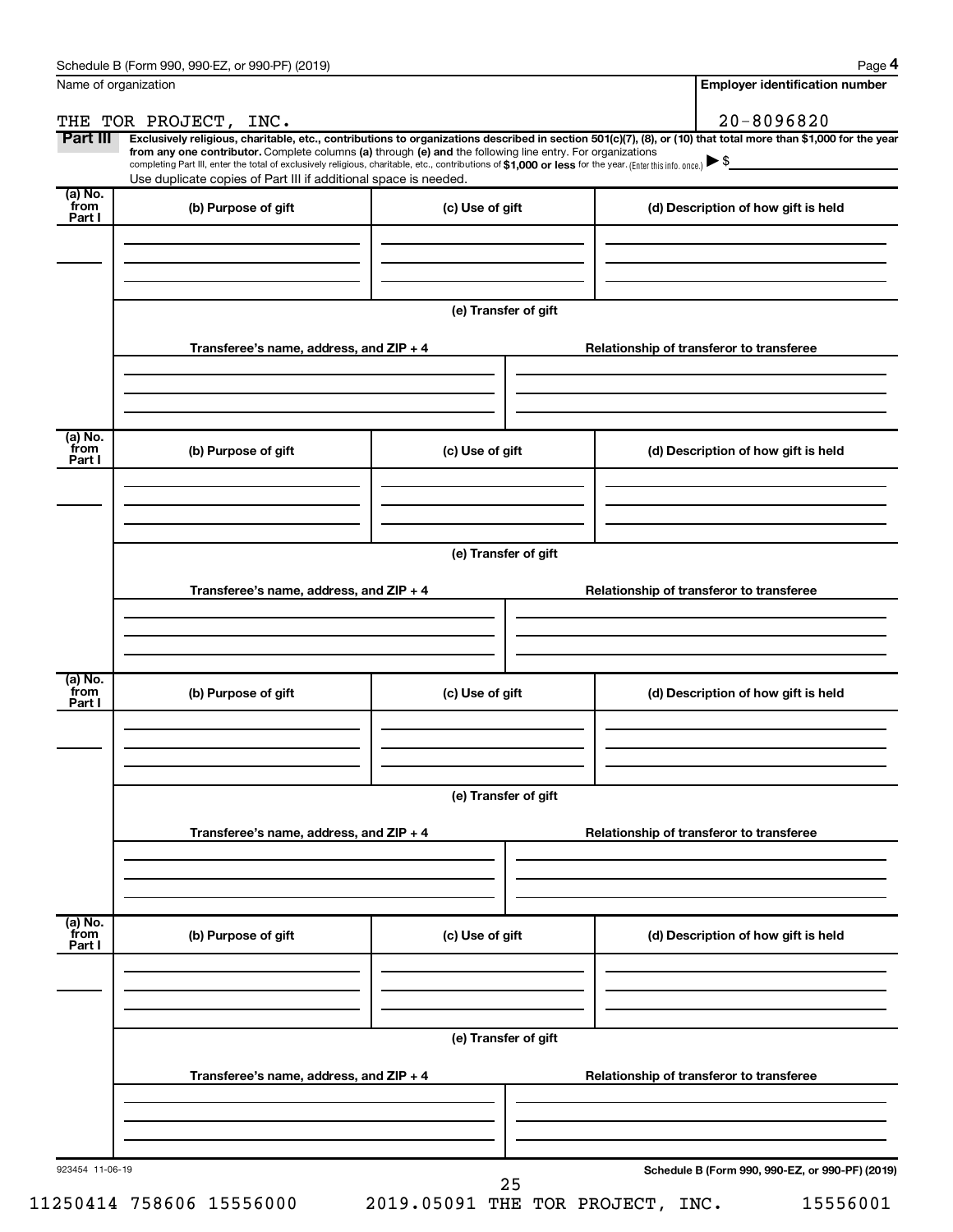OMB No. 1545-0047 Department of the Treasury Internal Revenue Service **Held at the End of the Tax Year (Form 990) | Complete if the organization answered "Yes" on Form 990, Part IV, line 6, 7, 8, 9, 10, 11a, 11b, 11c, 11d, 11e, 11f, 12a, or 12b.**<br>► Attach to Form 990. **| Attach to Form 990. |Go to www.irs.gov/Form990 for instructions and the latest information. Open to Public Inspection Name of the organization Employer identification number** (a) Donor advised funds **1 2 3 4 5 6 Yes No** † † **Yes No 1 2** Complete lines 2a through 2d if the organization held a qualified conservation contribution in the form of a conservation easement on the last **3 4 5** Does the organization have a written policy regarding the periodic monitoring, inspection, handling of **6 7 8 9 a** Total number of conservation easements ~~~~~~~~~~~~~~~~~~~~~~~~~~~~~~~~ **b** Total acreage restricted by conservation easements ~~~~~~~~~~~~~~~~~~~~~~~~~~ **c** Number of conservation easements on a certified historic structure included in (a)  $\ldots$  $\ldots$  $\ldots$  $\ldots$  $\ldots$  $\ldots$ **d 2a 2b 2c 2d Yes No Yes No** † † **1 a** If the organization elected, as permitted under FASB ASC 958, not to report in its revenue statement and balance sheet works **b** If the organization elected, as permitted under FASB ASC 958, to report in its revenue statement and balance sheet works of **(i)** Revenue included on Form 990, Part VIII, line 1 ~~~~~~~~~~~~~~~~~~~~~~~~~~~~ | \$ **(ii)** Assets included in Form 990, Part X ~~~~~~~~~~~~~~~~~~~~~~~~~~~~~~~~~ | \$ **Part I** | Organizations Maintaining Donor Advised Funds or Other Similar Funds or Accounts. Complete if the organization answered "Yes" on Form 990, Part IV, line 6. (b) Funds and other accounts Total number at end of year ~~~~~~~~~~~~~~~ Aggregate value of contributions to (during year)  $\quad \quad \ldots \ldots \ldots$ Aggregate value of grants from (during year) will contain the Aggregate value of grants from (during year) Aggregate value at end of year ~~~~~~~~~~~~~ Did the organization inform all donors and donor advisors in writing that the assets held in donor advised funds are the organization's property, subject to the organization's exclusive legal control?~~~~~~~~~~~~~~~~~~ Did the organization inform all grantees, donors, and donor advisors in writing that grant funds can be used only for charitable purposes and not for the benefit of the donor or donor advisor, or for any other purpose conferring impermissible private benefit? **Part II** Conservation Easements. Complete if the organization answered "Yes" on Form 990, Part IV, line 7. Purpose(s) of conservation easements held by the organization (check all that apply). **Preservation of land for public use (for example, recreation or education) Protection of natural habitat Fig. 1.1 The state of the state of the state of the state of the state of the state of the state of the state of the state of the state of the state of the state of the state of the state o** Preservation of open space Preservation of a historically important land area Preservation of a certified historic structure day of the tax year. Number of conservation easements included in (c) acquired after 7/25/06, and not on a historic structure listed in the National Register ~~~~~~~~~~~~~~~~~~~~~~~~~~~~~~~~~~~~~~ Number of conservation easements modified, transferred, released, extinguished, or terminated by the organization during the tax  $year$ Number of states where property subject to conservation easement is located  $\blacktriangleright$ violations, and enforcement of the conservation easements it holds? ~~~~~~~~~~~~~~~~~~~~~~~~~ Staff and volunteer hours devoted to monitoring, inspecting, handling of violations, and enforcing conservation easements during the year  $\blacktriangleright$ Amount of expenses incurred in monitoring, inspecting, handling of violations, and enforcing conservation easements during the year  $\triangleright$  \$ Does each conservation easement reported on line 2(d) above satisfy the requirements of section 170(h)(4)(B)(i) and section 170(h)(4)(B)(ii)? ~~~~~~~~~~~~~~~~~~~~~~~~~~~~~~~~~~~~~~~~~~~~~~ In Part XIII, describe how the organization reports conservation easements in its revenue and expense statement and balance sheet, and include, if applicable, the text of the footnote to the organization's financial statements that describes the organization's accounting for conservation easements. Complete if the organization answered "Yes" on Form 990, Part IV, line 8. of art, historical treasures, or other similar assets held for public exhibition, education, or research in furtherance of public service, provide in Part XIII the text of the footnote to its financial statements that describes these items. art, historical treasures, or other similar assets held for public exhibition, education, or research in furtherance of public service, provide the following amounts relating to these items: **Part III Organizations Maintaining Collections of Art, Historical Treasures, or Other Similar Assets. SCHEDULE D Supplemental Financial Statements 2019 10**<br>(Form 990) **2019** † †  $\Box$  $|$  Yes THE TOR PROJECT, INC. 20-8096820

**2** If the organization received or held works of art, historical treasures, or other similar assets for financial gain, provide **a** Revenue included on Form 990, Part VIII, line 1 ~~~~~~~~~~~~~~~~~~~~~~~~~~~~~~ | \$ the following amounts required to be reported under FASB ASC 958 relating to these items:

**b** Assets included in Form 990, Part X | \$

932051 10-02-19 **For Paperwork Reduction Act Notice, see the Instructions for Form 990. Schedule D (Form 990) 2019** LHA

- 11250414 758606 15556000 2019.05091 THE TOR PROJECT, INC. 15556001
- 26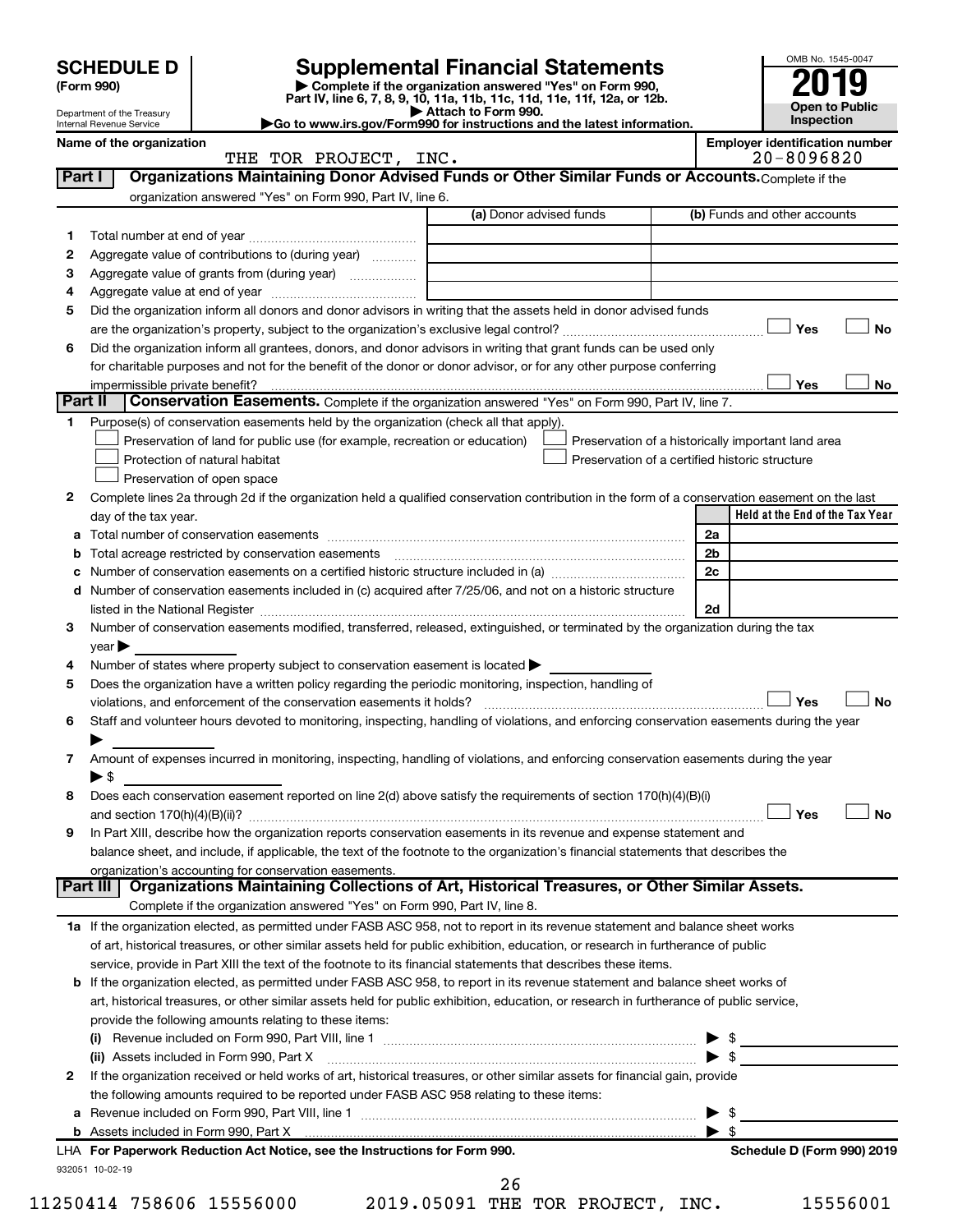|               | Schedule D (Form 990) 2019                                                                                                                                                                                                     | THE TOR PROJECT, INC. |   |                |                                                                                                                                                                                                                               |  |                 | 20-8096820 Page 2          |                     |     |                       |
|---------------|--------------------------------------------------------------------------------------------------------------------------------------------------------------------------------------------------------------------------------|-----------------------|---|----------------|-------------------------------------------------------------------------------------------------------------------------------------------------------------------------------------------------------------------------------|--|-----------------|----------------------------|---------------------|-----|-----------------------|
|               | Part III   Organizations Maintaining Collections of Art, Historical Treasures, or Other Similar Assets (continued)                                                                                                             |                       |   |                |                                                                                                                                                                                                                               |  |                 |                            |                     |     |                       |
| 3             | Using the organization's acquisition, accession, and other records, check any of the following that make significant use of its                                                                                                |                       |   |                |                                                                                                                                                                                                                               |  |                 |                            |                     |     |                       |
|               | collection items (check all that apply):                                                                                                                                                                                       |                       |   |                |                                                                                                                                                                                                                               |  |                 |                            |                     |     |                       |
| a             | Public exhibition                                                                                                                                                                                                              | d                     |   |                | Loan or exchange program                                                                                                                                                                                                      |  |                 |                            |                     |     |                       |
| b             | Scholarly research                                                                                                                                                                                                             | e                     |   |                | Other and the contract of the contract of the contract of the contract of the contract of the contract of the contract of the contract of the contract of the contract of the contract of the contract of the contract of the |  |                 |                            |                     |     |                       |
| c             | Preservation for future generations                                                                                                                                                                                            |                       |   |                |                                                                                                                                                                                                                               |  |                 |                            |                     |     |                       |
| 4             | Provide a description of the organization's collections and explain how they further the organization's exempt purpose in Part XIII.                                                                                           |                       |   |                |                                                                                                                                                                                                                               |  |                 |                            |                     |     |                       |
| 5             | During the year, did the organization solicit or receive donations of art, historical treasures, or other similar assets                                                                                                       |                       |   |                |                                                                                                                                                                                                                               |  |                 |                            |                     |     |                       |
|               |                                                                                                                                                                                                                                |                       |   |                |                                                                                                                                                                                                                               |  |                 |                            | Yes                 |     | No.                   |
|               | Part IV<br>Escrow and Custodial Arrangements. Complete if the organization answered "Yes" on Form 990, Part IV, line 9, or                                                                                                     |                       |   |                |                                                                                                                                                                                                                               |  |                 |                            |                     |     |                       |
|               | reported an amount on Form 990, Part X, line 21.                                                                                                                                                                               |                       |   |                |                                                                                                                                                                                                                               |  |                 |                            |                     |     |                       |
|               | 1a Is the organization an agent, trustee, custodian or other intermediary for contributions or other assets not included                                                                                                       |                       |   |                |                                                                                                                                                                                                                               |  |                 |                            |                     |     |                       |
|               |                                                                                                                                                                                                                                |                       |   |                |                                                                                                                                                                                                                               |  |                 |                            | Yes                 |     | $\boxed{\text{X}}$ No |
|               | <b>b</b> If "Yes," explain the arrangement in Part XIII and complete the following table:                                                                                                                                      |                       |   |                |                                                                                                                                                                                                                               |  |                 |                            |                     |     |                       |
|               |                                                                                                                                                                                                                                |                       |   |                |                                                                                                                                                                                                                               |  |                 |                            | Amount              |     |                       |
| с             | Beginning balance material content contracts and content to the content of the content of the content of the content of the content of the content of the content of the content of the content of the content of the content  |                       |   |                |                                                                                                                                                                                                                               |  | 1c              |                            |                     |     |                       |
|               |                                                                                                                                                                                                                                |                       |   |                |                                                                                                                                                                                                                               |  | 1d              |                            |                     |     |                       |
|               | e Distributions during the year manufactured and contain an account of the year manufactured and the year manufactured and the year manufactured and the year manufactured and the year manufactured and the year manufactured |                       |   |                |                                                                                                                                                                                                                               |  | 1e              |                            |                     |     |                       |
| f             |                                                                                                                                                                                                                                |                       |   |                |                                                                                                                                                                                                                               |  | 1f              |                            |                     |     |                       |
|               | 2a Did the organization include an amount on Form 990, Part X, line 21, for escrow or custodial account liability?                                                                                                             |                       |   |                |                                                                                                                                                                                                                               |  |                 |                            | Yes                 |     | $\boxed{\text{X}}$ No |
|               | <b>b</b> If "Yes," explain the arrangement in Part XIII. Check here if the explanation has been provided on Part XIII                                                                                                          |                       |   |                |                                                                                                                                                                                                                               |  |                 |                            |                     |     |                       |
| <b>Part V</b> | Endowment Funds. Complete if the organization answered "Yes" on Form 990, Part IV, line 10.                                                                                                                                    |                       |   |                |                                                                                                                                                                                                                               |  |                 |                            |                     |     |                       |
|               |                                                                                                                                                                                                                                | (a) Current year      |   | (b) Prior year | (c) Two years back                                                                                                                                                                                                            |  |                 | (d) Three years back       | (e) Four years back |     |                       |
|               | 1a Beginning of year balance                                                                                                                                                                                                   |                       |   |                |                                                                                                                                                                                                                               |  |                 |                            |                     |     |                       |
| b             |                                                                                                                                                                                                                                |                       |   |                |                                                                                                                                                                                                                               |  |                 |                            |                     |     |                       |
| с             | Net investment earnings, gains, and losses                                                                                                                                                                                     |                       |   |                |                                                                                                                                                                                                                               |  |                 |                            |                     |     |                       |
| d             |                                                                                                                                                                                                                                |                       |   |                |                                                                                                                                                                                                                               |  |                 |                            |                     |     |                       |
|               | e Other expenditures for facilities                                                                                                                                                                                            |                       |   |                |                                                                                                                                                                                                                               |  |                 |                            |                     |     |                       |
|               | and programs                                                                                                                                                                                                                   |                       |   |                |                                                                                                                                                                                                                               |  |                 |                            |                     |     |                       |
|               |                                                                                                                                                                                                                                |                       |   |                |                                                                                                                                                                                                                               |  |                 |                            |                     |     |                       |
| g             |                                                                                                                                                                                                                                |                       |   |                |                                                                                                                                                                                                                               |  |                 |                            |                     |     |                       |
| 2             | Provide the estimated percentage of the current year end balance (line 1g, column (a)) held as:                                                                                                                                |                       |   |                |                                                                                                                                                                                                                               |  |                 |                            |                     |     |                       |
| а             | Board designated or quasi-endowment                                                                                                                                                                                            |                       | % |                |                                                                                                                                                                                                                               |  |                 |                            |                     |     |                       |
| b             | Permanent endowment >                                                                                                                                                                                                          | $\%$                  |   |                |                                                                                                                                                                                                                               |  |                 |                            |                     |     |                       |
| с             | Term endowment $\blacktriangleright$                                                                                                                                                                                           | %                     |   |                |                                                                                                                                                                                                                               |  |                 |                            |                     |     |                       |
|               | The percentages on lines 2a, 2b, and 2c should equal 100%.                                                                                                                                                                     |                       |   |                |                                                                                                                                                                                                                               |  |                 |                            |                     |     |                       |
|               | 3a Are there endowment funds not in the possession of the organization that are held and administered for the organization                                                                                                     |                       |   |                |                                                                                                                                                                                                                               |  |                 |                            |                     |     |                       |
|               | by:                                                                                                                                                                                                                            |                       |   |                |                                                                                                                                                                                                                               |  |                 |                            |                     | Yes | No                    |
|               | (i)                                                                                                                                                                                                                            |                       |   |                |                                                                                                                                                                                                                               |  |                 |                            | 3a(i)               |     |                       |
|               |                                                                                                                                                                                                                                |                       |   |                |                                                                                                                                                                                                                               |  |                 |                            | 3a(ii)              |     |                       |
|               |                                                                                                                                                                                                                                |                       |   |                |                                                                                                                                                                                                                               |  |                 |                            | 3b                  |     |                       |
| 4             | Describe in Part XIII the intended uses of the organization's endowment funds.                                                                                                                                                 |                       |   |                |                                                                                                                                                                                                                               |  |                 |                            |                     |     |                       |
|               | Part VI   Land, Buildings, and Equipment.                                                                                                                                                                                      |                       |   |                |                                                                                                                                                                                                                               |  |                 |                            |                     |     |                       |
|               | Complete if the organization answered "Yes" on Form 990, Part IV, line 11a. See Form 990, Part X, line 10.                                                                                                                     |                       |   |                |                                                                                                                                                                                                                               |  |                 |                            |                     |     |                       |
|               | Description of property                                                                                                                                                                                                        | (a) Cost or other     |   |                | (b) Cost or other                                                                                                                                                                                                             |  | (c) Accumulated |                            | (d) Book value      |     |                       |
|               |                                                                                                                                                                                                                                | basis (investment)    |   |                | basis (other)                                                                                                                                                                                                                 |  | depreciation    |                            |                     |     |                       |
|               |                                                                                                                                                                                                                                |                       |   |                |                                                                                                                                                                                                                               |  |                 |                            |                     |     |                       |
| b             |                                                                                                                                                                                                                                |                       |   |                |                                                                                                                                                                                                                               |  |                 |                            |                     |     |                       |
|               |                                                                                                                                                                                                                                |                       |   |                |                                                                                                                                                                                                                               |  |                 |                            |                     |     |                       |
| d             |                                                                                                                                                                                                                                |                       |   |                | 242,053.                                                                                                                                                                                                                      |  | 101, 308.       |                            | 140, 745.           |     |                       |
|               |                                                                                                                                                                                                                                |                       |   |                |                                                                                                                                                                                                                               |  |                 |                            |                     |     |                       |
|               | Total. Add lines 1a through 1e. (Column (d) must equal Form 990, Part X, column (B), line 10c.)                                                                                                                                |                       |   |                |                                                                                                                                                                                                                               |  |                 |                            | 140,745.            |     |                       |
|               |                                                                                                                                                                                                                                |                       |   |                |                                                                                                                                                                                                                               |  |                 | Schedule D (Form 990) 2019 |                     |     |                       |

932052 10-02-19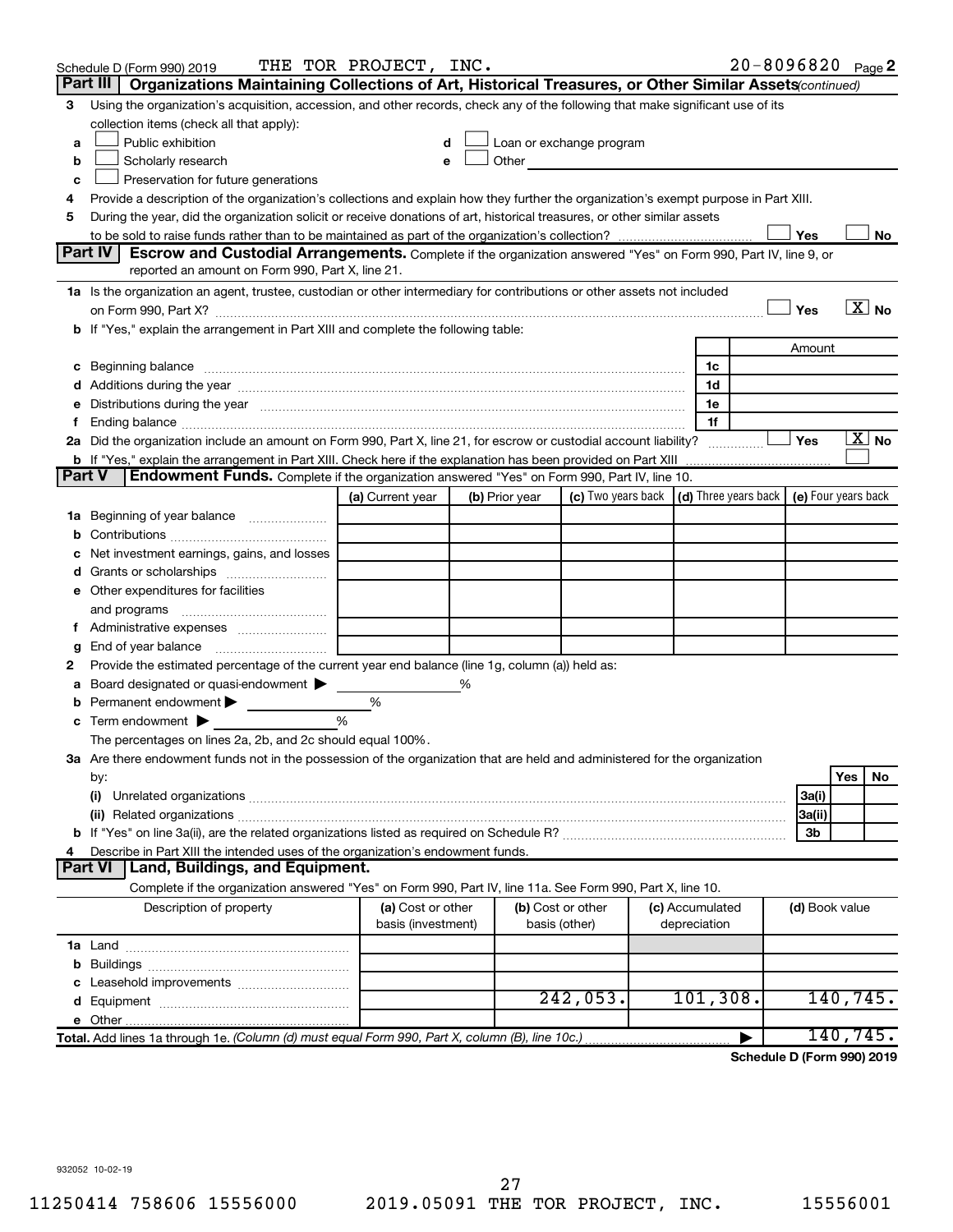| Schedule D (Form 990) 2019                      | THE TOR PROJECT,<br>INC. | $20 - 8096820$ Page 3 |
|-------------------------------------------------|--------------------------|-----------------------|
| <b>Part VII</b> Investments - Other Securities. |                          |                       |

| Complete if the organization answered "Yes" on Form 990, Part IV, line 11b. See Form 990, Part X, line 12.                                         |                 |                                                           |                |
|----------------------------------------------------------------------------------------------------------------------------------------------------|-----------------|-----------------------------------------------------------|----------------|
| (a) Description of security or category (including name of security)                                                                               | (b) Book value  | (c) Method of valuation: Cost or end-of-year market value |                |
|                                                                                                                                                    |                 |                                                           |                |
|                                                                                                                                                    |                 |                                                           |                |
| (3) Other                                                                                                                                          |                 |                                                           |                |
| (A)                                                                                                                                                |                 |                                                           |                |
| (B)                                                                                                                                                |                 |                                                           |                |
| (C)                                                                                                                                                |                 |                                                           |                |
|                                                                                                                                                    |                 |                                                           |                |
| (D)                                                                                                                                                |                 |                                                           |                |
| (E)                                                                                                                                                |                 |                                                           |                |
| (F)                                                                                                                                                |                 |                                                           |                |
| (G)                                                                                                                                                |                 |                                                           |                |
| (H)                                                                                                                                                |                 |                                                           |                |
| Total. (Col. (b) must equal Form 990, Part X, col. (B) line 12.) $\blacktriangleright$                                                             |                 |                                                           |                |
| Part VIII Investments - Program Related.                                                                                                           |                 |                                                           |                |
| Complete if the organization answered "Yes" on Form 990, Part IV, line 11c. See Form 990, Part X, line 13.                                         |                 |                                                           |                |
| (a) Description of investment                                                                                                                      | (b) Book value  | (c) Method of valuation: Cost or end-of-year market value |                |
| (1)                                                                                                                                                |                 |                                                           |                |
| (2)                                                                                                                                                |                 |                                                           |                |
| (3)                                                                                                                                                |                 |                                                           |                |
| (4)                                                                                                                                                |                 |                                                           |                |
| (5)                                                                                                                                                |                 |                                                           |                |
| (6)                                                                                                                                                |                 |                                                           |                |
| (7)                                                                                                                                                |                 |                                                           |                |
| (8)                                                                                                                                                |                 |                                                           |                |
| (9)                                                                                                                                                |                 |                                                           |                |
| Total. (Col. (b) must equal Form 990, Part X, col. (B) line 13.) $\blacktriangleright$                                                             |                 |                                                           |                |
| Part IX<br><b>Other Assets.</b>                                                                                                                    |                 |                                                           |                |
| Complete if the organization answered "Yes" on Form 990, Part IV, line 11d. See Form 990, Part X, line 15.                                         |                 |                                                           |                |
|                                                                                                                                                    | (a) Description |                                                           | (b) Book value |
| (1)                                                                                                                                                |                 |                                                           |                |
| (2)                                                                                                                                                |                 |                                                           |                |
| (3)                                                                                                                                                |                 |                                                           |                |
| (4)                                                                                                                                                |                 |                                                           |                |
| (5)                                                                                                                                                |                 |                                                           |                |
| (6)                                                                                                                                                |                 |                                                           |                |
| (7)                                                                                                                                                |                 |                                                           |                |
| (8)                                                                                                                                                |                 |                                                           |                |
| (9)                                                                                                                                                |                 |                                                           |                |
|                                                                                                                                                    |                 |                                                           |                |
| Total. (Column (b) must equal Form 990, Part X, col. (B) line 15.)<br><b>Other Liabilities.</b><br>Part X                                          |                 |                                                           |                |
| Complete if the organization answered "Yes" on Form 990, Part IV, line 11e or 11f. See Form 990, Part X, line 25.                                  |                 |                                                           |                |
| (a) Description of liability                                                                                                                       |                 |                                                           | (b) Book value |
| 1.                                                                                                                                                 |                 |                                                           |                |
| (1)<br>Federal income taxes<br>PAYROLL PROTECTION PROGRAM LOAN                                                                                     |                 |                                                           | 380,980.       |
| (2)                                                                                                                                                |                 |                                                           |                |
| (3)                                                                                                                                                |                 |                                                           |                |
| (4)                                                                                                                                                |                 |                                                           |                |
| (5)                                                                                                                                                |                 |                                                           |                |
| (6)                                                                                                                                                |                 |                                                           |                |
| (7)                                                                                                                                                |                 |                                                           |                |
| (8)                                                                                                                                                |                 |                                                           |                |
| (9)                                                                                                                                                |                 |                                                           |                |
|                                                                                                                                                    |                 |                                                           | 380,980.       |
| 2. Lightlity for upontain tax positions, in Dart VIII, provide the taxt of the footpate to the examination's financial atatoments that reports the |                 |                                                           |                |

**2.** Liability for uncertain tax positions. In Part XIII, provide the text of the footnote to the organization's financial statements that reports the organization's liability for uncertain tax positions under FASB ASC 740. Check here if the text of the footnote has been provided in Part XIII  $\perp$ 

#### **Schedule D (Form 990) 2019**

932053 10-02-19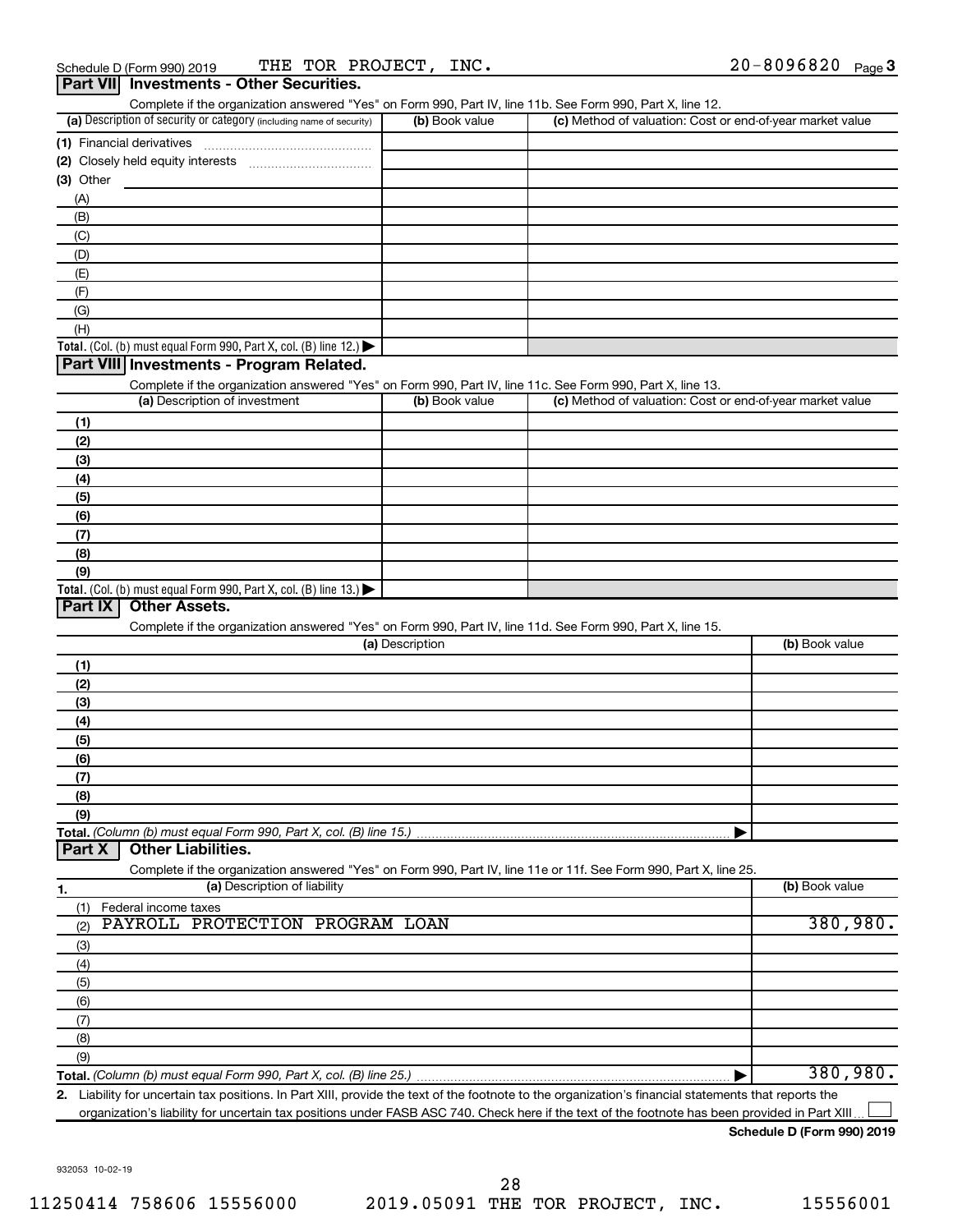|    | THE TOR PROJECT, INC.<br>Schedule D (Form 990) 2019                                                                                                                                                                                 |                |                    |                | 20-8096820 Page 4 |
|----|-------------------------------------------------------------------------------------------------------------------------------------------------------------------------------------------------------------------------------------|----------------|--------------------|----------------|-------------------|
|    | Reconciliation of Revenue per Audited Financial Statements With Revenue per Return.<br>Part XI                                                                                                                                      |                |                    |                |                   |
|    | Complete if the organization answered "Yes" on Form 990, Part IV, line 12a.                                                                                                                                                         |                |                    |                |                   |
| 1  | Total revenue, gains, and other support per audited financial statements [[[[[[[[[[[[[[[[[[[[[[[[]]]]]]]]]]]]                                                                                                                       |                |                    | $\blacksquare$ | 4,851,487.        |
| 2  | Amounts included on line 1 but not on Form 990, Part VIII, line 12:                                                                                                                                                                 |                |                    |                |                   |
| a  | Net unrealized gains (losses) on investments [111] [12] matter and the unrealized gains (losses) on investments                                                                                                                     | 2a             |                    |                |                   |
|    |                                                                                                                                                                                                                                     | 2 <sub>b</sub> | 450, 705.          |                |                   |
| c  |                                                                                                                                                                                                                                     | 2 <sub>c</sub> |                    |                |                   |
| d  |                                                                                                                                                                                                                                     | 2d             |                    |                |                   |
| e  | Add lines 2a through 2d <b>continuum continuum contract and continuum contract a</b> through 2d continuum contract and continuum contract a term of the state of the state of the state of the state of the state of the state of t |                |                    | 2e             | 450,705.          |
| 3  |                                                                                                                                                                                                                                     |                |                    | 3              | 4,400,782.        |
| 4  | Amounts included on Form 990, Part VIII, line 12, but not on line 1:                                                                                                                                                                |                |                    |                |                   |
|    |                                                                                                                                                                                                                                     | 4a             |                    |                |                   |
|    |                                                                                                                                                                                                                                     | 4 <sub>b</sub> |                    |                |                   |
|    | c Add lines 4a and 4b                                                                                                                                                                                                               |                |                    | 4c             |                   |
|    |                                                                                                                                                                                                                                     | 5              | 4,400,782.         |                |                   |
|    | Part XII   Reconciliation of Expenses per Audited Financial Statements With Expenses per Return.                                                                                                                                    |                |                    |                |                   |
|    | Complete if the organization answered "Yes" on Form 990, Part IV, line 12a.                                                                                                                                                         |                |                    |                |                   |
| 1. |                                                                                                                                                                                                                                     |                |                    | $\blacksquare$ | 4,811,399.        |
| 2  | Amounts included on line 1 but not on Form 990, Part IX, line 25:                                                                                                                                                                   |                |                    |                |                   |
| a  |                                                                                                                                                                                                                                     | 2a             | 450,705.           |                |                   |
| b  |                                                                                                                                                                                                                                     | 2 <sub>b</sub> |                    |                |                   |
|    |                                                                                                                                                                                                                                     | 2 <sub>c</sub> |                    |                |                   |
|    |                                                                                                                                                                                                                                     | 2d             | $\overline{247}$ . |                |                   |
|    | e Add lines 2a through 2d <b>[10]</b> [10] <b>All and Provide Add lines 2a</b> through 2d <b>[10] All and Provide Add lines 2a</b> through 2d                                                                                       |                |                    | 2e             | 450,952.          |
| з  |                                                                                                                                                                                                                                     |                |                    | $\mathbf{a}$   | 4,360,447.        |
|    |                                                                                                                                                                                                                                     |                |                    |                |                   |
|    | Amounts included on Form 990, Part IX, line 25, but not on line 1:                                                                                                                                                                  |                |                    |                |                   |
| a  |                                                                                                                                                                                                                                     | 4a             |                    |                |                   |
|    |                                                                                                                                                                                                                                     | 4 <sub>b</sub> |                    |                |                   |
|    | c Add lines 4a and 4b                                                                                                                                                                                                               |                |                    | 4c             | ο.                |
| 5  |                                                                                                                                                                                                                                     |                |                    | 5              | 4,360,447.        |
|    | Part XIII Supplemental Information.                                                                                                                                                                                                 |                |                    |                |                   |

Provide the descriptions required for Part II, lines 3, 5, and 9; Part III, lines 1a and 4; Part IV, lines 1b and 2b; Part V, line 4; Part X, line 2; Part XI, lines 2d and 4b; and Part XII, lines 2d and 4b. Also complete this part to provide any additional information.

# PART XII, LINE 2D - OTHER ADJUSTMENTS:

## LOSS ON FOREIGN EXCHANGE 247.

932054 10-02-19

**Schedule D (Form 990) 2019**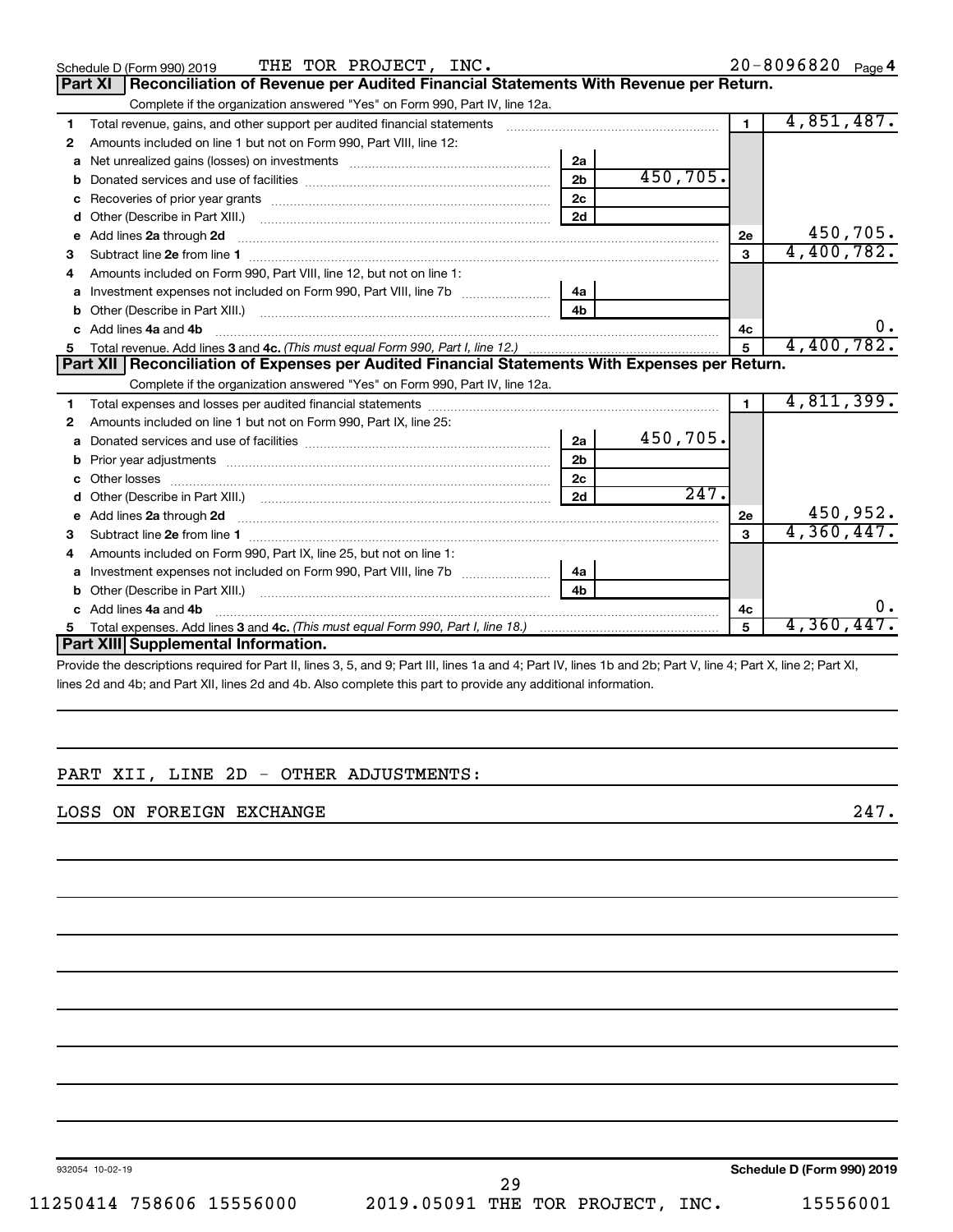| <b>Statement of Activities Outside the United States</b><br><b>SCHEDULE F</b> |                                                                                        |                             |                                                                                                                                         |                  |                                                 | OMB No. 1545-0047                     |
|-------------------------------------------------------------------------------|----------------------------------------------------------------------------------------|-----------------------------|-----------------------------------------------------------------------------------------------------------------------------------------|------------------|-------------------------------------------------|---------------------------------------|
| (Form 990)                                                                    | Complete if the organization answered "Yes" on Form 990, Part IV, line 14b, 15, or 16. |                             |                                                                                                                                         |                  |                                                 |                                       |
| Department of the Treasury                                                    |                                                                                        |                             | <b>Open to Public</b>                                                                                                                   |                  |                                                 |                                       |
| Internal Revenue Service                                                      |                                                                                        |                             | Go to www.irs.gov/Form990 for instructions and the latest information.                                                                  |                  |                                                 | Inspection                            |
| Name of the organization                                                      |                                                                                        |                             |                                                                                                                                         |                  |                                                 | <b>Employer identification number</b> |
| THE TOR PROJECT, INC.                                                         |                                                                                        |                             |                                                                                                                                         |                  | 20-8096820                                      |                                       |
| Part I<br>Form 990, Part IV, line 14b.                                        |                                                                                        |                             | General Information on Activities Outside the United States. Complete if the organization answered "Yes" on                             |                  |                                                 |                                       |
| 1.                                                                            |                                                                                        |                             | For grantmakers. Does the organization maintain records to substantiate the amount of its grants and other assistance,                  |                  |                                                 |                                       |
|                                                                               |                                                                                        |                             | the grantees' eligibility for the grants or assistance, and the selection criteria used to award the grants or assistance?              |                  |                                                 | $\boxed{\text{X}}$ Yes<br><b>No</b>   |
| 2<br>United States.                                                           |                                                                                        |                             | For grantmakers. Describe in Part V the organization's procedures for monitoring the use of its grants and other assistance outside the |                  |                                                 |                                       |
| З                                                                             |                                                                                        |                             | Activities per Region. (The following Part I, line 3 table can be duplicated if additional space is needed.)                            |                  |                                                 |                                       |
| (a) Region                                                                    | (b) Number of                                                                          | (c) Number of<br>employees, | (d) Activities conducted in the region                                                                                                  |                  | (e) If activity listed in (d)                   | (f) Total<br>expenditures             |
|                                                                               | offices<br>in the region                                                               | agents, and<br>independent  | (by type) (such as, fundraising, pro-<br>gram services, investments, grants to                                                          |                  | is a program service,<br>describe specific type | for and                               |
|                                                                               |                                                                                        | contractors                 | recipients located in the region)                                                                                                       |                  | of service(s) in the region                     | investments                           |
|                                                                               |                                                                                        | in the region               |                                                                                                                                         |                  |                                                 | in the region                         |
|                                                                               |                                                                                        |                             |                                                                                                                                         |                  |                                                 |                                       |
|                                                                               |                                                                                        |                             |                                                                                                                                         |                  |                                                 |                                       |
| <b>EUROPE</b>                                                                 | 0                                                                                      | 16                          | PROGRAM SERVICES                                                                                                                        | DEVELOPER        |                                                 | 1,070,083.                            |
|                                                                               |                                                                                        |                             |                                                                                                                                         |                  |                                                 |                                       |
| NORTH AMERICA                                                                 | 0                                                                                      | 5                           | PROGRAM SERVICES                                                                                                                        | <b>DEVELOPER</b> |                                                 | 312,608.                              |
|                                                                               |                                                                                        |                             |                                                                                                                                         |                  |                                                 |                                       |
|                                                                               |                                                                                        |                             |                                                                                                                                         |                  |                                                 |                                       |
| SOUTH AMERICA                                                                 | 0                                                                                      | 3                           | PROGRAM SERVICES                                                                                                                        | <b>DEVELOPER</b> |                                                 | 175,288.                              |
|                                                                               |                                                                                        |                             |                                                                                                                                         |                  |                                                 |                                       |
| EAST ASIA AND THE                                                             |                                                                                        |                             |                                                                                                                                         |                  |                                                 |                                       |
| PACIFIC                                                                       | 0                                                                                      | 1                           | PROGRAM SERVICES                                                                                                                        | <b>DEVELOPER</b> |                                                 | 65,890.                               |
|                                                                               |                                                                                        |                             |                                                                                                                                         |                  |                                                 |                                       |
|                                                                               |                                                                                        |                             |                                                                                                                                         |                  |                                                 |                                       |
|                                                                               |                                                                                        |                             |                                                                                                                                         |                  |                                                 |                                       |
|                                                                               |                                                                                        |                             |                                                                                                                                         |                  |                                                 |                                       |
|                                                                               |                                                                                        |                             |                                                                                                                                         |                  |                                                 |                                       |
|                                                                               |                                                                                        |                             |                                                                                                                                         |                  |                                                 |                                       |
|                                                                               |                                                                                        |                             |                                                                                                                                         |                  |                                                 |                                       |
|                                                                               |                                                                                        |                             |                                                                                                                                         |                  |                                                 |                                       |
|                                                                               |                                                                                        |                             |                                                                                                                                         |                  |                                                 |                                       |
|                                                                               |                                                                                        |                             |                                                                                                                                         |                  |                                                 |                                       |
|                                                                               |                                                                                        |                             |                                                                                                                                         |                  |                                                 |                                       |
| <b>3 a</b> Subtotal                                                           | ŋ                                                                                      | 25                          |                                                                                                                                         |                  |                                                 | 1,623,869.                            |
| <b>b</b> Total from continuation                                              |                                                                                        |                             |                                                                                                                                         |                  |                                                 |                                       |
| sheets to Part I<br>c Totals (add lines 3a                                    |                                                                                        | 0                           |                                                                                                                                         |                  |                                                 | 0.                                    |
| and 3b)                                                                       | 0                                                                                      | 25                          |                                                                                                                                         |                  |                                                 | 1,623,869.                            |

**For Paperwork Reduction Act Notice, see the Instructions for Form 990. Schedule F (Form 990) 2019** LHA

932071 10-12-19

11250414 758606 15556000 2019.05091 THE TOR PROJECT, INC. 15556001 30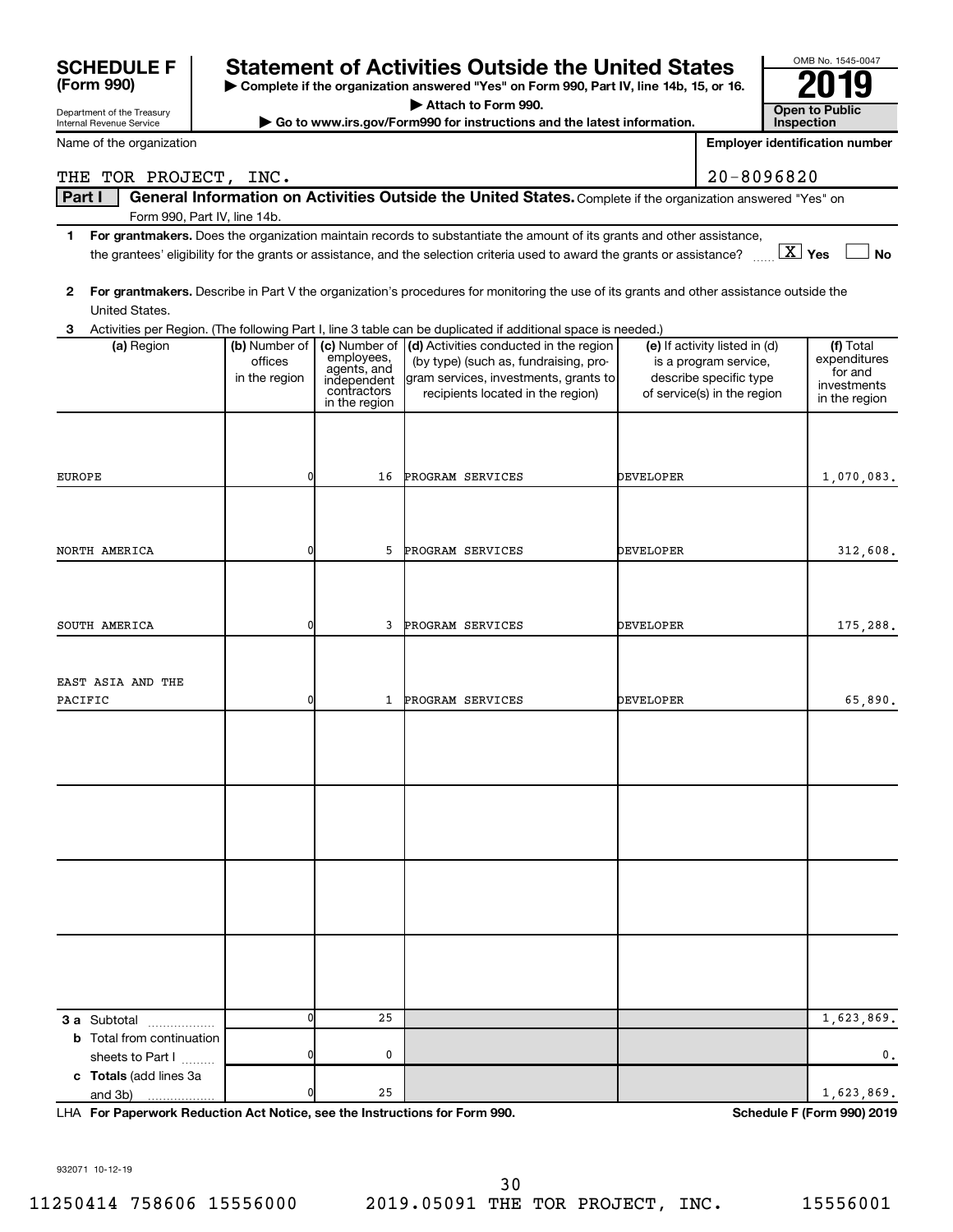Schedule F (Form 990) 2019 THE TOR PROJECT, INC. 20-8096820

Part II | Grants and Other Assistance to Organizations or Entities Outside the United States. Complete if the organization answered "Yes" on Form 990, Part IV, line 15, for any recipient who received more than \$5,000. Part II can be duplicated if additional space is needed.

| $\mathbf{1}$<br>(a) Name of organization                              | (b) IRS code section<br>and EIN (if applicable) | (c) Region | (d) Purpose of<br>grant                                                                                                                      | (e) Amount | (f) Manner of<br>of cash grant cash disbursement | (g) Amount of<br>noncash<br>assistance | (h) Description<br>of noncash<br>assistance | (i) Method of<br>valuation (book, FMV,<br>appraisal, other) |
|-----------------------------------------------------------------------|-------------------------------------------------|------------|----------------------------------------------------------------------------------------------------------------------------------------------|------------|--------------------------------------------------|----------------------------------------|---------------------------------------------|-------------------------------------------------------------|
|                                                                       |                                                 |            |                                                                                                                                              |            |                                                  |                                        |                                             |                                                             |
|                                                                       |                                                 |            |                                                                                                                                              |            |                                                  |                                        |                                             |                                                             |
|                                                                       |                                                 |            |                                                                                                                                              |            |                                                  |                                        |                                             |                                                             |
|                                                                       |                                                 |            |                                                                                                                                              |            |                                                  |                                        |                                             |                                                             |
|                                                                       |                                                 |            |                                                                                                                                              |            |                                                  |                                        |                                             |                                                             |
|                                                                       |                                                 |            |                                                                                                                                              |            |                                                  |                                        |                                             |                                                             |
|                                                                       |                                                 |            |                                                                                                                                              |            |                                                  |                                        |                                             |                                                             |
|                                                                       |                                                 |            |                                                                                                                                              |            |                                                  |                                        |                                             |                                                             |
|                                                                       |                                                 |            |                                                                                                                                              |            |                                                  |                                        |                                             |                                                             |
|                                                                       |                                                 |            |                                                                                                                                              |            |                                                  |                                        |                                             |                                                             |
|                                                                       |                                                 |            |                                                                                                                                              |            |                                                  |                                        |                                             |                                                             |
|                                                                       |                                                 |            |                                                                                                                                              |            |                                                  |                                        |                                             |                                                             |
|                                                                       |                                                 |            |                                                                                                                                              |            |                                                  |                                        |                                             |                                                             |
|                                                                       |                                                 |            |                                                                                                                                              |            |                                                  |                                        |                                             |                                                             |
|                                                                       |                                                 |            |                                                                                                                                              |            |                                                  |                                        |                                             |                                                             |
|                                                                       |                                                 |            |                                                                                                                                              |            |                                                  |                                        |                                             |                                                             |
| $\mathbf{2}$                                                          |                                                 |            | Enter total number of recipient organizations listed above that are recognized as charities by the foreign country, recognized as tax-exempt |            |                                                  |                                        |                                             |                                                             |
| Enter total number of other organizations or entities<br>$\mathbf{3}$ |                                                 |            |                                                                                                                                              |            |                                                  |                                        |                                             |                                                             |

**Schedule F (Form 990) 2019**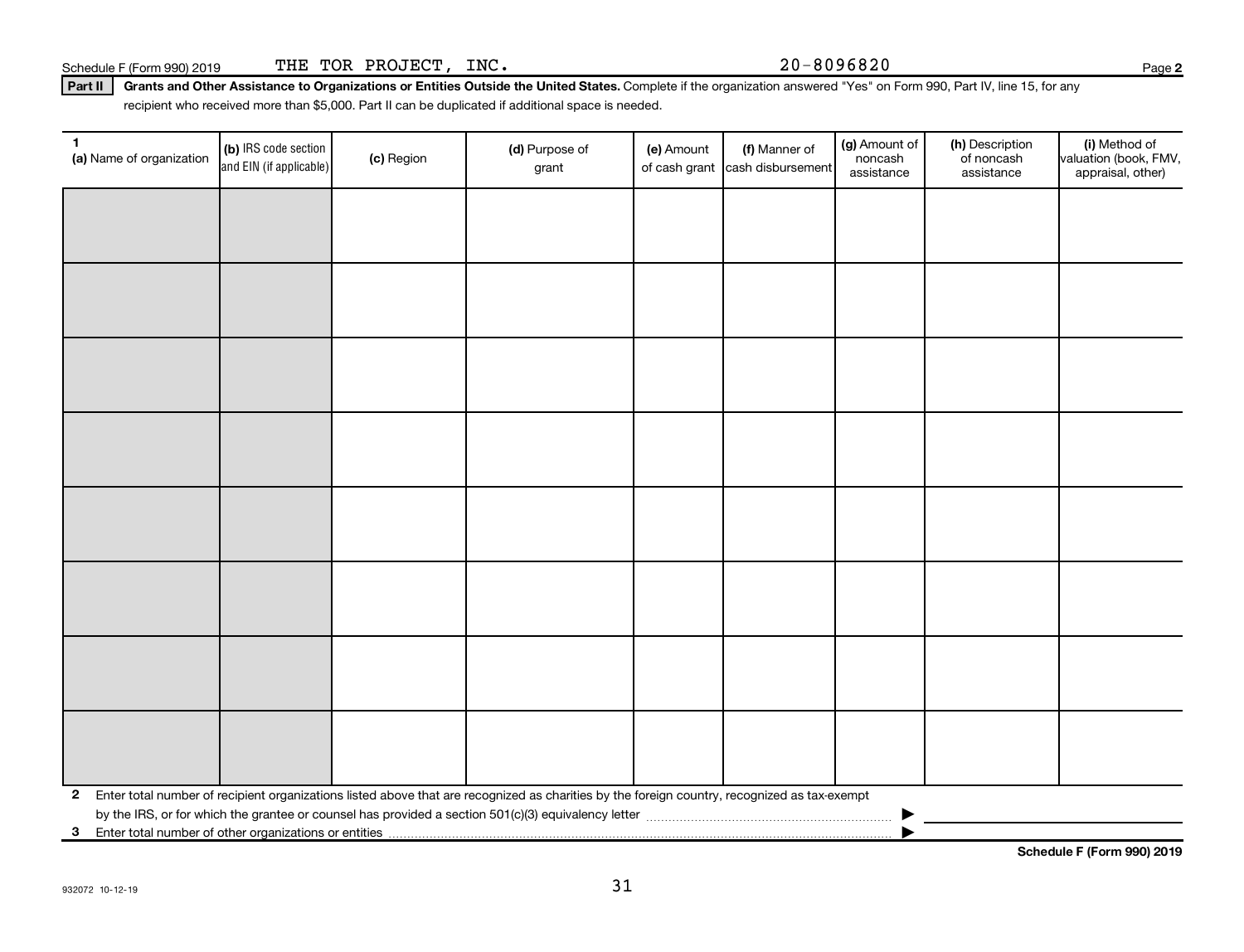Page 3

**(h)** Method of<br>valuation<br>(book, FMV,<br>appraisal, other)

Part III Grants and Other Assistance to Individuals Outside the United States. Complete if the organization answered "Yes" on Form 990, Part IV, line 16. (a) Type of grant or assistance (b) Region (b) Region (c) Number of (d) Amount of (e) Manner of (f) Amount of (f)<br>Region (cash grant cash dishursement popcash noncash assistance v Schedule F (Form 990) 2019 THE TOR PROJECT, INC. 20-8096820 Part III can be duplicated if additional space is needed. (c) Number of **recipients** (d) Amount of cash grant (e) Manner of cash disbursement (f) Amount of noncash assistance (g) Description of noncash assistance

**Schedule F (Form 990) 2019**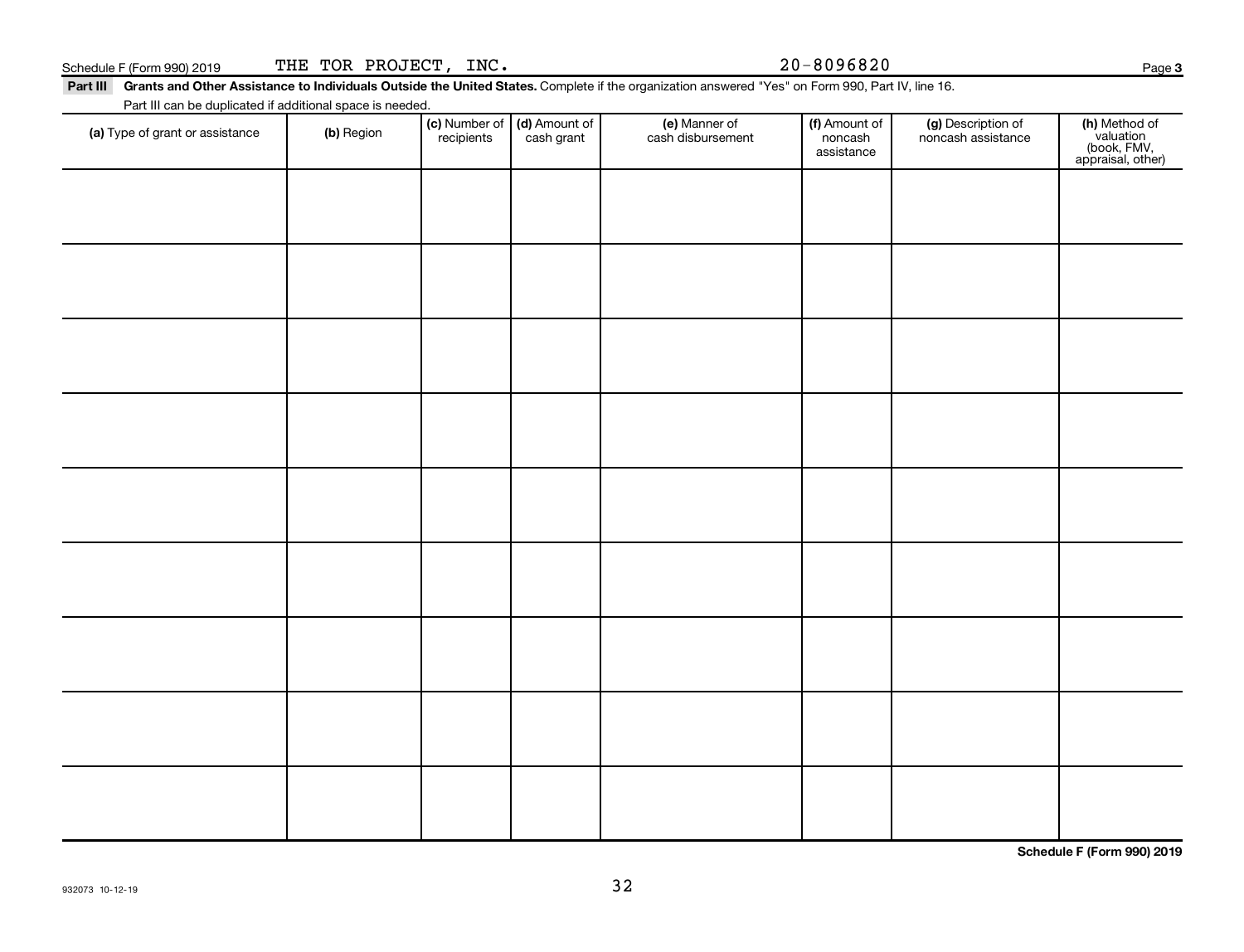| $\mathbf 1$    | Was the organization a U.S. transferor of property to a foreign corporation during the tax year? If "Yes," the<br>organization may be required to file Form 926, Return by a U.S. Transferor of Property to a Foreign                                                                                                                                                                                                  | Yes | $ X _{\mathsf{No}}$ |
|----------------|------------------------------------------------------------------------------------------------------------------------------------------------------------------------------------------------------------------------------------------------------------------------------------------------------------------------------------------------------------------------------------------------------------------------|-----|---------------------|
| $\overline{2}$ | Did the organization have an interest in a foreign trust during the tax year? If "Yes," the organization<br>may be required to separately file Form 3520, Annual Return To Report Transactions With Foreign<br>Trusts and Receipt of Certain Foreign Gifts, and/or Form 3520-A, Annual Information Return of Foreign<br>Trust With a U.S. Owner (see Instructions for Forms 3520 and 3520-A; don't file with Form 990) | Yes | $X _{N_{\Omega}}$   |
| 3              | Did the organization have an ownership interest in a foreign corporation during the tax year? If "Yes,"<br>the organization may be required to file Form 5471, Information Return of U.S. Persons With Respect to<br>Certain Foreign Corporations (see Instructions for Form 5471)                                                                                                                                     | Yes | $X _{\text{No}}$    |
| 4              | Was the organization a direct or indirect shareholder of a passive foreign investment company or a<br>qualified electing fund during the tax year? If "Yes," the organization may be required to file Form 8621,<br>Information Return by a Shareholder of a Passive Foreign Investment Company or Qualified Electing Fund<br>(see Instructions for Form 8621)                                                         | Yes | $\overline{X}$ No   |
| 5              | Did the organization have an ownership interest in a foreign partnership during the tax year? If "Yes,"<br>the organization may be required to file Form 8865, Return of U.S. Persons With Respect to Certain                                                                                                                                                                                                          | Yes | $X _{N_{\Omega}}$   |
| 6              | Did the organization have any operations in or related to any boycotting countries during the tax year? If<br>"Yes," the organization may be required to separately file Form 5713, International Boycott Report (see                                                                                                                                                                                                  | Yes |                     |

**Schedule F (Form 990) 2019**

932074 10-12-19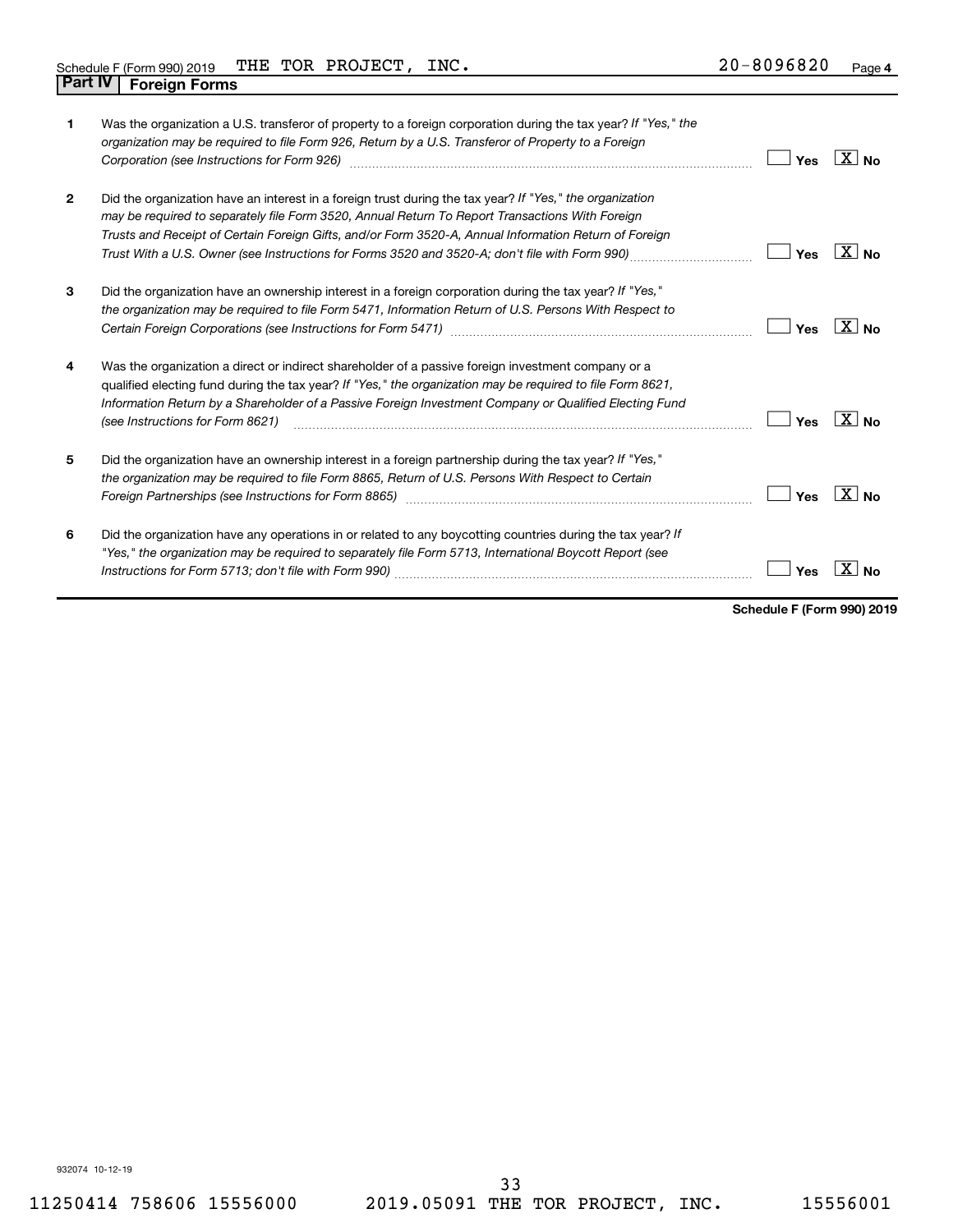Provide the information required by Part I, line 2 (monitoring of funds); Part I, line 3, column (f) (accounting method; amounts of investments vs. expenditures per region); Part II, line 1 (accounting method); Part III (accounting method); and Part III, column (c) (estimated number of recipients), as applicable. Also complete this part to provide any additional information. See instructions.

| 932075 10-12-19          |                                                                                     |  | Schedule F (Form 990) 2019 |
|--------------------------|-------------------------------------------------------------------------------------|--|----------------------------|
|                          | $\begin{array}{rrrr} & 34 \\ 2019.05091 & \text{THE TOR PROJECT, INC.} \end{array}$ |  |                            |
| 11250414 758606 15556000 |                                                                                     |  | 15556001                   |
|                          |                                                                                     |  |                            |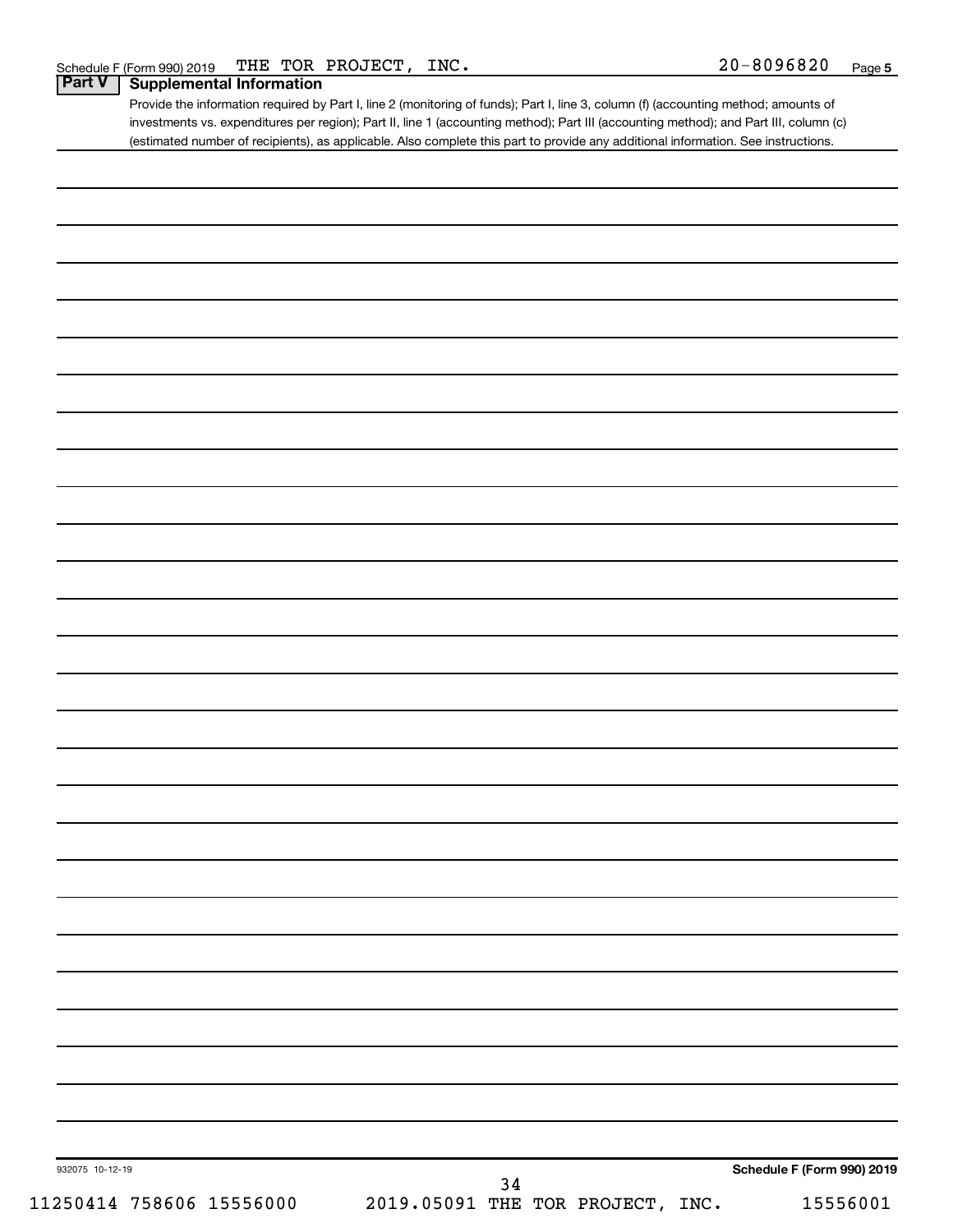|    | <b>SCHEDULE J</b>                                                                          |                                                                                                                                                                       | OMB No. 1545-0047                     |                            |            |                         |  |  |  |
|----|--------------------------------------------------------------------------------------------|-----------------------------------------------------------------------------------------------------------------------------------------------------------------------|---------------------------------------|----------------------------|------------|-------------------------|--|--|--|
|    | (Form 990)                                                                                 | <b>Compensation Information</b><br>For certain Officers, Directors, Trustees, Key Employees, and Highest                                                              |                                       | 2019                       |            |                         |  |  |  |
|    |                                                                                            | <b>Compensated Employees</b>                                                                                                                                          |                                       |                            |            |                         |  |  |  |
|    | Department of the Treasury                                                                 | Complete if the organization answered "Yes" on Form 990, Part IV, line 23.<br>Attach to Form 990.                                                                     |                                       | <b>Open to Public</b>      |            |                         |  |  |  |
|    | Internal Revenue Service                                                                   | ► Go to www.irs.gov/Form990 for instructions and the latest information.                                                                                              |                                       |                            | Inspection |                         |  |  |  |
|    | Name of the organization                                                                   |                                                                                                                                                                       | <b>Employer identification number</b> |                            |            |                         |  |  |  |
|    |                                                                                            | THE TOR PROJECT, INC.                                                                                                                                                 |                                       | $20 - 8096820$             |            |                         |  |  |  |
|    | Part I                                                                                     | <b>Questions Regarding Compensation</b>                                                                                                                               |                                       |                            |            |                         |  |  |  |
|    |                                                                                            |                                                                                                                                                                       |                                       |                            | Yes        | No                      |  |  |  |
| 1a |                                                                                            | Check the appropriate box(es) if the organization provided any of the following to or for a person listed on Form 990,                                                |                                       |                            |            |                         |  |  |  |
|    |                                                                                            | Part VII, Section A, line 1a. Complete Part III to provide any relevant information regarding these items.                                                            |                                       |                            |            |                         |  |  |  |
|    | First-class or charter travel                                                              | Housing allowance or residence for personal use                                                                                                                       |                                       |                            |            |                         |  |  |  |
|    | Travel for companions<br>Payments for business use of personal residence                   |                                                                                                                                                                       |                                       |                            |            |                         |  |  |  |
|    | Health or social club dues or initiation fees<br>Tax indemnification and gross-up payments |                                                                                                                                                                       |                                       |                            |            |                         |  |  |  |
|    |                                                                                            | Discretionary spending account<br>Personal services (such as maid, chauffeur, chef)                                                                                   |                                       |                            |            |                         |  |  |  |
|    |                                                                                            |                                                                                                                                                                       |                                       |                            |            |                         |  |  |  |
|    |                                                                                            | <b>b</b> If any of the boxes on line 1a are checked, did the organization follow a written policy regarding payment or                                                |                                       |                            |            |                         |  |  |  |
|    |                                                                                            |                                                                                                                                                                       |                                       | 1b                         |            |                         |  |  |  |
| 2  |                                                                                            | Did the organization require substantiation prior to reimbursing or allowing expenses incurred by all directors,                                                      |                                       |                            |            |                         |  |  |  |
|    |                                                                                            | trustees, and officers, including the CEO/Executive Director, regarding the items checked on line 1a?                                                                 |                                       | $\mathbf{2}$               |            |                         |  |  |  |
|    |                                                                                            |                                                                                                                                                                       |                                       |                            |            |                         |  |  |  |
| З  |                                                                                            | Indicate which, if any, of the following the organization used to establish the compensation of the organization's                                                    |                                       |                            |            |                         |  |  |  |
|    |                                                                                            | CEO/Executive Director. Check all that apply. Do not check any boxes for methods used by a related organization to                                                    |                                       |                            |            |                         |  |  |  |
|    |                                                                                            | establish compensation of the CEO/Executive Director, but explain in Part III.                                                                                        |                                       |                            |            |                         |  |  |  |
|    | Compensation committee<br>Written employment contract                                      |                                                                                                                                                                       |                                       |                            |            |                         |  |  |  |
|    | $\lfloor \underline{X} \rfloor$ Form 990 of other organizations                            | $ \mathbf{X} $ Compensation survey or study<br>Independent compensation consultant<br>$\lfloor \underline{X} \rfloor$ Approval by the board or compensation committee |                                       |                            |            |                         |  |  |  |
|    |                                                                                            |                                                                                                                                                                       |                                       |                            |            |                         |  |  |  |
| 4  |                                                                                            | During the year, did any person listed on Form 990, Part VII, Section A, line 1a, with respect to the filing                                                          |                                       |                            |            |                         |  |  |  |
|    | organization or a related organization:                                                    |                                                                                                                                                                       |                                       |                            |            |                         |  |  |  |
| а  |                                                                                            | Receive a severance payment or change-of-control payment?                                                                                                             |                                       | 4a                         |            | х                       |  |  |  |
| b  |                                                                                            |                                                                                                                                                                       |                                       | 4b                         |            | $\overline{\textbf{x}}$ |  |  |  |
| c  |                                                                                            |                                                                                                                                                                       |                                       | 4c                         |            | $\overline{\textbf{x}}$ |  |  |  |
|    |                                                                                            | If "Yes" to any of lines 4a-c, list the persons and provide the applicable amounts for each item in Part III.                                                         |                                       |                            |            |                         |  |  |  |
|    |                                                                                            |                                                                                                                                                                       |                                       |                            |            |                         |  |  |  |
|    |                                                                                            | Only section 501(c)(3), 501(c)(4), and 501(c)(29) organizations must complete lines 5-9.                                                                              |                                       |                            |            |                         |  |  |  |
|    |                                                                                            | For persons listed on Form 990, Part VII, Section A, line 1a, did the organization pay or accrue any compensation                                                     |                                       |                            |            |                         |  |  |  |
|    | contingent on the revenues of:                                                             |                                                                                                                                                                       |                                       |                            |            |                         |  |  |  |
|    |                                                                                            |                                                                                                                                                                       |                                       | 5а                         |            | х                       |  |  |  |
|    |                                                                                            |                                                                                                                                                                       |                                       | 5b                         |            | х                       |  |  |  |
|    |                                                                                            | If "Yes" on line 5a or 5b, describe in Part III.                                                                                                                      |                                       |                            |            |                         |  |  |  |
|    |                                                                                            | 6 For persons listed on Form 990, Part VII, Section A, line 1a, did the organization pay or accrue any compensation                                                   |                                       |                            |            |                         |  |  |  |
|    | contingent on the net earnings of:                                                         |                                                                                                                                                                       |                                       |                            |            |                         |  |  |  |
|    |                                                                                            |                                                                                                                                                                       |                                       | 6a                         |            | х                       |  |  |  |
|    |                                                                                            |                                                                                                                                                                       |                                       | 6b                         |            | х                       |  |  |  |
|    |                                                                                            | If "Yes" on line 6a or 6b, describe in Part III.                                                                                                                      |                                       |                            |            |                         |  |  |  |
|    |                                                                                            | 7 For persons listed on Form 990, Part VII, Section A, line 1a, did the organization provide any nonfixed payments                                                    |                                       |                            |            |                         |  |  |  |
|    |                                                                                            |                                                                                                                                                                       |                                       | 7                          |            | х                       |  |  |  |
| 8  |                                                                                            | Were any amounts reported on Form 990, Part VII, paid or accrued pursuant to a contract that was subject to the                                                       |                                       |                            |            |                         |  |  |  |
|    |                                                                                            |                                                                                                                                                                       |                                       | 8                          |            | х                       |  |  |  |
| 9. |                                                                                            | If "Yes" on line 8, did the organization also follow the rebuttable presumption procedure described in                                                                |                                       |                            |            |                         |  |  |  |
|    |                                                                                            |                                                                                                                                                                       |                                       | 9                          |            |                         |  |  |  |
|    |                                                                                            | LHA For Paperwork Reduction Act Notice, see the Instructions for Form 990.                                                                                            |                                       | Schedule J (Form 990) 2019 |            |                         |  |  |  |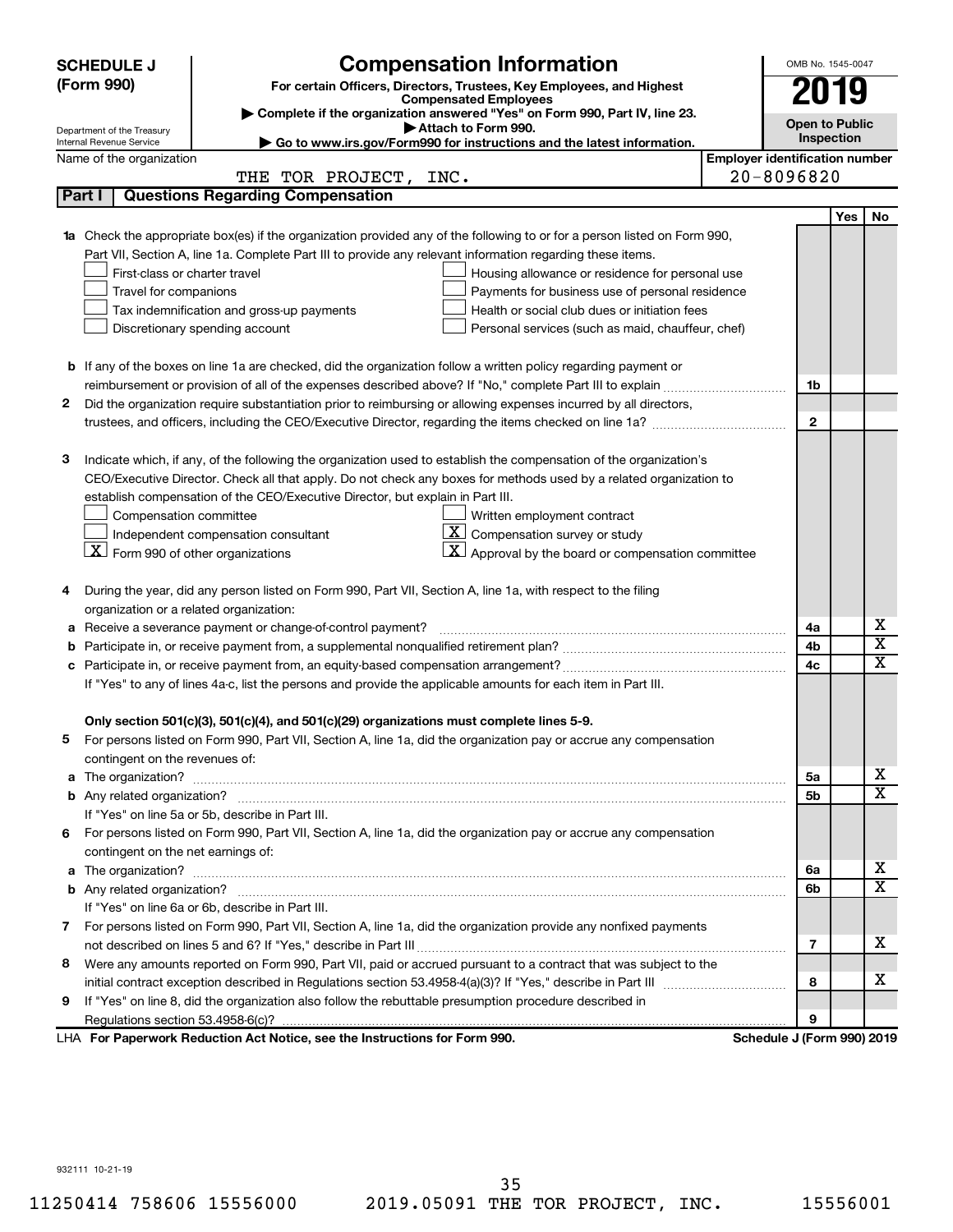#### Part II | Officers, Directors, Trustees, Key Employees, and Highest Compensated Employees. Use duplicate copies if additional space is needed.

For each individual whose compensation must be reported on Schedule J, report compensation from the organization on row (i) and from related organizations, described in the instructions, on row (ii). Do not list any individuals that aren't listed on Form 990, Part VII.

Note: The sum of columns (B)(i)-(iii) for each listed individual must equal the total amount of Form 990, Part VII, Section A, line 1a, applicable column (D) and (E) amounts for that individual.

|                       |                   | (B) Breakdown of W-2 and/or 1099-MISC compensation |                                           | (C) Retirement and                        | (D) Nontaxable                 | (E) Total of columns | (F) Compensation            |                                                            |
|-----------------------|-------------------|----------------------------------------------------|-------------------------------------------|-------------------------------------------|--------------------------------|----------------------|-----------------------------|------------------------------------------------------------|
| (A) Name and Title    |                   | (i) Base<br>compensation                           | (ii) Bonus &<br>incentive<br>compensation | (iii) Other<br>reportable<br>compensation | other deferred<br>compensation | benefits             | $(B)(i)$ - $(D)$            | in column (B)<br>reported as deferred<br>on prior Form 990 |
| NICK MATHEWSON<br>(1) | (i)               | 124, 125.                                          | $\overline{0}$ .                          | $\overline{0}$ .                          | 5,000.                         | 23,285.              | 152,410.                    | $\overline{0}$ .                                           |
| VICE-PRESIDENT        | (ii)              | $\overline{0}$ .                                   | $\overline{0}$ .                          | $\overline{0}$ .                          | $\overline{0}$ .               | $\overline{0}$ .     | $\overline{\mathfrak{o}}$ . | $\overline{0}$ .                                           |
|                       | (i)               |                                                    |                                           |                                           |                                |                      |                             |                                                            |
|                       | (ii)              |                                                    |                                           |                                           |                                |                      |                             |                                                            |
|                       | $(\sf{i})$        |                                                    |                                           |                                           |                                |                      |                             |                                                            |
|                       | (ii)              |                                                    |                                           |                                           |                                |                      |                             |                                                            |
|                       | $(\sf{i})$        |                                                    |                                           |                                           |                                |                      |                             |                                                            |
|                       | (ii)              |                                                    |                                           |                                           |                                |                      |                             |                                                            |
|                       | (i)               |                                                    |                                           |                                           |                                |                      |                             |                                                            |
|                       | (ii)              |                                                    |                                           |                                           |                                |                      |                             |                                                            |
|                       | (i)               |                                                    |                                           |                                           |                                |                      |                             |                                                            |
|                       | (i)               |                                                    |                                           |                                           |                                |                      |                             |                                                            |
|                       | (i)               |                                                    |                                           |                                           |                                |                      |                             |                                                            |
|                       | (i)               |                                                    |                                           |                                           |                                |                      |                             |                                                            |
|                       | (i)               |                                                    |                                           |                                           |                                |                      |                             |                                                            |
|                       | (ii)              |                                                    |                                           |                                           |                                |                      |                             |                                                            |
|                       | $(\sf{i})$        |                                                    |                                           |                                           |                                |                      |                             |                                                            |
|                       | (i)<br>$(\sf{i})$ |                                                    |                                           |                                           |                                |                      |                             |                                                            |
|                       | (i)               |                                                    |                                           |                                           |                                |                      |                             |                                                            |
|                       | (i)               |                                                    |                                           |                                           |                                |                      |                             |                                                            |
|                       | (i)               |                                                    |                                           |                                           |                                |                      |                             |                                                            |
|                       | (i)               |                                                    |                                           |                                           |                                |                      |                             |                                                            |
|                       | (ii)              |                                                    |                                           |                                           |                                |                      |                             |                                                            |
|                       | (i)               |                                                    |                                           |                                           |                                |                      |                             |                                                            |
|                       | (ii)              |                                                    |                                           |                                           |                                |                      |                             |                                                            |
|                       | (i)               |                                                    |                                           |                                           |                                |                      |                             |                                                            |
|                       | (ii)              |                                                    |                                           |                                           |                                |                      |                             |                                                            |
|                       | (i)               |                                                    |                                           |                                           |                                |                      |                             |                                                            |
|                       | (ii)              |                                                    |                                           |                                           |                                |                      |                             |                                                            |
|                       | (i)               |                                                    |                                           |                                           |                                |                      |                             |                                                            |
|                       | (ii)              |                                                    |                                           |                                           |                                |                      |                             |                                                            |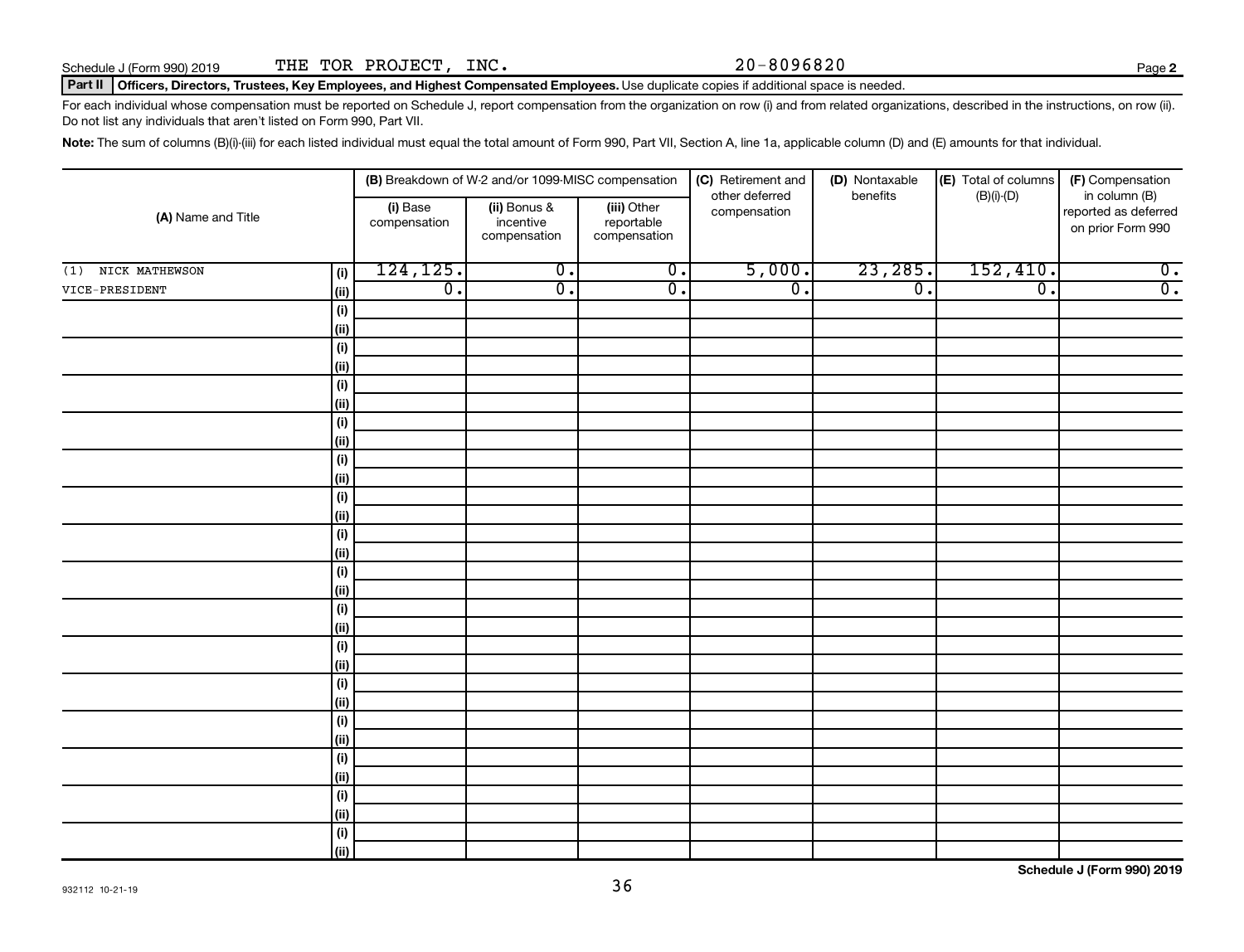### **Part III Supplemental Information**

Provide the information, explanation, or descriptions required for Part I, lines 1a, 1b, 3, 4a, 4b, 4c, 5a, 5b, 6a, 6b, 7, and 8, and for Part II. Also complete this part for any additional information.

**Schedule J (Form 990) 2019**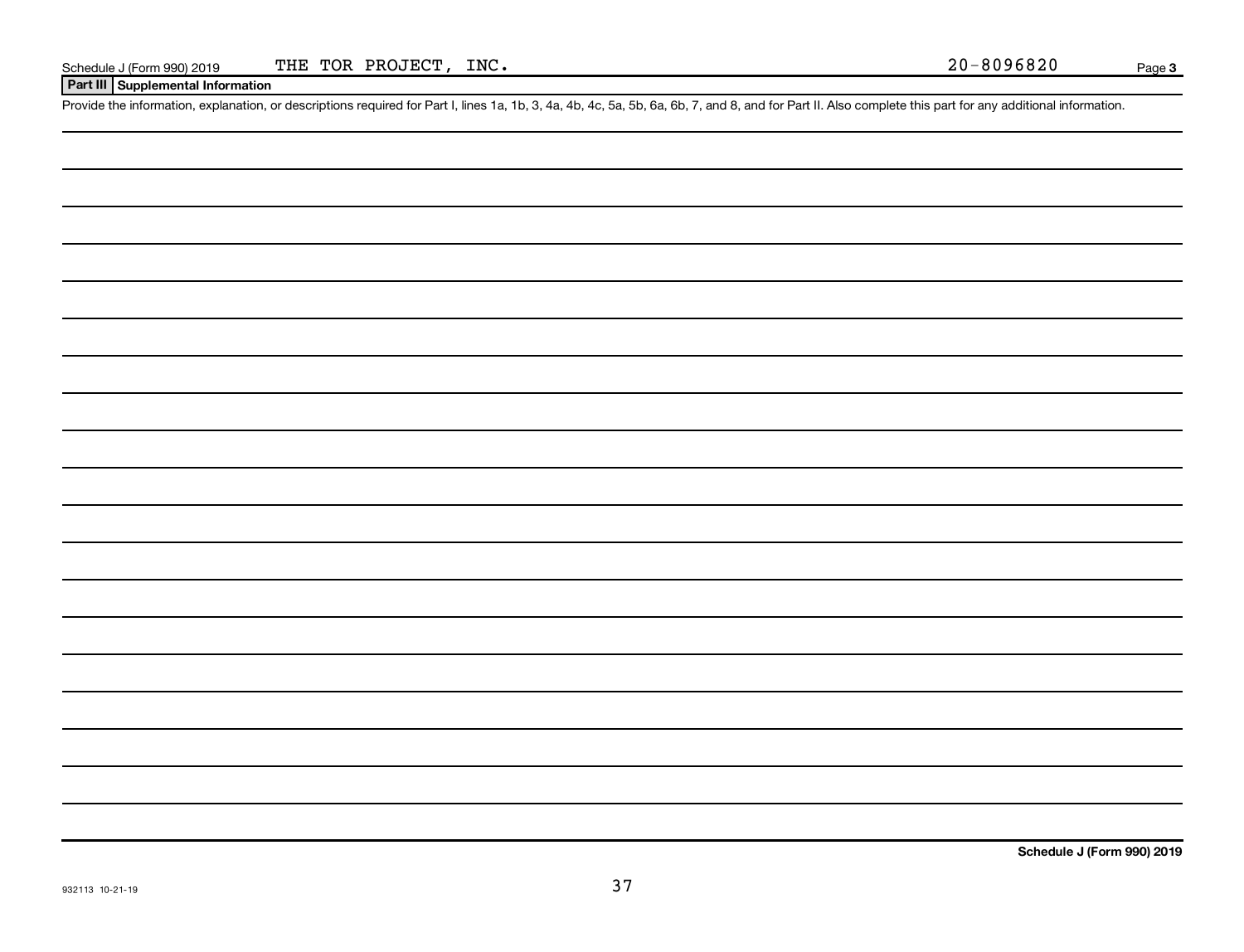### **SCHEDULE M (Form 990)**

# **Noncash Contributions**

OMB No. 1545-0047

| Department of the Treasury |  |
|----------------------------|--|
| Internal Revenue Service   |  |

◆ Complete if the organizations answered "Yes" on Form 990, Part IV, lines 29 or 30.<br>▶ Complete if the organizations answered "Yes" on Form 990, Part IV, lines 29 or 30. **Attach to Form 990.**  $\blacktriangleright$ 

**Open to Public Inspection**

|  | Name of the organization |
|--|--------------------------|

 $\blacktriangleright$ 

 **Go to www.irs.gov/Form990 for instructions and the latest information.**

| <b>Employer identification number</b> |
|---------------------------------------|
| $20 - 8096820$                        |

|        | THE                      | TOR | PROJECT | INC. |    |     |
|--------|--------------------------|-----|---------|------|----|-----|
| Part I | <b>Types of Property</b> |     |         |      |    |     |
|        |                          |     | (a      | (b)  | (c | (d) |

|    |                                                                                                                                                                                                                                                                                                                                                                                                                                                                                                                                                                                                                   | (a)<br>Check if<br>applicable | (D)<br>Number of<br>contributions or | (C)<br>Noncash contribution<br>amounts reported on<br>items contributed Form 990, Part VIII, line 1g | (u)<br>Method of determining<br>noncash contribution amounts |            |     |    |
|----|-------------------------------------------------------------------------------------------------------------------------------------------------------------------------------------------------------------------------------------------------------------------------------------------------------------------------------------------------------------------------------------------------------------------------------------------------------------------------------------------------------------------------------------------------------------------------------------------------------------------|-------------------------------|--------------------------------------|------------------------------------------------------------------------------------------------------|--------------------------------------------------------------|------------|-----|----|
| 1. |                                                                                                                                                                                                                                                                                                                                                                                                                                                                                                                                                                                                                   |                               |                                      |                                                                                                      |                                                              |            |     |    |
| 2  |                                                                                                                                                                                                                                                                                                                                                                                                                                                                                                                                                                                                                   |                               |                                      |                                                                                                      |                                                              |            |     |    |
| 3  | Art - Fractional interests                                                                                                                                                                                                                                                                                                                                                                                                                                                                                                                                                                                        |                               |                                      |                                                                                                      |                                                              |            |     |    |
| 4  |                                                                                                                                                                                                                                                                                                                                                                                                                                                                                                                                                                                                                   |                               |                                      |                                                                                                      |                                                              |            |     |    |
| 5  | Clothing and household goods                                                                                                                                                                                                                                                                                                                                                                                                                                                                                                                                                                                      |                               |                                      |                                                                                                      |                                                              |            |     |    |
| 6  |                                                                                                                                                                                                                                                                                                                                                                                                                                                                                                                                                                                                                   |                               |                                      |                                                                                                      |                                                              |            |     |    |
| 7  |                                                                                                                                                                                                                                                                                                                                                                                                                                                                                                                                                                                                                   |                               |                                      |                                                                                                      |                                                              |            |     |    |
| 8  |                                                                                                                                                                                                                                                                                                                                                                                                                                                                                                                                                                                                                   |                               |                                      |                                                                                                      |                                                              |            |     |    |
| 9  |                                                                                                                                                                                                                                                                                                                                                                                                                                                                                                                                                                                                                   |                               |                                      |                                                                                                      |                                                              |            |     |    |
| 10 | Securities - Closely held stock                                                                                                                                                                                                                                                                                                                                                                                                                                                                                                                                                                                   |                               |                                      |                                                                                                      |                                                              |            |     |    |
| 11 | Securities - Partnership, LLC, or                                                                                                                                                                                                                                                                                                                                                                                                                                                                                                                                                                                 |                               |                                      |                                                                                                      |                                                              |            |     |    |
|    |                                                                                                                                                                                                                                                                                                                                                                                                                                                                                                                                                                                                                   |                               |                                      |                                                                                                      |                                                              |            |     |    |
| 12 | Securities - Miscellaneous                                                                                                                                                                                                                                                                                                                                                                                                                                                                                                                                                                                        |                               |                                      |                                                                                                      |                                                              |            |     |    |
| 13 | Qualified conservation contribution -                                                                                                                                                                                                                                                                                                                                                                                                                                                                                                                                                                             |                               |                                      |                                                                                                      |                                                              |            |     |    |
|    |                                                                                                                                                                                                                                                                                                                                                                                                                                                                                                                                                                                                                   |                               |                                      |                                                                                                      |                                                              |            |     |    |
| 14 | Qualified conservation contribution - Other                                                                                                                                                                                                                                                                                                                                                                                                                                                                                                                                                                       |                               |                                      |                                                                                                      |                                                              |            |     |    |
| 15 | Real estate - Residential                                                                                                                                                                                                                                                                                                                                                                                                                                                                                                                                                                                         |                               |                                      |                                                                                                      |                                                              |            |     |    |
| 16 | Real estate - Commercial                                                                                                                                                                                                                                                                                                                                                                                                                                                                                                                                                                                          |                               |                                      |                                                                                                      |                                                              |            |     |    |
| 17 |                                                                                                                                                                                                                                                                                                                                                                                                                                                                                                                                                                                                                   |                               |                                      |                                                                                                      |                                                              |            |     |    |
| 18 |                                                                                                                                                                                                                                                                                                                                                                                                                                                                                                                                                                                                                   |                               |                                      |                                                                                                      |                                                              |            |     |    |
| 19 |                                                                                                                                                                                                                                                                                                                                                                                                                                                                                                                                                                                                                   |                               |                                      |                                                                                                      |                                                              |            |     |    |
| 20 |                                                                                                                                                                                                                                                                                                                                                                                                                                                                                                                                                                                                                   |                               |                                      |                                                                                                      |                                                              |            |     |    |
| 21 |                                                                                                                                                                                                                                                                                                                                                                                                                                                                                                                                                                                                                   |                               |                                      |                                                                                                      |                                                              |            |     |    |
| 22 |                                                                                                                                                                                                                                                                                                                                                                                                                                                                                                                                                                                                                   |                               |                                      |                                                                                                      |                                                              |            |     |    |
| 23 |                                                                                                                                                                                                                                                                                                                                                                                                                                                                                                                                                                                                                   |                               |                                      |                                                                                                      |                                                              |            |     |    |
| 24 |                                                                                                                                                                                                                                                                                                                                                                                                                                                                                                                                                                                                                   |                               |                                      |                                                                                                      |                                                              |            |     |    |
| 25 | ( CRYPTO CURREN )<br>Other $\blacktriangleright$                                                                                                                                                                                                                                                                                                                                                                                                                                                                                                                                                                  | X                             | 01                                   |                                                                                                      | 202,597. FAIR MARKET VALUE                                   |            |     |    |
| 26 | Other $\blacktriangleright$<br>$\left(\begin{array}{ccc} \begin{array}{ccc} \end{array} & \begin{array}{ccc} \end{array} & \begin{array}{ccc} \end{array} & \begin{array}{ccc} \end{array} & \begin{array}{ccc} \end{array} & \begin{array}{ccc} \end{array} & \begin{array}{ccc} \end{array} & \begin{array}{ccc} \end{array} & \begin{array}{ccc} \end{array} & \begin{array}{ccc} \end{array} & \begin{array}{ccc} \end{array} & \begin{array}{ccc} \end{array} & \begin{array}{ccc} \end{array} & \begin{array}{ccc} \end{array} & \begin{array}{ccc} \end{array} & \begin{array}{ccc} \end{array} & \begin{$ |                               |                                      |                                                                                                      |                                                              |            |     |    |
| 27 | Other $\blacktriangleright$<br>$\left($                                                                                                                                                                                                                                                                                                                                                                                                                                                                                                                                                                           |                               |                                      |                                                                                                      |                                                              |            |     |    |
| 28 | Other                                                                                                                                                                                                                                                                                                                                                                                                                                                                                                                                                                                                             |                               |                                      |                                                                                                      |                                                              |            |     |    |
| 29 | Number of Forms 8283 received by the organization during the tax year for contributions                                                                                                                                                                                                                                                                                                                                                                                                                                                                                                                           |                               |                                      |                                                                                                      |                                                              |            |     |    |
|    | for which the organization completed Form 8283, Part IV, Donee Acknowledgement                                                                                                                                                                                                                                                                                                                                                                                                                                                                                                                                    |                               |                                      | 29                                                                                                   |                                                              |            |     |    |
|    |                                                                                                                                                                                                                                                                                                                                                                                                                                                                                                                                                                                                                   |                               |                                      |                                                                                                      |                                                              |            | Yes | No |
|    | 30a During the year, did the organization receive by contribution any property reported in Part I, lines 1 through 28, that it                                                                                                                                                                                                                                                                                                                                                                                                                                                                                    |                               |                                      |                                                                                                      |                                                              |            |     |    |
|    | must hold for at least three years from the date of the initial contribution, and which isn't required to be used for                                                                                                                                                                                                                                                                                                                                                                                                                                                                                             |                               |                                      |                                                                                                      |                                                              |            |     |    |
|    |                                                                                                                                                                                                                                                                                                                                                                                                                                                                                                                                                                                                                   |                               |                                      |                                                                                                      |                                                              | 30a        |     | х  |
|    | <b>b</b> If "Yes," describe the arrangement in Part II.                                                                                                                                                                                                                                                                                                                                                                                                                                                                                                                                                           |                               |                                      |                                                                                                      |                                                              |            |     |    |
| 31 | Does the organization have a gift acceptance policy that requires the review of any nonstandard contributions?                                                                                                                                                                                                                                                                                                                                                                                                                                                                                                    |                               |                                      |                                                                                                      | .                                                            | 31         |     | x  |
|    | 32a Does the organization hire or use third parties or related organizations to solicit, process, or sell noncash                                                                                                                                                                                                                                                                                                                                                                                                                                                                                                 |                               |                                      |                                                                                                      |                                                              |            |     |    |
|    | contributions?                                                                                                                                                                                                                                                                                                                                                                                                                                                                                                                                                                                                    |                               |                                      |                                                                                                      |                                                              | <b>32a</b> |     | х  |
|    | <b>b</b> If "Yes," describe in Part II.                                                                                                                                                                                                                                                                                                                                                                                                                                                                                                                                                                           |                               |                                      |                                                                                                      |                                                              |            |     |    |
| 33 | If the organization didn't report an amount in column (c) for a type of property for which column (a) is checked,                                                                                                                                                                                                                                                                                                                                                                                                                                                                                                 |                               |                                      |                                                                                                      |                                                              |            |     |    |

describe in Part II.

**For Paperwork Reduction Act Notice, see the Instructions for Form 990. Schedule M (Form 990) 2019** LHA

932141 09-27-19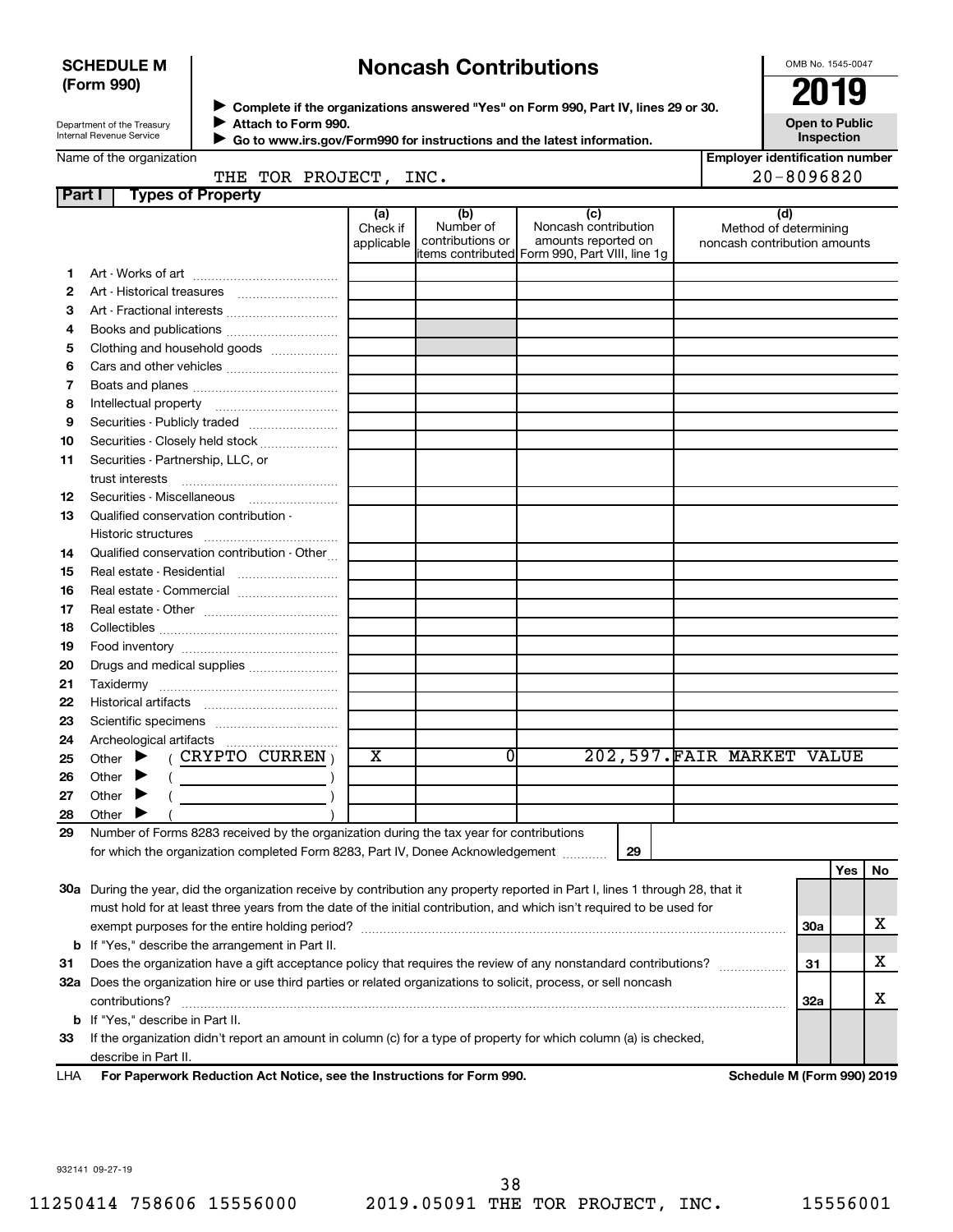Provide the information required by Part I, lines 30b, 32b, and 33, and whether the organization is reporting in Part I, column (b), the number of contributions, the number of items received, or a combination of both. Also complete this part for any additional information. **Part II Supplemental Information.** 

| 932142 09-27-19          |                                           | Schedule M (Form 990) 2019 |
|--------------------------|-------------------------------------------|----------------------------|
|                          | 39                                        |                            |
| 11250414 758606 15556000 | 2019.05091 THE TOR PROJECT, INC. 15556001 |                            |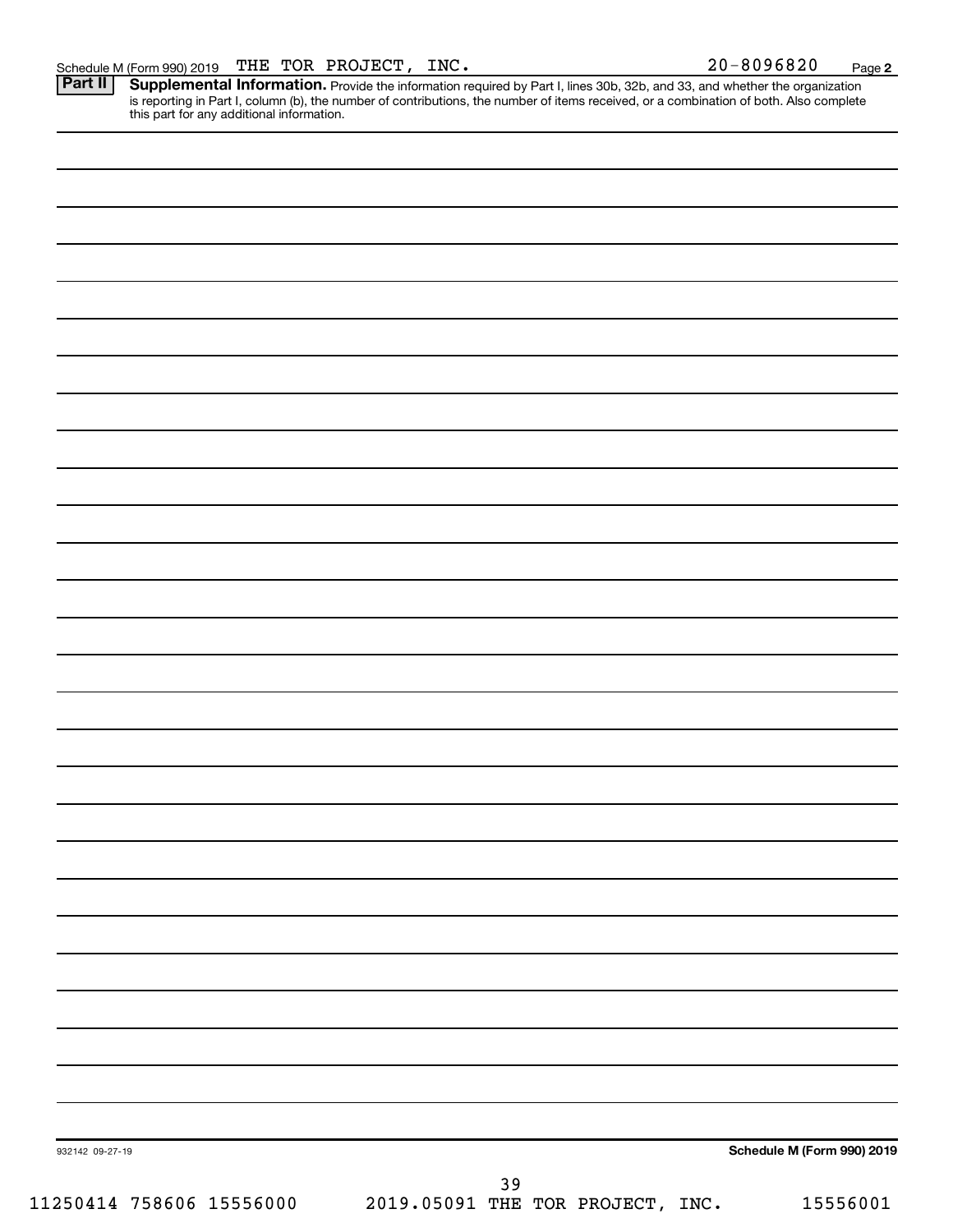**(Form 990 or 990-EZ)**

Department of the Treasury Internal Revenue Service

Name of the organization

**Complete to provide information for responses to specific questions on Form 990 or 990-EZ or to provide any additional information. | Attach to Form 990 or 990-EZ. | Go to www.irs.gov/Form990 for the latest information. SCHEDULE O Supplemental Information to Form 990 or 990-EZ 2019** 



THE TOR PROJECT, INC.  $\vert$  20-8096820

FORM 990, PART III, LINE 4A, PROGRAM SERVICE ACCOMPLISHMENTS:

ENDED JUNE 30, 2020, VOLUNTEERS CONTRIBUTED A VALUE OF \$450,705 TO OUR

WORK, AS FOLLOWS: 2,490 HOURS OF SOFTWARE DEVELOPMENT (VALUED AT

\$161,850); TRANSLATION SERVICES OF 1,203,710 WORDS (VALUED AT

\$192,594); AND CLOUD HOSTING SERVICES (VALUED AT \$96,261).

FORM 990, PART VI, SECTION B, LINE 11B:

THE DRAFT FORM 990 IS REVIEWED BY THE EXECUTIVE DIRECTOR AND CFO AND THEN

ALL MEMBERS OF THE BOARD RECEIVE A DRAFT FOR REVIEW PRIOR TO FILING THE FORM 990.

FORM 990, PART VI, SECTION B, LINE 12C:

THE TOR PROJECT HAS A BOARD-APPROVED CONFLICT OF INTEREST POLICY, AND BOARD AND STAFF MEMBERS ACKNOWLEDGE EACH YEAR THAT THEY HAVE NOT ENGAGED IN

TRANSACTIONS THAT PRESENT CONFLICTS OF INTEREST.

FORM 990, PART VI, SECTION B, LINE 15:

THE EXECUTIVE DIRECTOR'S SALARY IS DETERMINED BY UTILIZING COMPENSATION DATA FOR SIMILARLY QUALIFIED PERSONS IN COMPARABLE POSITIONS AT SIMILARLY SITUATED ORGANIZATIONS. THE SALARY RECOMMENDATION IS REVIEWED AND APPROVED BY THE EXECUTIVE BOARD, WITH NO MEMBERS WHO HAVE A CONFLICT OF INTEREST BEING INVOLVED IN THE PROCESS. SUBSTANTIATION OF THE DELIBERATION AND DECISION ARE RECORDED AT THAT TIME.

FORM 990, PART VI, SECTION C, LINE 19:

932211 09-06-19 LHA For Paperwork Reduction Act Notice, see the Instructions for Form 990 or 990-EZ. Schedule O (Form 990 or 990-EZ) (2019) THE ORGANIZATION'S GOVERNING DOCUMENTS, CONFLICT OF INTEREST POLICY, AND

40

11250414 758606 15556000 2019.05091 THE TOR PROJECT, INC. 15556001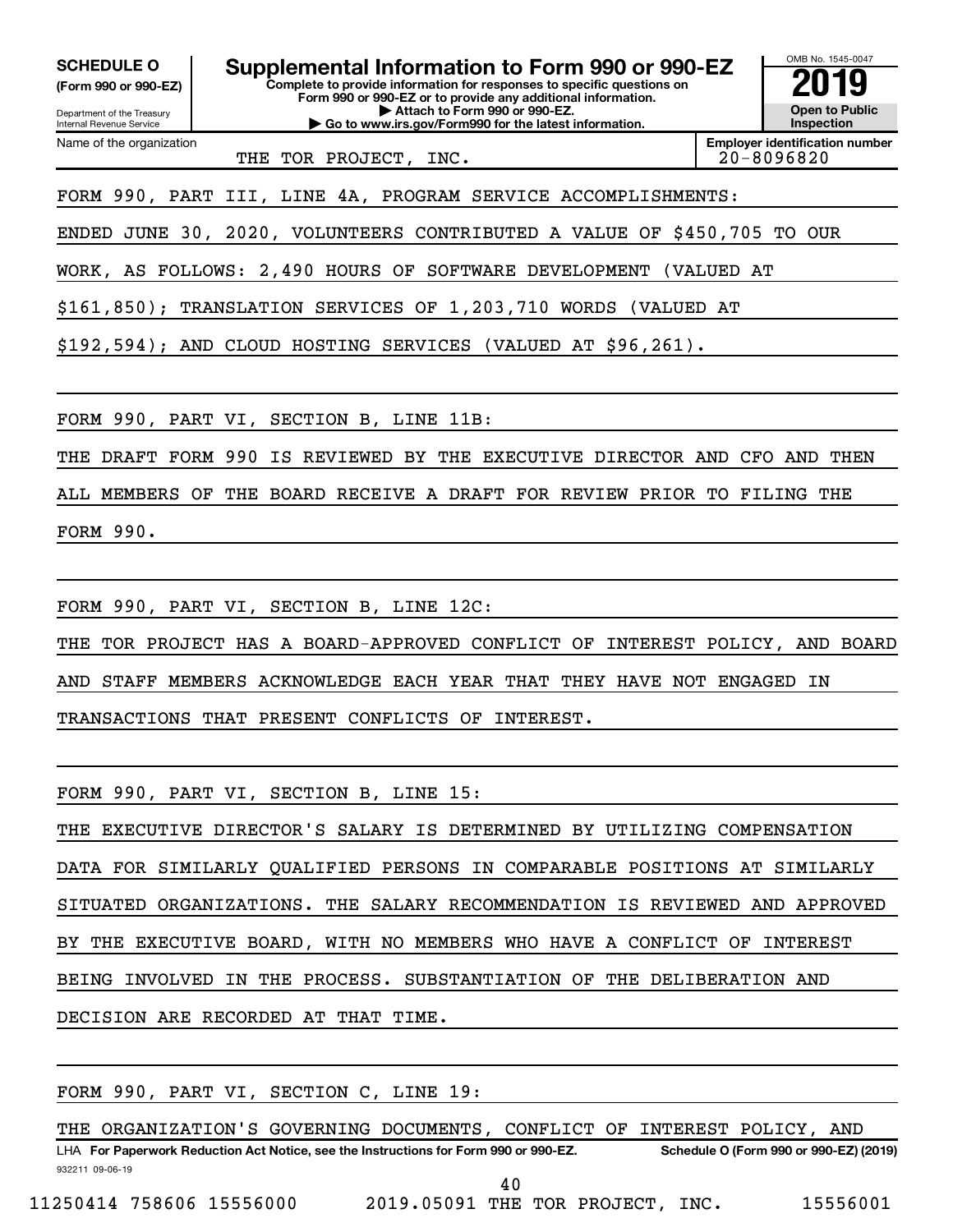| Schedule O (Form 990 or 990-EZ) (2019)                                     | Page 2                                                  |
|----------------------------------------------------------------------------|---------------------------------------------------------|
| Name of the organization<br>THE TOR PROJECT, INC.                          | <b>Employer identification number</b><br>$20 - 8096820$ |
| FINANCIAL STATEMENTS ARE AVAILABLE TO THE PUBLIC BY REQUEST. THE           |                                                         |
| ORGANIZATION'S FORM 990 AND AUDITED FINANCIAL STATEMENTS ARE POSTED ON THE |                                                         |
| ORGANIZATION'S WEBSITE.                                                    |                                                         |
|                                                                            |                                                         |
| FORM 990, PART IX, LINE 11G, OTHER FEES:                                   |                                                         |
| CONTRACT SERVICES:                                                         |                                                         |
| PROGRAM SERVICE EXPENSES                                                   | 586,569.                                                |
| MANAGEMENT AND GENERAL EXPENSES                                            | 0.                                                      |
| FUNDRAISING EXPENSES                                                       | 0.                                                      |
| TOTAL EXPENSES                                                             | 586,569.                                                |
|                                                                            |                                                         |
| PAYROLL SERVICE FEES:                                                      |                                                         |
| PROGRAM SERVICE EXPENSES                                                   | 37,418.                                                 |
| MANAGEMENT AND GENERAL EXPENSES                                            | 3,603.                                                  |
| FUNDRAISING EXPENSES                                                       | 15, 108.                                                |
| TOTAL EXPENSES                                                             | 56, 129.                                                |
|                                                                            |                                                         |
| PROFESSIONAL FEES:                                                         |                                                         |
| PROGRAM SERVICE EXPENSES                                                   | 23,732.                                                 |
| MANAGEMENT AND GENERAL EXPENSES                                            | 2,285.                                                  |
| FUNDRAISING EXPENSES                                                       | 9,582.                                                  |
| <b>TOTAL EXPENSES</b>                                                      | 35,599.                                                 |
| TOTAL OTHER FEES ON FORM 990, PART IX, LINE 11G, COL A                     | 678, 297.                                               |
|                                                                            |                                                         |
| FORM 990, PART XI, LINE 9, CHANGES IN NET ASSETS:                          |                                                         |
| LOSS ON FOREIGN EXCHANGE                                                   | $-247.$                                                 |
| PART VIII                                                                  |                                                         |
| 932212 09-06-19                                                            | Schedule O (Form 990 or 990-EZ) (2019)                  |

11250414 758606 15556000 2019.05091 THE TOR PROJECT, INC. 15556001

**Schedule O (Form 990 or 990-EZ) (2019)**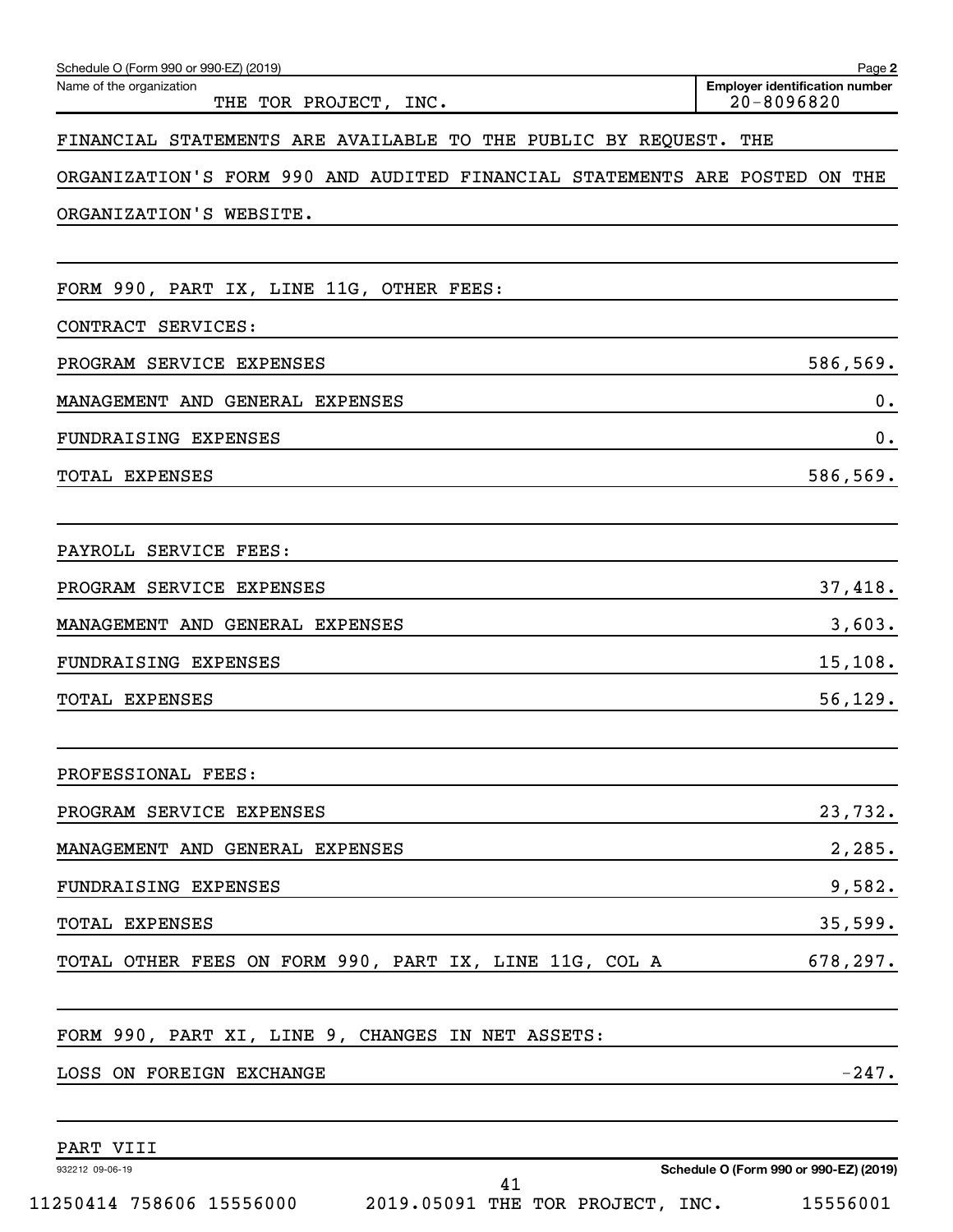**2 Employer identification number** Schedule O (Form 990 or 990-EZ) (2019) Name of the organization THE TOR PROJECT, INC.  $\vert$  20-8096820 WHILE FUNDING FOR TOR ORIGINALLY FOCUSED ON BASIC RESEARCH TO BETTER UNDERSTAND ANONYMITY, PRIVACY, AND CENSORSHIP-RESISTANCE, THE MAJORITY OF FUNDING NOW FALLS INTO THREE CATERGORIES: DEVELOPMENT FUNDING FROM GROUPS LIKE RADIO FREE ASIA AND DARPA TO DESIGN AND BUILD PROTOTYPES BASED ON RESEARCH DONE BOTH INSIDE TOR AND ALSO AT OTHER INSTITUTIONS; DEPLOYMENT FUNDING FROM ORGANIZATIONS LIKE THE US STATE DEPARTMENT AND SWEDEN'S FOREIGN MINISTRY; AND UNRESTRICTED CONTRIBUTIONS FROM PRIVATE FOUNDATIONS, CORPORATIONS, AND INDIVIDUAL DONORS. FOLLOWING IS A BREAKDOWN OF THE TOR PROJECT'S FUNDING SOURCES FOR THE

PERIOD ENDED JUNE 30, 2020:

FUNDING FROM US GOVERNMENT SOURCES

US STATE DEPT - BUREAU OF DEMOCRACY, HUMAN RIGHTS AND LABOR 752,154

GEORGETOWN UNIVERSITY - NATIONAL SCIENCE FOUNDATION 98,727

RADIO FREE ASIA/OPEN TECHNOLOGY FUND 908,744

NEW YORK UNIVERSITY - INSTITUTE OF MUSEUM AND LIBRARY SERVICES

101,549

GEORGETOWN UNIVERSITY - DEFENSE ADVANCED RESEARCH PROJECTS AGENCY

392,008

FUNDING FROM NON-US GOVERNMENT SOURCES

DIGITAL IMPACT ALLIANCE - UNITED NATIONS 25,000

SWEDISH INTERNATIONAL DEVELOPMENT COOPERATION AGENCY (SIDA) 284,697

932212 09-06-19

**Schedule O (Form 990 or 990-EZ) (2019)**